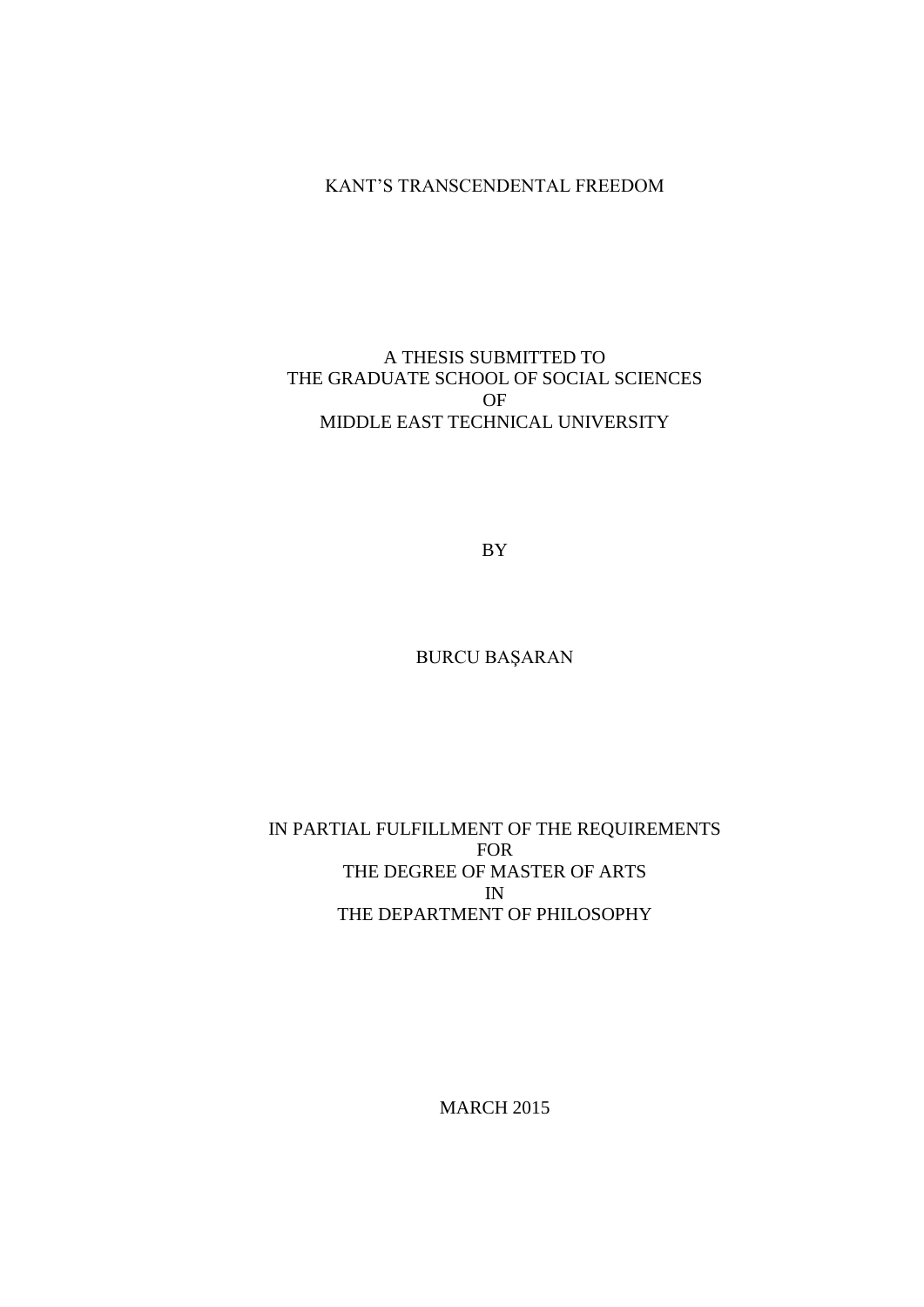Approval of the Graduate School of Social Sciences

Prof. Dr. Meliha Altunışık Director

I certify that this thesis satisfies all the requirements as a thesis for the degree of Master of Arts.

> Prof. Dr. Ş. Halil Turan Head of Department

This is to certify that we have read this thesis and that in our opinion it is fully adequate, in scope and quality, as a thesis for the degree of Master of Arts.

> Assoc. Prof. Dr. Barış Parkan Supervisor

### **Examining Committee Members**

| Assoc. Prof. Dr. Elif Çırakman                  | (METU, PHIL) |  |
|-------------------------------------------------|--------------|--|
| Assoc. Prof. Dr. Barıs Parkan                   | (METU, PHIL) |  |
| Assoc. Prof. Dr. Ertuğrul R. Turan (A.U., PHIL) |              |  |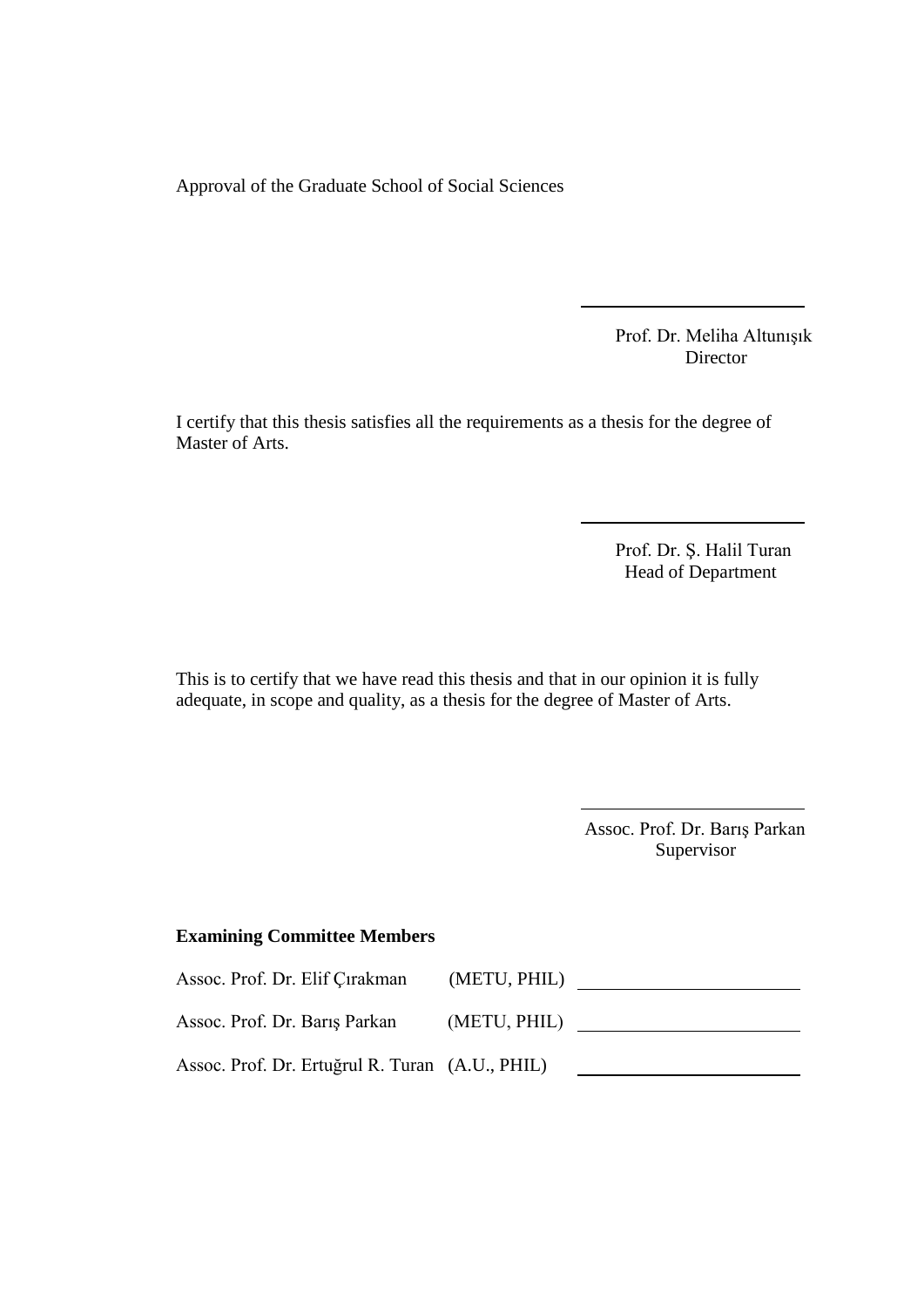**I hereby declare that all information in this document has been obtained and presented in accordance with academic rules and ethical conduct. I also declare that, as required by these rules and conduct, I have fully cited and referenced all material and results that are not original to this work.**

Name, Last name: Burcu BAŞARAN

Signature :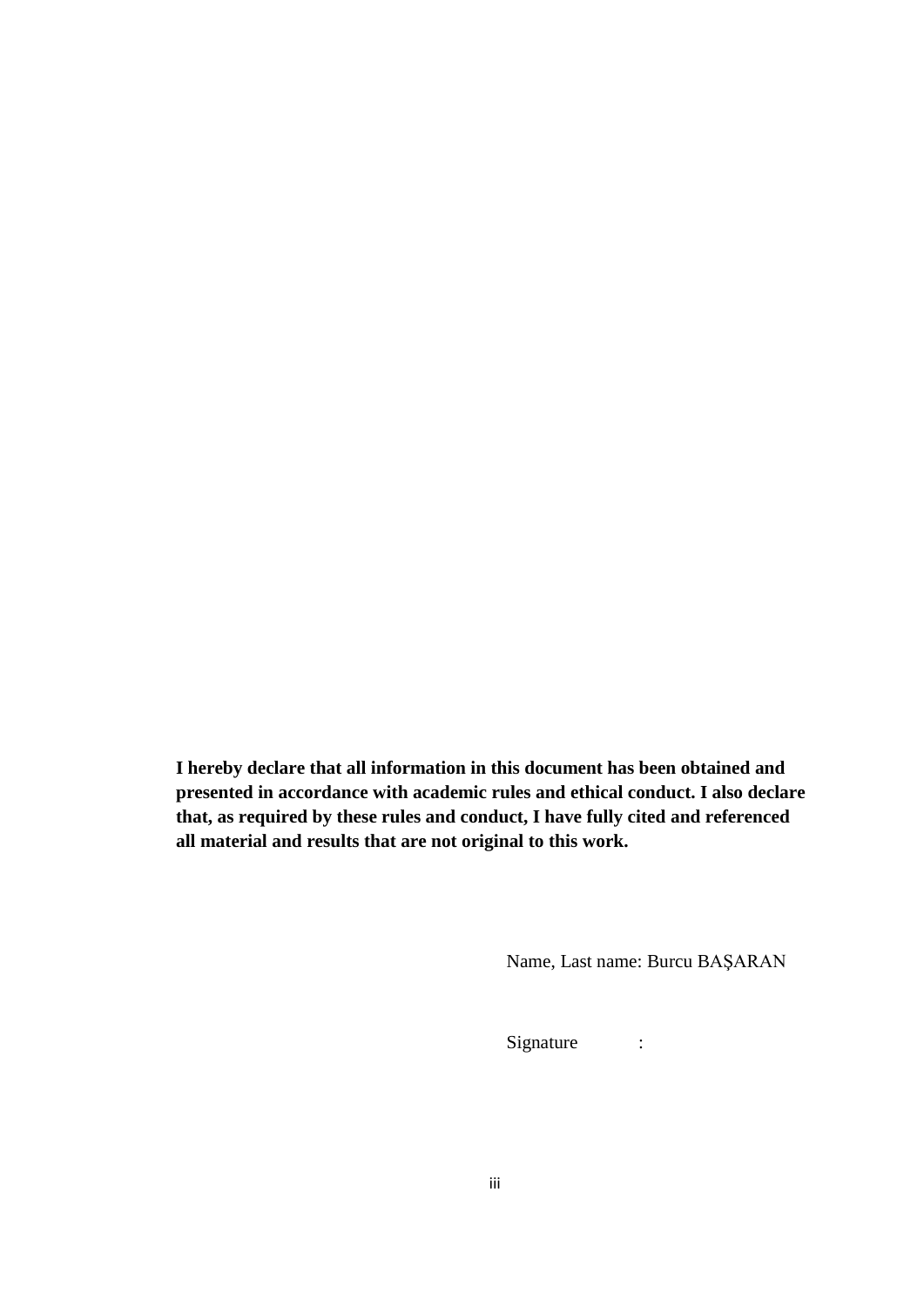### **ABSTRACT**

#### KANT'S TRANSCENDENTAL FREEDOM

Başaran, Burcu M.A., Department of Philosophy Supervisor: Assoc. Prof. Dr. Barış Parkan

March 2015, 133 pages

The aim of this study is to initiate a discussion on the reconciliation of freedom and natural causality in Immanuel Kant's major work *Critique of Pure Reason.* In the Third Antinomy, Kant problematizes transcendental freedom as the reason of the conflict between causality of freedom and of nature. While the thesis of the Third Antinomy claims that transcendental freedom does not contradict natural causality, the antithesis of the Third Antinomy claims that it contradicts natural causality in the field of appearances.

Kant's solution to the Third Antinomy is transcendental idealism, which makes a division between appearances as the settlement of natural causality, and things in themselves as the settlement of freedom. However, transcendental idealism cannot solve the conflict in the cosmological context of the Third Antinomy. It merely shows that though transcendental freedom is not causally possible in the field of appearances, it is logically possible to think transcendental freedom as a regulative idea of reason outside the field of appearances.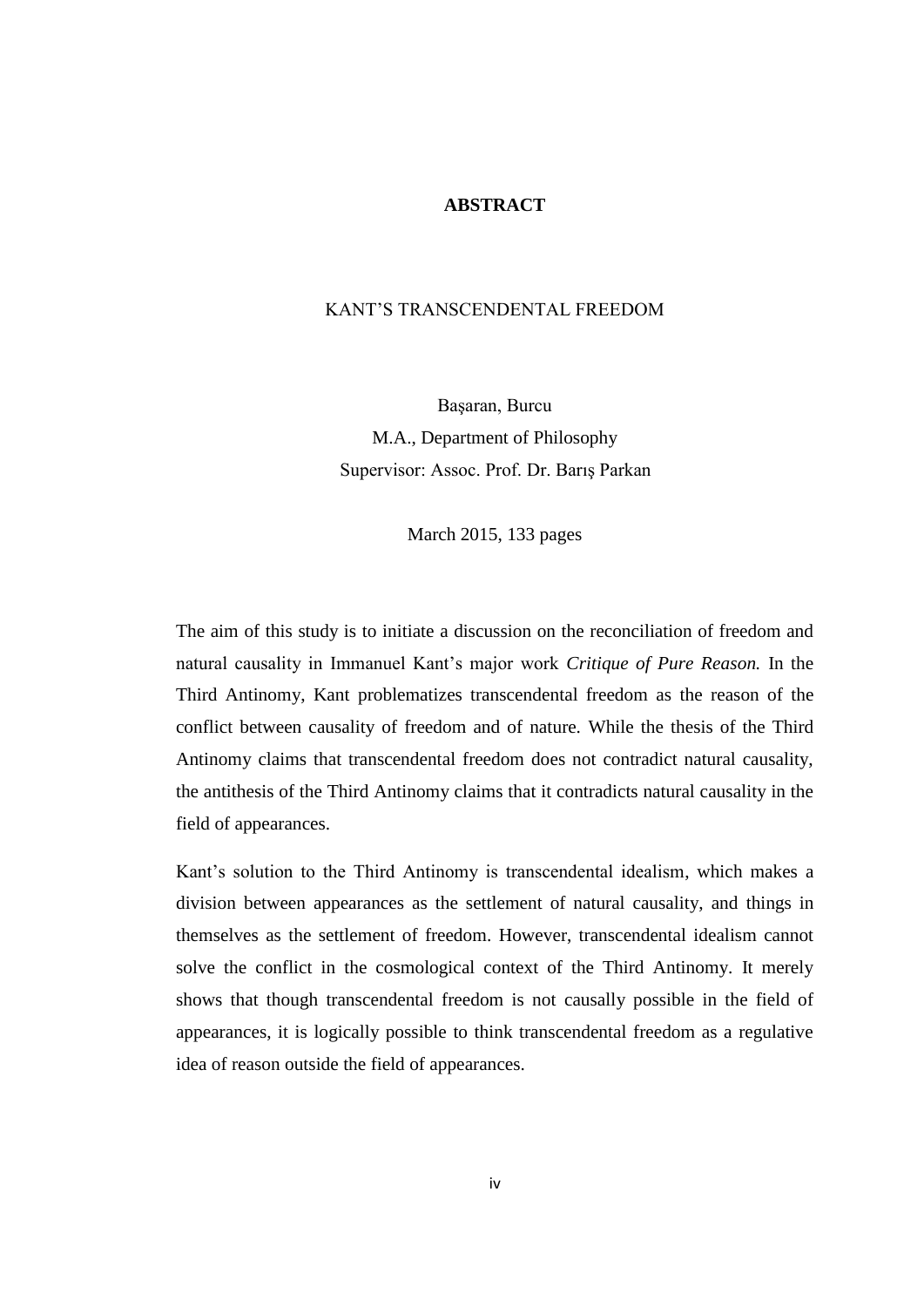Transcendental freedom as a regulative idea makes it possible to conceive practical freedom. Therefore, Kant makes a further division between empirical and intelligible characters in order to solve the problem in the practical context through a theory of rational agency. This study constitutes an attempt to consider the role of transcendental freedom in uniting empirical and intelligible characters in one and the same self to show whether freedom and natural causality are compatible or not.

**Keywords:** Transcendental Freedom, Natural Causality, Third Antinomy, Empirical Character/Intelligible Character, Transcendental Idealism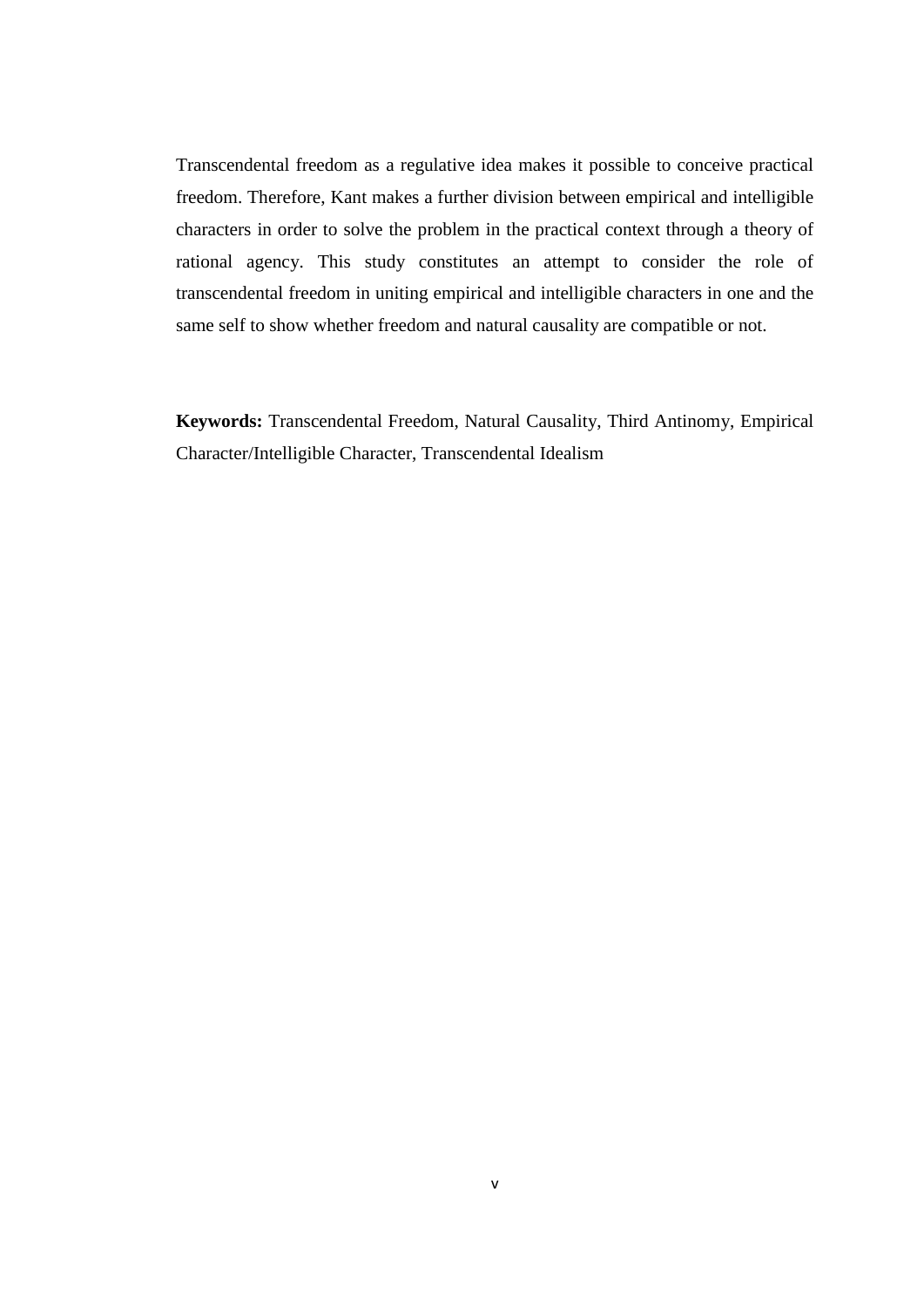### **ÖZ**

### KANT'IN AŞKINSAL ÖZGÜRLÜĞÜ

Başaran, Burcu Yüksek Lisans, Felsefe Bölümü Tez Yöneticisi: Doç. Dr. Barış Parkan

Mart 2015, 133 sayfa

Bu çalışma, Immanuel Kant'ın başlıca eseri olan *Saf Aklın Eleştirisi*'nde ortaya koyduğu özgürlük ve doğa yasası arasındaki bağdaşabilirlik problemini incelemeyi amaçlamaktadır. Üçüncü Antinomi'de Kant, aşkınsal özgürlüğü, doğa nedenselliği ve özgür nedensellik arasındaki çatışmanın sebebi olarak sorunsallaştırır. Bu antinominin tezi, aşkınsal özgürlüğün doğa yasası ile çelişkili olmadığını iddia ederken, antitezi aşkınsal özgürlüğün görüngüler alanında doğa yasası ile çelişkili olduğunu iddia eder.

Kant, Üçüncü Antinomi'yi, doğa yasasını içinde bulunduran görüngüler alanı ile özgürlüğü içinde bulunduran kendinde şeyler arasında ayrım yapan aşkınsal idealizm ile çözer. Ancak aşkınsal idealizm, aşkınsal özgürlük ve doğa yasası tartışmasına Üçüncü Antinomi'nin teorik bağlamında çözüm sunamaz. Bu teorik bağlamda aşkınsal idealizm sadece aşkınsal özgürlüğün görüngüler alanında bir nedensellik olarak mümkün olmadığını, ancak yine de onu görüngüler alanının dışında, aklın düzenleyici bir idesi olarak düşünmenin mantıksal olarak mümkün olduğunu gösterir.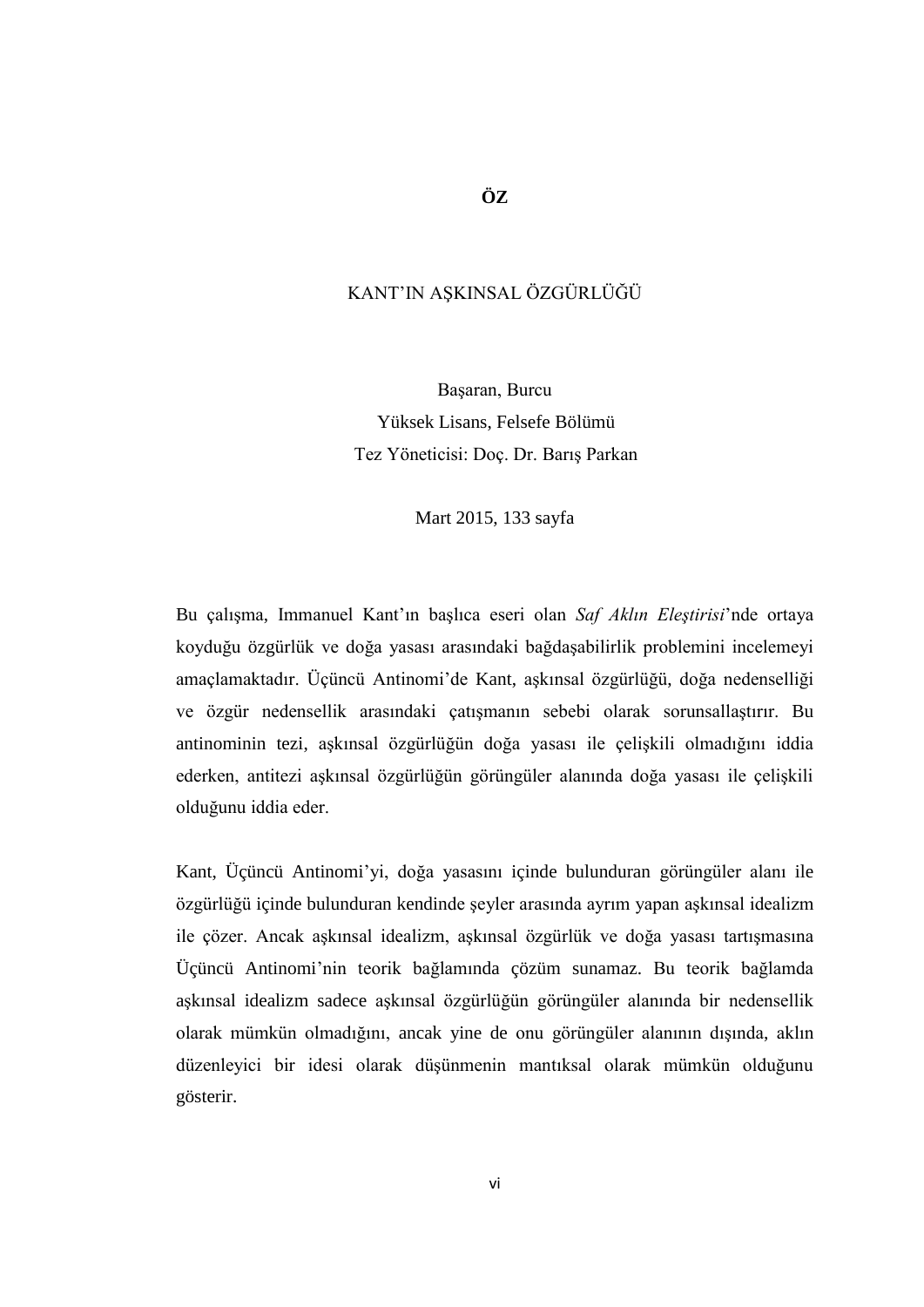Düzenleyici bir ide olarak aşkınsal özgürlük, pratik özgürlüğün düşünülebilmesini mümkün kılar. Bu nedenle Kant, özgürlük ve doğa yasası tartışmasını pratik bağlamda rasyonel faillik teorisiyle çözebilmek amacıyla ampirik karakter ve düşünülür karakter arasında bir ayrım yapar. Bu çalışma, özgürlük ve doğa yasasının uzlaşabilir olup olmadığını göstermek adına ampirik karakter ve düşünülür karakterin bir ve aynı kendilikte birleştirilmesinde aşkınsal özgürlüğün rolünü değerlendirmeyi amaçlamaktadır.

**Anahtar Kelimeler:** Aşkınsal Özgürlük, Doğa Nedenselliği, Üçüncü Antinomi, Ampirik Karakter/Düşünülür Karakter, Aşkınsal İdealizm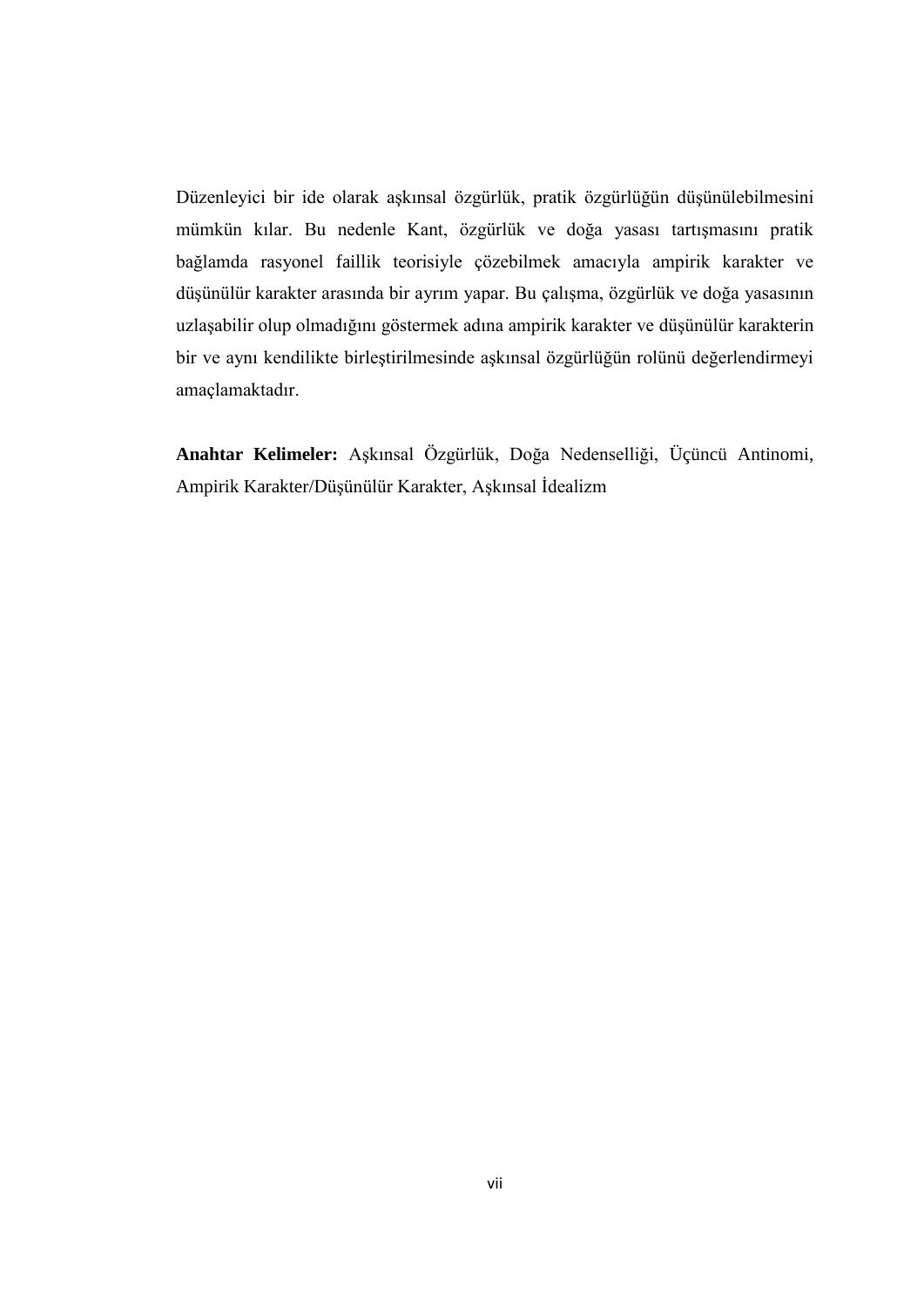To Emel and Burak Başaran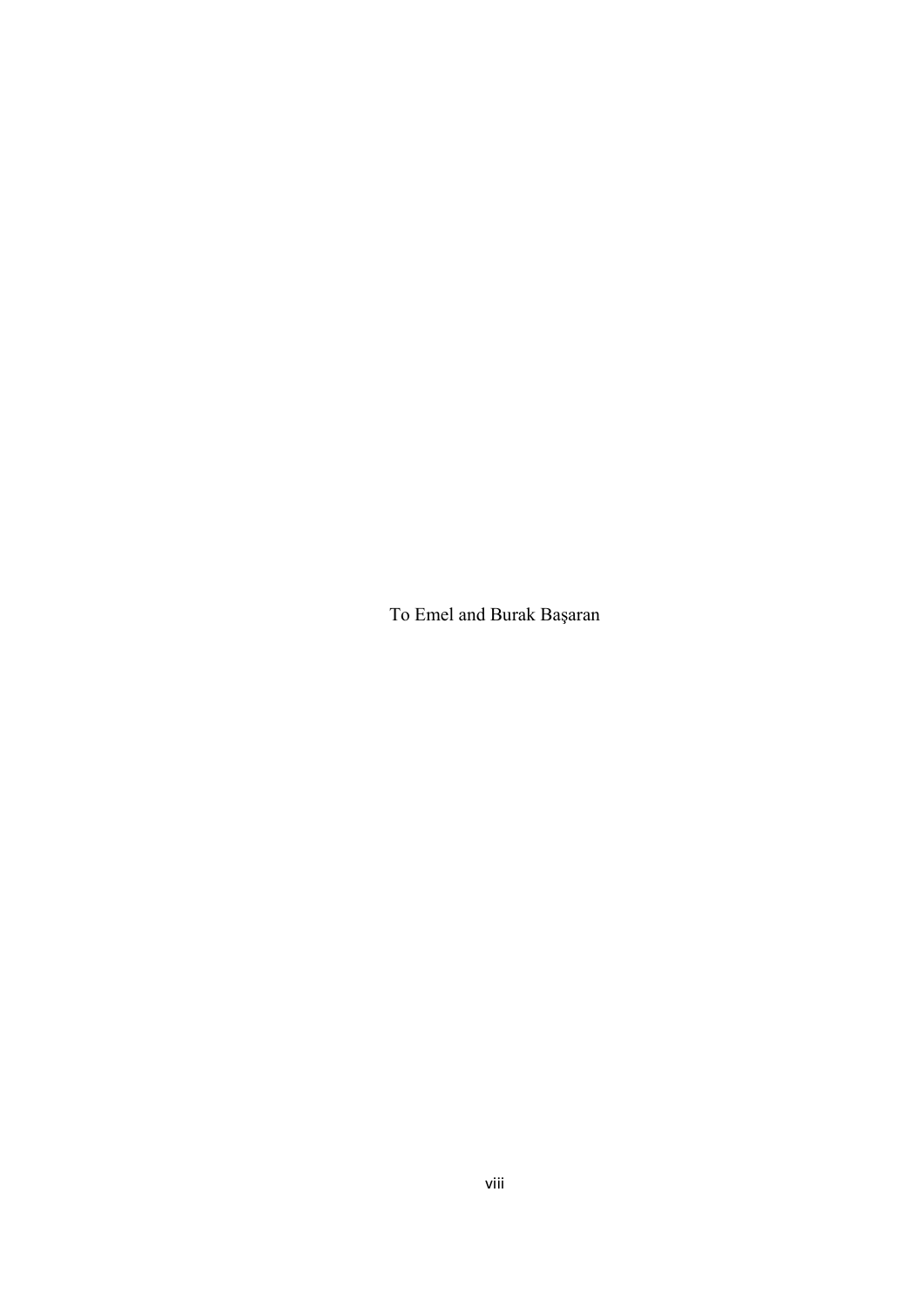### **ACKNOWLEDGEMENTS**

First and foremost, I would like to express my deepest gratitude to my supervisor Assoc. Prof. Dr. Barış Parkan for her excellent guidance, advice, encouragement, patience, caring and valuable insight. Without her support, I would never have been able to complete this thesis. I would also like to express my gratitude to Assoc. Prof. Dr. Elif Çırakman for her help, advice, comments and criticism during this study and Assoc. Prof. Dr. Ertuğrul R. Turan for his encouragement, advice and criticism. I am grateful to my beloved family Emel Başaran, Burak Başaran, Emine Denizaltı, Emine Şimşek, Şule Gül and my lifetime friends Gül Nalıncı, Leyla Mirjam Erol and Esin Koç for supporting me throughout my life. I am thankful to Recep Cemal Akgün for his valuable advice, criticism and help. I would also like express my sincere gratitude to my dearest friends Tuğba Özcan, Deniz Vidinli and Efe Can Göksaran, who wrote their theses in the same semester by chance, for their continuous encouragement and endless tolerance throughout sleepless nights. It would not have been possible for me to complete my thesis without their motivation. I especially thank my beloved friends Müge Atala, Özlem Ünlü and Barış Yıldırım for their encouragement at critical moments, their support in reading my thesis, and efforts in helping me improve my English grammar. Last but not least, my sincere thanks goes to my intimate friend Tuğçe Kancı for her endless patience, valuable insight and continuous motivation throughout the whole process but most of all for her priceless efforts in helping me develop an awareness of a new way of life.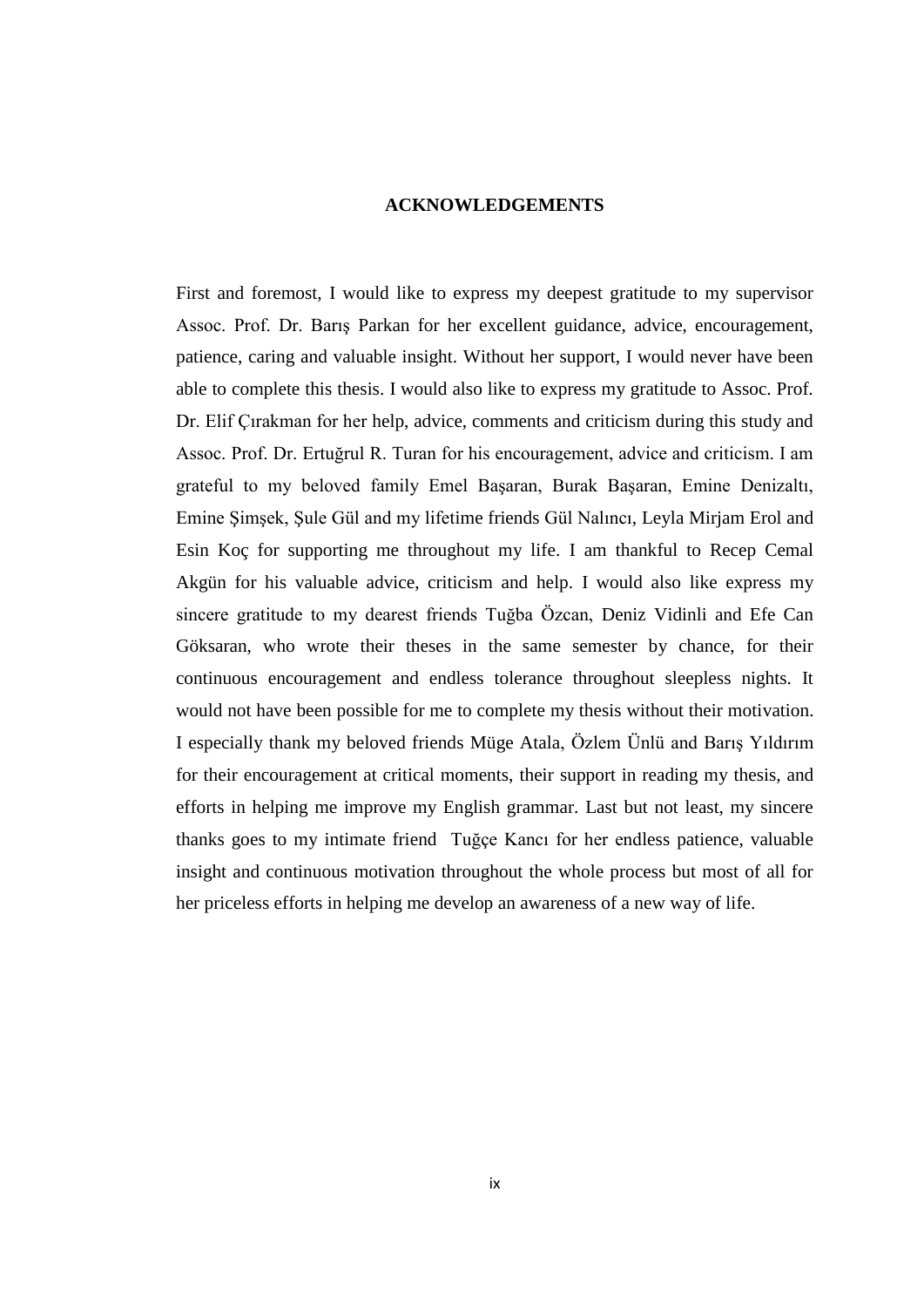# **TABLE OF CONTENTS**

| <b>CHAPTER</b>                                 |
|------------------------------------------------|
|                                                |
|                                                |
|                                                |
|                                                |
|                                                |
|                                                |
|                                                |
|                                                |
|                                                |
|                                                |
|                                                |
| . 31                                           |
|                                                |
|                                                |
| 3.2.2.2. Mathematical/Dynamical Antinomies  43 |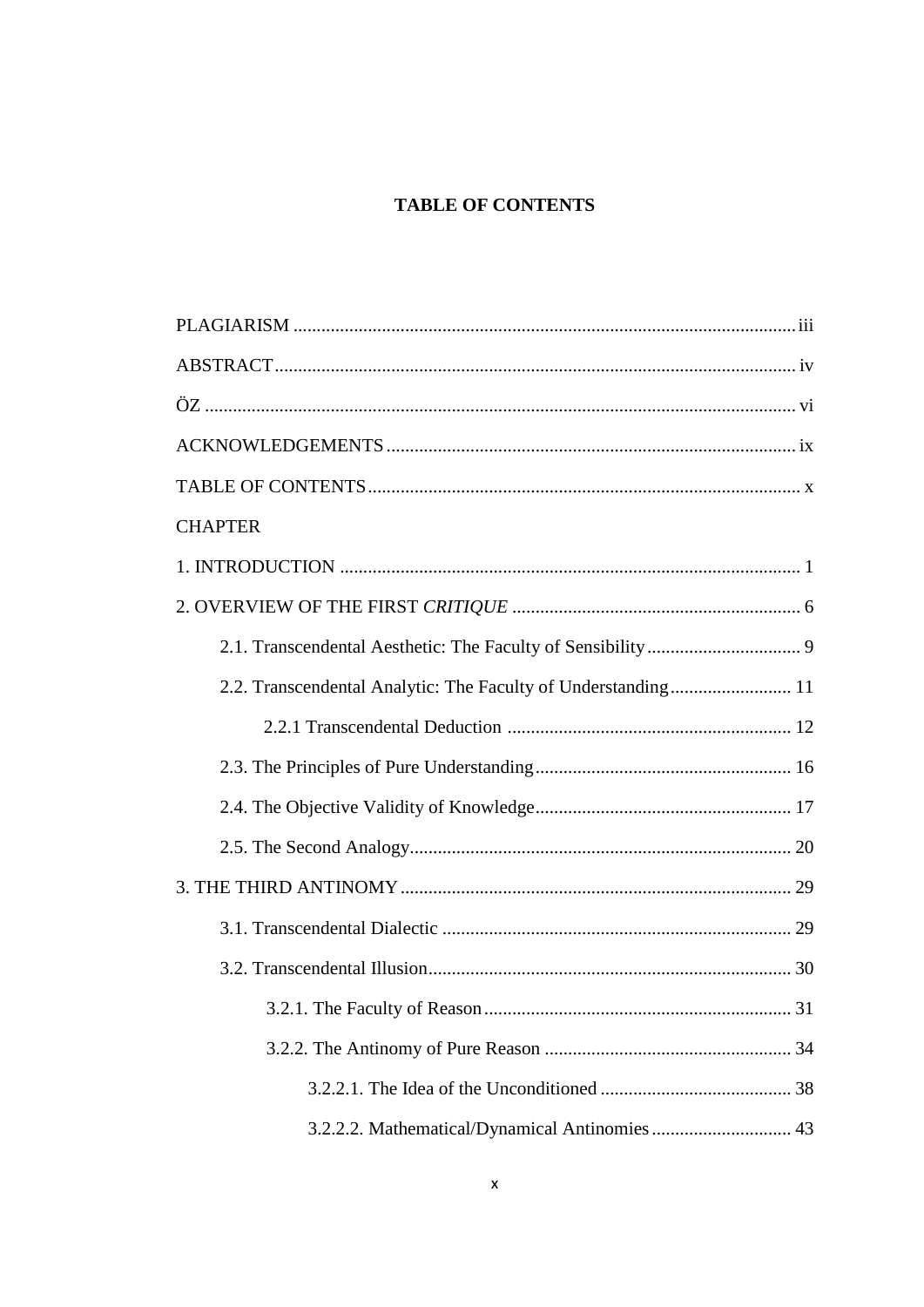| 3.3.1. The Proofs of the Thesis and the Antithesis of the Third         |  |
|-------------------------------------------------------------------------|--|
| 3.3.2. Criticisms to the Proofs of the Thesis and the Antithesis of the |  |
|                                                                         |  |
| 4. TRANSCENDENTAL IDEALISM AS KANT'S SOLUTION TO THE                    |  |
|                                                                         |  |
|                                                                         |  |
|                                                                         |  |
| 4.3.1. The Two-world or the Causality Interpretation of                 |  |
| 4.3.2. The Two-aspect or the Identity Interpretation of Transcendental  |  |
|                                                                         |  |
|                                                                         |  |
| 4.6. An Overview on the Two-world and the Two-aspect Interpretations of |  |
|                                                                         |  |
|                                                                         |  |
|                                                                         |  |
|                                                                         |  |
| 5.1.3. The Relation between Transcendental Freedom and Practical        |  |
| 5.2. Compatibilism and Incompatibilism Debate with regard to Allison's  |  |
|                                                                         |  |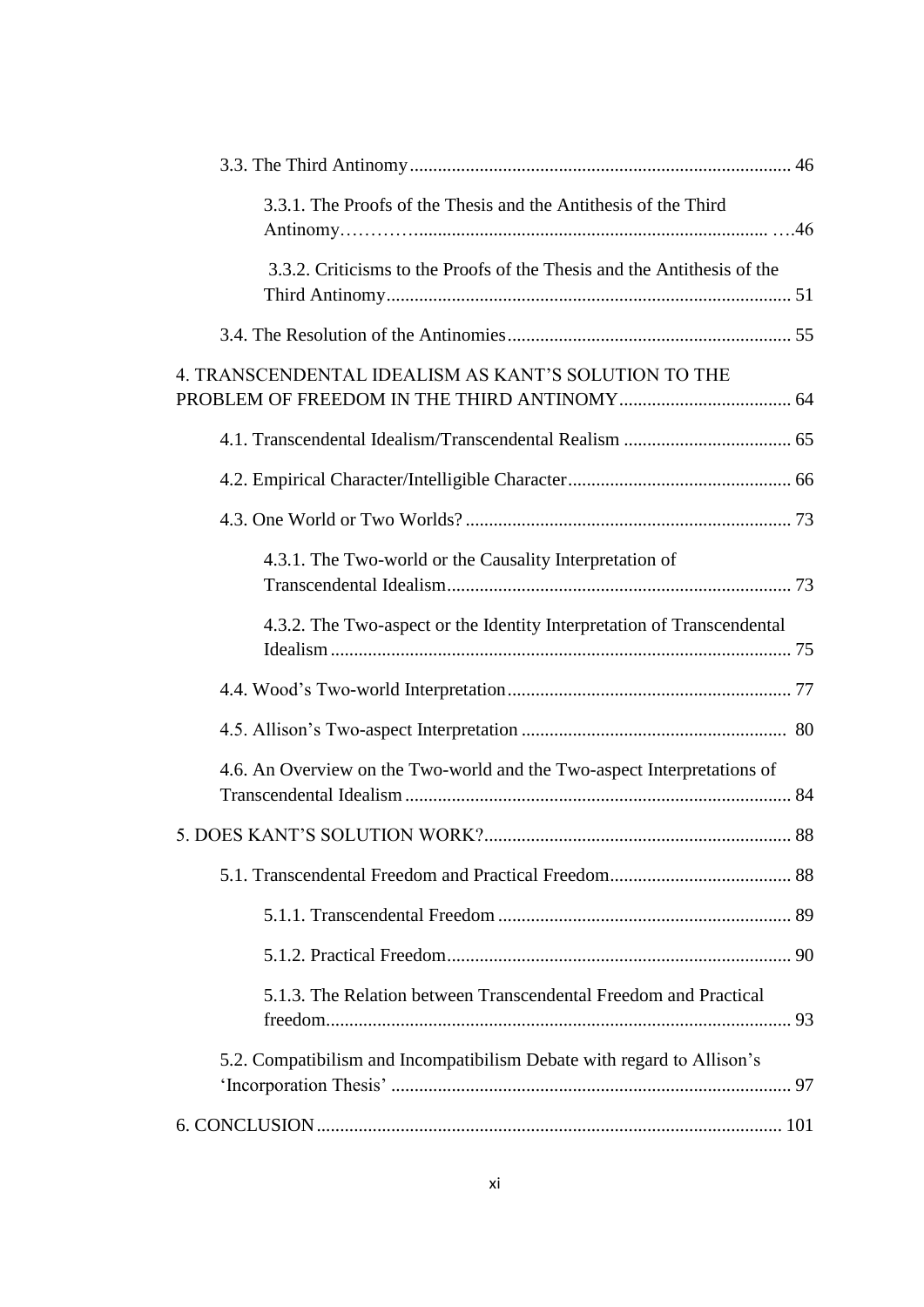| <b>APPENDICES</b> |  |
|-------------------|--|
|                   |  |
|                   |  |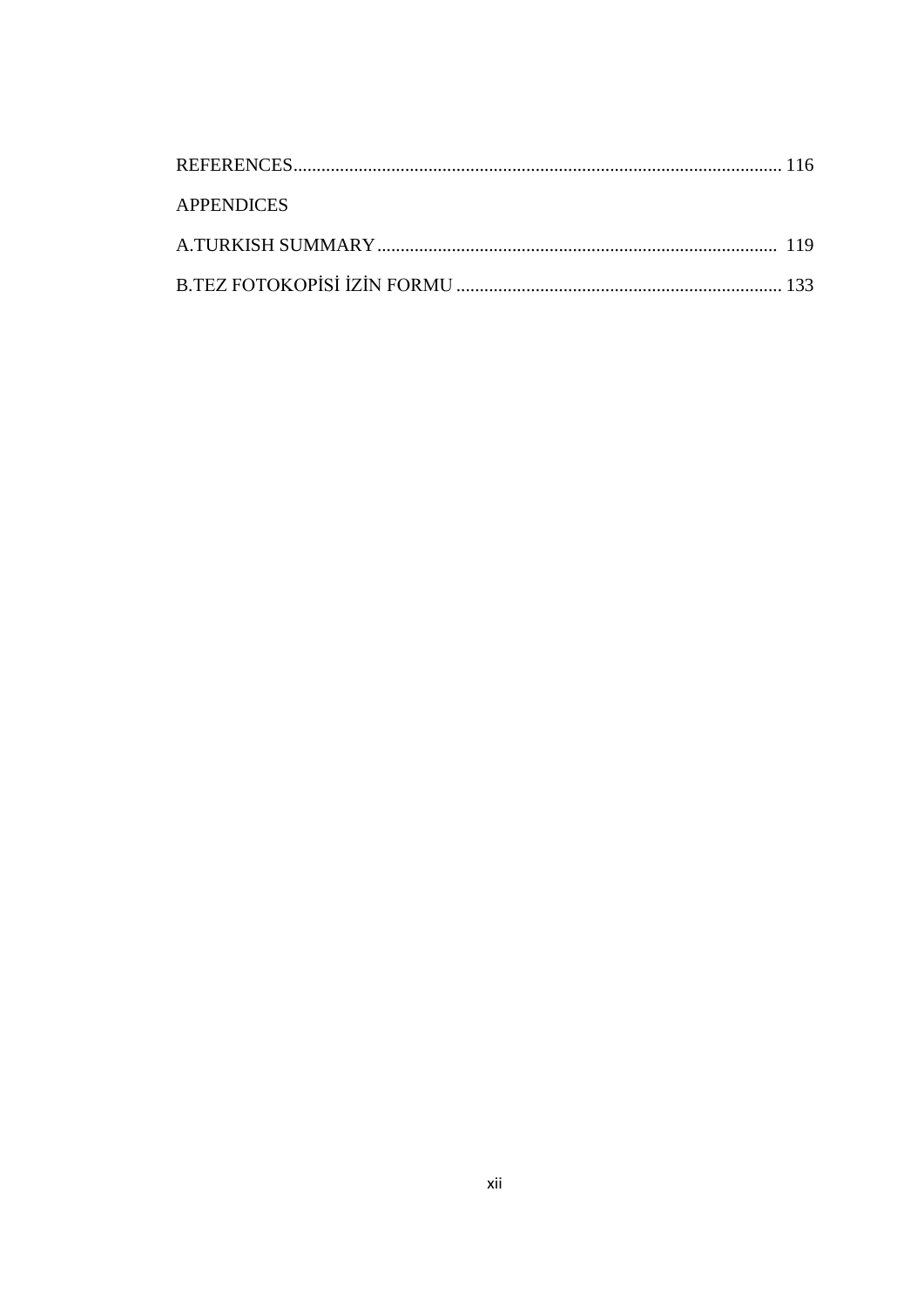### **CHAPTER I**

### **INTRODUCTION**

This thesis is about the debate on freedom and causal determinism in Immanuel Kant's major work *Critique of Pure Reason,* where what is meant by causal determinism is the coercion by antecedent conditions of time series, and freedom is understood as independence from such coercion.

In contemporary philosophy, the problem of freedom and determinism is discussed in the context of compatibilism and incompatibilism. Compatibilism propounds that freedom can be reconciled with determinism. That is to say, human actions are both free and causally determined. On the other hand, incompatibilism proposes that freedom cannot be reconciled with determinism. They are exclusive of each other; where human actions are determined, there is no room for free and morally responsible actions.

However, Kant's debate on the problem of freedom and determinism is more specific and clearly different from the contemporary disputes between compatibilism and incompatibilism. The contemporary debate originates from the empiricist tradition, whereas the debate on the reconcilability of freedom and natural necessity in Kant's philosophy finds its ground in his transcendental idealism, which involves a critique of both the dogmatic rationalism and the dogmatic empiricism of his time for the sake of clarifying the 'limits of reason'. This is addressed, among other places, in Kant's Third Antinomy, in which the thesis presents a dogmatic rationalist view and demands an unconditioned condition for the completeness of conditions, and the antithesis presents a dogmatic empiricist view and rejects such unconditioned condition for the universality of conditions.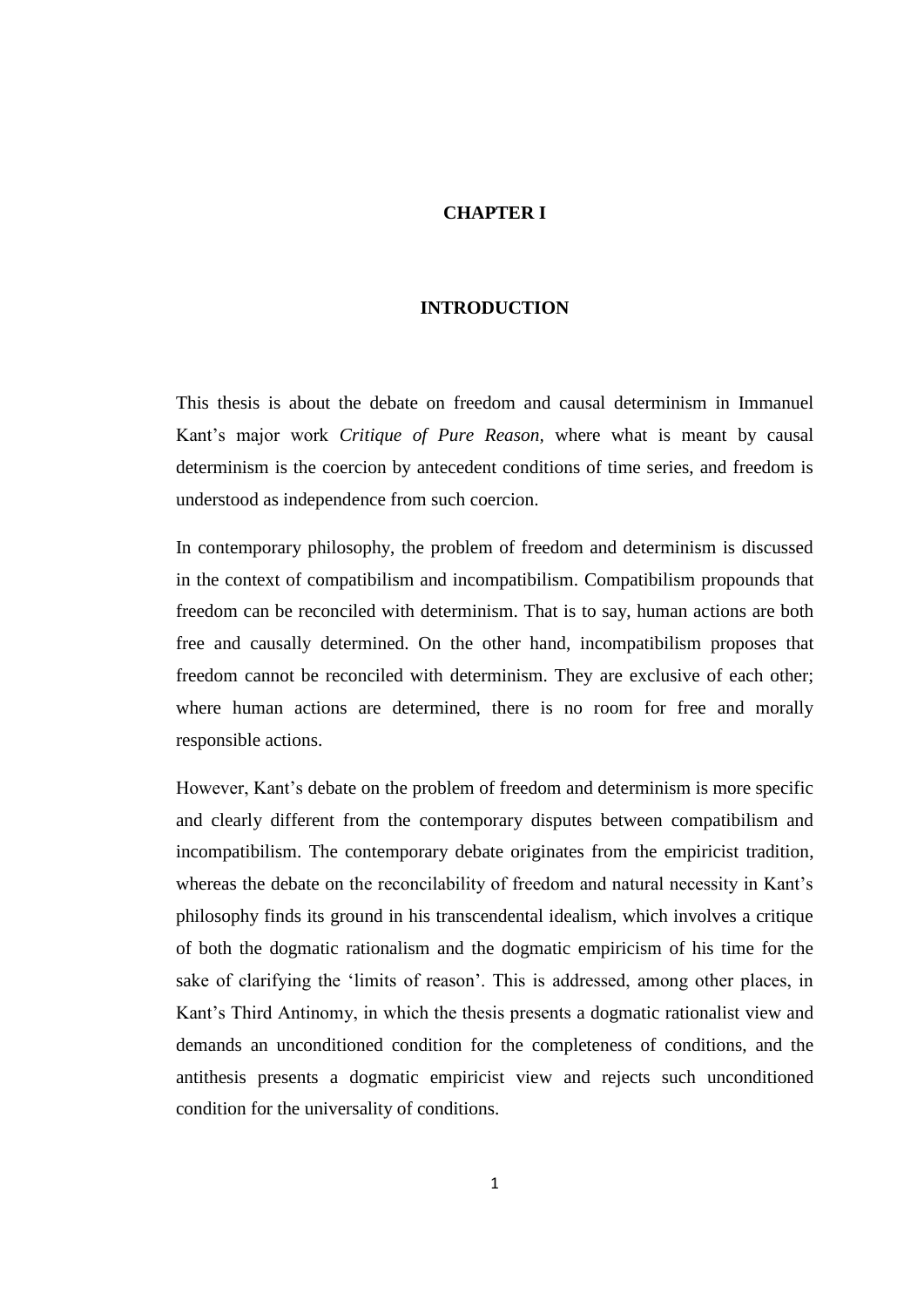In other words, the thesis of the Third Antinomy pertains to the claim that there is free causality, i.e., transcendental freedom, in the field of appearances in accordance with natural causality. On the other hand, the antithesis of the Third Antinomy rejects such free causality in the field of appearances and makes it possible to think transcendental freedom as a mere idea of reason outside the appearances, that is, things in themselves. In the Kantian context the debate is not between freedom and natural causality as in the contemporary context but between freedom as causality, i.e., transcendental freedom and natural causality. Then the solution of the debate addresses itself to the solution of the Third Antinomy, which is provided through transcendental idealism. Transcendental idealism is the method that we can know and experience objects only as they appear to us, not as they are in themselves. Transcendental idealism thus makes a distinction between appearances (phenomena) and things in themselves (noumena). What makes Kant distinctive is that in Kant's philosophy, compatibility or incompatibility of transcendental freedom and natural causality rests on the distinction between appearances and things in themselves.

The distinction between appearances and things in themselves leads to two different interpretations of transcendental idealism, namely two-world and two-aspect interpretations. The two-world interpretation claims that appearances and things in themselves are two distinct worlds where the distinction is ontological. This interpretation is at the same time termed as the causality interpretation concerning the relation between appearances and things in themselves. The causality interpretation claims there is a cause and effect relation between appearances and things in themselves, in which things in themselves is the ground of appearances. This interpretation of transcendental idealism leads to a subjectivism akin to the Berkeleyan type. On the other hand, the two-aspect interpretation claims that there is only one world and things as they appear to us and things as they are in themselves are two aspects of the same world. This interpretation is at the same time termed as the identity interpretation as it rejects a cause and effect relation between things as they appear to us and things as they are in themselves but conceives both aspects to be attributed to the transcendental object=x at the "metalevel of philosophical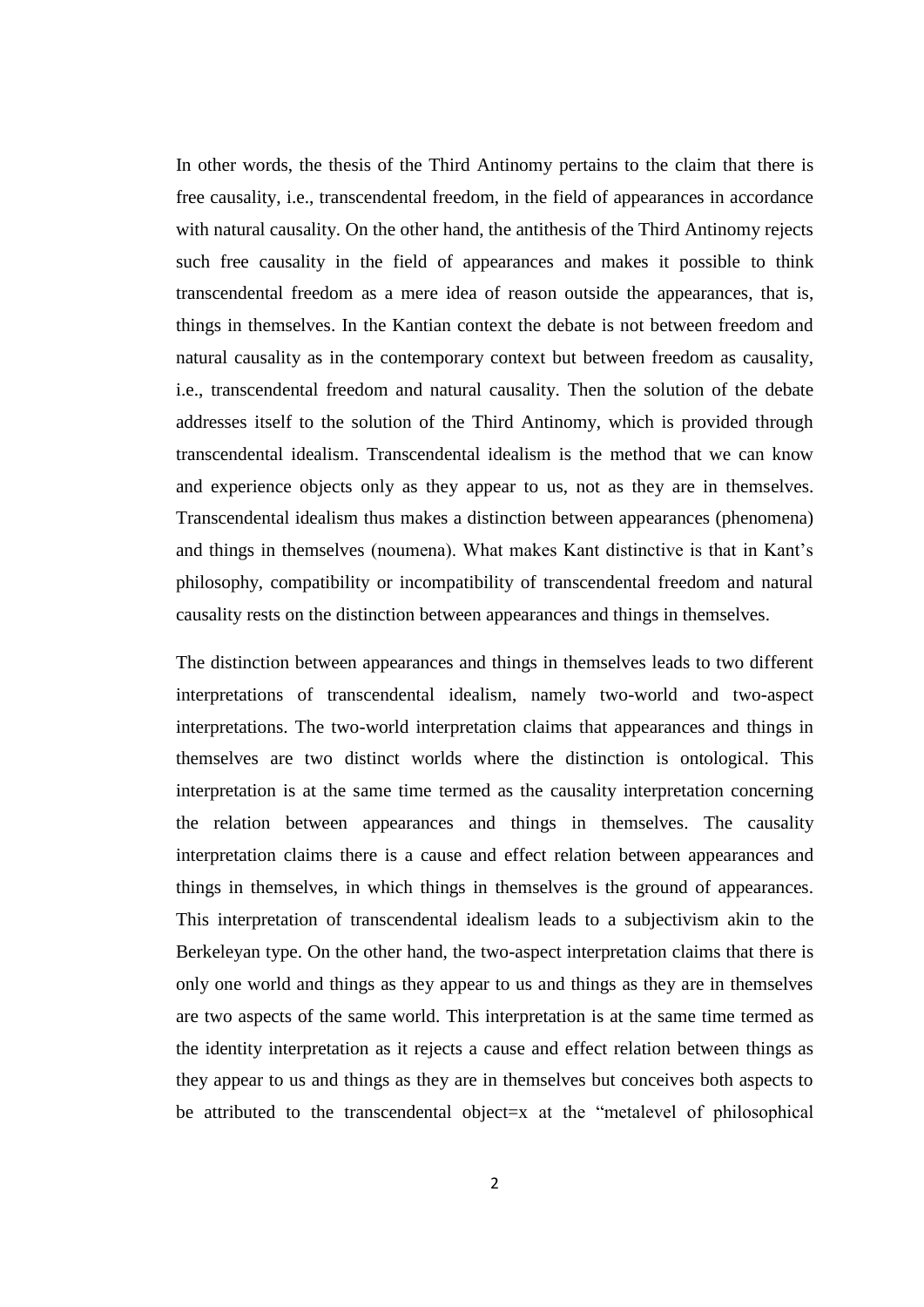reflection" (Allison, 1996, p. 3). The epistemological two-aspect reading presents a critical interpretation of transcendental idealism.

With respect to the transcendental freedom and natural causality debate, Kant commentators define compatibilism and incompatibilism in different manners.

According to compatibilists (such as Hud Hudson and Allen W. Wood), there is no contradiction between transcendental freedom/free will and natural causality. Hud Hudson (2002) states that "human actions are causally determined, and yet arise from a will with freedom of independence from pathological necessitation" (p. 247). Compatibilists like Allen W. Wood take seriously Kant's avowed purpose to exhibit that "causality through freedom is at least *not incompatible with* nature" (Kant, 1781/2007, A 558/B 586), that is, "our actions may be simultaneously free and causally determined" (Wood, 1998, p. 240).

While compatibilists assert that there is no discord between freedom and determinism, most of Kant commentators (such as Henry E. Allison, Lewis White Beck, Ben Vilhauer, and Derk Pereboom) defend incompatibilism. They claim that freedom ineluctably clashes with determinism, and hence Kant is unsuccessful in his above-mentioned avowed purpose. According to incompatibilists, "the problematic conception of transcendental freedom . . . is an explicitly indeterminist or incompatibilist conception (requiring an independence of determination by all antecedent causes in the phenomenal world)" (Allison, 1990, p. 1).

Their reasons are as follows:

Firstly, as even a compatibilist like Wood (1998) points out, Kant's causal determinism and morality chart strictly distinct realms in their respective fields, leading to the abolition of a compatibilist approach (p. 241). That is to say, what makes Kant's free will problem distinctive is that he both secures "scientific determinism" at the phenomenal level and establishes "a view of freedom akin to agent-causal libertarianism" (Pereboom, 2006, pp. 538). Thus, as Pereboom states, Kant's characteristic incompatibilism involves the reconciliation of "an essentially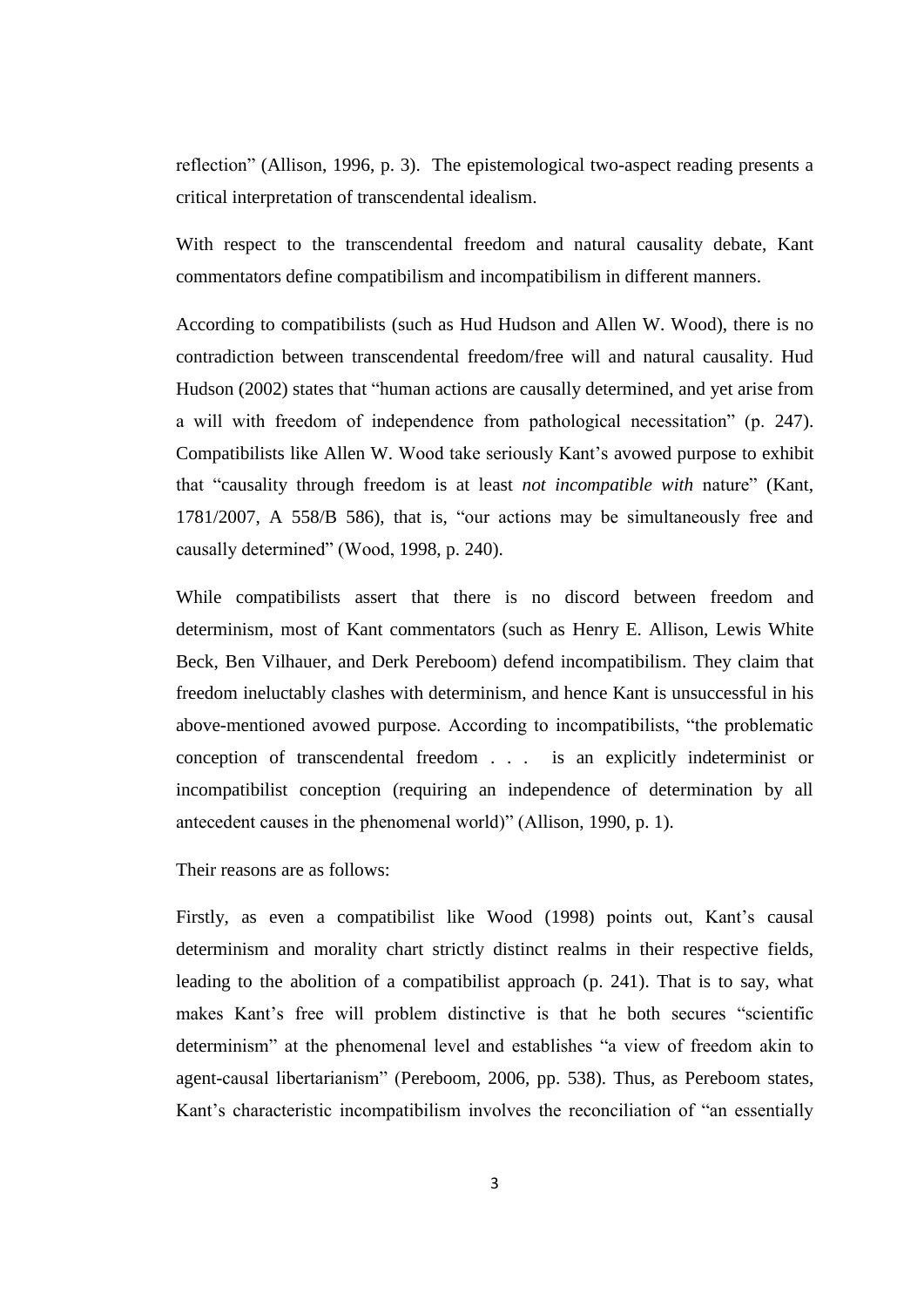libertarian view of freedom and moral responsibility with a deterministic conception of nature" (p. 537). Commentators also point out that Kant constitutes his project in an incompatibilistic manner against the compatibilism of Gottfried Wilhelm von Leibniz and David Hume (Wood, 1998, p. 240; Allison, 1990, p. 28). Moreover, Wood claims that "[Kant] wants to show not only the compatibility of freedom and determinism, but also the compatibility of compatibilism and incompatibilism" (p. 239). Regarding "a sympathetic understanding of transcendental idealism", Allison, unlike Wood, asserts that transcendental freedom is not compatible with causal determinism. In Allison's (1998) words, "the Kantian project requires not merely the reconciliation of free agency with causal determinism . . . but rather the reconciliation of such determinism with an incompatibilist conception of freedom" (p. 28).

In my thesis, I will try to read anew Kant's writings on the question of transcendental freedom and natural causality in light of this contemporary debate. For this purpose, I will go back to the Third Antinomy in the *Critique of Pure Reason.* 

Before doing so, in chapter II, I will present an overview of Kant's *Critique of Pure Reason* in order to clarify from the beginning the key concepts and conceptual framework in terms of which I will be addressing the problem of freedom in Kant's philosophy. This chapter will briefly expose how objectively valid knowledge is obtained and how the limits of possible experience is drawn. At the end of the chapter, I will delve deeply into the Second Analogy where Kant establishes the principle of causality, upon which both sides of the Third Antinomy rests. Natural or phenomenal causality, which is introduced in the Second Analogy, and free or noumenal causality, which is introduced in the Third Antinomy, will be our focus in the solution of compatibilism and incompatibilism debate in the Kantian context.

In chapter III, I will then concentrate on the Third Antinomy. At the beginning of the chapter, I will explain the faculty of reason and the general characteristics of the antinomies. An extended investigation of the Third Antinomy will involve the proofs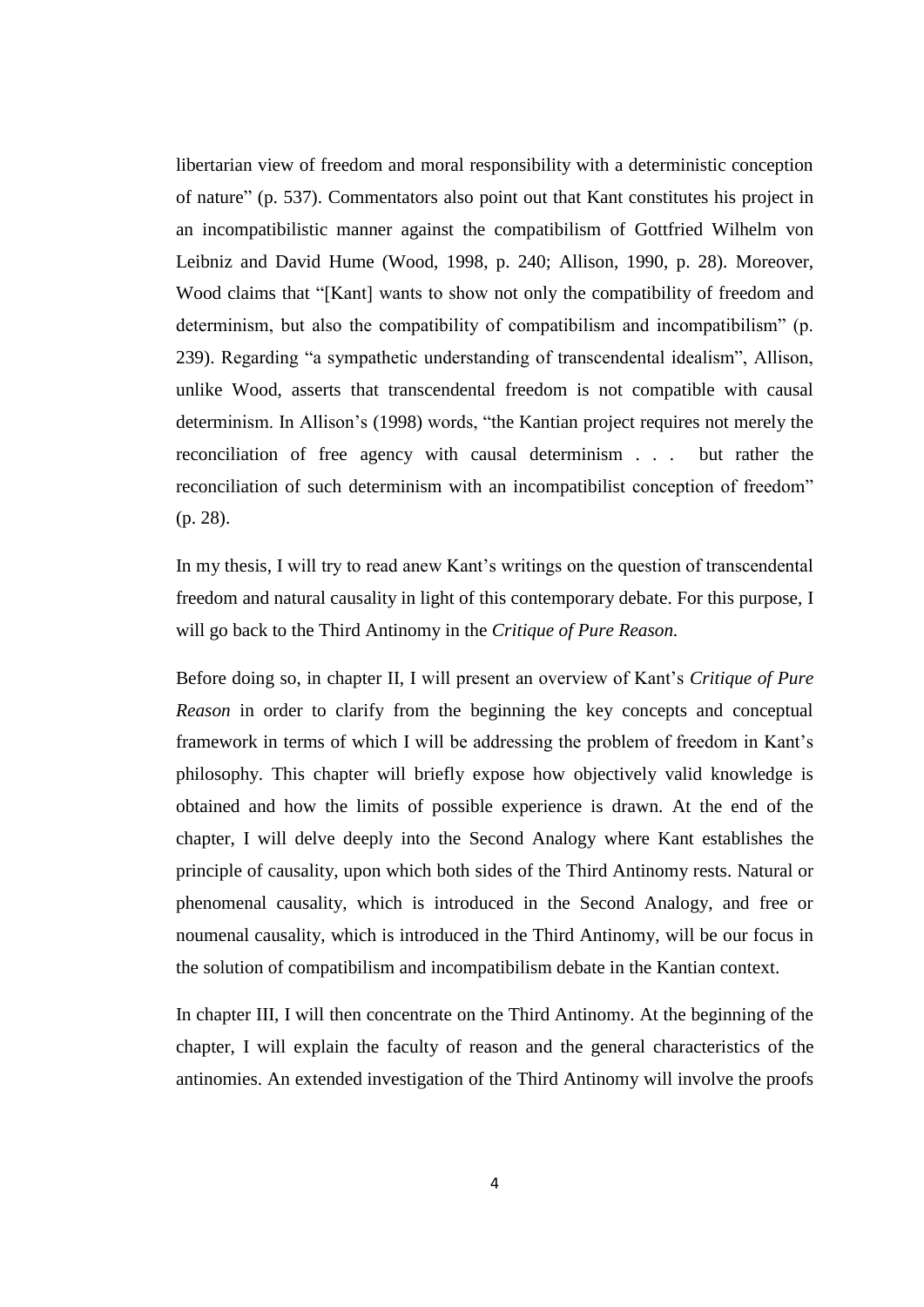of the thesis and antithesis, the observations and criticisms. Finally, I will address the resolutions of the antinomies in general.

The target of the chapter IV will be the resolution of the Third Antinomy through transcendental idealism. Firstly, I will briefly explain transcendental idealism in contradistinction to transcendental realism. Secondly, I will delve into the phenomena and noumena in relation to the empirical character and intelligible character distinction, which supplies the "conceptual framework" for the resolution of the transcendental freedom and natural causality debate (Allison, 1998, p. 11). Concerning these distinctions, I will describe the two-world and the two-aspect interpretations of transcendental idealism. I will thereafter try to compare Allison's two-aspect interpretation and Wood's two-world interpretation. Eventually, I will explain the disadvantages of the two-world interpretation and the advantages of the two-aspect interpretation.

Last but not least, in chapter V, I will first give a brief description of practical freedom in its relation to transcendental freedom. I will then move on to Allison's 'Incorporation Thesis', which unites the empirical character and the intelligible character with an incompatibilist account of freedom.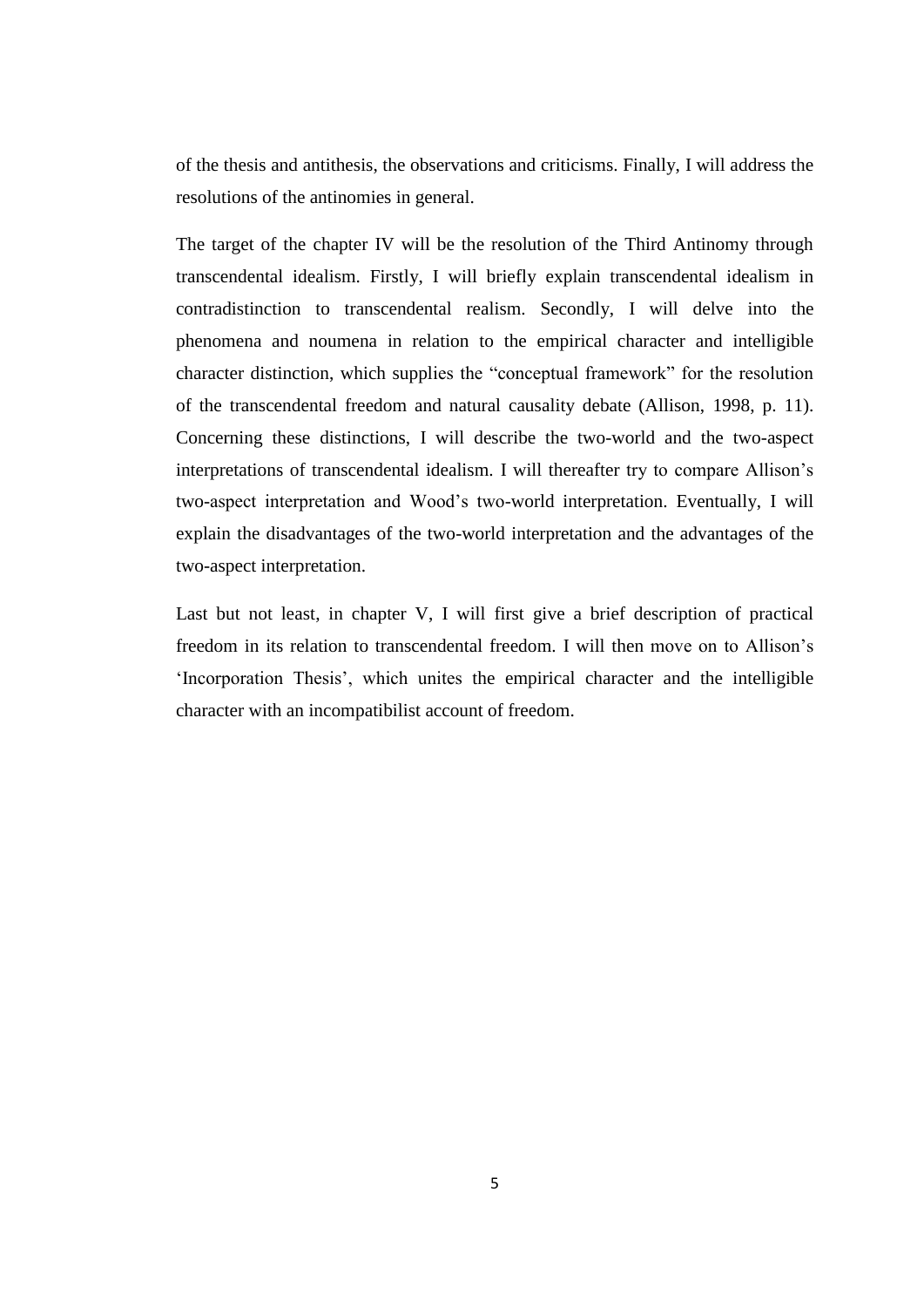### **CHAPTER II**

### **OVERVIEW OF THE FIRST** *CRITIQUE*

Kant's transcendental philosophy is simply a criticism of traditional metaphysics, which was supposed to be the "Queen of all sciences" until his critical project (Kant, 1781/2007, A viii). Kant was aware that traditional metaphysics was not based on a secure ground and it remained dogmatic because of the possibility of clear and distinct knowledge about existence of things in the external world and its treatment of the relation between things and our ideas about them. A critique of traditional metaphysics was therefore necessary.

Kant's critique pertains to a critique of human reason. Human reason has desire to reach "completeness of the system" (A xxi) for the systematic unity of knowledge; however, this desire leads to the overextension of "human knowledge beyond all limits of possible experience" (A xiv). Kant's goal is then to "determine [the] sources, [the] extent, and [the] limits" of human reason (A xii).

To attain his goal Kant takes a critical turn by introducing his alleged 'Copernican Revolution'. Kant's Copernican Revolution suggests replacing the teaching of traditional metaphysics, which propounds that "our knowledge must conform to objects" with the initial condition that "objects must conform to our knowledge" (B xvi).

According to Kant's new vision, our knowledge will not depend on the existence of things anymore; contrarily, objects which have independent existences, will be "dependent upon [our] subjective conditions of knowledge" (Green, 1997, p. 4). That is to say, what appears to us from within the realm of independent existences, viz. the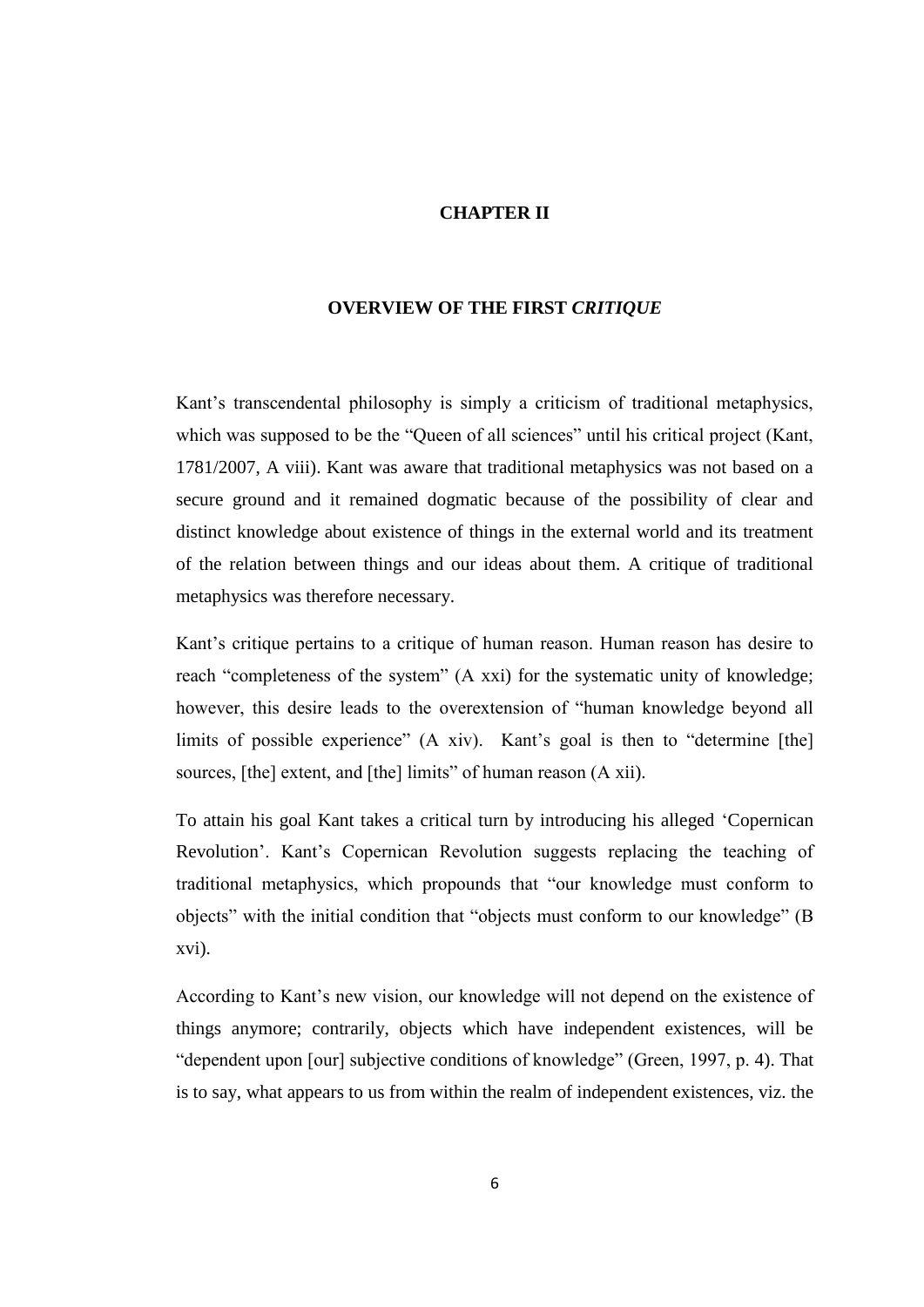representations of these existences, must adjust to certain rules which the subject constitutes independently of any object of experience. Reason therefore must be capable of determining its object in possible experience in an *a priori* fashion. "It [would] be possible to have knowledge of objects *a priori*, determining something in regard to them prior to their being given" (Kant, 1781/2007, B xvi).

Having asserted that there being two roots of knowledge, *a priori* one distinguishes itself from *a posteriori* in not being obtained "immediately from experience, but from a universal rule". Being "independent of all experience" (B 2), *a priori* knowledge is pure. On the other hand, '*a posteriori*' knowledge is only possible through experience; being dependent on experience, this knowledge is empirical. As *a priori* knowledge has as its source certain rules of the mind, it is the touchstone of "[n]ecessity and strict universality" (B 4). As for *a posteriori* knowledge it is bound only to particular experience it remains contingent in character.

In addition to the *a priori*/*a posteriori* distinction, Kant also makes another distinction between analytic and synthetic judgments. Analytic judgments are "merely *explicative*, adding nothing to the content of knowledge" (Kant, 1783/1997a, p. 14) which means that they do not extend our knowledge. Synthetic judgments are "*expansive*, increasing the given knowledge" (p. 14), which means that they "extend our *a priori* knowledge" (Kant, 1781/2007, B 18).

Kant thus introduces synthetic *a priori* judgments to his philosophy; for our aim is to extend our knowledge by determining legitimate use of reason and setting forth certain *a priori* rules independent of all experience. Throughout his critique, Kant questions the possibility of synthetic a priori judgments by asking "How are *a priori* synthetic judgments possible" (B 19)? The justification of synthetic *a priori* judgments depends on showing the possibility of metaphysics as a science. In other words, *a priori* principles must be shown as forming the conditions of possible experience.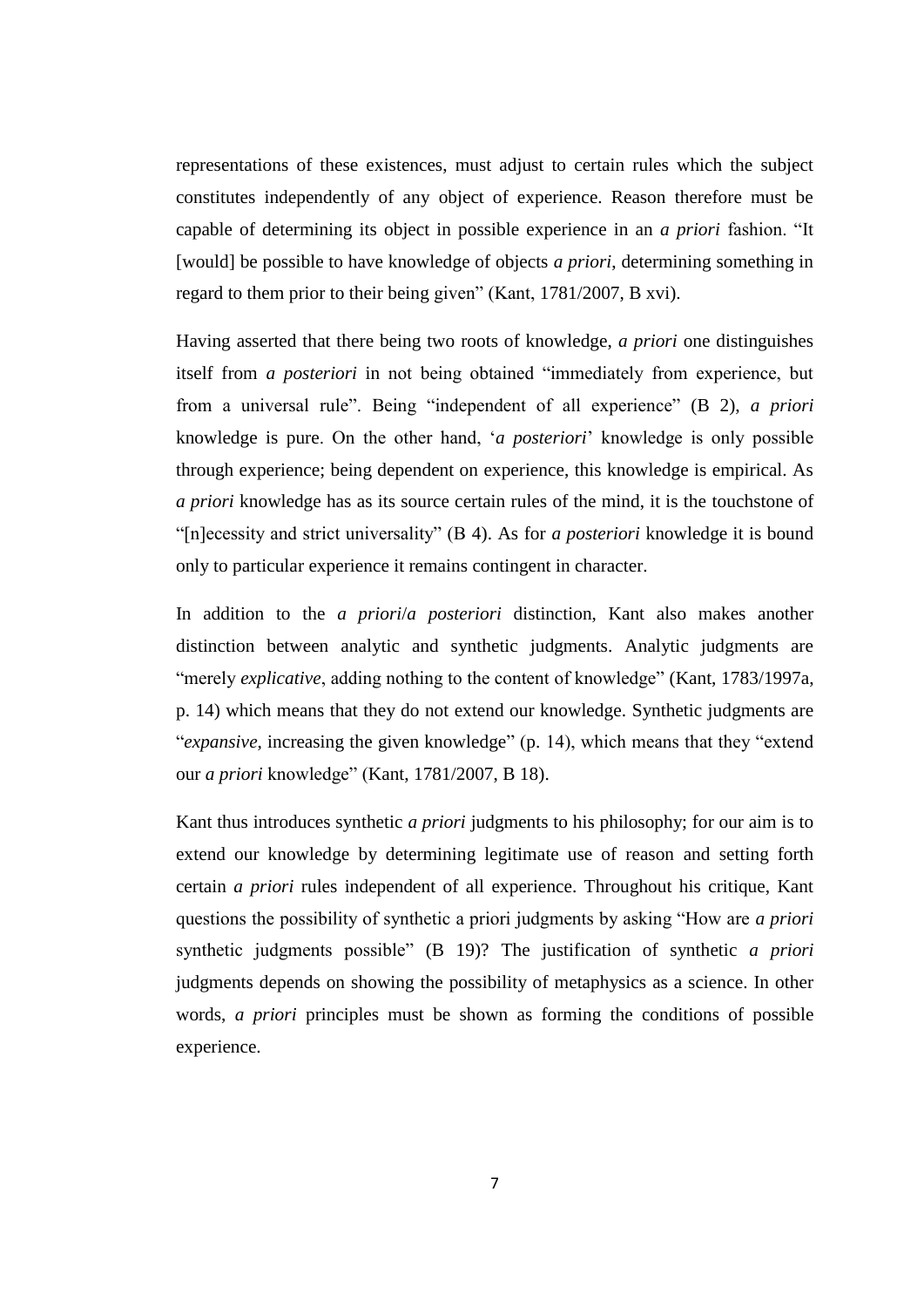Such conditions by no means transcend the limits of possible experience, but they provide a ground for it. Hence, they are not transcendent, but transcendental in terms of being independent of and prior to experience. In this respect they are necessary as precluding contingent nature of experience. Kant's critique aims to set *a priori* principles which are capable of serving as universal and necessary conditions of objective knowledge for metaphysics to enter upon the secure path of a science" (B xiv). Throughout his critical project Kant keeps on track of establishing universal and necessary "conditions of the possibility of objects of experience" (A 111). All in all, Kant's transcendental philosophy constitutes an exposition of the justification of the possibility of synthetic *a priori* knowledge.

Against traditional metaphysics Kant argues that we know objects not as they are in themselves, but as what appears to us. This indicates in Kant's philosophy a division into two realms: things as they appear to us and things as they are in themselves or famously known as phenomena (appearances) and noumena (things in themselves). Here what is important is that all our knowledge is limited to the realm of phenomena. Corollary of this limitation is that we cannot know noumena since they are beyond the limits of experience.

This transcendental division between phenomena and noumena lies at the heart of Kant's transcendental idealism through which he prevents any conflict of reason from treating appearances as things in themselves; it would otherwise lead to transcendental realism.

By *transcendental idealism* I mean the doctrine that appearances are to be regarded as being, one and all, representations only, not things in themselves, and that time and space are therefore only sensible forms of our intuition, not determinations given as existing by themselves, nor conditions of objects viewed as things in themselves. (A 369)

A more detailed analysis of the faculties of human cognition is needed to understand this passage quoted above, whereby transcendental idealism is formulated in a nutshell. Kant divides cognition into three faculties, namely sensibility,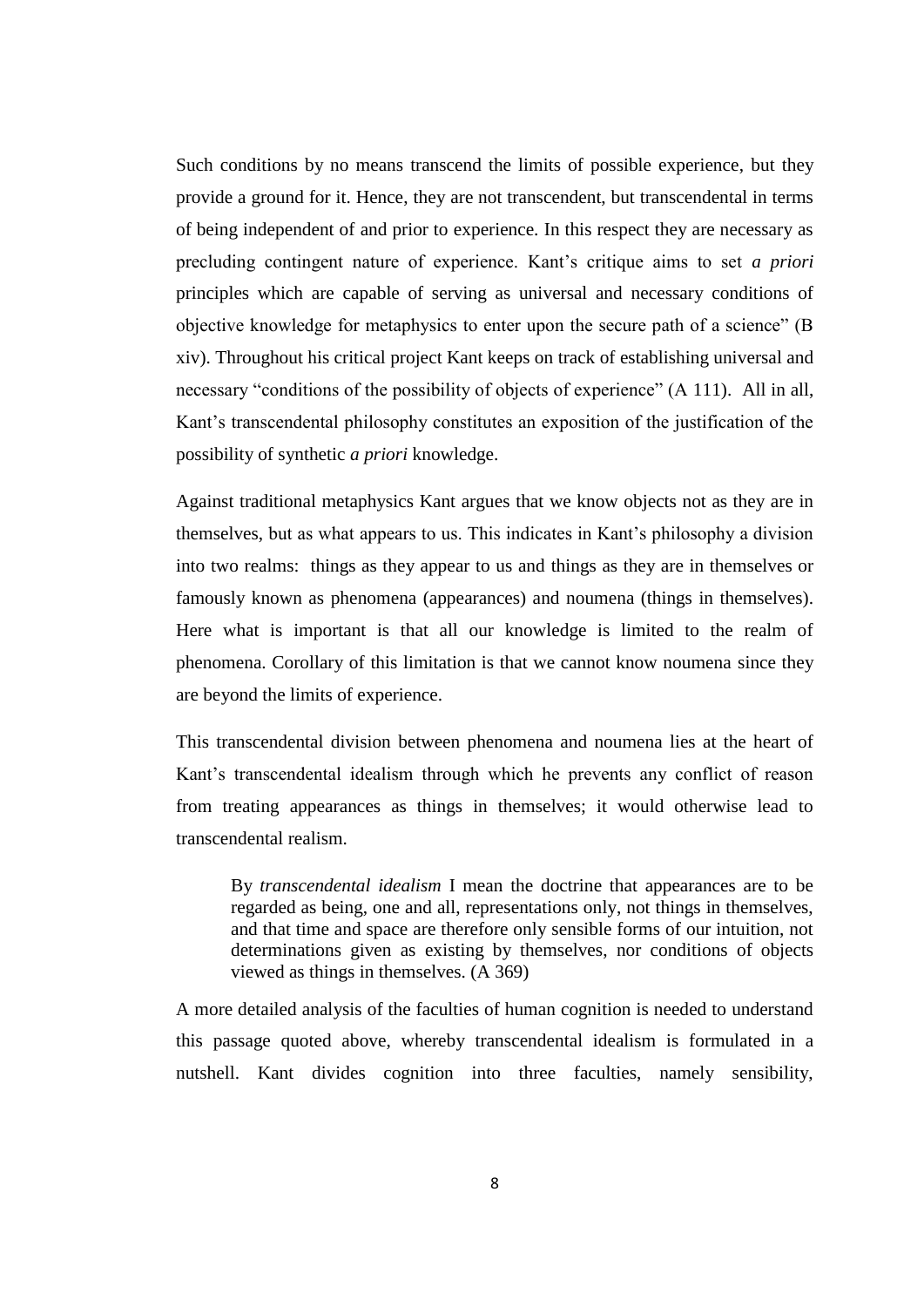understanding, and reason. The first two faculties run within the limits of experience, whereas the third one lies beyond experience.

As this thesis focuses on the problem of freedom as it arises in the Third Antinomy, it mainly concerns itself with the faculty of reason whose errors are the source of the antinomies. Thus the arguments in chapters III, IV, and V will deal with the faculty of reason more extensively. In this chapter, however, I will also explain Kant's exposition of the faculties of sensibility and understanding to provide the conceptual background for the discussions in the following chapters. After presenting the first division "Transcendental Analytic" in order to show how objectively valid knowledge is possible in section 2.2, in section 2.5 I will delve deeper into the Second Analogy in which the principle of causality is discussed. The principle of causality is one of the main synthetic principles of pure understanding in Kant's philosophy and is of particular importance for my thesis in its relation to the Third Antinomy.

### **2.1. Transcendental Aesthetic: The Faculty of Sensibility**

What Kant proposed by his Copernican Revolution was that knowledge must be a constitution of our subjective conditions. This process is made clear in Transcendental Aesthetic in that Kant introduces the concept of 'pure intuitions'. We intuit objects "in so far as the mind is affected in a certain way" (A 19/B 33). The objects that are given to our intuition have their source in things in themselves. Things in themselves are unknown to us as they are beyond the limits of experience.

Space and time are necessary conditions for the possible experience of object. For any object of experience to be an object of knowledge, it must be intuited through pure intuition. Space and time are both empirically real and transcendentally ideal; they are empirically real since sensible objects of experience are given to us from outside through space and time, and transcendentally ideal since we cannot conceive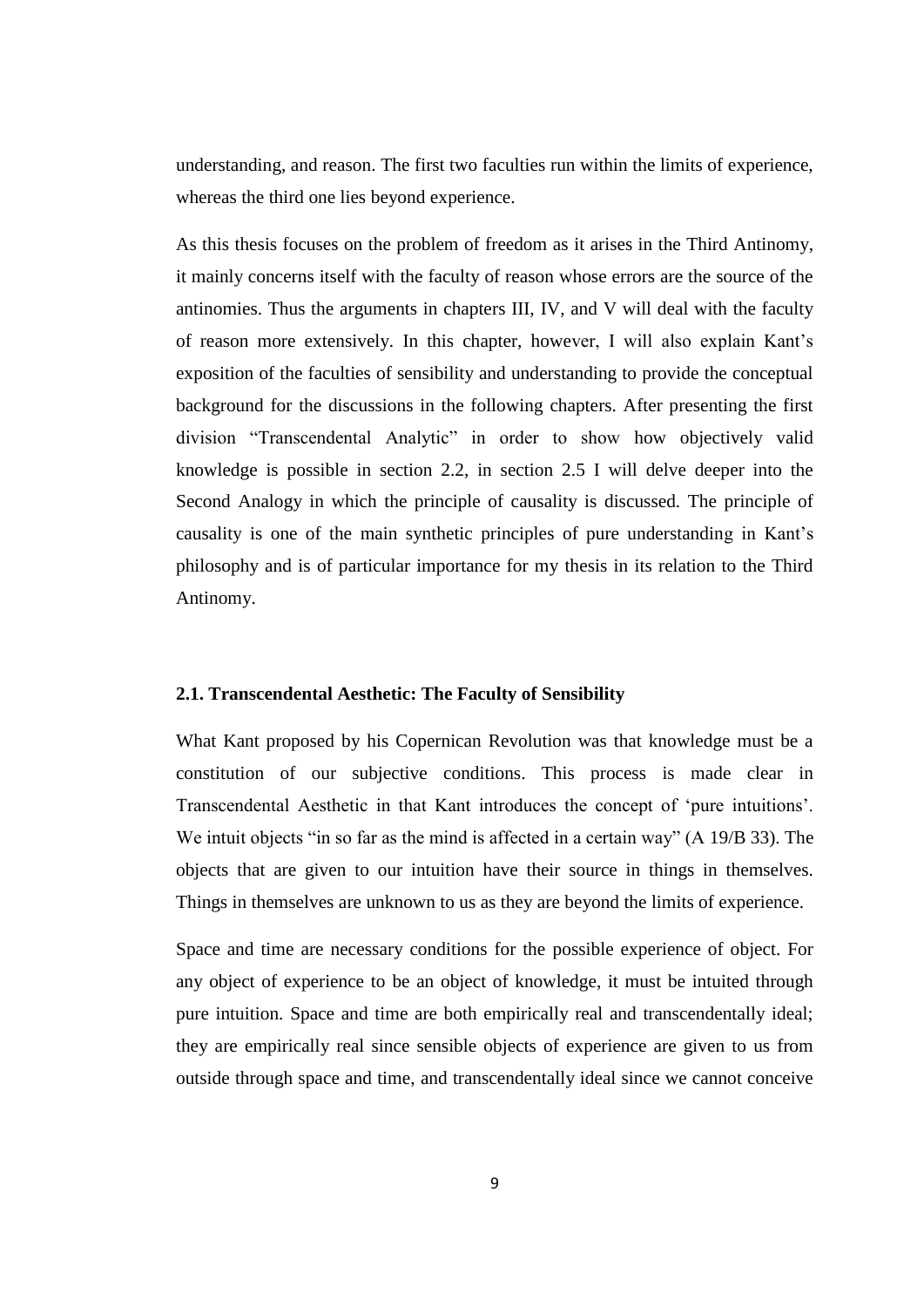them independently of our minds and they are necessary conditions that make it possible for us to receive objects of sensible intuition. (A 44/B 28)

All manifold of empirical intuition fall in pure intuitions. What we passively receive by empirical intuition is the matter of experience, viz. the formless manifold of representations. We know this manifold in an *a posteriori* fashion. However, it is *a priori* intuitions which underlie all empirical intuition. This is exactly what Kant means when he famously begins in the very outset of *Critique of Pure Reason* by stating that "[t]here can be no doubt that all our knowledge begins with experience. . . . But though all our knowledge begins with experience, it does not follow that it all arises out of experience" (B 1).

Receptivity is a characteristic of the faculty of sensibility; it is capacity of sensibility for receiving representations. It is thus representations of objects that we know; in other words, object of knowledge are not existence, but the representations of sensibility. That's why our knowledge of objects is possible and limited to phenomena. The faculty of sensibility relates itself immediately to given object in experience via pure intuition. When we sense manifold of any appearance, space and time immediately give form to this content. However, space and time alone do not suffice to constitute knowledge as they are *a priori* conditions that merely underlie the content of experience.

For there to be knowledge, we need another faculty which will spontaneously give form to this content and unify the manifold under certain rules, viz. pure concepts. This faculty is of understanding.

Sensibility and understanding then are two main sources of our knowledge; thanks to the faculty of sensibility, we are given an object and thanks to that of understanding, we think object as it is given as representation (A50/B74). From this point on intuitions and concepts are two constituents of knowledge. Without intuitions, concepts remain formal: "Thoughts without content are empty, intuitions without concepts are blind" (B 75/A 51).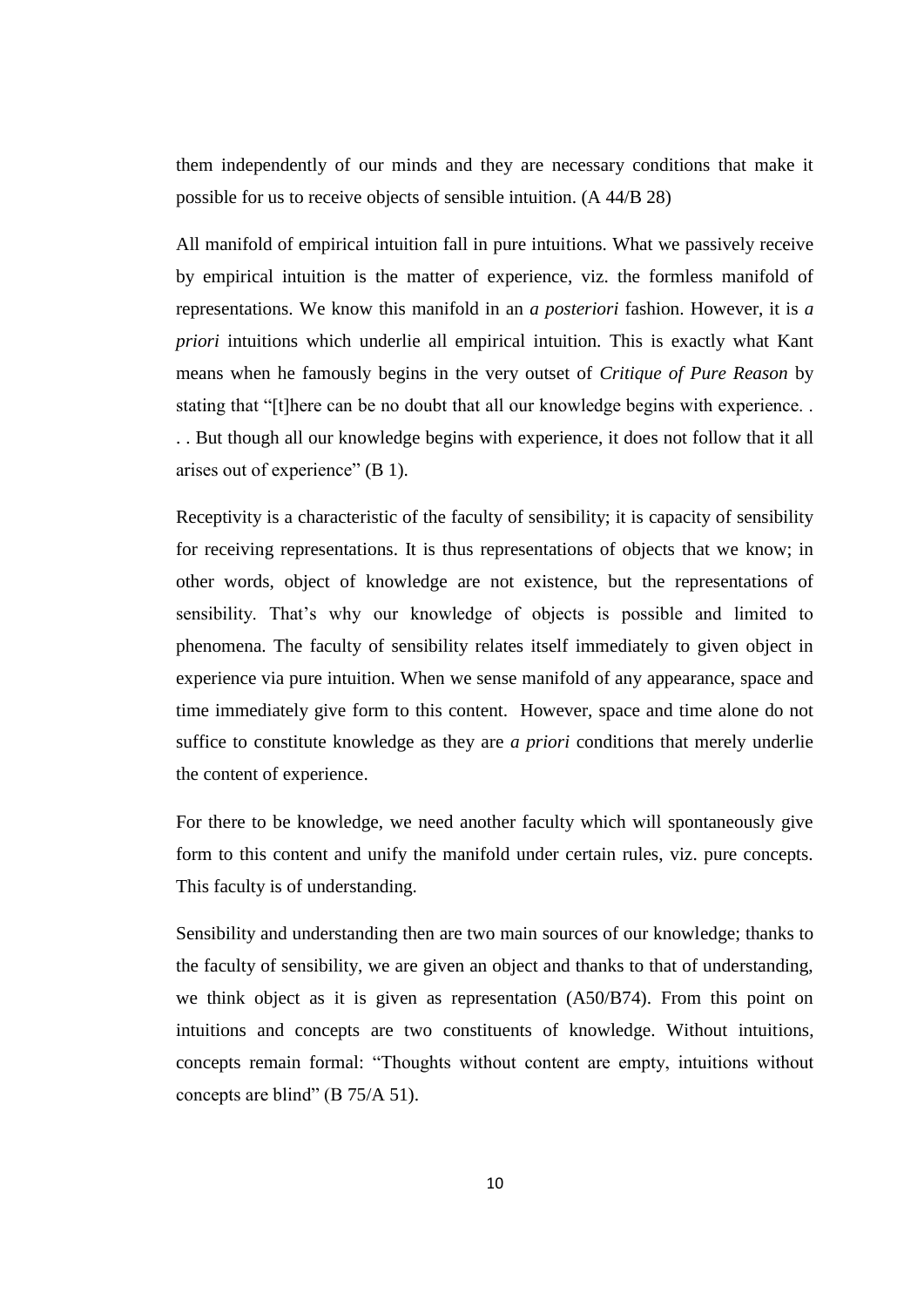### **2.2. Transcendental Analytic: The Faculty of Understanding**

As has been mentioned above, Kant claims that objects must conform to the subjective conditions of knowledge. However, for knowledge to be objective (which Kant seeks to attain), its subjective conditions must be related to the objects of experience in an *a priori* fashion.

The faculty of understanding is required for this process. It yields certain pure rules, namely categories, which precede any subjective condition and provide the objective conditions (transcendental conditions) for all possible experience of objects. The pure *a priori* concepts of understanding are "the pure *a priori* conditions of a possible experience" (A 96). Hence, Transcendental Analytic makes room for how is it possible that the pure concepts of understanding gives rise to pure *a priori* knowledge.

Understanding is "a spontaneity of knowledge" (A 126) which can produce its own concepts in a discursive fashion. Concepts are by no means intuitions; conversely, they give form to the manifold of intuitions in experience. The knowledge produced by the faculty of understanding must be through the medium of concepts; they bear active function as "the act of bringing various representations under one common representation" (B 93). In other words, categories provide diversity of representations with a unity by means of this function.

However, the pure concepts of understanding never suffice to produce their own content. This simply means that their objective reality cannot be obtained by means of their act of giving form to any specific content. Categories alone do not yield knowledge, but remain as merely "forms of thought" (B 288). This explains why intuition is necessary for the unity of representations.

Any synthetic *a priori* proposition needs the content provided by the intuition. Concepts are necessary for synthesis as the "act of the understanding" (B 130). Only by means of that synthesis of intuitions and concepts can we think an object.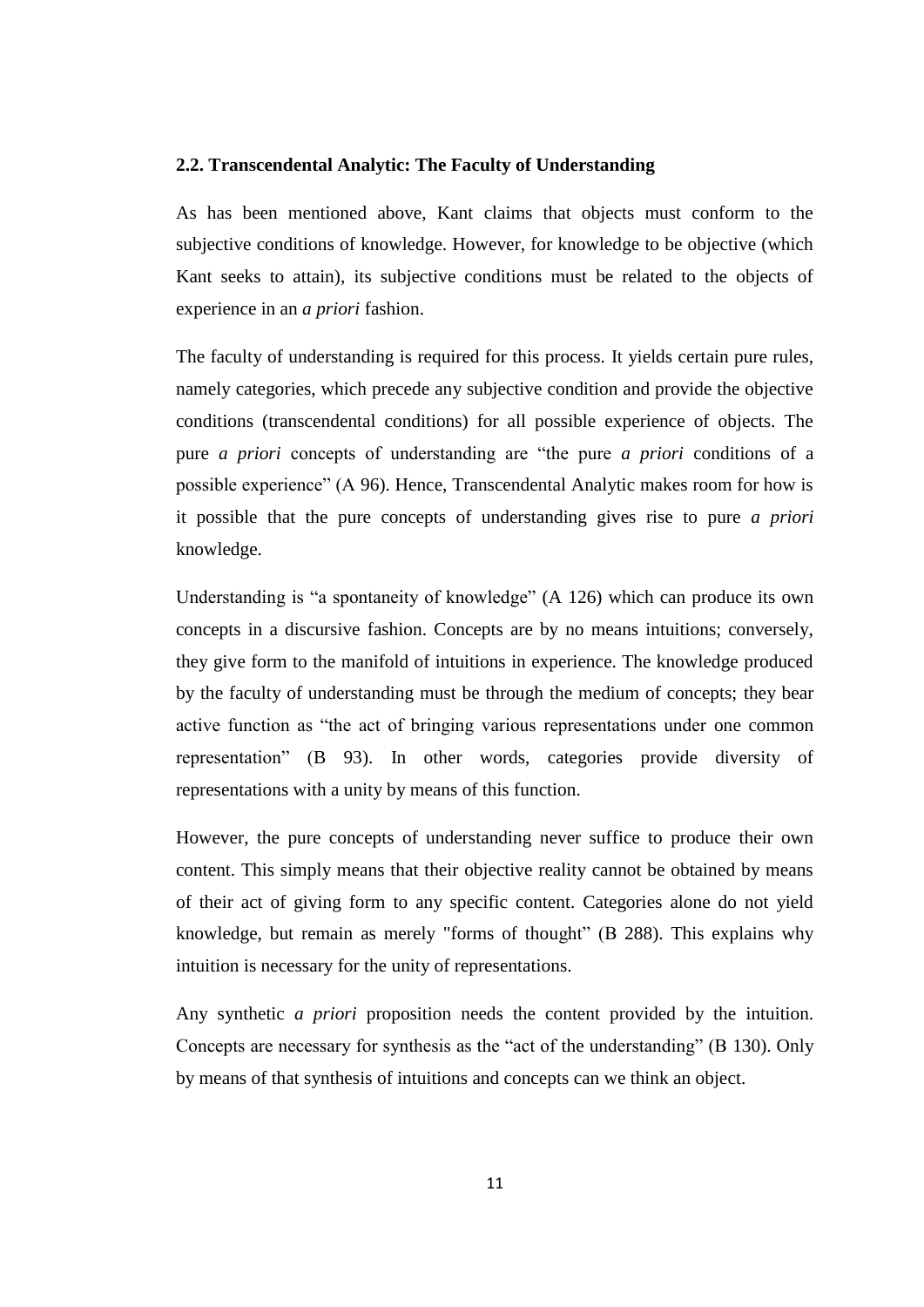### **2.2.1. Transcendental Deduction**

Having laid out these two fundamental faculties, Kant returns to the basic question of *Critique of Pure Reason*: How are synthetic *a priori* knowledge possible? As already mentioned above, knowledge calls for a synthetic unity. For this unity it must first be investigated how pure concepts of understanding are possible. Given the possibility of experience being entirely dependent on *a priori* conditions it is obvious that those conditions govern experience without relying on experience. For this reason, Kant makes a transcendental deduction of categories.

There are only two ways that we can relate ourselves to objects of experience; the first one happens in an empirical manner. The second one runs completely in an *a priori* manner. For there to be *a priori* relation to objects, there must be *a priori* concepts preceding and governing all experience. Transcendental Deduction is therefore to justify categories as certain rules and accordingly to establish the objective validity of categories.

However, there arises a problem when it comes to the question of in what manner *a priori* concept of understanding is related to objects of experience in an *a priori* fashion if experience is never give us a sufficient explanation of this relation between concepts and objects. At this point, one can see what Transcendental Deduction has to do with. If categories are the subjective constitutions of our mind, how could it be possible for them to be objectively valid in their relation to the manifold of representations?

As already stated, the manifold of representations is required to be united through the pure synthesis of categories. By pure synthesis Kant means "the act of putting different representations together, and of grasping what is manifold in them in one [act of] knowledge" (B 103). It is the 'I' who brings the representations under pure synthesis "in one self-consciousness" (B 134).

Kant states that the mind has its three original roots for synthetic unity in *sense, imagination, and apperception* all of which include the conditions of the possibility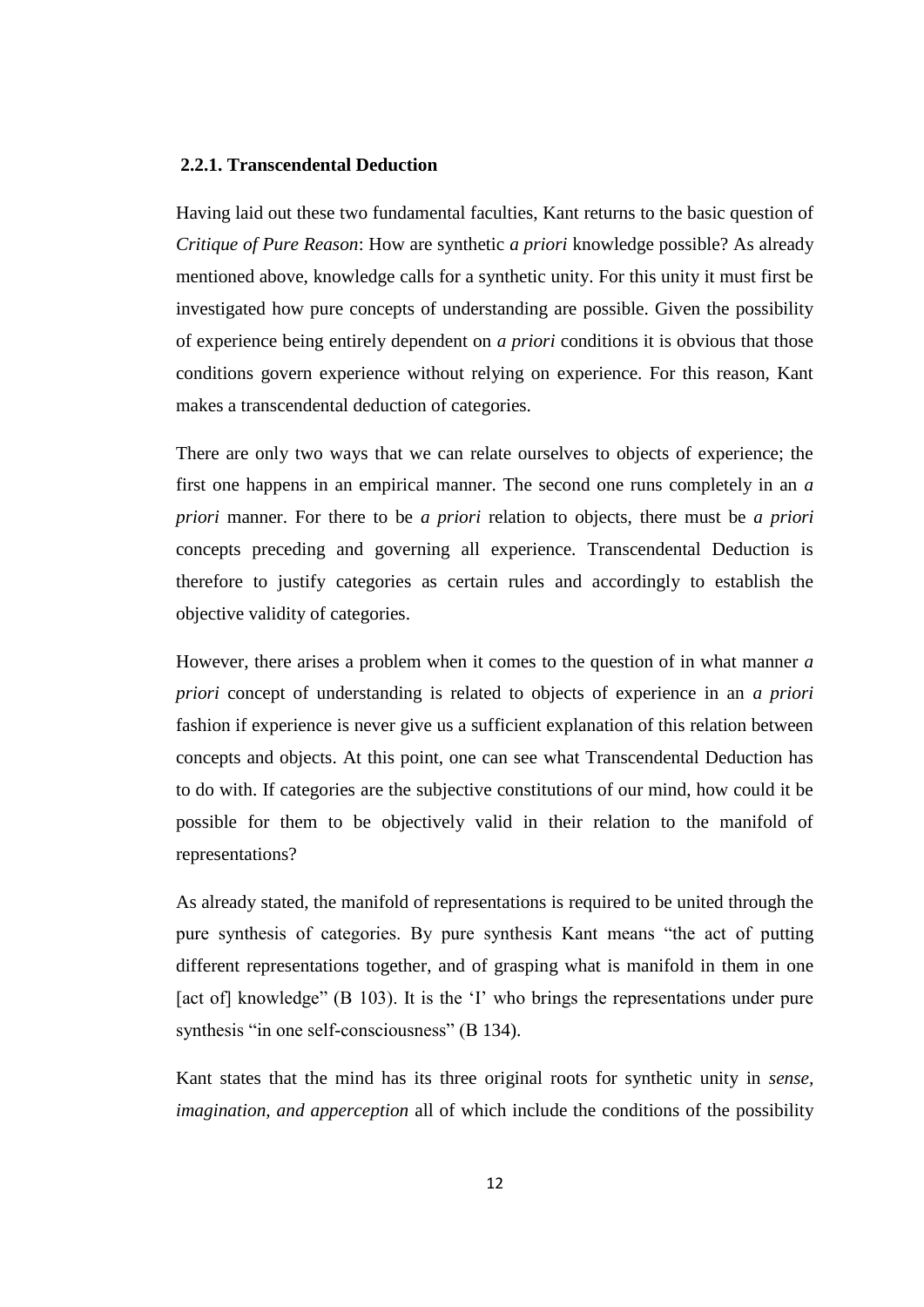of all experience. When the manifold of representations is given to our sensibility, sense is a summarizing the act of our mind upon the manifold. As for imagination, it is accountable for synthesizing the same manifold of representations. Finally, apperception serves for unifying this synthesis through its original apperceptive activity; in other words, apperception is an act of bringing the synthesis of manifold under a category. Consciousness of this unity always accompanies the operation of apperception.

After elaborating on three original roots for the synthetic unity, Kant exposes the process of building knowledge through a 'threefold synthesis'. It is the mind's subjective constituent activity. First of all, understanding functions as synthesizing of 'apprehension' operating within intuition. We are receptive to objects as a manifold of representations which are not of objects itself, but of our inner sense. Time is "the form of [our] inner sense" (B 152); whatever we intuit is necessarily intuited under the subjective condition of time. As all our representations come to happen along with the inner sense, "[a]ll our knowledge is . . . subject to time" (A 99).

Whenever we receive the manifold of representations we immediately unite it "*in a single moment"* under the condition of time. By uniting it in time, we immediately apprehend the manifold of representations "*in a single representation*" (A 99).

So far it has been examined the synthesizing activity of 'apprehension' within intuition. Now secondly, we move to the synthesizing activity of "*reproduction in imagination*" (A 100). This synthesis provides the mind with a transition from one representation to another in succession, connecting one synthesis of representations to another in a time series. Imagination thus operates empirically according to an unchangeable rule, which makes imagination function, viz. reproduce.

Thirdly, the synthesizing activity of "*recognition in a concept*" (A 103) should be exhibited. It is the last synthesis in which the mind unavoidably demands the unity in experience. The activity of recognition pertains to bringing the synthesized single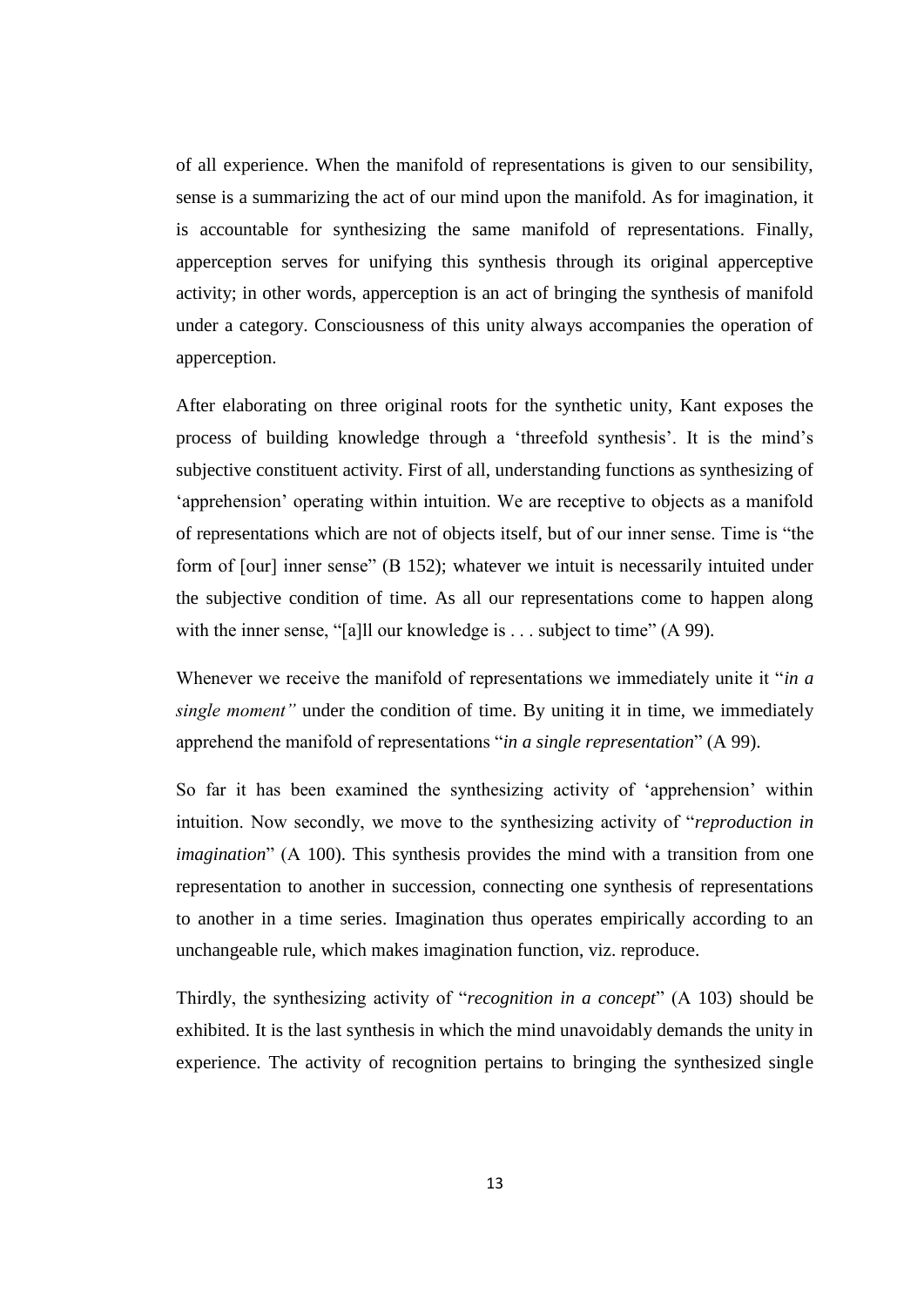representation by the imagination under a concept. This activity must always be accompanied by the consciousness of the synthetic unity.

The synthetic unity requires the unity of consciousness. The unity in consciousness is a transcendental act of the mind by means of which the synthetic unity is produced. In fact, the production of the pure concept of an object would not take place if there were no synthetic unity. The transcendental unity of consciousness requires the transcendental unity of self-consciousness, namely the transcendental unity of apperception. It is this consciousness of the synthesis which unites the synthesis of the manifold of intuitions according to universal rules in "one single experience" (A 110). 'I' is also conscious of the unity of the synthesis. Kant calls this state of cognition the transcendental unity of apperception which is brought into "one knowledge" (A 108) in "one single self-consciousness" (A 117a). Thence, being the highest representation under which all manifold of representations are unified, transcendental unity of apperception is the "necessary consciousness of the identity of the self"  $(A 108)$ :

It must be possible for the 'I think' to accompany all my representations; for otherwise something would be represented in me which could not be thought at all, and that is equivalent to saying that the representation would be impossible, or at least would be nothing to me. (B 131-32)

Without the identity of the self, then, nothing can possibly be thought; in order to be able to say the representations are my representations, the identity of the self must have been established. Only under this condition "do I call them one and all *mine*" (B 134). The unity of self needs the unity of objects of all possible experience. In other words, the self for its unity demands the unity of nature in order to provide objectively valid knowledge.

As stated above, the synthesizing activity of reproduction as the second element of Kant's threefold synthesis operates with imagination. The faculty of imagination functions in an experience in two ways: it produces synthesis in an *a priori* (transcendental) manner and it reproduces synthesis in an empirical manner. What the imagination reproduces is "the association of representations" (A 121). Both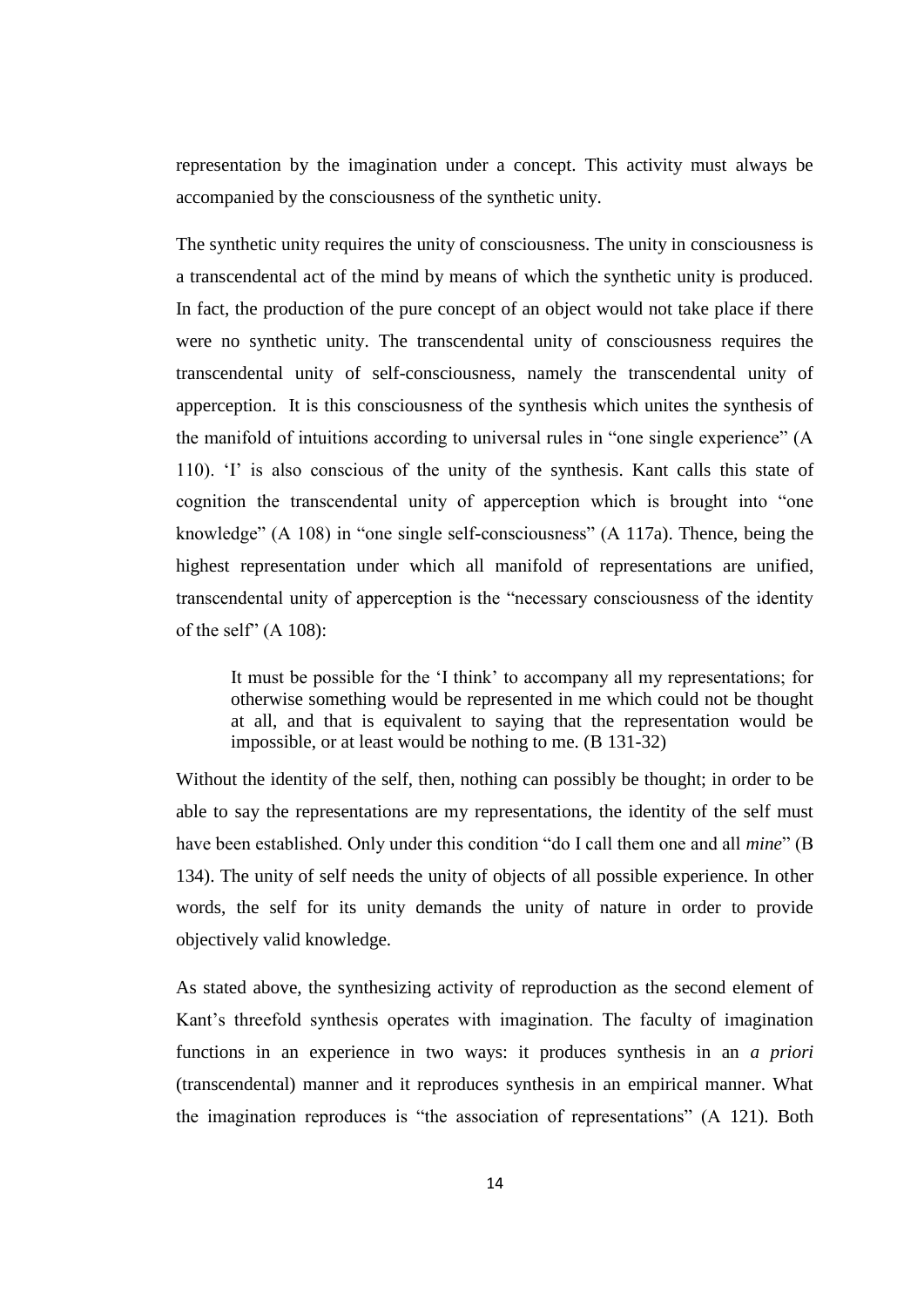(re)production of the imagination are necessarily related to the transcendental unity of apperception.

The manifold of experience which constitutes the matter of imagination is dependent on pure understanding. Nevertheless, the question haunts us: how will pure understanding be related to appearances that are given to us in experience if it is independent of any empirical data?

After explaining that pure intuitions give form to the manifold, Kant examines how we combine the manifold within imagination. Imagination spontaneously and immediately grasps the synthesis of the manifold and as a result brings the manifold of intuition into an image.

The empirically reproduced representations by imagination are destined to remain subjective and accidental as we can only be conscious of the manifold of representations in an empirical manner. However, all empirical consciousness (subjective consciousness) must necessarily be subject to transcendental consciousness. Therefore, the association of representations must be objectively grounded.

It is indeed transcendental consciousness that gives *a priori* ground for any manifold of empirical consciousness to be synthesized "in one single self-consciousness" (A 117a). This synthetic unity is provided by the productive imagination. The pure productive imagination produces necessary unity of synthesized manifold in appearances. In addition, the pure apperception 'I' must participate in the imagination in order to make its productive activity intellectual.

The pure transcendental imagination thus brings the manifold of intuition into connection with the synthetic unity of apperception. That is to say, it relates the concepts of pure understanding with the empirical data of sensibility. Consequently,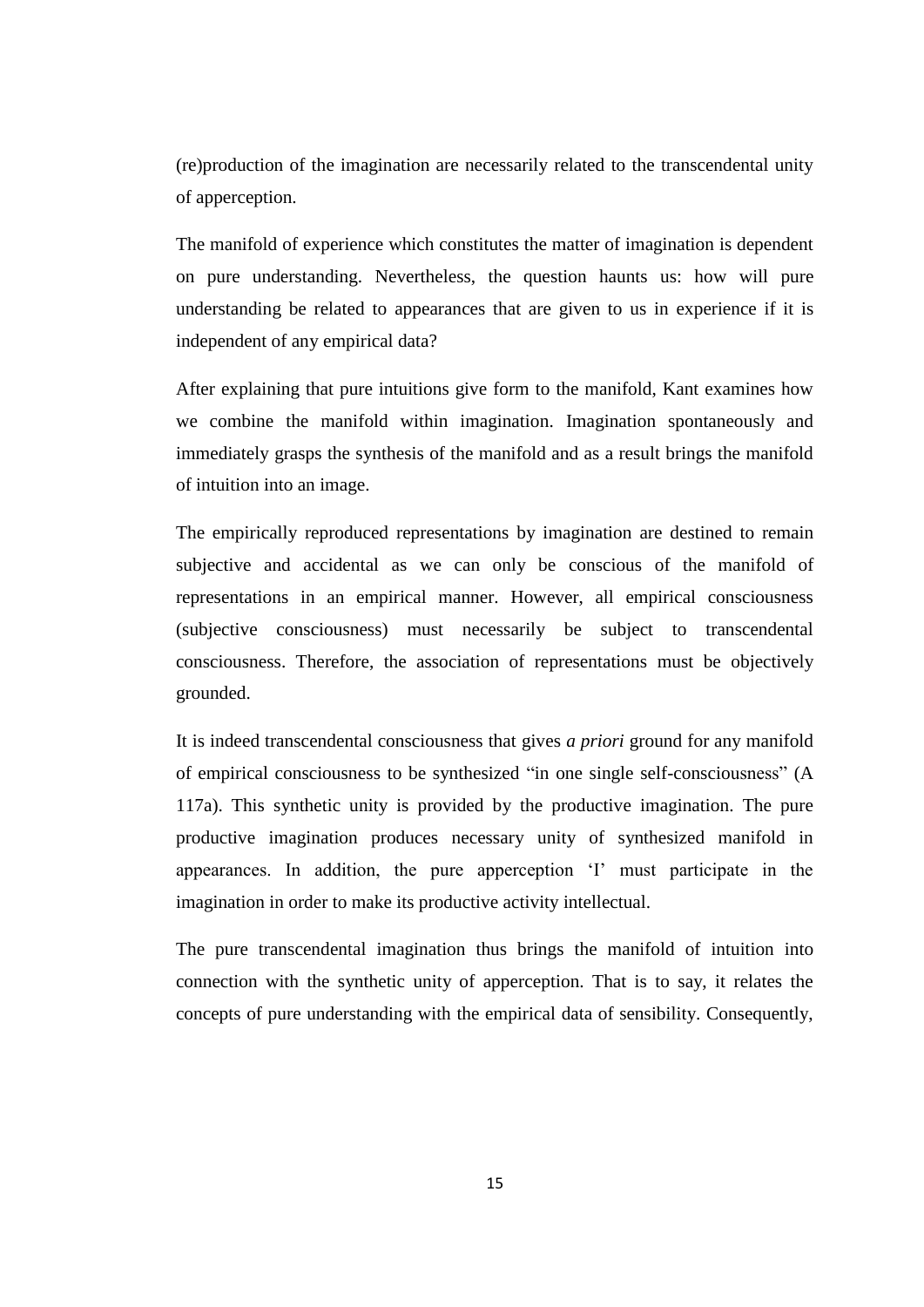it is the transcendental operation of imagination where lies the answer to the question of how the pure understanding is related to appearances.<sup>1</sup>

In actual operation of perception, we first apprehend the manifold of appearances; secondly we associate them with each other; and thirdly we recognize the association by binding the manifold of representations under the unity of apperception with the categories; and lastly we relate the categories to the objects of experience by the transcendental operation of imagination. By means of this operation of the imagination we know the object. Justifying the pure concepts of understanding (categories) in their *a priori* relation to the objects of experience is thus to constitute the objective validity of these pure concepts.

### **2.3. The Principles of Pure Understanding**

l

In the chapter The System of the Principles of Pure Understanding, Kant produces the Table of Principles, which are "simply rules for the objective employment" (A 161) of the Table of Categories.

Of the four categories of the Table of Categories, Kant distinguishes the first two from the last two, terming the former mathematical concepts and the latter dynamical concepts; he terms the first two principles as mathematical principles and the last two principles as dynamical principles. Mathematical principles are associated with the "mere intuition of an appearance" as quantifiable magnitudes. In mathematical principles, the synthesis of individual intuitions can be apprehended immediately and thus can be determined in an *a priori* fashion. Mathematical principles thus have intuitive certainty. Dynamical principles on the other hand are associated with the "existence" of appearances. They also have certainty, but only indirectly, in Kant's

 $<sup>1</sup>$  The process mentioned here is quoted from the first edition of the Transcendental Deduction. In the</sup> first edition, Kant gives the employment of relating understanding to sensibility to the "transcendental function of imagination" (A 124). However, in the second edition of the Transcendental Deduction, he gives this employment to the categories, that is, "the logical functions of judgment" (B 143).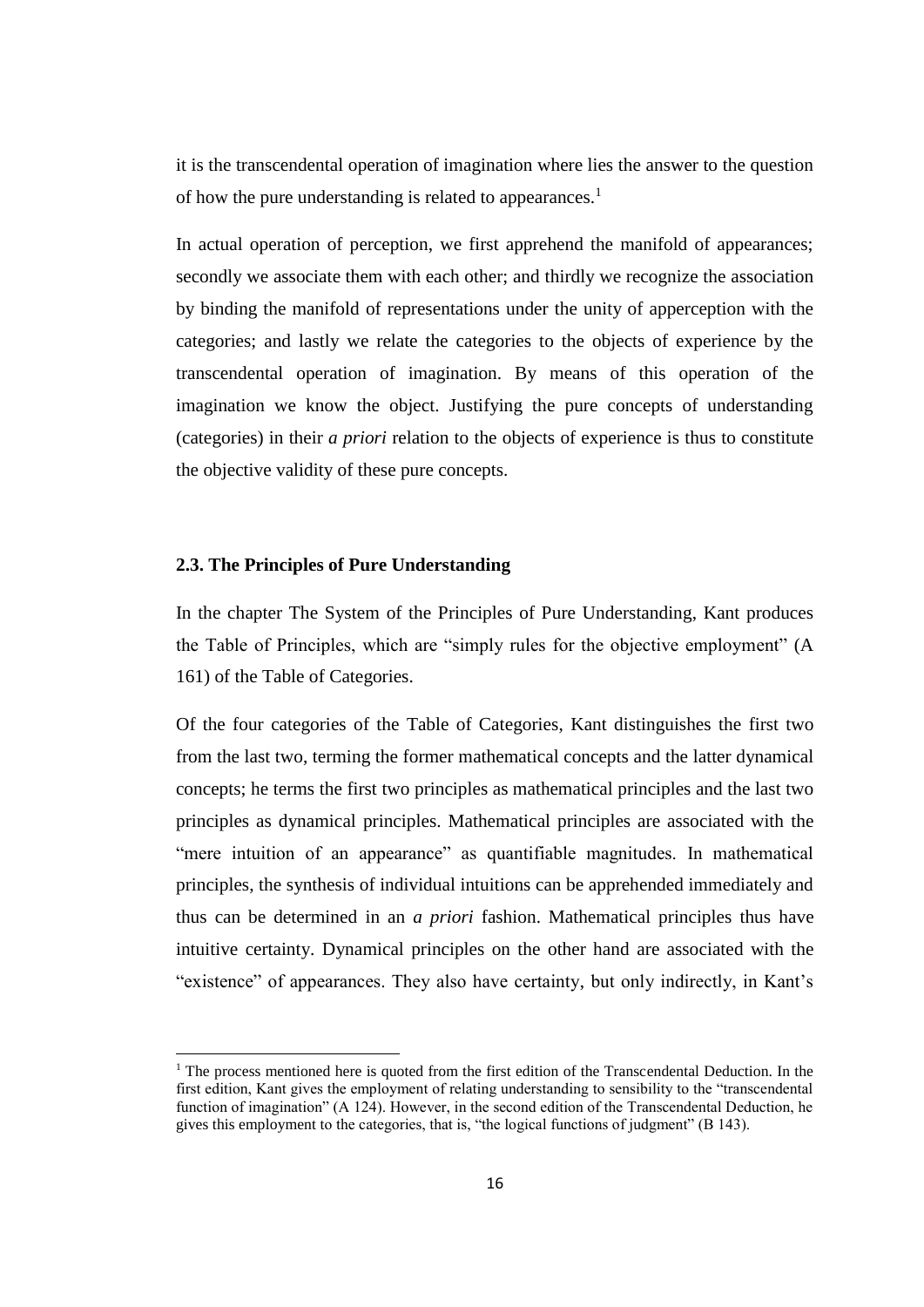words, "only under the condition of empirical thought in some experience" (A 160/B 200). Dynamical principles thus have discursive certainty (B201/A162).

By virtue of their capability of determining *a priori* the synthesis of individual intuitions as magnitudes or aggregates, mathematical principles are coined as "constitutive" principles. Dynamical principles, however, cannot determine the synthesis of the existence of appearances *a priori*; "since existence cannot be constructed, [dynamical] principles can apply only to the relations of existence, and can yield only *regulative* principles" (A 179/B 222). Whereas in mathematical principles the synthesis among elements is of a homogeneous character, in dynamical principles the synthesis among elements is of a heterogeneous character.

Regarding the distinction between mathematical and dynamical antinomies in the solution of the Third Antinomy in the Transcendental Dialectic, it is important to realize how the distinction between mathematical and dynamical principles is portrayed in accordance with the Second Analogy, which is a dynamical principle. Thus the Third Antinomy is a dynamical antinomy. The Analogies of Experience, specifically the Second Analogy, in which the principle of causality is proved, will be explained in section 2.5. Before explaining the Second Analogy, however, in the next section I will explain the importance of the analogies in relation to the problem of the objective validity of knowledge in Kant's transcendental idealism.

#### **2.4. The Objective Validity of Knowledge**

Paul Guyer (1998) states that Analogies of Experience are Kant's "ultimate argument for the objective validity of the categories of the understanding in the form of his Refutation of Idealism" (p. 117). In other words, analogies are the heart of the Transcendental Analytic as Kant here proves his transcendental idealism.

The argument for the objective validity of the knowledge of experience is handled in three parts of the *Critique of Pure Reason*: Transcendental Deduction,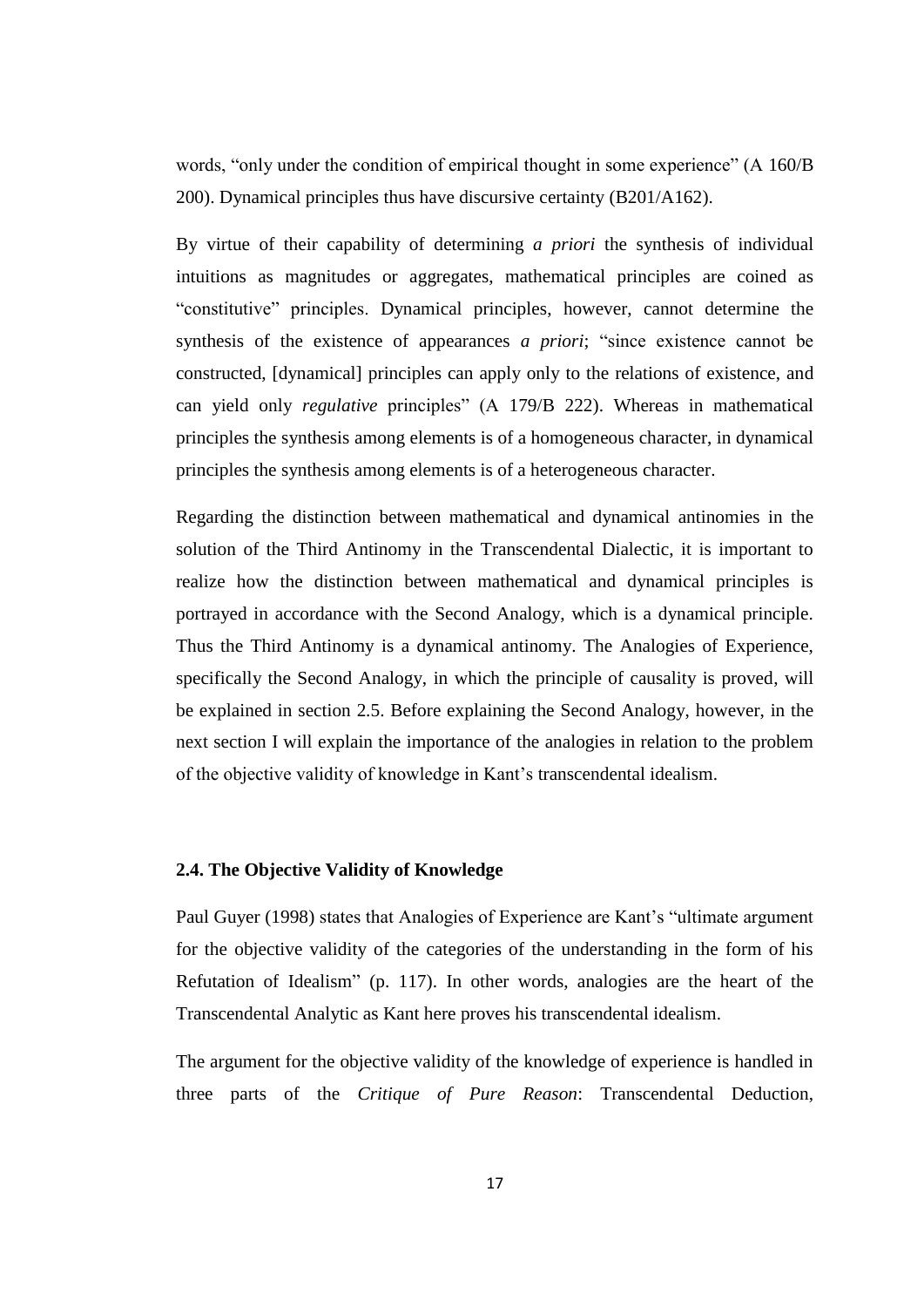Transcendental Schematism, and Analogies of Experience respectively and progressively. What the Transcendental Deduction teaches us is briefly as follows: for there to be objectively real knowledge, the object must first be given to our faculty of sensibility as a manifold of representations to be apprehended in intuition. The faculty of imagination synthesizes this manifold of representations as single independent images. Finally, the faculty of understanding yields the unity of the synthesis of this manifold through transcendental unity of apperception.

Here the enquiry is about how the subjective unity of self-consciousness will correspond to the objective unity of the world for there to be objectively valid knowledge. Transcendental Deduction fails in this endeavor, however, as it cannot give an account of how these single independent images are connected to one another in experience. Such images remain merely as subjective constitutions of our minds and cannot be subsumed under a category. For instance, Kant derives the concept of causality but he cannot explain how two single perceptions, given to our senses, relate to one another in experience, i.e., he cannot explain alteration. Thus the category of causality cannot be applicable to an object of experience.

Transcendental Schemata advances the argument of Transcendental Deduction and tries to overcome the gap between sensible intuitions and pure concepts by a by the medium of "inner sense and its *a priori* form, time" (Kant, 1781/2007, A 155). Through the intermediary of time, sensible intuitions can be subsumed under categories whereby categories can apply to an object of experience. For instance, the schema of the category of cause can explain how two perceptions connect to one another through alteration. Transcendental Schemata, however, cannot exhibit the mode in which two perceptions relate to one another. That is to say, the relation of perceptions in time cannot be subjected to a necessary rule. This is the problem that Kant aims to address in the Analogies of Experience.

The principle of analogies is formulated as follows: "Experience is possible only through the representation of a necessary connection of perceptions" (B 218). To explain this principle, Kant begins with the conditions of empirical knowledge.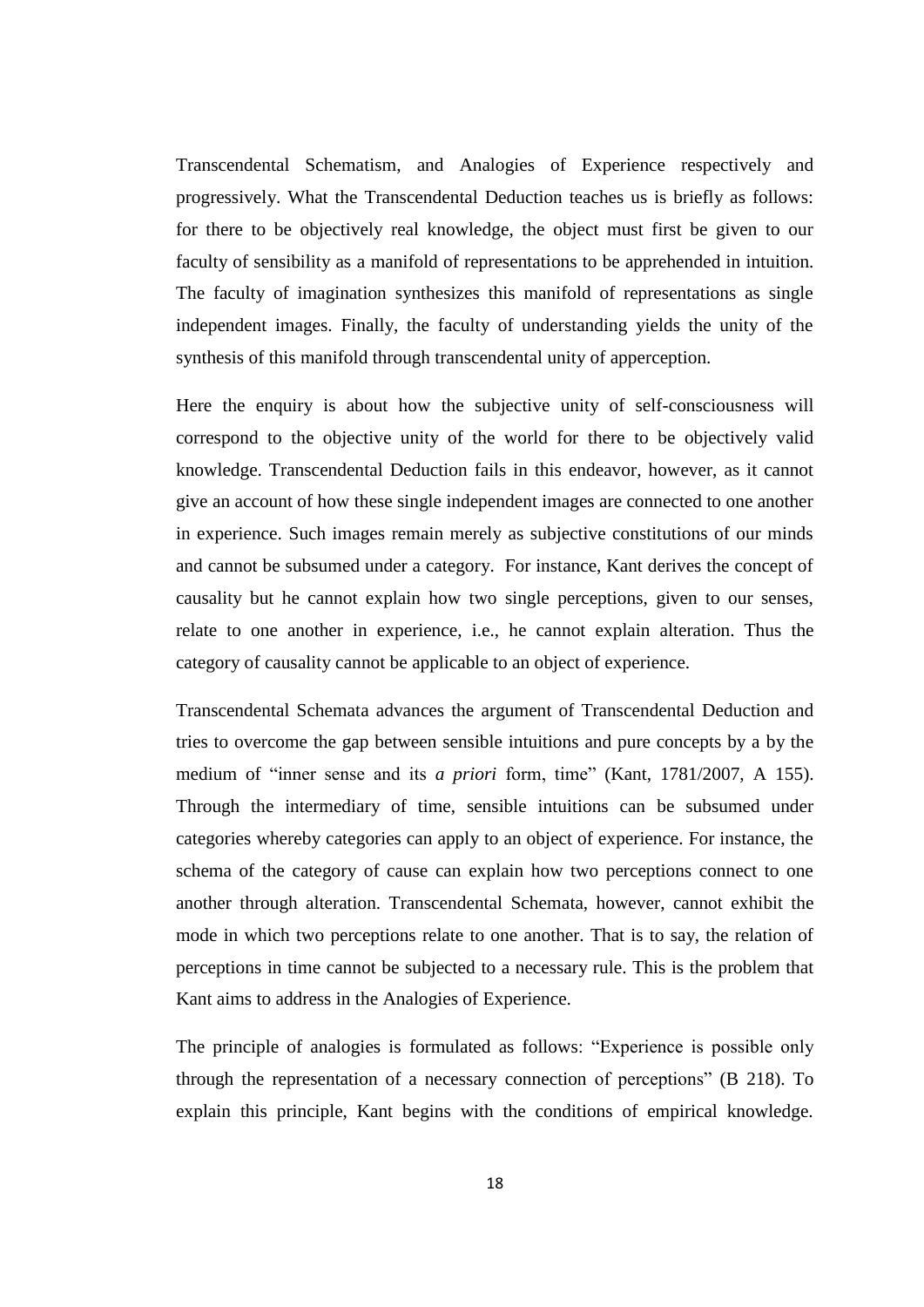Empirical knowledge is a "synthesis of perceptions, not contained in perception but itself containing in one consciousness the synthetic unity of the manifold of perceptions [which] constitutes the essential in any knowledge of *objects* of the senses, that is, in experience"(B 218). In the synthesis of apprehension in empirical intuition, perceptions conjoin in a contingent manner; we thus cannot find any necessary connection between perceptions in space and time.

For there to be experience, however, this manifold of perceptions should not be represented in an accidental time order; otherwise they would be merely constructions of our minds and remain empirical. They must be represented as determinate objects of experience in a necessary and objective time order. That is to say, "experience is only possible through a representation of necessary connection of perceptions", that is, in a transcendental manner. (B219)

In order to yield the necessary conditions of the possibility of experience through "necessary conditions of determining objective *time*-relations" of appearances in the Analogies, Kant draws a distinction between subjective temporal relations of perceptions (or representations) *and* objective temporal relations of objects (or appearances), viz. a distinction between empirical time-determinations and universal time-determinations. If Kant did not make such a distinction, then "no meaning would attach to the distinction between objects and perception of objects" (Strawson, 1968, p. 76). All perceptions of appearances are determined in an *a priori* fashion by the transcendental unity of apperception in relation to empirical (subjective) temporal order. For there to be objectivity, these subjective temporal order must be subject to the rules of objective temporal order of the objects of experience.

In the Analogies, distinguishing between two kinds of time-determinations is an advance in reply to the teaching of the Transcendental Deduction, which lacking the unity of time, fails to relate the unity of consciousness (subjective unity of apperception) to the unity of the world (objective unity of apperception). Through the schematized categories of relation, objects can be determined both as my representations in one consciousness and as appearances in one world at one and the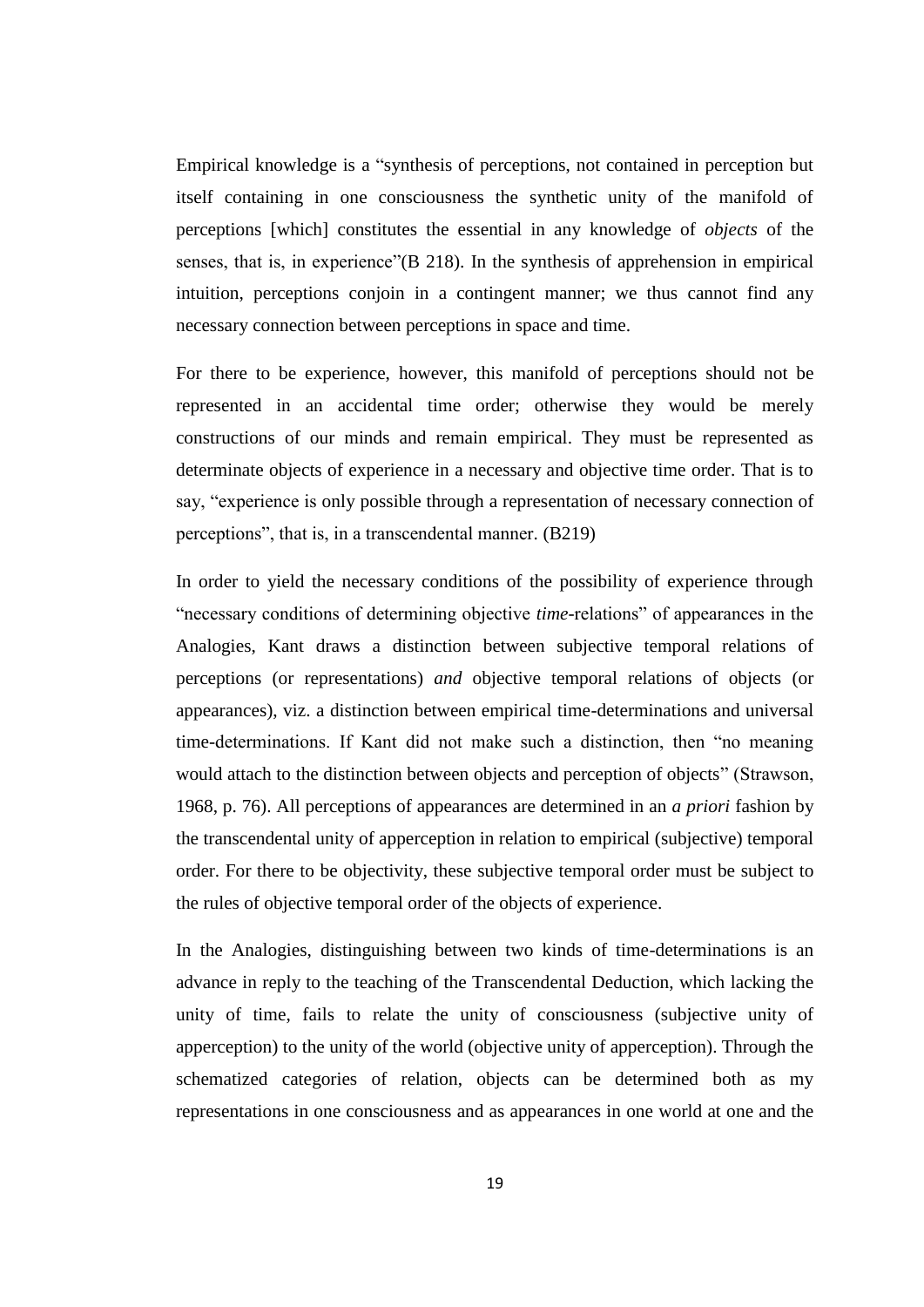same time. In this way, the subjective unity of apperception corresponds to the objective unity of apperception through the mediation of the unity of time. Correspondingly, inner sense, which is the temporal determining condition of the subjective unity of apperception, also becomes the determining condition of objective unity of apperception as outer sense. The Analogies are thus not related directly to the categories of relation; rather, they are related to the schema of the categories of relation. (Kant, 1781/2007, A 181)

Hence, as the necessary conditions of time-determinations, Kant cites three modes of time, namely permanence or duration (the schematized category of substance); succession (the schematized category of causality); and coexistence or simultaneity (the schematized category of community). The first analogy gives the principle of "objective time-determinations of duration" or permanence; the second analogy gives the principle of "the objective relations of succession"; and the third analogy gives the principle of "the objective relations of simultaneity or coexistence" (Guyer, 1998, p.119).

### **2.5. The Second Analogy**

In the Second Analogy Kant tries to prove the principle of causality. Kant gives different descriptions of the principle of causality in the first and second editions of CPR. The definition of the principle of causality in the first edition is that "[e]verything that happens, that is, begins to be, presupposes something upon which it follows according to a rule" (A189), and the definition in the second is that "[a]ll alterations take place in conformity with the law of the connection of cause and effect" (Kant, 1781/2007, B 232).

The Second Analogy thus constitutes a response to dogmatism (to the rationalist, as well as the empirical idealist, who regards appearances as things in themselves) by proving the transcendental idealistic approach on the one hand and to Hume's skepticism, which criticizes the derivation of the principle of causality from synthetic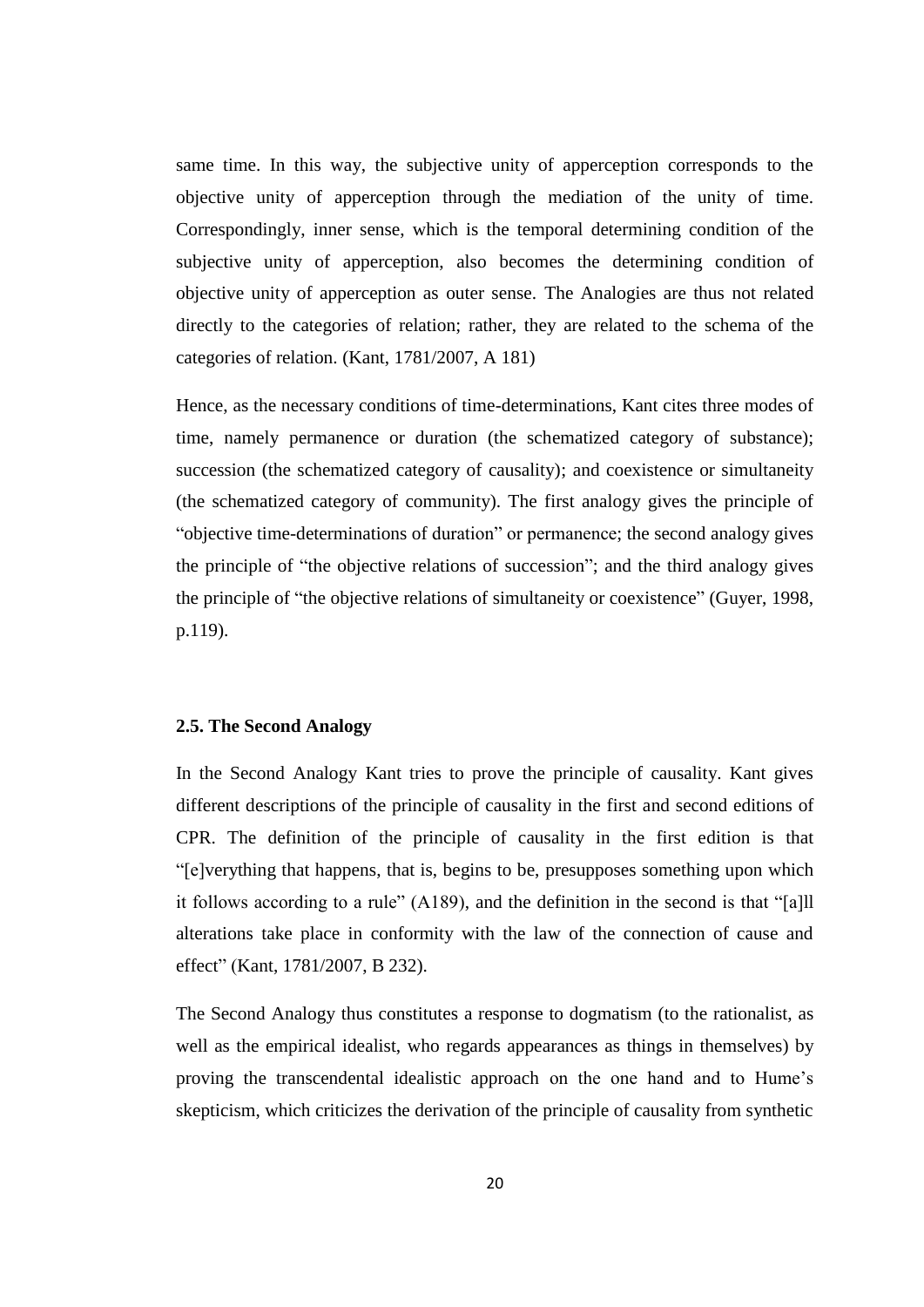*a posteriori* judgments, by proving that the principle of causality is derived from synthetic *a priori* judgments on the other.

What Hume (1748/1907) claimed in his discussion of causality was that there is no empirical basis for inferring the idea of causality: "All events seem entirely loose and separate. One event follows another; but we can never observe any tie between them. They seem *conjoined*, but never *connected*" (p. 76). Trying to derive causality from experience (and hence from synthetic *a posteriori* judgments), Hume understood that there is no 'necessary succession' between two events, but that we experience two individual events only from our habit of conjoining them. As all our knowledge comes from experience, we cannot know causality because we cannot experience the 'necessary succession' between two events.

For Kant, however, although all our knowledge comes from experience, there are *a priori* rules that constitute the ground of our experiential knowledge. There is a necessary temporal order between two events in accordance with a universal law, and we can know causality by means of these *a priori* rules. Introducing necessary timedeterminations under *a priori* rules thus provides a firm basis against the skepticism of Hume.

Kant's refutation of idealism against rationalists will be exposed below in two examples for the principle of causality.

In the proof of the Second Analogy, Kant clarifies the distinction between subjective time-determinations and objective time-determinations in order to employ the principle of cause and effect. He begins with the conditions of the empirical knowledge of appearances, i.e., conditions of experience as he does in the proof of the general principles of the Analogies. In experience, "I am really connecting two perceptions in time" by the synthesis of imagination. However, as the faculty of imagination synthesizes two perceptions at one time as two single states of affairs, what I am conscious of is merely that there is only "one state before" and "one state after". I cannot then determine the objective relation of two states, in which one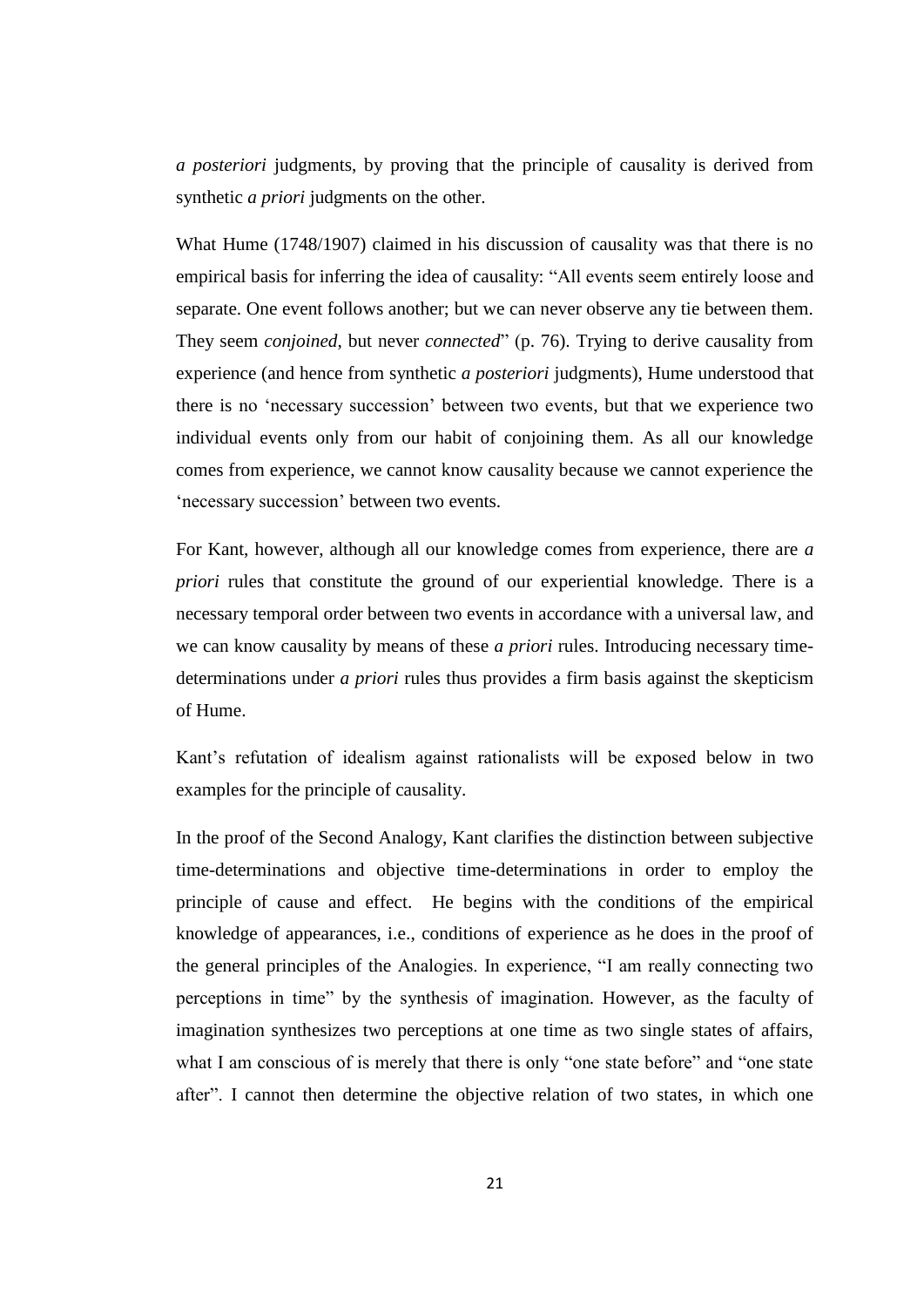comes before or comes after, in an empirical manner through the faculty of imagination, viz. through "mere perception". (Kant, 1781/2007, B 233-34)

For there to be a determinate relation between two states of affairs, it is not sufficient for this relation to be arbitrarily perceived, but it must necessarily be thought. That is to say, we can know the necessary relation between two events not from the indeterminate succession, i.e., subjective succession that occurs in the faculty of imagination in an empirical manner, but from the determinate succession, i.e., objective succession that occurs in the faculty of understanding in a transcendental manner.

Were it not so, were I to posit the antecedent and the event were not to follow necessarily thereupon, I should have to regard the succession as a merely subjective play of my fancy; and if I still represented it to myself as something objective, I should have to call it a mere dream. (B 247/A 202)

Therefore only the concept of understanding can determine the relation between two states, as one necessarily antecedes or goes after the other in time in accordance with a rule. In the case of Second Analogy, the concepts of cause and effect determine the relation between appearances as follows: the cause precedes the effect, the effect follows the cause, and for this necessary succession the reverse order is impossible (B234).

Consequently, the objective validity of empirical knowledge is "possible only in so far as we subject the succession of appearances, and therefore all alteration, to the law of causality" (B 234). Through the relation of cause and effect, all my "succession of perceptions", i.e., subjective time-determinations can be applicable to the "perception of a succession of states in the object", i.e., objective timedeterminations (Allison, 1983, p. 224).

After investigating the case with respect to the objects of experience, Kant questions whether the law of causality is possible regarding events. In other words, Kant's first attempt was to prove that 'every effect has a cause', and now it is to prove that 'every event has a cause'. By 'object' Kant means the sum-total of representations in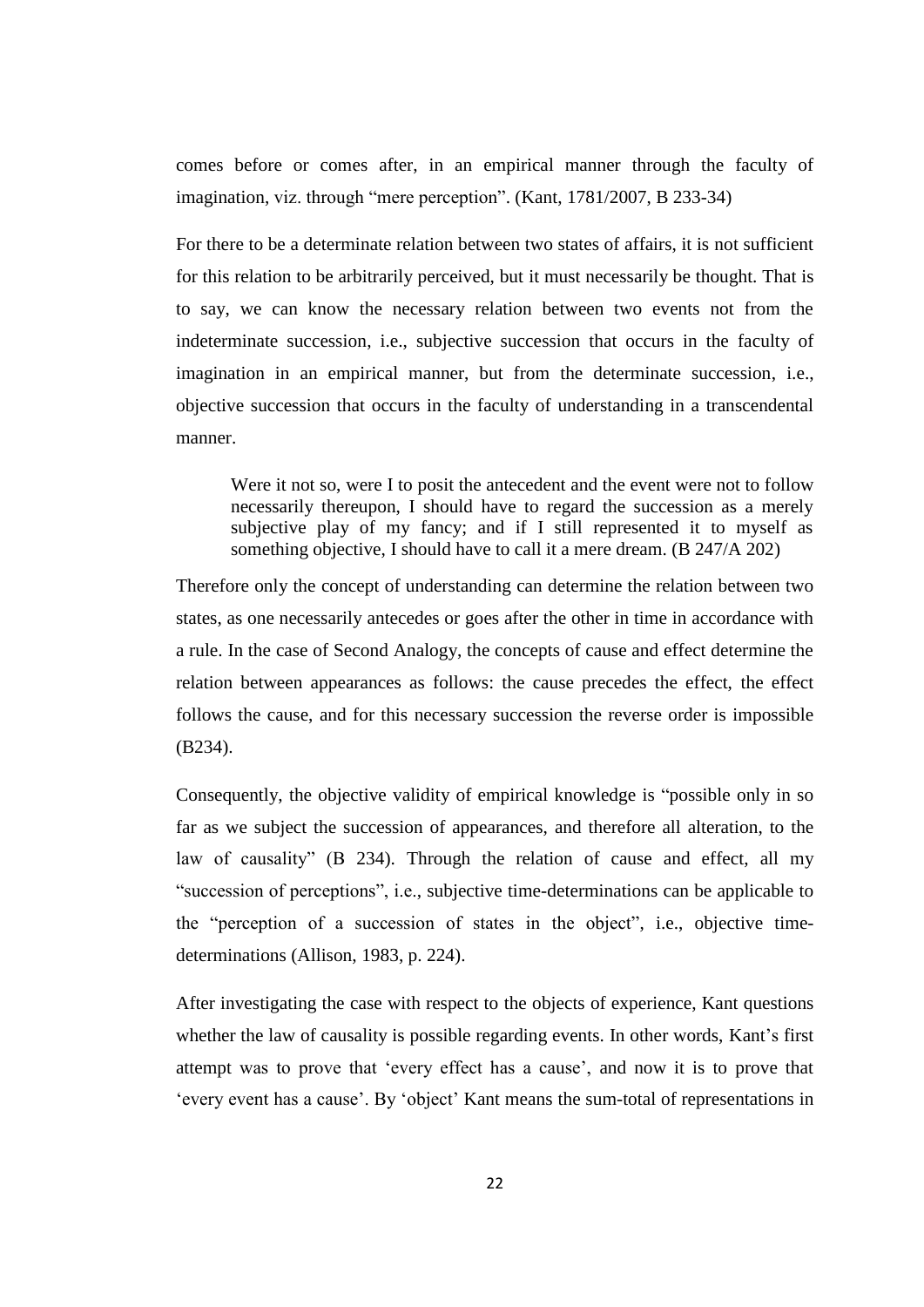one consciousness, whereas by 'event' he means "the change of state of an object" (Allison, 1983, p. 229). He formulates the problem with the following words:

The apprehension of the manifold of appearance is always successive. The representations of the parts follow upon one another. Whether they also follow one another in the object is a point which calls for further reflection, and which is not decided by the above statement. (Kant, 1781/2007, A 189/B 234)

Kant explains this problem in two examples by clarifying the distinction between subjective temporal order and objective temporal order. The first example, the apprehension of an unchanging house, exposes the succession in the objects of experience through subjective temporal order while the second example, the apprehension of a ship moving downstream, exposes the succession in events through objective temporal order. $<sup>2</sup>$ </sup>

In the first example, my perception of the manifold of representations of a house is successive in my mind, each part following one another; however, the house, as an actual object of experience, is permanent. Therefore "I apprehend the parts of a house successively, yet I judge them to be co-existing [simultaneous] parts of an enduring object" (Allison, 1983, p. 218). I can perceive the house from top to below or from below to top. My connecting the parts of the house is thus reversible and accidental. Given two perceptions a and b to my subjective time-relation, I can apprehend in my mind that both a precedes b and b precedes a simultaneously. In such a case, my subjective time-determination of the perception of a house is not sufficient to correspond to the objective time-determination of the house itself. There is no necessary determination in my subjective order to derive the order of the world. Such an indeterminate order remains empirical as a psychological constitution of my imagination as it is devoid of the objective temporal order. (Kant, 1781/2007, A 190- 2/B 235-7)

 $\overline{a}$ 

<sup>&</sup>lt;sup>2</sup> This problem brings to mind the argument of the first analogy: as a permanent substance, "time itself" cannot be perceived" but can we only perceive the alteration of appearances through their relations in time either successively or simultaneously (B 219; A 182).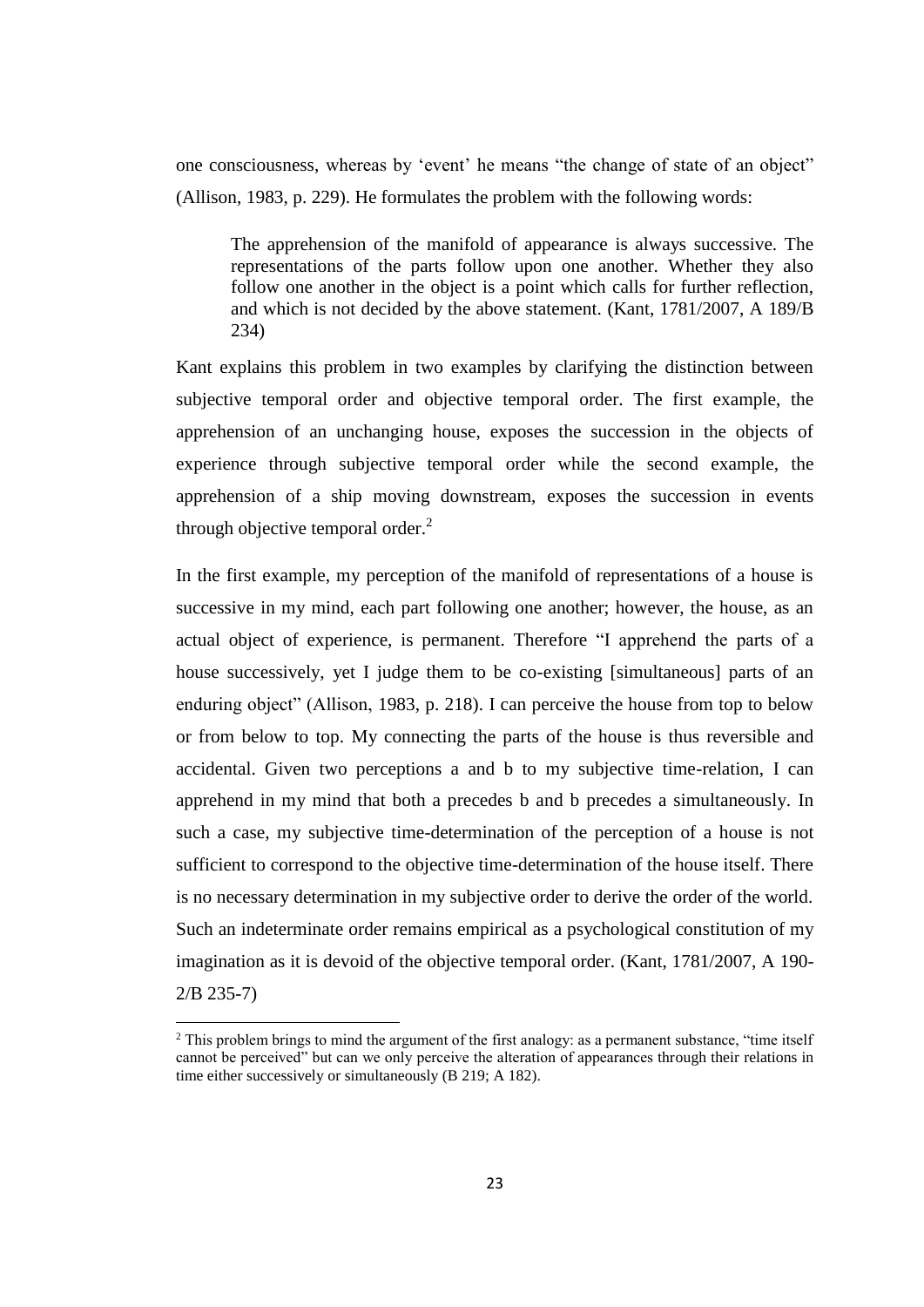Consequently, in the case of the house, it would be problematic to take the subjective order to be identical with the objective order. This would be treating appearances as things in themselves. "If appearances were things in themselves, then since we have to deal solely with our representations, we could never determine from the succession of the representations how their manifold may be connected in the object." (A 190/B 235)

If we take empirical objects as things in themselves rather than appearances, then all we have is an indeterminate temporal order of these objects as subjective productions of our minds which gives us no knowledge of a determinate order of objects and instead leaves us with a fantasy in the field of appearances. We would then be imprisoned in our minds with an unordered manifold of representations and could never know if they have any determinate temporal order in reality. What is more, we could not even know if they have a reality outside us.

Since, in the example of a house, no objective temporal order of things in themselves can be derived on the basis of the subjective order of our representations of things, empirical idealism cannot explain the principle of causality. This is why Kant makes a critical turn in contradistinction to the rationalist's dogmatic idealism and tries to explain the principle of causality through his transcendental idealism. With his critical turn, which defends the idea that "'object' must be explicated in terms of the conditions of the representation of objects" (Allison, 1983, p. 221), Kant solves the problem by subjecting the subjective temporal order to a necessary rule and this way objectifying it in the field of appearances. In other words, he makes possible the legitimate application of our representations to our judgments in thought so as to yield the conditions of the possibility of the objective temporal order.

Kant explains his critical turn in the second example with the following words: My apprehension of a ship moving downstream changes successively while the succession of the ship changes as well. I perceive the ship moving in the stream from the upper point to the lower point, and in such a case it is impossible that I perceive the ship in the reverse order, as the necessary succession of the parts of the ship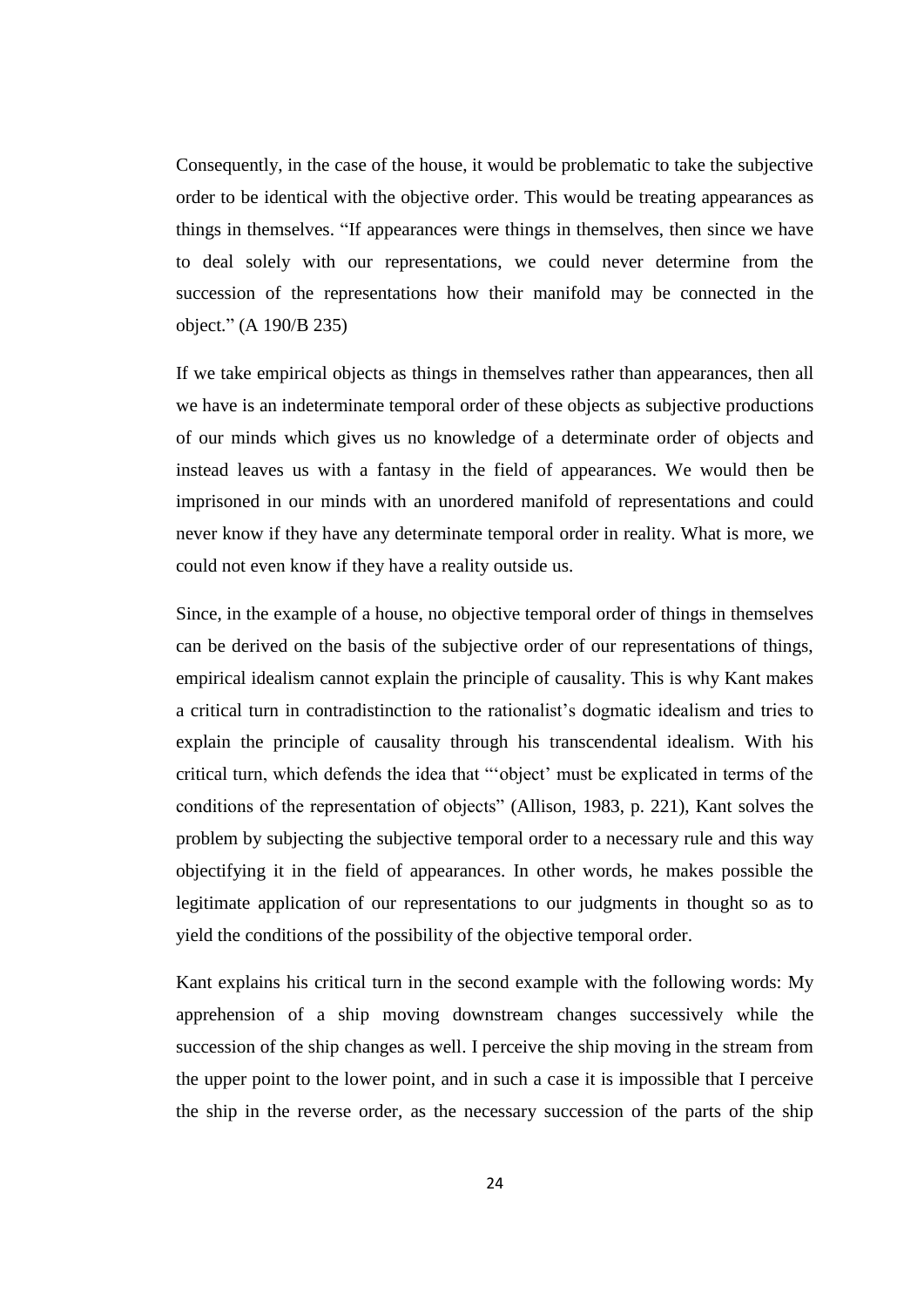actually occurs in the world, in the order that the upper point precedes the lower, but not that the lower point precedes the upper. (To formulize that the succession is in an irreversible order, given two events A and B, if A is preceding B, then it is impossible for B to precede A. Regarding the relation of cause and effect, it is that cause precedes effect and effect cannot precede cause.) In this case, my subjective temporal order is necessarily determined by the objective temporal order of the ship itself. Therefore, I can "derive the *subjective succession* of apprehension from the *objective succession* of appearances" (Kant, 1781/2007, B 238/A 193). Unlike the example of a house, in which it is merely the subjective temporal order that occurs while lacking objectivity, in the example of a ship the subjective temporal order is rendered objective under the coercion of the necessary rule, so that the subjective order can necessarily and sufficiently be applicable to the objective order.

In other words, "I organize my experience according to a rule which makes the order in which I experience things necessary and irreversible" (Gardner, 1999, p. 176). Such necessary and irreversible determination of the order of objects, in which one event follows upon another in accordance with a rule, gives us the principle of causality through the relation of schematized categories of cause and effect.

Then, the principle of causality can be explained as follows: If "something happens" or "comes to be", there must be something else that precedes it as its cause in accordance with a law of necessity (Kant, 1781/2007, B 237). That is to say, as the necessary condition of causal relation, an event cannot come to be if there is no preceding cause. When an event comes to be, it is necessarily conditioned by its preceding condition, namely the cause; and then the condition (the cause) is conditioned by its preceding cause and itself becomes conditioned (effect) and so on. The cause's relation to the effect continues in an infinite manner in the field of appearances. Through this way, the law of causality leads to the unity of nature to which my unity of consciousness will be subject in a universal time-determination. Thus, the principle of causality yields objective validity of experience and empirical knowledge.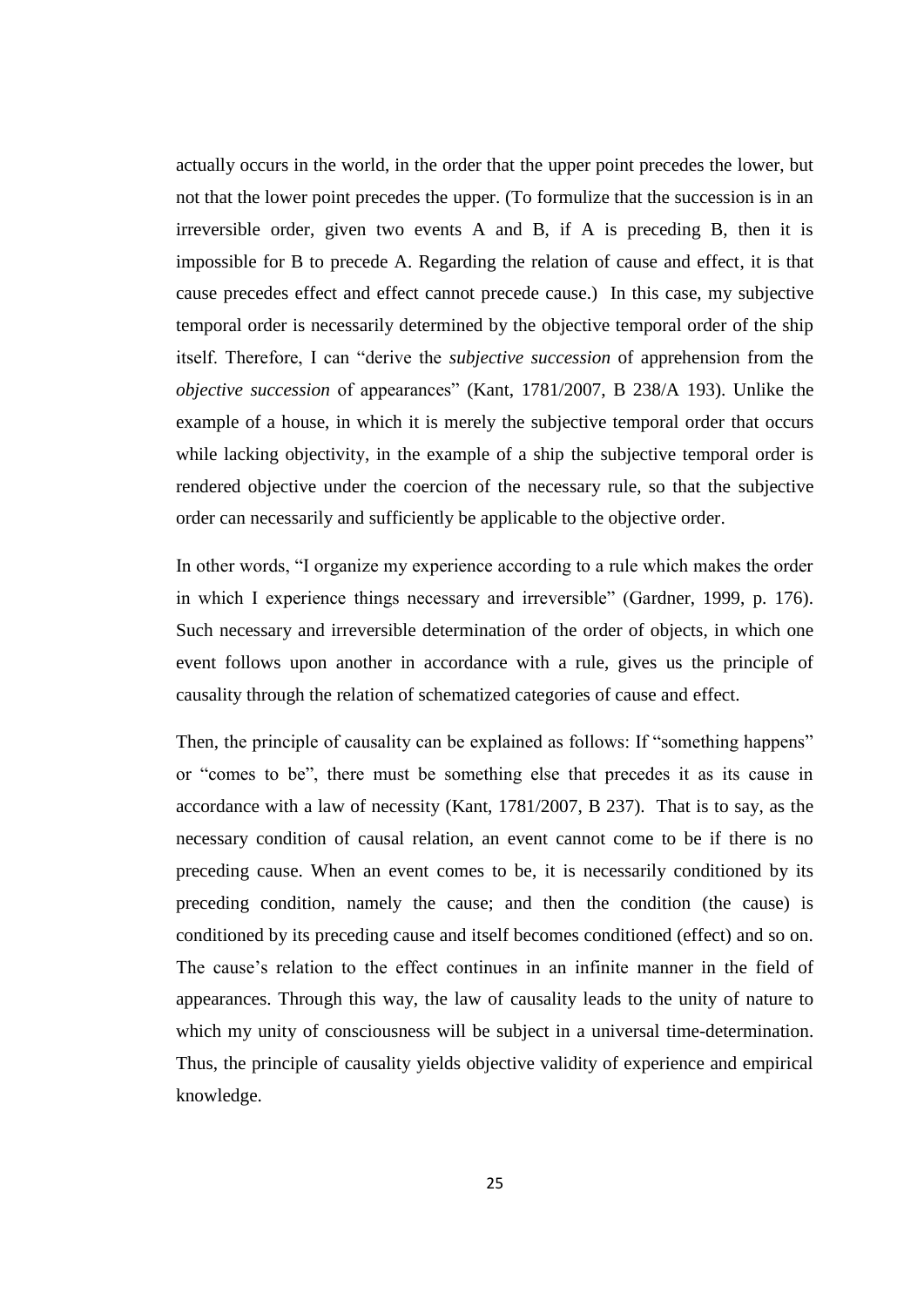Rendering experience possible through the natural law of causality, the Second Analogy is the heart of the Transcendental Analytic. Natural law of causality is at the same time the subject of the Third Antinomy, which is the heart of the Transcendental Dialectic. In his thesis regarding the Third Antinomy, Kant discusses the possibility of a second kind of causality, that is, transcendental freedom, in addition to the natural law of causality. Contrarily, the antithesis, defending empiricism, rejects transcendental freedom as causality since such causality ruins the "lawfulness or uniformity of nature" (Allison, 1983, p. 228). As it ensures the continuation of the order of nature, the Second Analogy thus will be of great importance especially for the antithesis of the Third Antinomy.

The answer to the question of whether transcendental freedom and natural causality are compatible or not will depend, to a large extent, on how we interpret the Second Analogy and Kant's empirical realism and transcendental idealism. The significance of the Second Analogy is that it exhibits the term 'causality' as a 'necessary succession' in time in the field of appearances. Thus, the Second Analogy takes the term causality to be merely a phenomenal causality in which the faculty of understanding is in use. However, in the context of the Third Antinomy, the term causality can be thought to have two different meanings. Its first meaning is necessary succession between appearances (mechanistic causality or phenomenal causality). This conception of causality, "while recognizing that the principle possesses necessity, so that, if A is the cause of B, B must always occur if A occurs, does not recognize any intrinsic connection between A and B" (Ewing, 1969, p. 174). Kant uses the term in this sense for the mathematical synthesis of the intuition of appearances, i.e., it belongs to the employment of understanding.

In its second use, causality denotes an 'intrinsic connection' between the relations of existences. Kant uses this term for the dynamical synthesis of the existence of appearances. In his book *Kant's Treatment of Causality*, A.C. Ewing questions whether it is possible to think of such an intrinsic connection in the phenomenal series. Observing that Kant insists that such an "intrinsic connection cannot be found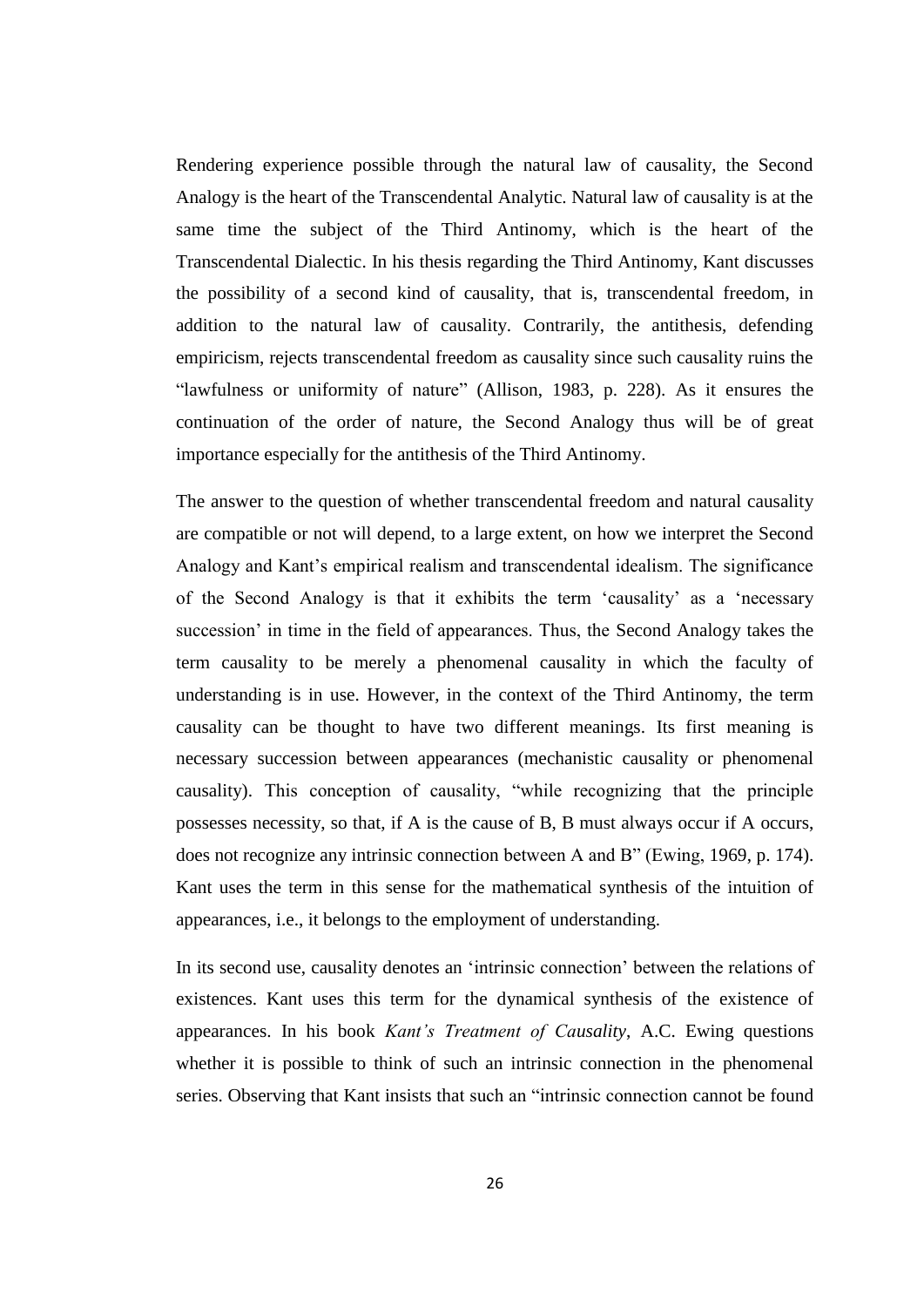by analysis of causally connected phenomena", Ewing concludes that "the real ground of this [intrinsic] connection is [to] lie in the noumenal sphere" (p. 180), suggesting that there may be an intrinsic relation between appearances and things in themselves.

These two different kinds of causality can be thought to relate to a distinction Kant makes between the World (namely the mathematical sum-total of appearances) and nature (namely the dynamical sum-total of appearances) in relation to the distinction between mathematical antinomies and dynamical antinomies. (As has already been mentioned, the distinction between mathematical antinomies and dynamical antinomies is derived from the distinction between mathematical principles and dynamical principles.) As in mathematical synthesis every member of the series is of a homogeneous character, we can only think a necessary succession between them. However, as dynamical synthesis allows heterogeneous members in the series, it makes it possible to think of an intrinsic connection between phenomenal causes and intelligible or noumenal causes in which noumenal causes will be the logical ground of phenomenal causes or effects. (As there is homogeneity between members in the phenomenal world, phenomenal causes and phenomenal effects are of the same character.)

In brief, due to two different uses of the term causality, we can think necessary succession (phenomenal causality) as the cause attributed to appearances, and intrinsic connection (noumenal causality) as the logical ground attributed to things in themselves.

The distinction between these two senses of causality can also be clarified by naming the phenomenal causality 'cause' and the noumenal causality '(logical) ground' (p. 181). This distinction between cause and ground will shed light on our investigation of the solution of the Third Antinomy at two points: firstly, concerning the distinction between phenomena and noumena, we will try to answer whether there is an intrinsic connection between phenomena and noumena to see whether noumena is the ground of phenomena. This question gives rise to two different interpretations of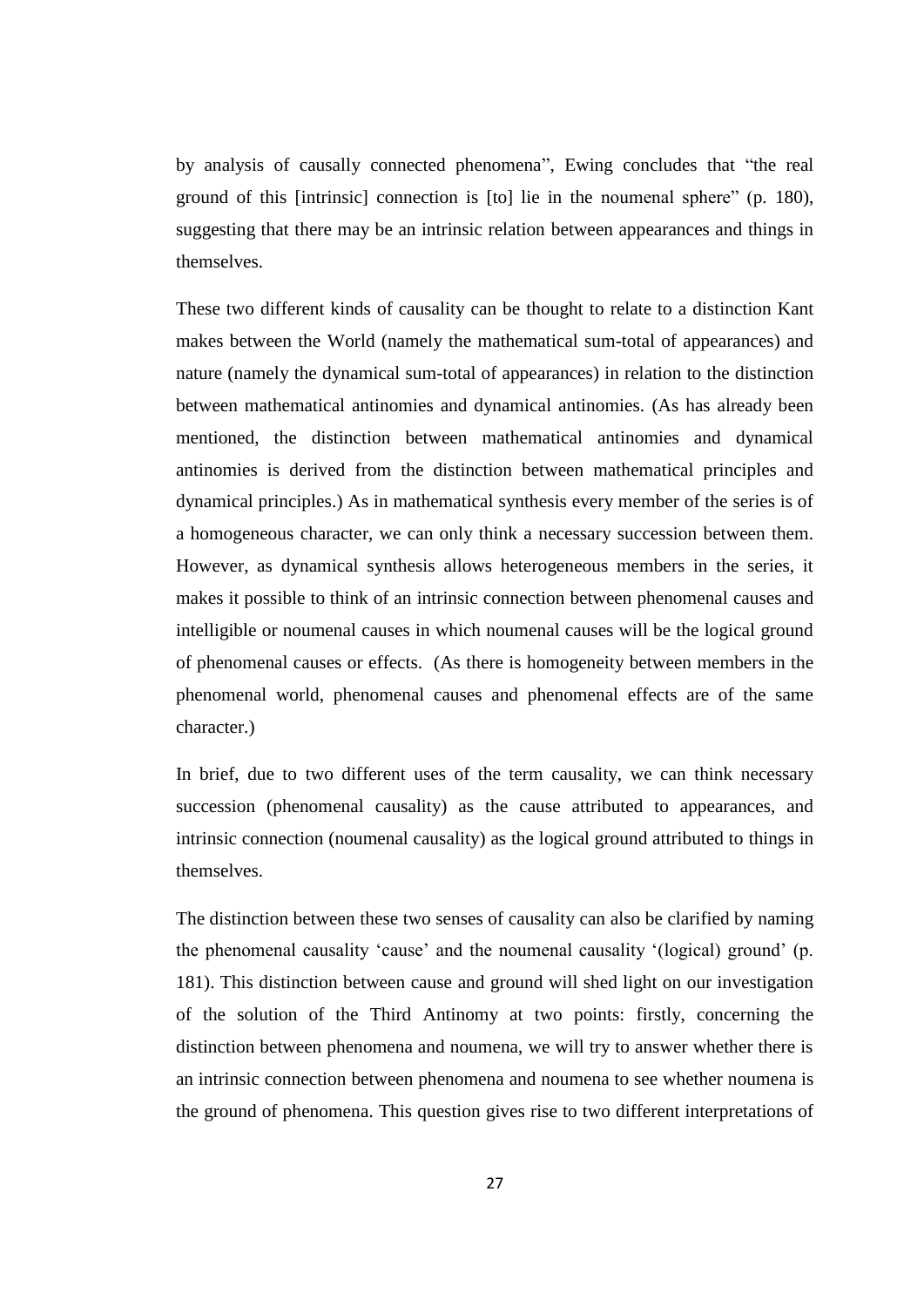transcendental idealism, namely the two-world view (the subjectivist interpretation of transcendental idealism which accepts the intrinsic connection) and the two-aspect view (the critical view of transcendental idealism which rejects the intrinsic connection). These two interpretations will be discussed in chapter IV. Secondly, with regard to the conflict between the thesis (which postulates transcendental freedom as the logical ground) and the antithesis (which accepts only natural causality as the sole kind of causality) of the Third Antinomy, the intention will be to question whether making use of these two different meanings of causality can aid in answering the question whether transcendental freedom and natural causality are compatible or not.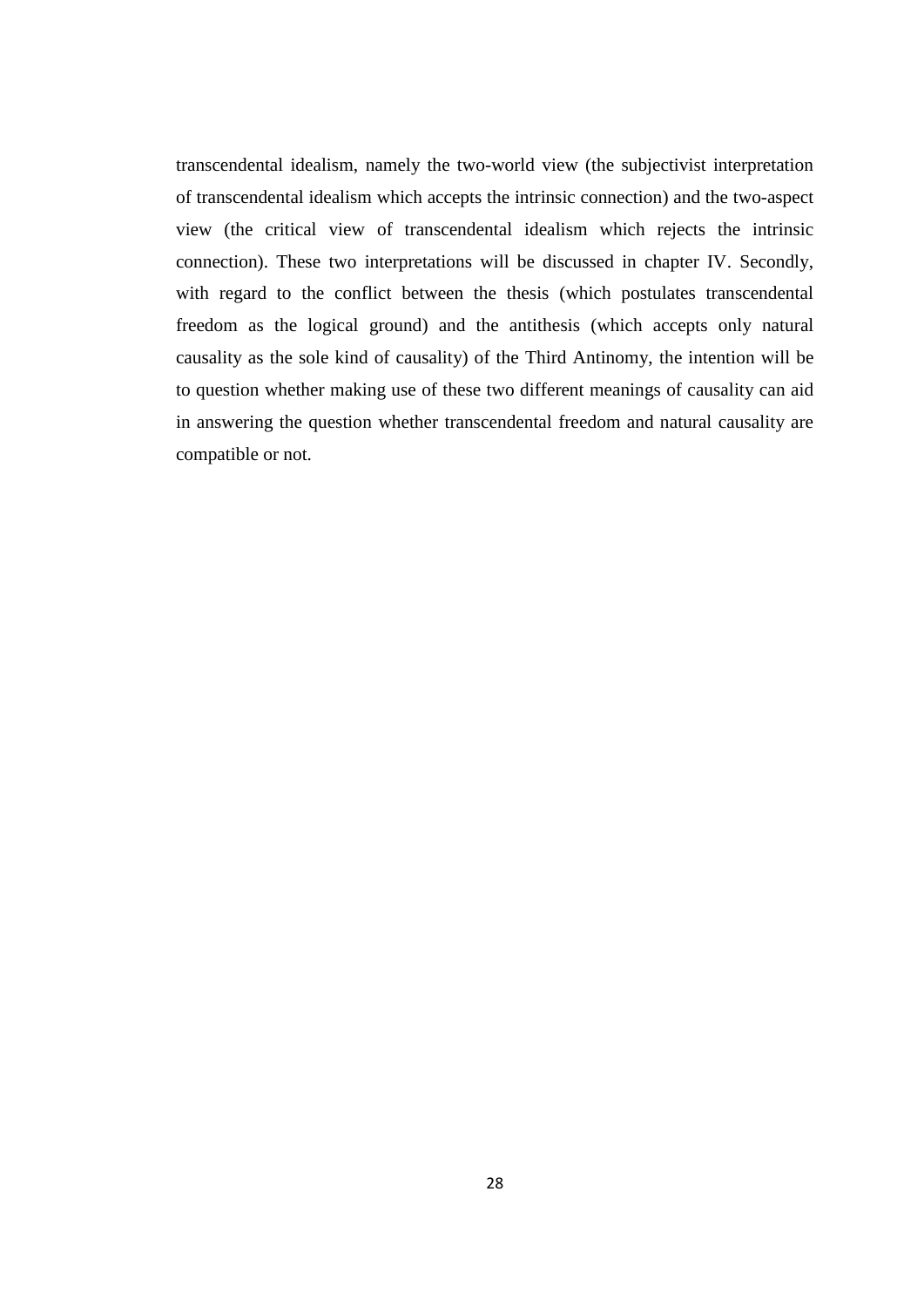# **CHAPTER III**

## **THE THIRD ANTINOMY**

## **3.1. Transcendental Dialectic**

The Transcendental Analytic has taught us how objectively valid empirical knowledge is possible by means of pure concepts of understanding. Throughout the Analytic, argues Kemp Smith (2003), what Kant tries to show is that it is impossible to treat reality in metaphysical terms since knowledge is restricted to sensory experience (p. 426). For the faculty of understanding, it is forbidden to question what lies beyond the limits of experience; which would otherwise unavoidably result in falling into illusions. It is yet obvious for Kant that the human mind is captured by a demand to construct metaphysics due to its propensity to attain completeness of the system. Therefore, a faculty independent of the understanding is required and this faculty is of reason.

The requirement for faculty of reason led Kant to divide the section Transcendental Logic into two divisions, namely Transcendental Analytic and Transcendental Dialectic. While the Analytic is based on *"logic of truth",* the Dialectic is based on *"logic of illusion"* (Kant, 1781/2007, B 170).

Just as the Transcendental Analytic relies on the derivation of the categories of the understanding by means of Transcendental Deduction, Transcendental Dialectic is grounded on the three ideas of reason on which transcendental illusion rests. Kant develops 'the doctrine of transcendental illusion' to explain the contradictions (antinomies) and fallacies (paralogisms) that are inevitably caused by the faculty of reason. Unlike the Analytic which safeguards the limits of experience from deceptive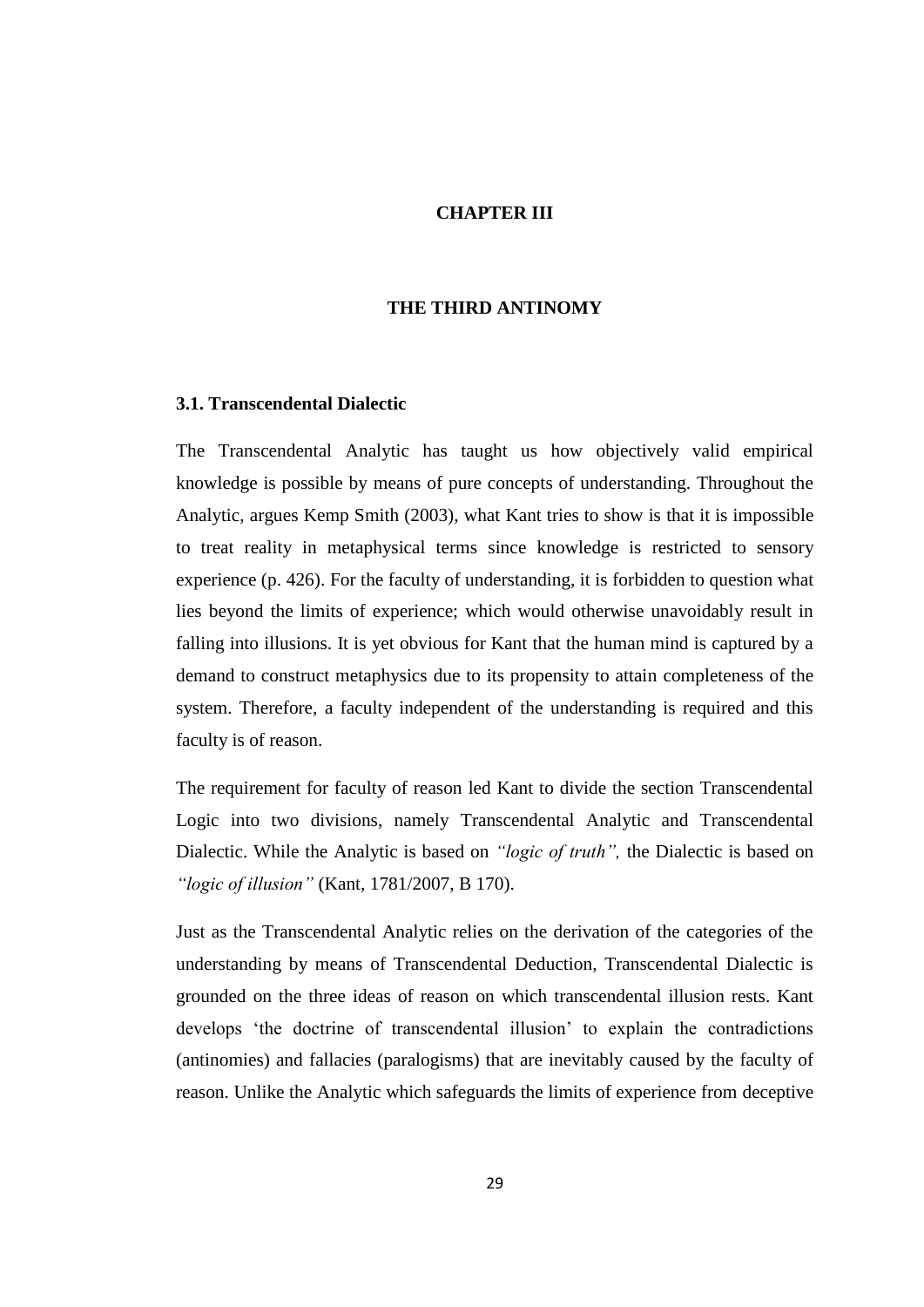illusions of reason, the Dialectic prevents us from the deceptive character of illusion itself by introducing some safety measures. Kant then begins the chapter Transcendental Dialectic with the doctrine of transcendental illusion.

#### **3.2. Transcendental Illusion**

An illusion is simply an error of our mind. Kant points out that the error does not occur in the representation and knowledge of an object in the field of appearances where the faculty of understanding employs in harmony with the faculty of sensibility, but it occurs in judgment on this object.

Kant defines three kinds of illusion, namely empirical, logical, and transcendental illusions. In the Transcendental Dialectic his concern is transcendental illusion. Empirical illusion due to deceptions in the senses, and logical illusion due to careless appeal of inference rules, ceases when we notice the deception and care about the inference rules. However, transcendental illusion does not disappear even if we notice or care about it since it occurs in the transcendental employment of the principles of reason. Therefore, it is "a *natural* and inevitable *illusion*" (A 298) which cannot be averted.

When does transcendental illusion come to happen? Kant answers this question with the following words:

[T]here are fundamental rules and maxims for the employment of our reason (subjectively regarded as a faculty of human knowledge), and that these have all the appearance of being objective principles. We therefore take the subjective necessity of a connection of our concepts, which is to the advantage of the understanding, for an objective necessity in the determination of things in themselves. (A 297)

Wike (1982) briefly states that illusion occurs due to the conflict between subjective and objective principles (p.5). We are deceived when we regard subjective principles, on which the transcendental illusion is grounded, as if they are objective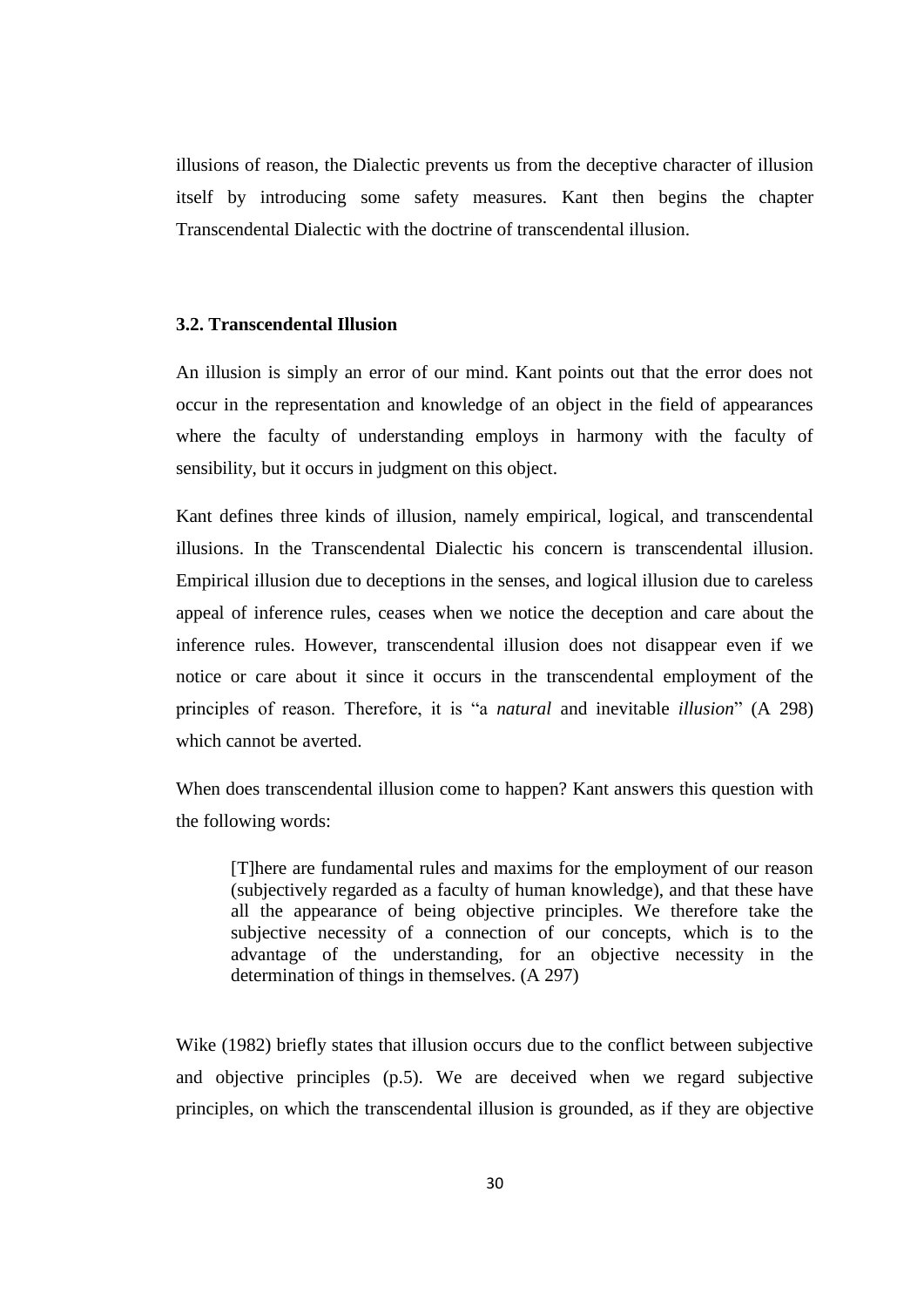principles. This confusion of principles leads to contradiction because we treat appearances as absolute realities and think of them as "ideally completed" (Kemp Smith, 2003, p. 428). However, appearances are limited to space and time series; they cannot have reality independently of our representations; and such reality remains restricted within our forms of sensibility.

When we regard appearances as things in themselves, we go beyond the empirical employment of the categories. As the empirical employment of the categories is restricted to the field of appearances, going beyond this employment means to trespass the limits of experience. Kant calls the principles transcendent which overstep the limits of experience and those immanent which is employed within the boundaries of possible experience. Therefore, we cannot use the terms transcendental and transcendent as synonymous. However, the term transcendental is identified with the term immanent.

Despite the admonitions of transcendental philosophy that we should not employ transcendent principles (otherwise we fall into contradictions), it is unavoidable for reason, by its very nature, to employ categories beyond the limits of possible experience. Therefore, the aim of transcendental criticism is to "succeed in disclosing the illusion" (Kant, 1781/2007, B 353). In order to achieve this, Transcendental Dialectic first needs to exhibit the mistake in transcendent judgments and then make the mind sure for not to be deluded by illusion. For this reason, a closer analysis of the faculty of reason and its employment are needed.

# **3.2.1. The Faculty of Reason**

As has been mentioned before, there are three faculties for the knowledge of the objects of possible experience: sensibility, understanding, and reason. Among them reason is with the highest rank in that it provides the "highest unity of thought" (B 355/A 299). Since understanding and reason operate differently, Kant draws a distinction between them in the Transcendental Dialectic.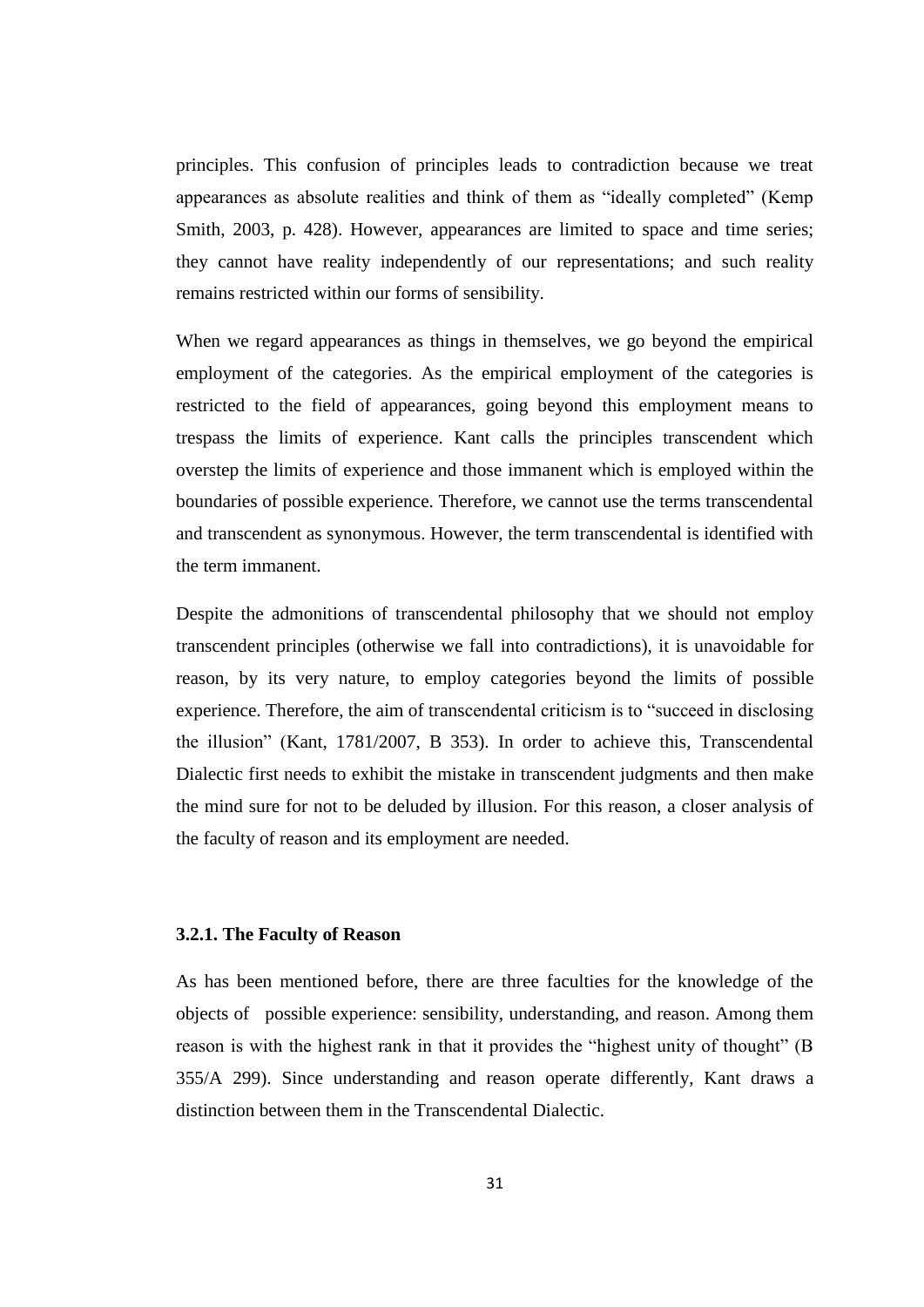Understanding yields pure *a priori* concepts, that are, categories, while reason pure *a priori* concepts, that are, 'transcendental ideas'. Categories and transcendental ideas have differing functions. Unlike the understanding which operates in appearances, ideas of reason do not relate themselves to appearances or to any object of experience "but only to the understanding" (Kemp Smith, 2003, p. 443). The principles of reason provide the rules of understanding with a unity by ordering it. Ideas of reason unify the unity of understanding under its principles. Kant calls reason's unifying act upon the understanding "the unity of reason" (Kant, 1781/2007, B 359). This unifying act of reason is superior to the unity of understanding. This is the most important difference between understanding and reason, from which the other differences follow.

While in the Analytic the understanding is denoted as 'the faculty of rules', in the Dialectic Kant names the reason as 'the faculty of principles' (B 356). Then the problem poses itself in the form of how a rule differs from a principle if both a rule and a principle have seat in a synthetic a priori knowledge. They have distinct functions; the rules provide us with knowledge from the particular to the universal, whereas the principles from universal to particular. Knowledge provided by principles is "knowledge alone in which I apprehend the particular in the universal through concepts" (B 357). The principles of reason are employed in inferring a particular concept from a universal rule in a syllogism each of which pertains to "deducing knowledge from a principle" (B 357).

Knowledge from understanding, on the one hand, gives us the knowledge of the laws of nature, which are dependent on the realm of appearances; knowledge from reason, on the other, gives us the general principles behind the laws of nature. Thus, with regard to its employment, knowledge from reason is prior to the knowledge from understanding. While the rules of understanding provide the conditions of knowledge, the ideas of reason seek for the totality of conditions which constitutes the cause (ground) of these conditions and is related not to their experience, but to the existence or the origin of things. That is exactly what makes the unity of reason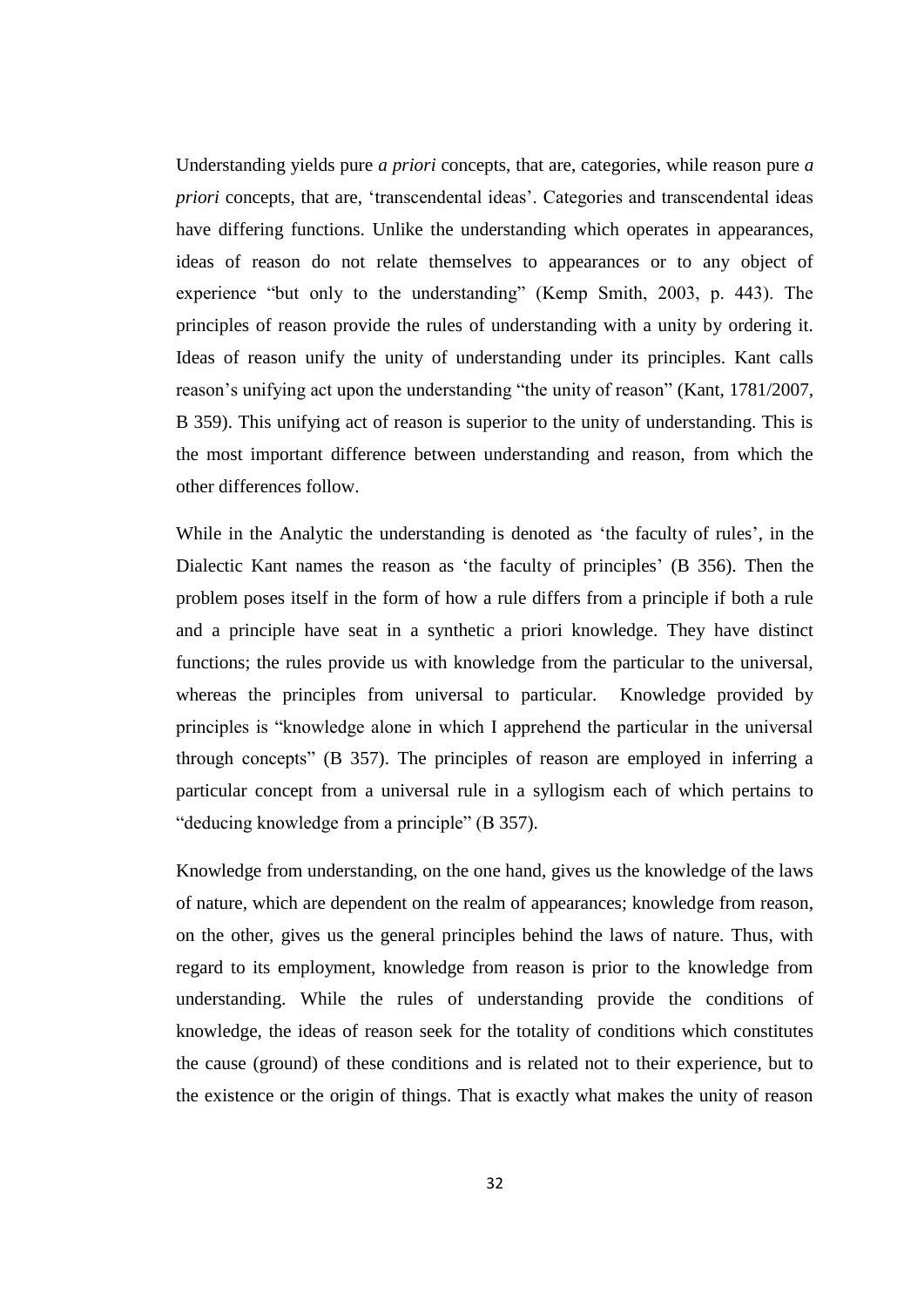ideal, and the unity of understanding empirical. (Kemp Smith, 2003, p. 443) This also explains that reason as the highest unity of thought seeks to attain a complete unity and accordingly runs for refining experience (p. 444).

The rules of understanding as they relate to the objects of experience by means of intuition, are subject to determinations of space and time, and therefore to appearances. Knowledge obtained from rules is conditioned by possible experience through the faculties of sensibility and understanding. Such kind of knowledge is not legitimate unless it relates itself to sensory perception. However, the principles of reason, unlike the rules of understanding, do not accommodate any material of intuition. Ideas of reason are independent of spatio-temporal determinations as they do not apply to any object of experience.

All types of illusions have a subjective character by nature because they are motivated by the demands of the mind. As they do not have an objective character, they have no legitimacy. Even though the Analytic shows us that no knowledge is valid unless it relates to any object of experience, reason obtains synthetic *a priori* knowledge without relating to experience, viz. it obtains knowledge independently of empirical content. As a result, the principles of reason cannot produce objective knowledge. Whereas understanding is an objective faculty, reason is a subjective one whose principles are "subjective laws" (p. 445).

Reason also differentiates itself from understanding in that while the faculty of understanding can never free itself from sense-experience, the faculty of reason does not have such kind of dependence and thus has its own self-determination. It is this very independence which opens a realm for the possibility of freedom. In the Dialectic, by freedom Kant understands being independent of laws of nature in spite of the fact that he regards the laws of nature "limitations imposed upon our freedom" (Kant, 1781/2007, B 358).

As Kant sees an independent domain in which general principles will be the cause of the laws of nature entirely of itself, he names this independent domain things in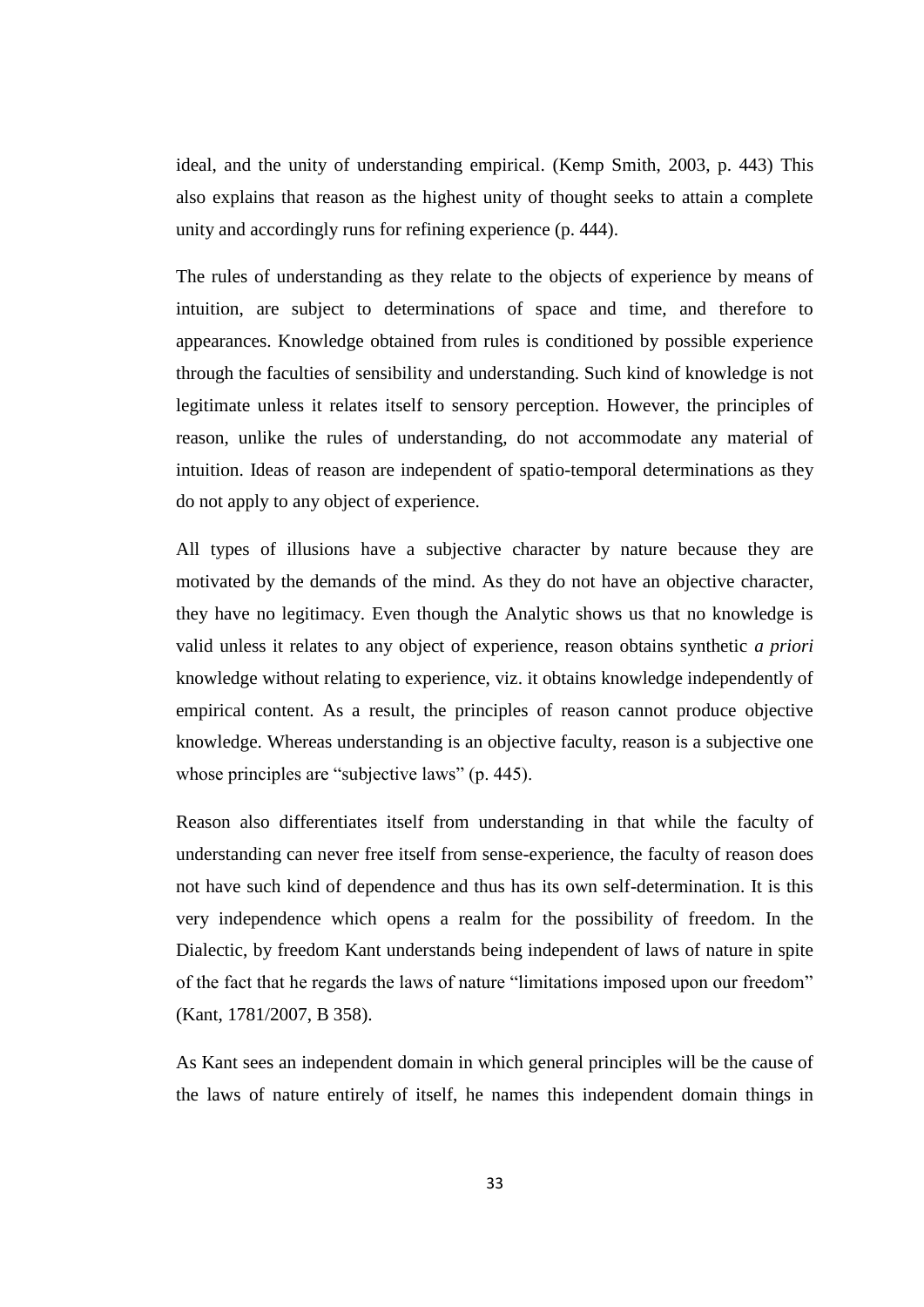themselves. He divides the world into two, namely appearances and things in themselves. The rules of understanding are employed in appearances, whereas the principles of reason concern themselves with things in themselves. While the rules of understanding has to do with 'what is' within the theoretical domain, the principles of reason with 'what ought to be' which makes room for a thinkable practical domain.

Reason has twofold employment: logical and real. Logical use of reason is formal since it excludes all content from knowledge. Reason's aim in its logical use is "to discover the universal condition of its judgment" (B 364). As Kant puts it, in discovering those conditions reason seeks to bring the knowledge of understanding down to few principles as the universal condition in order to fulfill the highest unity (A 305). In short, reason's logical employment is to infer principles from the rules of understanding in syllogisms. It is in fact organizing or regulating rules according to principles. That is to say, when taken as a logical faculty, reason has only a regulative employment in which transcendental ideas direct concepts of the understanding.

Unlike the logical one, real employment pertains to the transcendental use of reason. The real use of reason is to be the fountain of principles for higher unity. Concepts and principles are generated from the real use of reason in an *a priori* fashion. This's how the real use of reason leads the unity of reason by reducing variety of rules to the universal condition.

## **3.2.2. The Antinomy of Pure Reason**

When the transcendental employment of reason is connected with the logical one, there arise three kinds of dialectical inferences: paralogisms, antinomies, and the ideal of pure reason. Such "pseudo-rational inference[s]" are derived from three kinds of syllogism respectively, i.e., categorical, hypothetical, and disjunctive; in the end, they lead up to the postulation of three transcendental ideas respectively: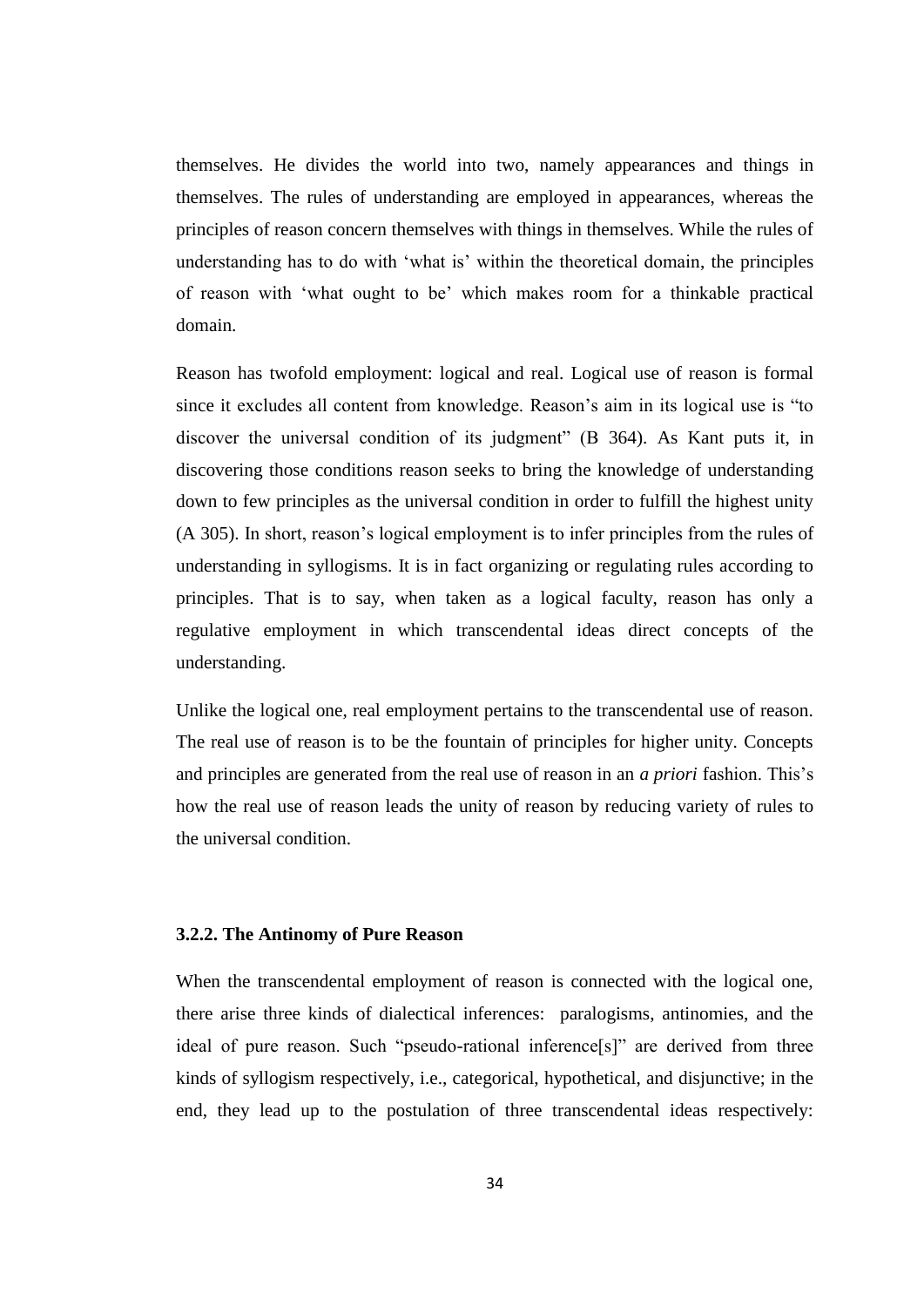immortality of the soul, freedom, and God (A 406/B 433). Hence, in this section, I will briefly present the general characteristics of the antinomies of pure reason before discussing the Third Antinomy in more detail in section 3.3.

Antinomies arisen from the transcendental illusion are simply the contradictions into which reason unavoidably falls because of its natural disposition to trespass the limits of possible experience when endeavoring to attain the unconditioned unity of the series in the field of appearances.

Kant defines the antinomy of pure reason in the Paralogisms of Pure Reason as follows:

From the fact that my concept of the unconditioned synthetic unity of the series, as thought in a certain way, is always self-contradictory, I conclude that there is really a unity of the opposite kind, although of it also I have no concept. The position of reason in these dialectical inferences I shall entitle the *antinomy* of pure reason. (B 398)

In his book *A Commentary on Kant's Critick* [sic] *of Pure Reason*, Kuno Fischer (1866) explains the antinomy of pure reason with the following words:

An antinomy consists of two judgments, which predicate the same thing of a concept, and so are similar in content but related as affirmative and negative contradictories. The affirmation is the thesis, the contradictory negation the antithesis, of the antinomy. And in order that these two propositions should constitute a real antinomy, they must not only be asserted, but *proved*, and indeed with equal clearness and upon equally strong grounds. If the proofs are either omitted, or not perfectly equivalent, we have no antinomy in the strict sense. (p. 206)

The reason why the unconditioned synthetic unity of the series is always selfcontradictory is that it rests on the character and structure of the antinomies. Unlike paralogisms, antinomies are two-sided illusions. Antinomies consist of an affirmative thesis and a negative antithesis, which equally stand as opposed to one another. That is to say, an antinomy is characterized by two conflicting yet equally demonstrable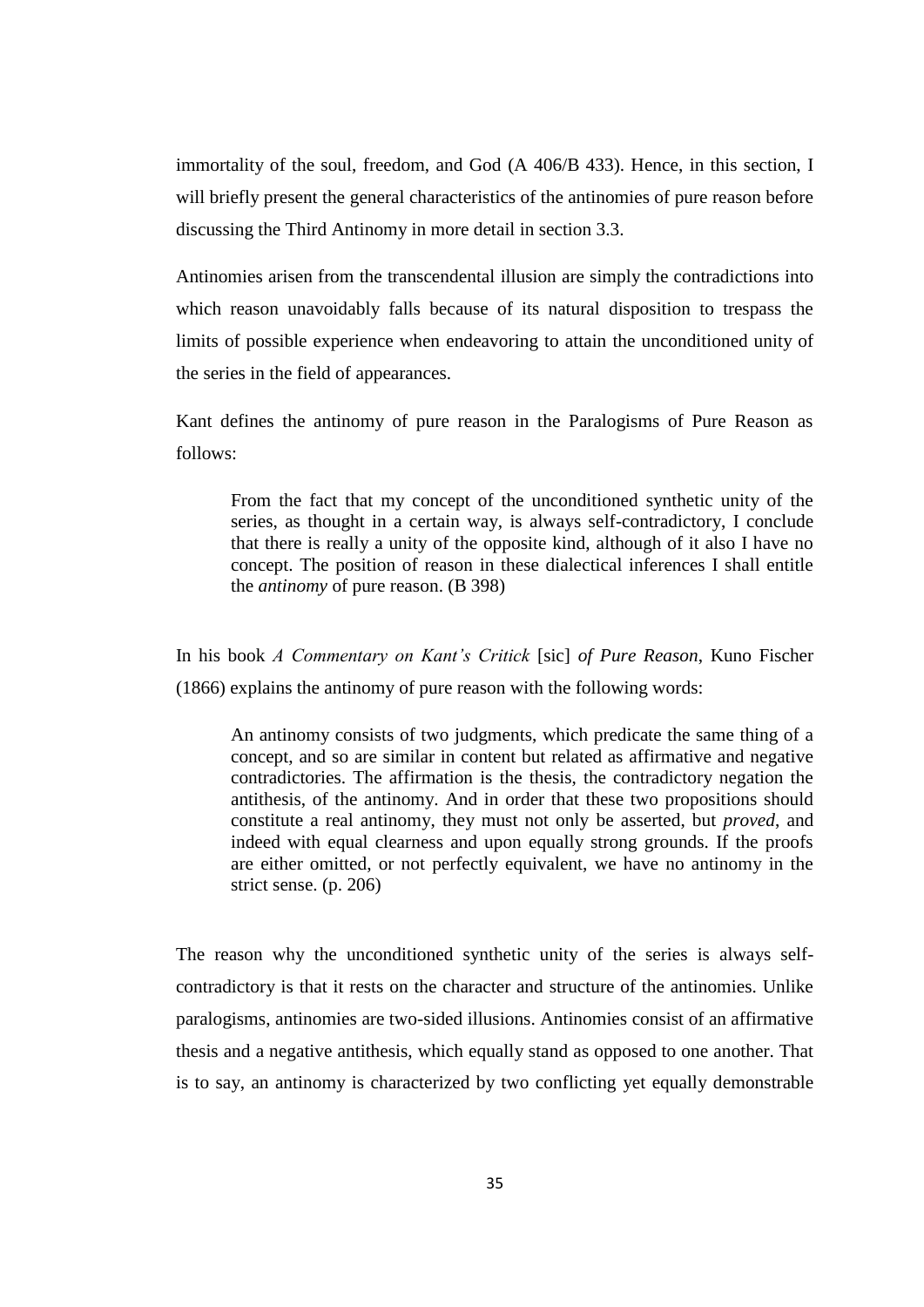assertions. Kant expresses this characteristic of the antinomies upon the following description in The Antithetic of Pure Reason:

[A]ntithetic may be taken as meaning, not dogmatic assertions of the opposite, but the conflict of the doctrines of seemingly dogmatic knowledge (*thesis cum antithesi*) in which no assertion can establish superiority over another. The antithetic does not, therefore, deal with one-sided assertions. It treats only of the conflict of the doctrines of reason with one another and the causes of this conflict. The transcendental antithetic is an enquiry into the antinomy of pure reason, its causes and outcome (Kant, 1781/2007, B 448/A 421).

It is clear from the Antithetic of Pure Reason that in the conflicting dogmatic assertions of thesis and antithesis, neither thesis nor antithesis is dominant over one another. Therefore, the meaning of antithetic is the possibility of thinking of the harmony between a thesis and an antithesis. Simply put it, we can think of them without contradiction.

Having given the definition of antithetic, Kant proceeds to explicate the characteristics of the antinomies. First, antinomies are not related to categories, but only to transcendental ideas, thereby to the transcendental use of reason regardless of experience. Though reason is employed independently of experience, it still necessarily relates itself to the categories of understanding, as the unity of reason implies an empirical synthesis of conditions in the field of appearances. Therefore, the conditions for the unity of reason have to correspond to the understanding. However, this situation is problematic, when the unity is competent with reason, "it is too great for understanding; and when suited to understanding, too small for reason" (B 450). Hence, there occurs an unavoidable conflict between the empirical use of understanding and the transcendental use of reason with regard to the demand of the unity of reason.

Among two conflicting sides, the theses refer that reason demands for complete unity, that is, to reach the unconditioned unity of the synthesis. The antitheses signify the employment of the understanding, which provides the unity of the synthesis of the series in the field of the appearances. In the conflict the theses take its part on the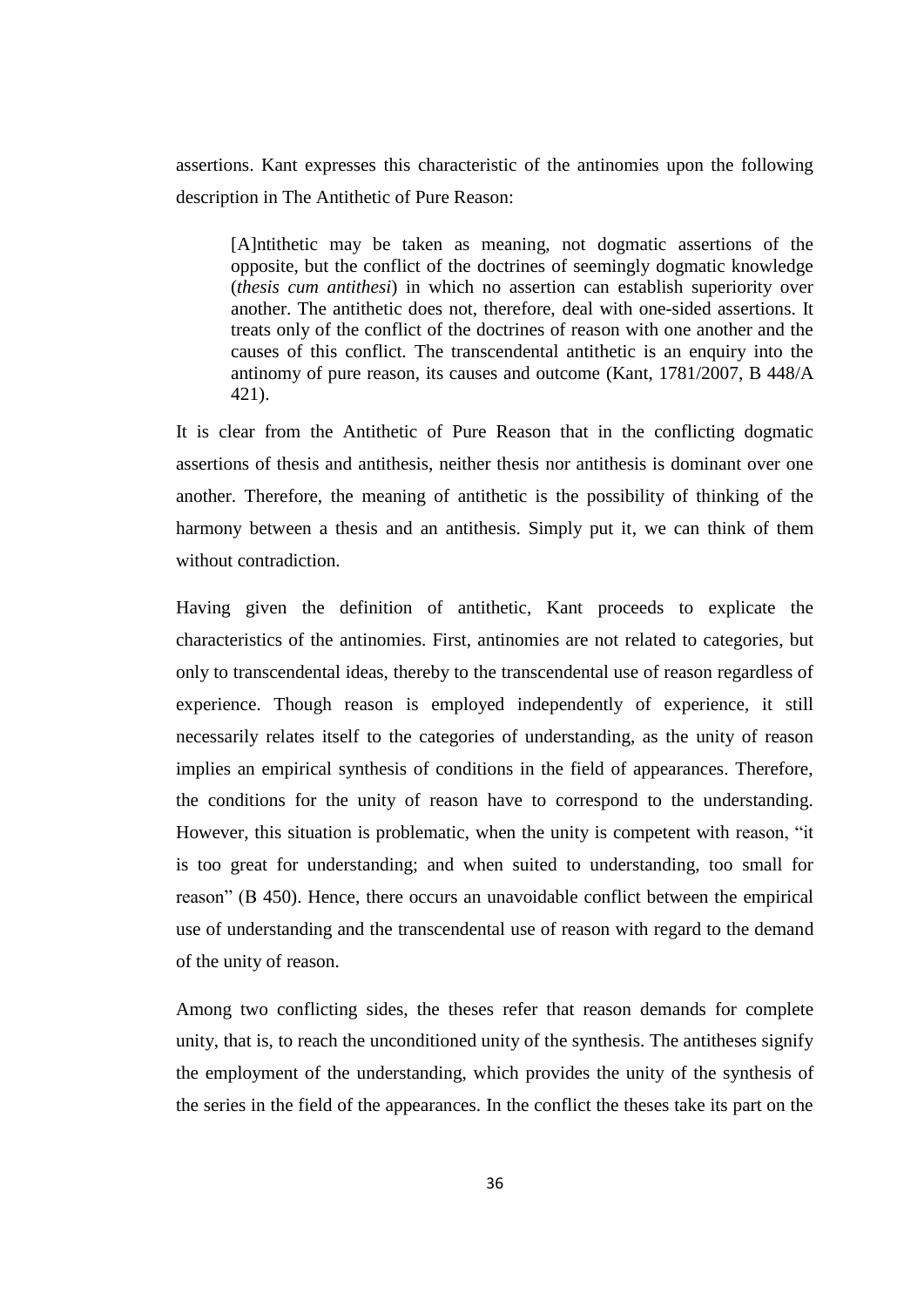intelligible, while the antitheses on the sensible. In other words, the theses point out "dogmatism" in the Leibnizian or Platonian sense and the antitheses "empiricism" in the Newtonian or Epicurean sense (A 466/B 494).

Second, "all antinomies are grounded in dialectical [that is, transcendental] illusion" (Wike, 1982, p.5); Antinomies arise from the failure to distinguish between appearances and things in themselves. Regarding this characteristic of the transcendental illusion, Kant makes a separation between experience and outside experience in order to distinguish between subjective and objective principles (Wike, 1982, p.7). The same distinction applies to the antinomies concerning their relation to transcendental illusion: the series of the theses includes intelligible conditions for outside experience while the series of the antitheses are limited to sensible conditions for experience.

Third, antinomies of pure reason are not arbitrary but necessary: "[B]oth it and its opposite must involve no mere artificial illusion such as at once vanishes upon detection, but a natural and unavoidable illusion" (Kant, 1781/2007, A 422/B 450); they can neither simply be dissolved nor removed. The illusion will endure even if what deceives us is revealed.

Fourth, in the case of antinomies the contradiction is merely between two sides of the assertions to neither of which superiority over the other can be attributed. Yet, there is no self-contradiction in either side of the assertions themselves. That is to say, one side of the assertion is as persistent and obligatory as the other side.

Fifth, "all the antinomies have as their transcendental subject matter the unconditioned or totality" (Wike, 1982, p. 34). Their demand is to reach the unconditioned totality of the synthesis of the series of appearances. This feature of the antinomies will be discussed in detail in the next section since a proper understanding of it is crucial for the resolution of the antinomies. Thus this point will be elaborated on after the problem of freedom in the Third Antinomy is introduced.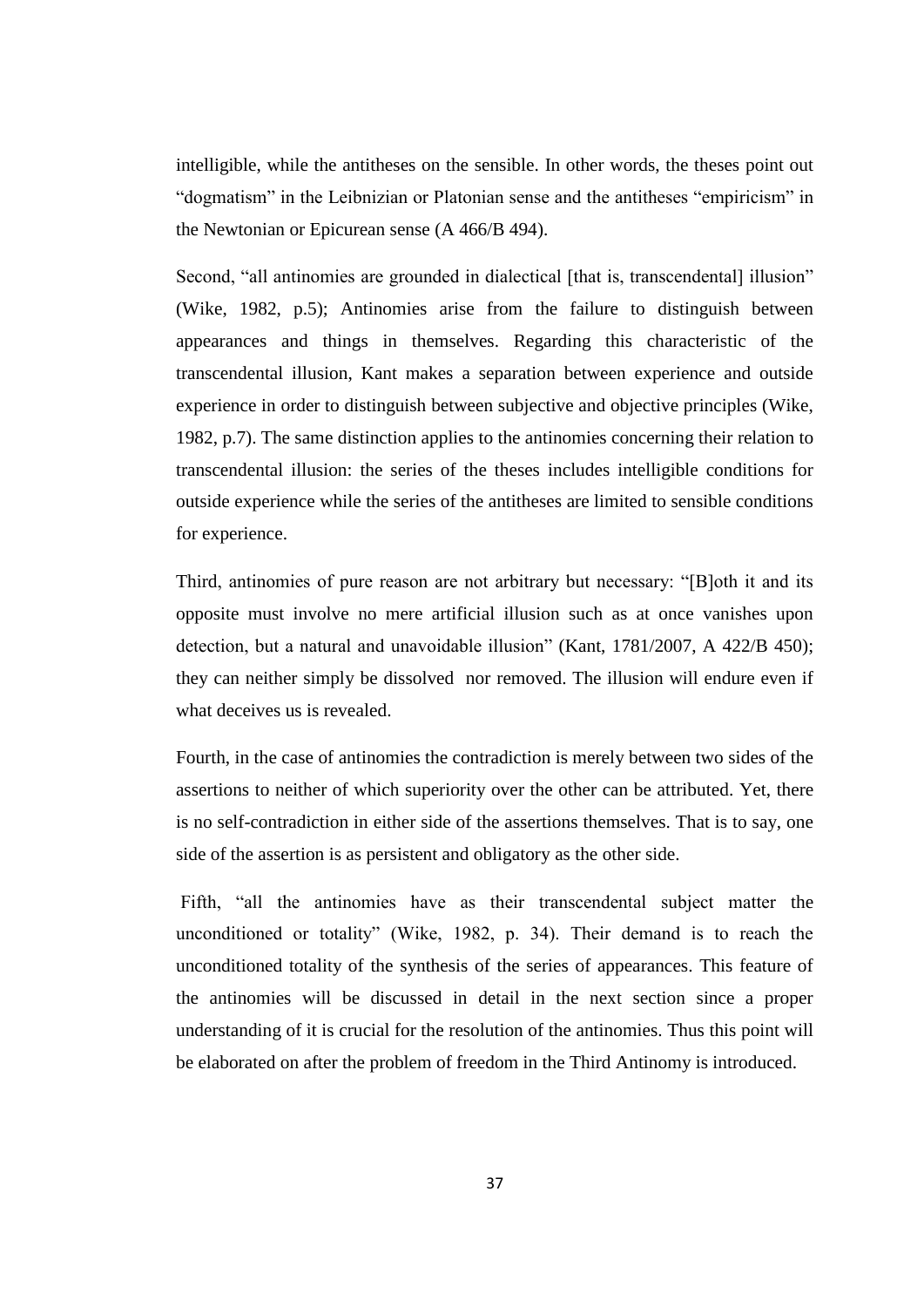#### **3.2.2.1. The Idea of the Unconditioned**

Kant defines the transcendental concept of reason as "the concept of the *totality* of the *conditions* for any given conditioned" (Kant, 1781/2007, B 379). As the pure concepts of reason are the totality of conditions, the pure concept of reason is identical with the concept of the unconditioned. Since the transcendental concepts of reason do not relate to any object of experience, they are an independent whole, whereby every experience as a part of the whole is a dependent part of it. In other words, transcendental ideas "organise experience in its totality" through the concept of the unconditioned. (Kemp Smith, p. 446)

Reason aims to extend the conditions of understanding to the unconditioned, thereby bringing the rules of understanding towards the principles of reason. However, for such an extension to take place, it has to be presupposed that "if the conditioned is given, the whole series of conditions, subordinated to one another – a series which is therefore itself unconditioned – is likewise given, that is, is contained in the object and its connection"( Kant, 1781/2007, B 364/A 308). Kant claims that such a principle of reason is synthetic. The concept of the conditioned is connected to the concept of the conditions in an analytical manner, but there is no such connection to the concept of the unconditioned due to its synthetic character. The conditioned does not go beyond the series, yet it is in the series.

While the concept of the conditioned is submitted in the concept of the series of conditions, the concept of the unconditioned is not contained in the concept of the series of conditions. In other words, there is no analytical relation between the concept of the conditioned and the unconditioned. Thus there arises a problem in the extension of the concept of the conditioned (concept of understanding) to the concept of the unconditioned (concept of reason). Even though reason somehow co-operates with the faculty of understanding, empirical use of reason is not as sufficient as the concepts of reason for its transcendent employment.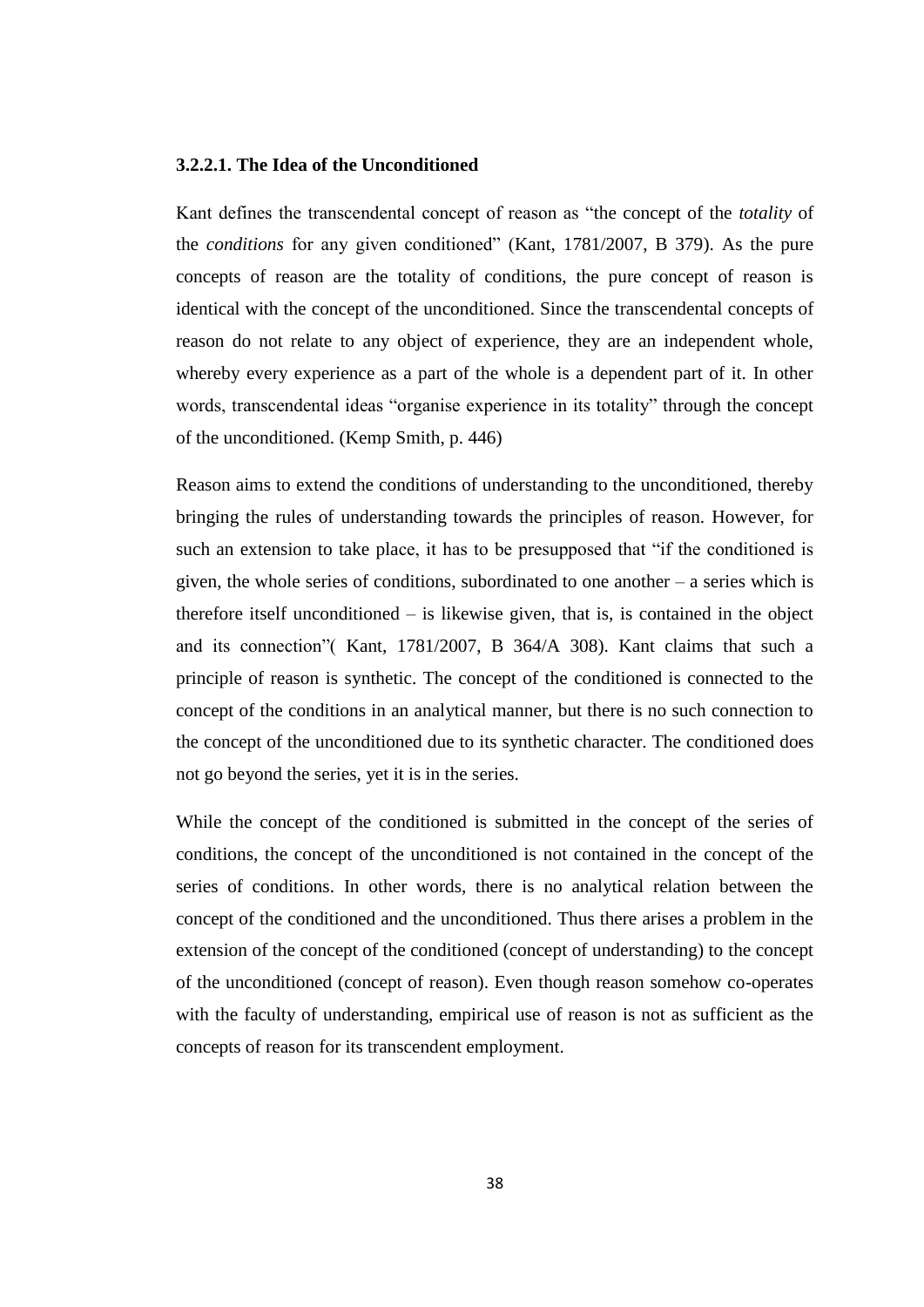Therefore, what reason is doing when it extends the concept of the conditioned to the unconditioned is to exclude what belongs to experience. Being independent of sensibility, it can broaden the concept of understanding beyond the limits of possible experience. Still it is unable to completely rule out experience because experience is governed by the faculty of the understanding, and reason has to accord with the understanding. Through this function, reason "converts the category into a transcendental idea" (B 436) in order to reach the absolute completeness of the series of appearances, that is, the unconditioned.

According to Kant, absolute totality is possible by bringing the synthesis of the series of the conditions to the unconditioned which stands merely as an idea in abstraction from these empirical series. In other words, the conditioned in the empirical series needs to be lifted up to the unconditioned in the idea: "the principle that if *the conditioned is given, the entire sum of conditions, and consequently the absolutely unconditioned* (through which alone the conditioned has been possible) *is also given*" (A 409/B 436).

Here Kant takes the conditioned as given, and then presupposes the conditions to be given as a totality for conditioning the conditioned. In the end, he identifies the totality of conditions, which requires a synthesis of the very conditions themselves, with the absolutely unconditioned. The totality of conditions is nothing but an idea. Therefore, Kant states that the transcendental ideas are nothing but "simply categories extended to the unconditioned" (B 436).

What seems problematic here is how it will be possible for understanding to operate with the totality of conditions, which is a mere idea, beyond its employment. To explain this, Kant makes a distinction between what he calls an ascending series of conditions and a descending series of conditions in the extension of understanding to the unconditioned; the ascending series of conditions is taken as '*regressive* series' whose synthesis is also regressive, and the descending series of conditions as '*progressive* series' whose synthesis is also progressive.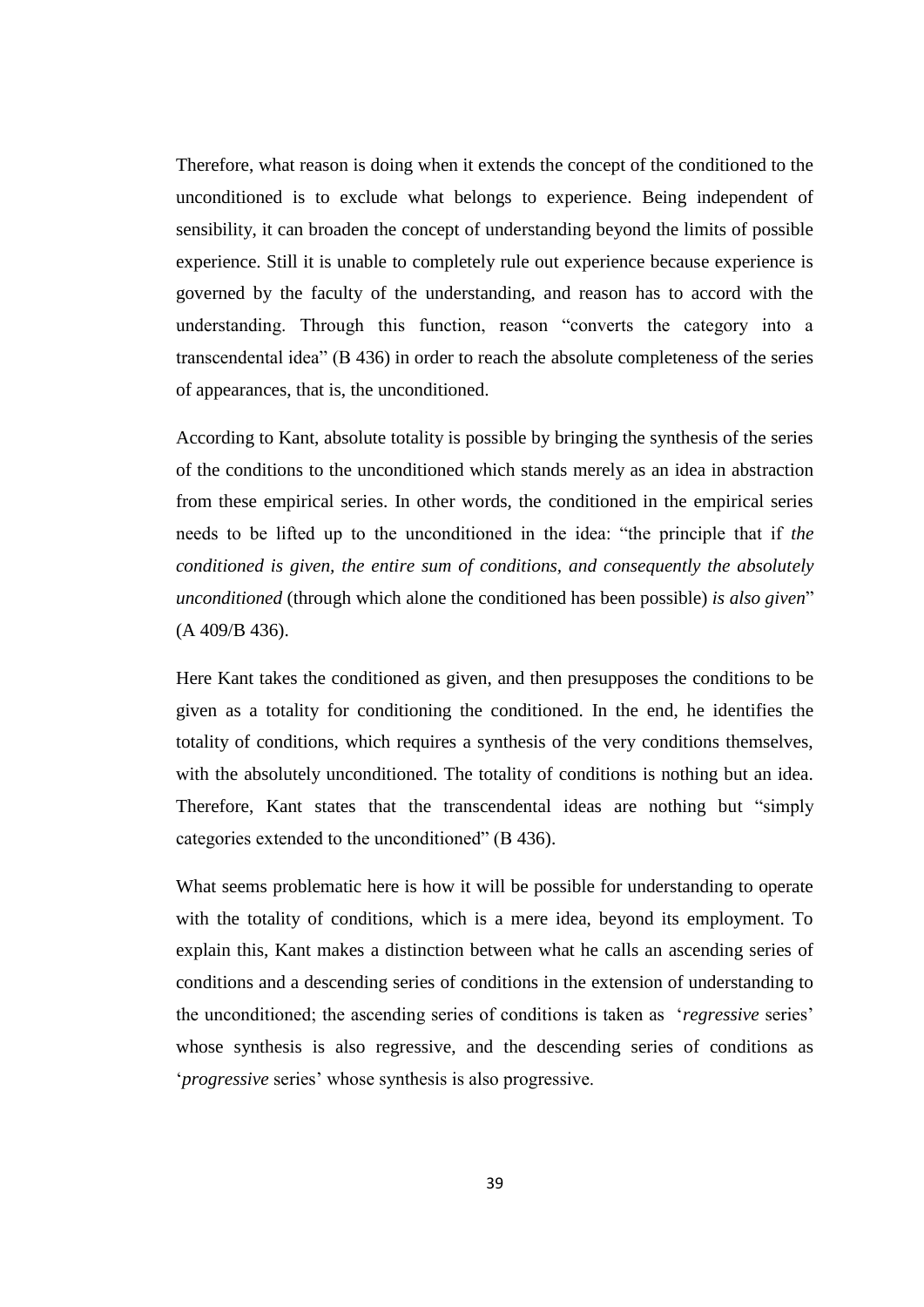Whenever the conditioned is given in any progressive series, the series proceeds from the first instance to the more remote one. In the series of scale of blue, for example, let's suppose the first is light blue, and the second the middle one and the third is the dark one; the middle blue is given as conditioned by the light blue and at the same time being condition of the dark blue. The series of color blue passes from the condition middle blue to the conditioned the dark blue. Regressive series, on the other hand, is a series in which the conditions are given. It passes from the closest condition of appearance to the farthest one. In the same series of shades of blue when the middle blue is given, the series passes from the conditioned middle blue to the light one. The progressive synthesis of series gives us "the consequences", whereas the regressive synthesis of series gives us "the grounds" (B 438).

Progressive synthesis cannot provide a complete apprehension of the unconditioned since it does not let the series be completed. These series never "make their conditions possible, but rather presuppose them" (B 437). Contrarily, regressive synthesis makes it possible to conceive the series as completed. Thus the concern of cosmological ideas, through which the idea of the absolute totality can be grasped, will be the regressive synthesis rather than the progressive. As transcendental philosophy inquires into the conditions of the possibility of experience, it must involve the conditions, which provide us with the grounds. That is to say, absolute totality is demanded in the regressive series of conditions, not in the progressive series of the conditioned.

Reason can conceive the unconditioned only in the synthesis of the regressively advancing series of conditions. Such a series is projected in imagination which means that it is totally isolated from the conditions of sensibility and therefore remains merely as an idea.

However, when we regard the totality of conditions as absolute, there appears an ambiguity regarding whether 'absolute totality' and 'the unconditioned' are synonymous. Kemp Smith (2003) points out that Kant is not clear about the safe replacement of the unconditioned with absolute totality. For example, he states that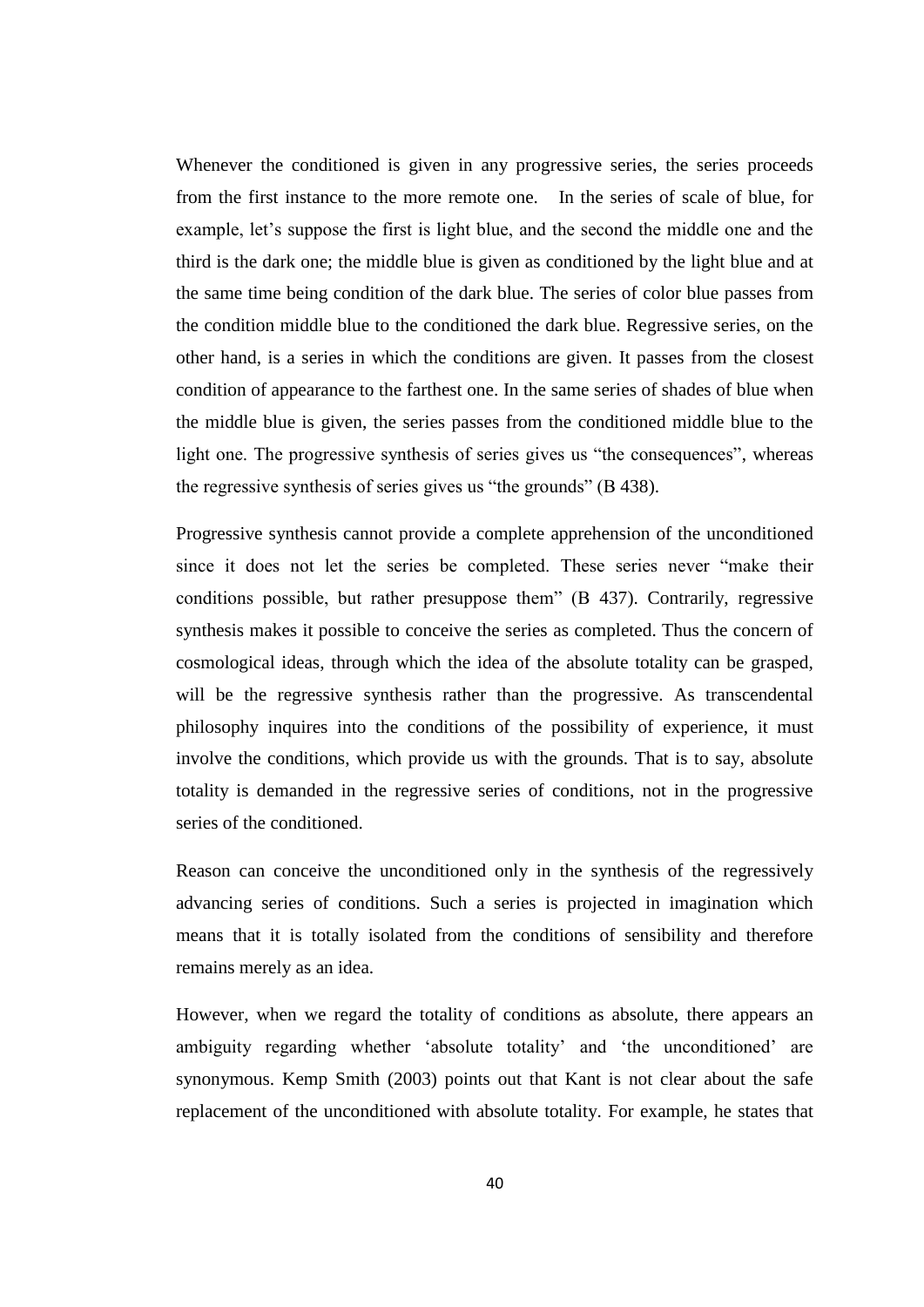"it is the *unconditioned* alone which makes possible the totality of conditions, and, conversely, the totality of conditions is always itself unconditioned" (Kant, 1781/2007, B 379). Kemp Smith presents that in other passages such as A416- 17/B443-45 the unconditioned is taken to be the outcome of the absolute totality of synthesis (Kemp Smith, 2003, p. 480). In Kant's words:

For a given conditioned, reason demands on the side of the conditions . . . absolute totality, and in so doing converts the category into a transcendental idea. For only by carrying the empirical synthesis as far as the unconditioned is it enabled to render it absolutely complete; and the unconditioned is never to be met with in experience, but only in the idea. (Kant, 1781/2007, A 409/B 436)

This ambiguity is important because totality is a category, whereas the unconditioned is an idea. When reason aims to extend towards absolute totality, viz. a category, in the empirical synthesis of appearances in accordance with the rules of understanding, it finds itself transformed into the unconditioned, viz. a transcendental idea, without the forms of sensibility. So, when reason seeks to find its completeness in the appearances, what it realizes is that the completeness of the series is nowhere but in the idea. As Wike expresses, "reason desires to find in the world absolute totality, but it can discover only the idea of the unconditioned" (Wike, 1982, p. 48).

The ambiguity of the terms absolute totality and the unconditioned finds its origin in the twofold meaning of the latter; whether the unconditioned refers to whole series or only a part of the whole. The ambiguous description of the unconditioned lies its being both the ground and object of reason at the same time. Antinomies arise due to the two-fold meaning of the unconditioned as being unable to attain the distinction between appearances and things in themselves.

Kant was aware of the difficulty and proposed that the concept of the unconditioned can be thought in two ways; through infinite regress and finite one.

This unconditioned may be conceived in either of two ways. It may be viewed as consisting of the entire series in which all members without exception are conditioned and only the totality of them is absolutely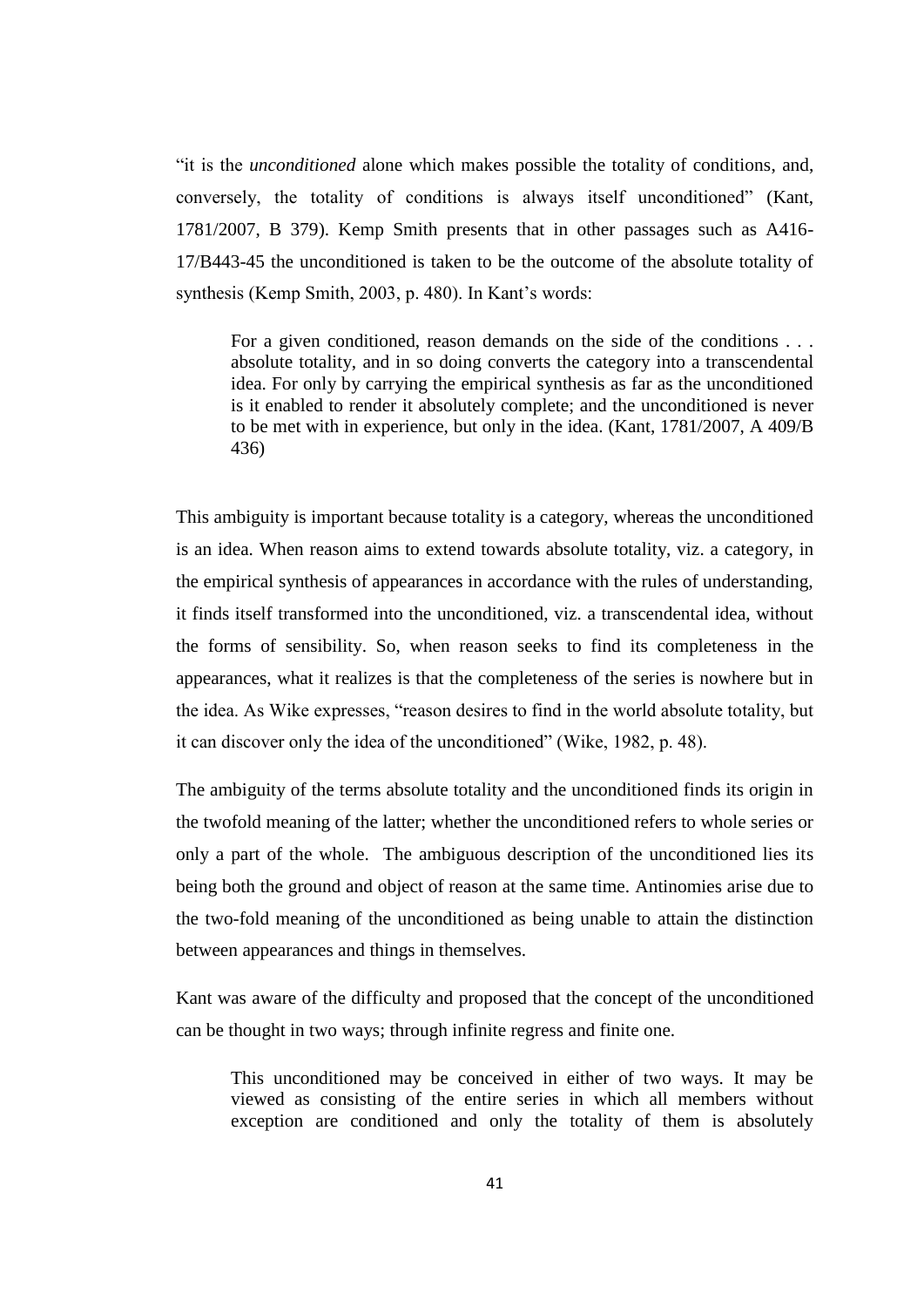unconditioned. This regress is to be entitled infinite. Or alternatively, [in finite regress] the absolutely unconditioned is only a part of the series – a part to which the other members are subordinated, and which does not itself stand under any other condition. (Kant, 1781/2007, B 445)

In infinite regress, since the unconditioned is equal to totality of conditions there is no starting point of the series. This series can never attain completeness and always gives rise to infinitude. In finite regress, on the other hand, the unconditioned is a part of the series to which other parts are subject. Thereby makes us conceive of "a first member of the series" (A 418/B 446). That is to say, the unconditioned gives rise to a highest condition which makes the series begin and thus come to an end in the regress.

As has been expressed above, antinomies find their ground and two-sided structure in two different definitions of the unconditioned. In the thesis of the antinomies, the unconditioned is thought in terms of a finite regress:

[T]here is a first member of the series which in respect of past time is entitled, *the beginning of the world*, in respect of space, *the limit of the world*, in respect of the parts of a given limited whole, the *simple*, in respect of causes, absolute *self-activity* (freedom), in respect of the existence of alterable things, absolute *natural necessity* (A418/B446).

In the antitheses of the antinomies, the unconditioned is thought in terms of an infinite regress, in which there is no first beginning of the world, no limit of the world, no simple parts, no absolute self-activity, and no absolute natural necessity. That is, the contradiction between the theses and antitheses originates from two conceptions of the unconditioned.

In conclusion, there arises an illusion when we erroneously treat the concept of the unconditioned as if it is a member of the totality of conditions. This transcendental illusion can also be articulated in terms of the distinction that Kant makes between the regulative ideas of reason and its constitutive principles. While constitutive principles are used to construct rules for the possibility of experience, regulative ideas are used to order the concepts and to regulate the relations between them.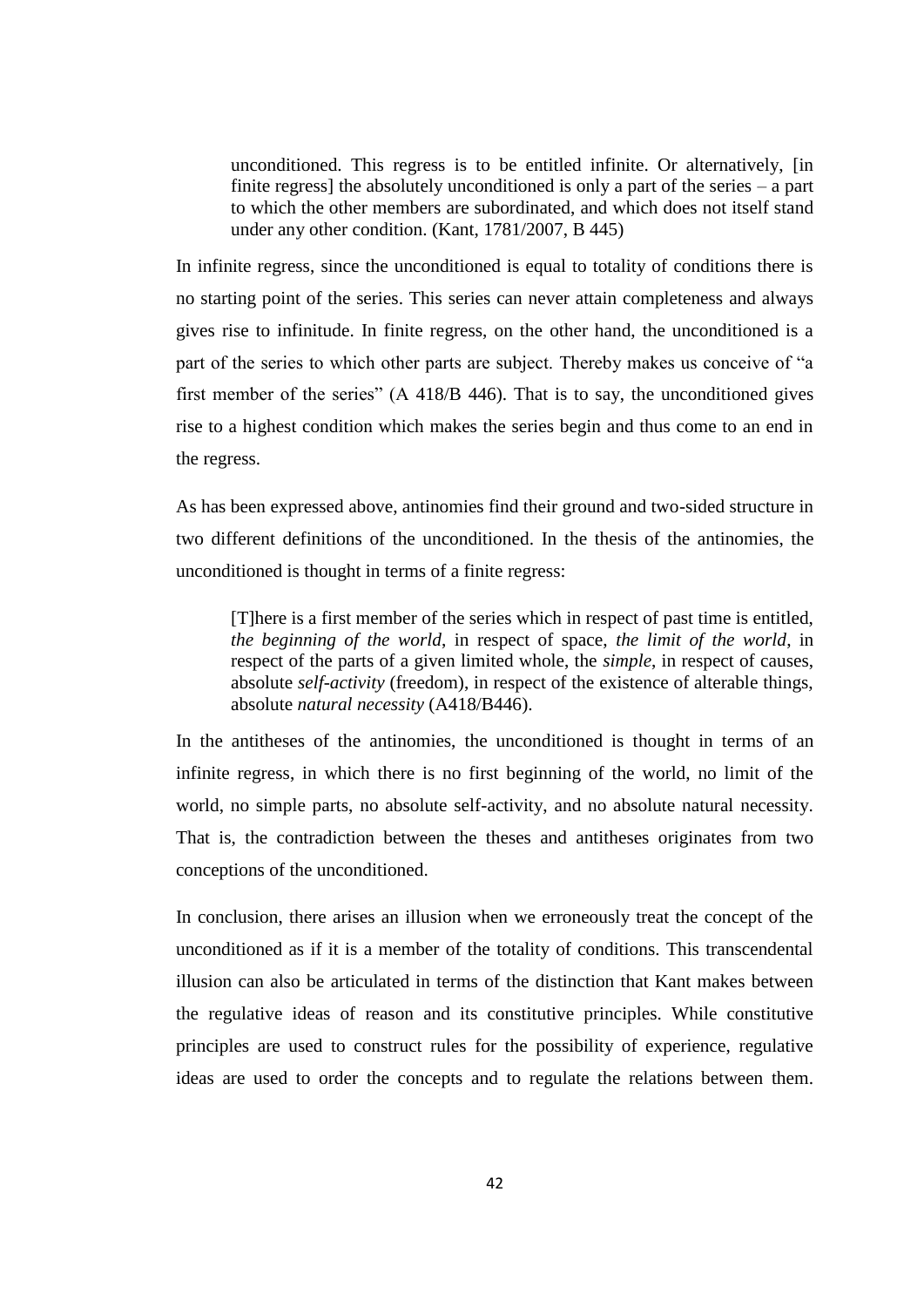Therefore, constitutive principles are determinate, whereas regulative ideas are indeterminate.

In its logical employment, reason has only a regulative function. In its real employment, however, reason as a transcendental faculty, has a constitutive capability to generate concepts. However, Kant claims in the first *Critique* that transcendental ideas do not allow reason to constitute any concepts of the understanding. In other words, an antinomy arises when the regulative ideas of reason are treated as the constitutive principles of reason.

#### **3.2.2.2. Mathematical/Dynamical Antinomies**

Kant derives four cosmological ideas from fourfold structure of categories; from the category of quantity, he derives the idea of world; from the category of quality, substance; from the category of relation, freedom; and lastly, from the category of modality, God (B 443).

Kant divides these four antinomies into two groups as 'mathematical antinomies' and 'dynamical antinomies' depending on the relation between the totality of the series of conditions (the unconditioned) and any given conditioned.

Kant in fact draws the distinction between mathematical antinomies and dynamical antinomies, viz. the distinction between mathematical and dynamical transcendental ideas, in accordance with the distinction between mathematical principles and dynamical principles which are derived from the table of categories in the Transcendental Analytic. Through the mathematical principles of understanding, the mathematical synthesis of appearances is rendered possible, and through the dynamical principles, the dynamical synthesis.

Mathematical principles (first and second principles; axioms and anticipations derived from the categories of quantity and of quality) are related with the intuition of appearances as quantifiable magnitudes, while dynamical principles (the third and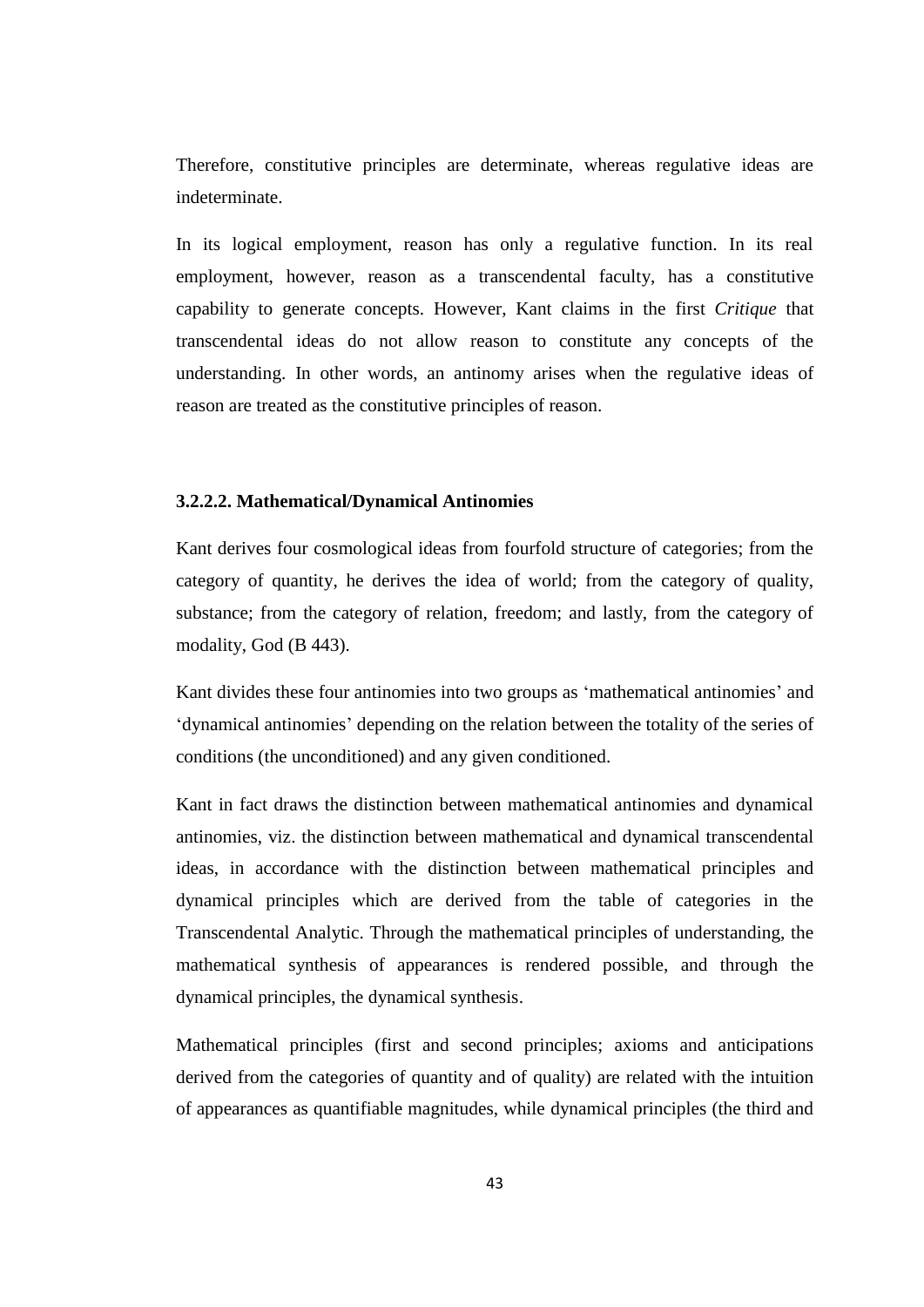the fourth principles; analogies and postulates derived from the categories of relation and of modality) are related with the existence of appearances. Mathematical principles are constitutive principles as they are capable of supplying rules for the constitution of experience by determining *a priori* the synthesis of intuition of appearances as magnitudes. Dynamical principles, however, cannot supply rules for the constitution of experience by determining the synthesis of the existence of appearances *a priori* since existence "cannot be constructed"; dynamical principles thus "can apply only to the relations of existence" in a discursive manner (A 179/ B 222). In this sense, dynamical principles are regulative principles as they "regulate the existence of appearances under rules for the possibility of experience" (Wike, 1982, p. 97).

In the mathematical synthesis of appearances (mathematical regress), every member of the series is an empirical condition in the field of appearances; the conditions are always homogeneous with the conditioned. Such homogeneous series does not allow an intelligible member in the series; every member is an appearance, a part of the same series. Conversely, in the dynamical synthesis of appearances, the conditions do not have to be of the same character (homogeneous) with the conditioned. Dynamical synthesis renders possible a heterogeneous condition in addition to the homogeneous conditions by allowing an intelligible member which does not belong to the series as a part of it but lies outside the field of appearances. In this way, dynamical synthesis makes it possible to think of an intelligible world. In the mathematical regress, each member is determined by the conditions of time; the series proceeds in infinitum and no completion of the series takes place. However, in the dynamical regress, by virtue of a first member, which is intelligible, the series proceeds in infinitum and there is completion of the series. (Kant, 1781/2007, A 528/B 556-A 531/B 559)

In correspondence to mathematical principles, Kant calls the first two antinomies (world and substance) mathematical antinomies and the last two antinomies (freedom and God) dynamical antinomies in correspondence to dynamical principles. The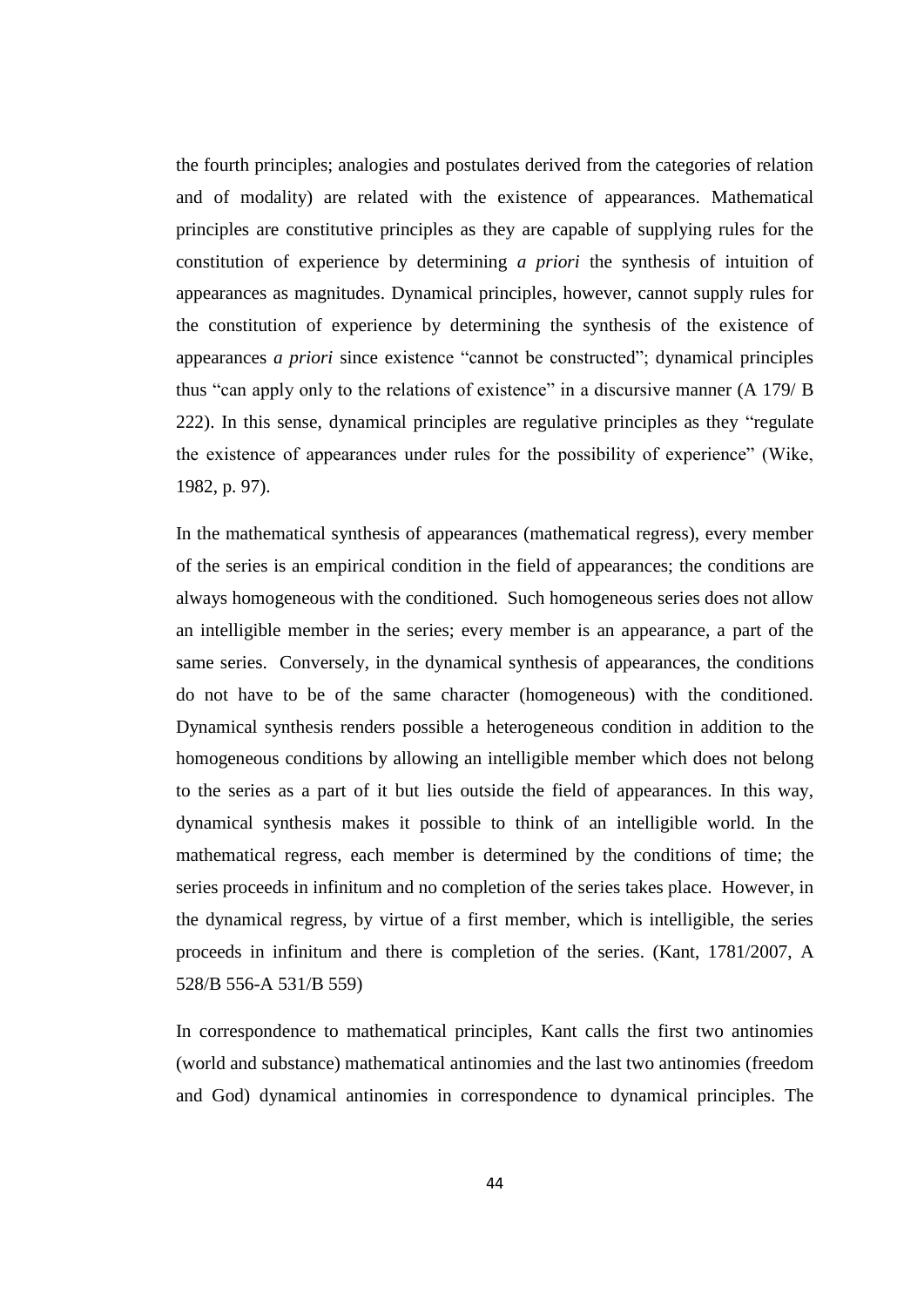distinct functions of mathematical and dynamical principles thus shed light on the distinction between mathematical and dynamical antinomies.

Mathematical antinomies are related to sensible objects in space and time; they thus concern magnitude. Contrarily, dynamical antinomies are not related to sensible objects but the relations of their existences. As mathematical synthesis determines sensible objects in accordance with the *a priori* conditions of experience, it is employed in the constitution of experience and therefore has a constitutive function. In accordance with mathematical synthesis, mathematical antinomies have a constitutive function. Dynamical synthesis on the other hand has no constitutive function but only a regulative one in organizing the relations of sensible objects in an experience. Thus, in accordance with dynamical synthesis, dynamical antinomies have a regulative function.

Concerning the mathematical synthesis, mathematical antinomies contain only homogeneous conditions in the field of appearances in their relations to the conditioned. Concerning the dynamical synthesis, on the other hand, dynamical antinomies allow for a heterogeneous element which stands outside the series of appearances as well as homogeneous conditions. Therefore, mathematical and dynamical antinomies differ in that "[t]he mathematical antinomies treat the unconditioned as itself in space and time whereas the dynamical antinomies locate the unconditioned in the intelligible world" (Wike, 1982, p. 100).

As a preliminary to the next section, it is important to note that in mathematical antinomies both the thesis and the antithesis are false; contrarily, in dynamical antinomies both sides may be true. This point will be explained after exposing the Third Antinomy in the resolution of the antinomies.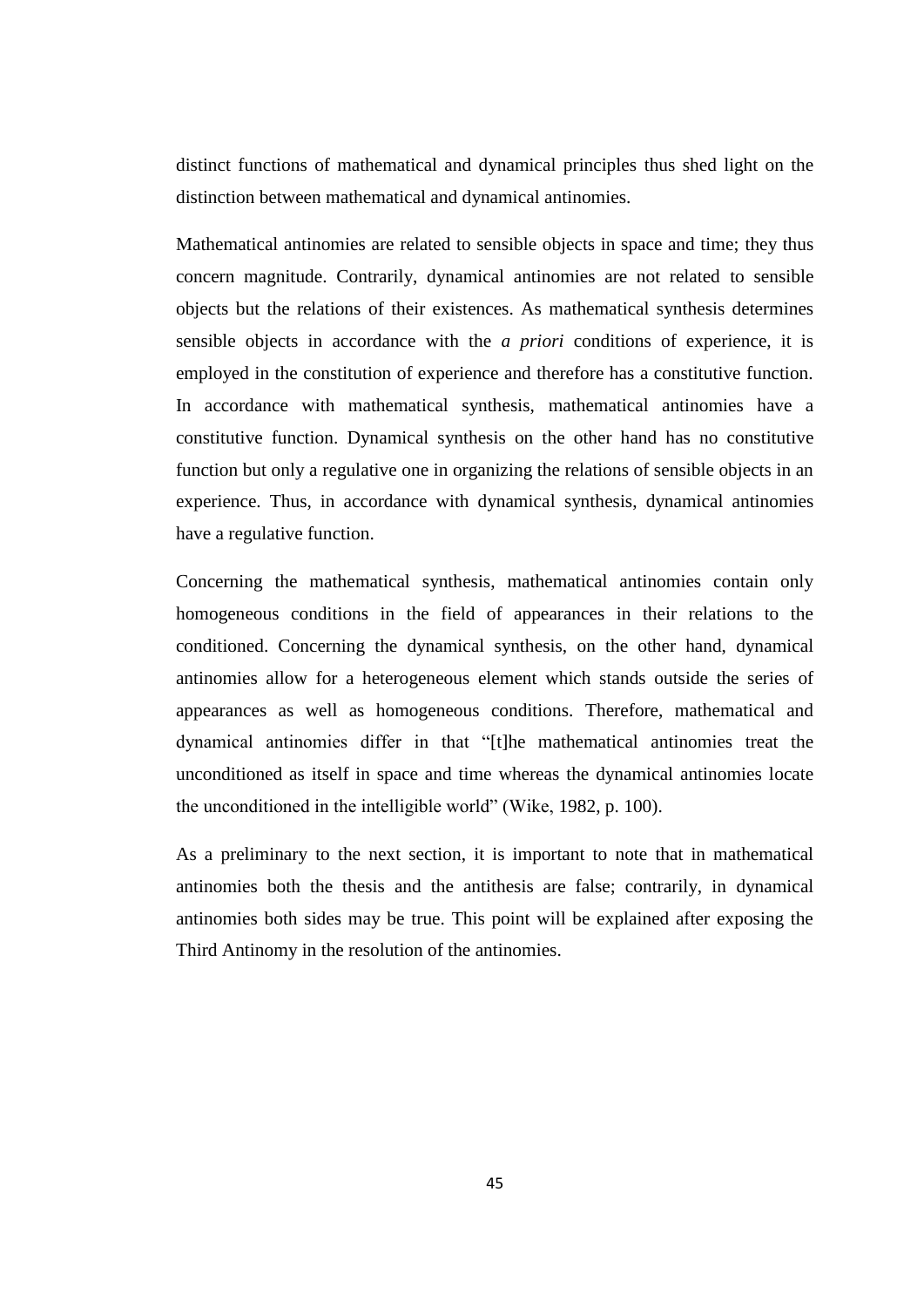#### **3.3. The Third Antinomy**

#### **3.3.1. The Proofs of the Thesis and the Antithesis of the Third Antinomy**

The third of the antinomies which Kant discusses concerns the longstanding debate on the possibility of human freedom. Kant presents this debate, within which he also introduces his idea of transcendental freedom as a cosmological idea, as follows:

Thesis: "Causality in accordance with laws of nature is not the only causality from which the appearances of the world can one and all be derived. To explain these appearances it is necessary to assume that there is also another causality, that of freedom" (Kant, 1781/2007, A 444/B 472).

Antithesis: "There is no freedom; everything in the world takes place solely in accordance with laws of nature" (A 445/B 473).

In short, while one view (thesis) posits the existence of a second kind of causality that is different from the kind of causality involved in the laws of nature to make room for human freedom, the opposing view (antithesis) insists that everything in the world has to obey the laws of nature, which are deterministic, and hence there can be no freedom.

To give the proofs of the thesis and antithesis, Kant makes use of an indirect proof, i.e., a proof by contradiction. To put it more clearly, in order to prove the given claim, Kant begins with an opposed claim and shows that the opposite claim is selfcontradictory. In the proof of the thesis (that there is a second kind of causality), he begins with the claim of the antithesis (that everything has to obey the causality found in laws of nature), showing that the claim of the antithesis is selfcontradictory. However, in the proof of the antithesis (that the only kind of causality is that of nature), he begins with the claim of the thesis (that there is a second kind of causality); and he proves the antithesis by showing that the claim of the thesis contradicts the law of nature. Thus, in the Third Antinomy Kant discusses two modes of causality, namely the causality of freedom and the causality of nature. The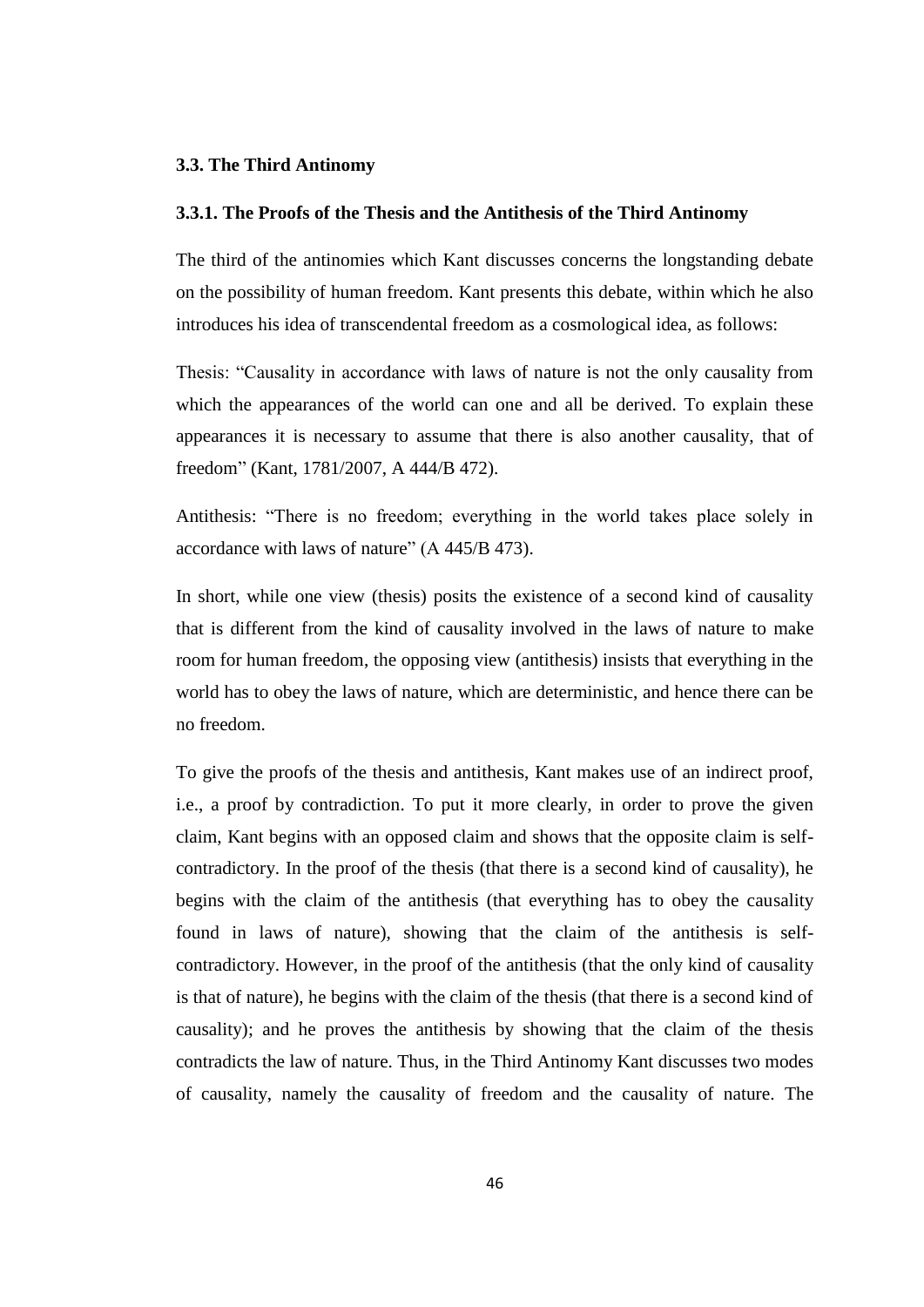question will be whether the causality of freedom can be reconciled with the causality of nature or not.

To begin with the proof of the thesis, Kant presupposes that the only causality in the field of appearances is the laws of nature. Then, each and every event that takes place in nature is determined by a preceding cause in accordance with a rule. However, the preceding cause, in a way, must come into existence in time; otherwise we would have to accept that the cause has always existed and that its succeeding state, viz. its effect has always existed. The cause, which determines an event, is itself also determined by its preceding cause; it thus becomes an event, and the series goes on in infinitum (in an infinite regress). (A 444/B 472)

If everything comes into being in accordance with the laws of nature, however, then there will be no first beginning and the empirical time series on the side of the causes will never be completed. Nevertheless, the principle of the law of nature commands that "nothing takes place without a cause *sufficiently* determined *a priori*" (A 446/B 474). However, if we are to follow up on the assumption that "everything in the world takes place solely in accordance with laws of nature" in "unlimited universality", then we are to see that the assumption is self-contradictory (A 445- 46/B 473-74). This is because if there is an infinite regress in time, we cannot ascertain that an event sufficiently determines an event that comes after it and is considered its effect since we cannot establish the totality of the causal relations between events. Therefore, from this perspective, "there would be no unity of experience" (Ewing, 1969, p.190) and no cause could be considered a sufficient cause.

The law of nature insists, however, that there must be a sufficient cause determined *a priori* for everything that exists. Therefore, natural law cannot be the only kind of causality. We must then presuppose a second kind of causality, "an absolute spontaneity of the cause" (Kant, 1781/2007, A 446/B 474), which begins of itself in the series of appearances independently of the determination of the law of nature. (Yet this absolute spontaneity is in accordance with the law of nature and thus can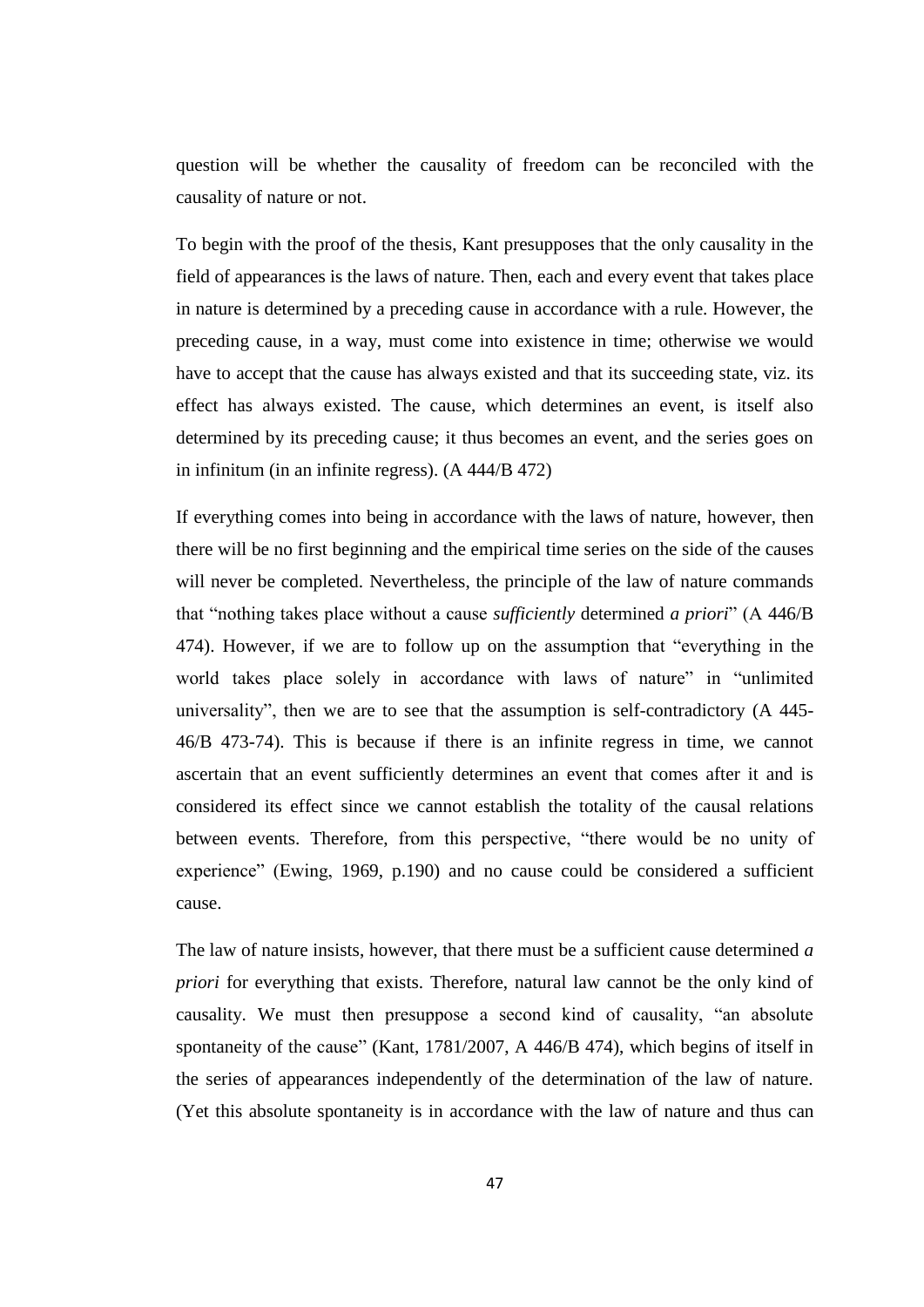begin of itself in the series of appearances while the series continues according to the law of nature.) This absolute spontaneity is transcendental freedom, which renders possible the series of appearances to arrive at completeness on the side of the causes.

In brief, Kant asserts that unless we postulate a spontaneous beginning, the principle of natural causality contradicts itself. In order to "make an origin of the world conceivable" for the sake of the completeness of the series on the side of the conditions, we must accept "a power of *spontaneously* beginning a series of successive things or states" in the field of appearances, that is, a first beginning or transcendental freedom (A 448/B 476). While Kant's notion of transcendental freedom lies beneath his practical philosophy as well and therefore invites many considerations and discussions involving human agency, its basic meaning is independence from the rules of nature, and thus it is what enables the beginning of a causal series of events in the empirical world.

In order to avoid a misunderstanding as regards how the origin of the world is made conceivable by transcendental freedom, Kant crystallizes the meaning of the term 'first beginning'. In the empirical series of causes, in which the empirical regress from the conditioned to the conditions is involved in homogeneous elements, proceeding in accordance with laws of nature, there is merely "a relatively first beginning", which is merely a "beginning in time", i.e., a mathematical beginning (A 450/B 478). Contrarily, the absolutely first beginning, i.e., transcendental freedom, which begins of itself independently of the laws of nature and which is a heterogeneous cause outside the empirical series, "is not a beginning in time, but in causality", i.e., a "dynamical beginning" (A 450/B 478; A 445/B 473).

This distinction can be explained with an example formulated by Kant with the following words: When I am sitting on a chair under the empirical causal series of laws of nature, in a flash I can stand up with my free choice independently of natural causes, and I begin a new causal chain spontaneously and absolutely. The moment I stand up, while my free act is a beginning in causality in the empirical causal chain, with respect to beginning in time, it is a preservation of the succeeding series in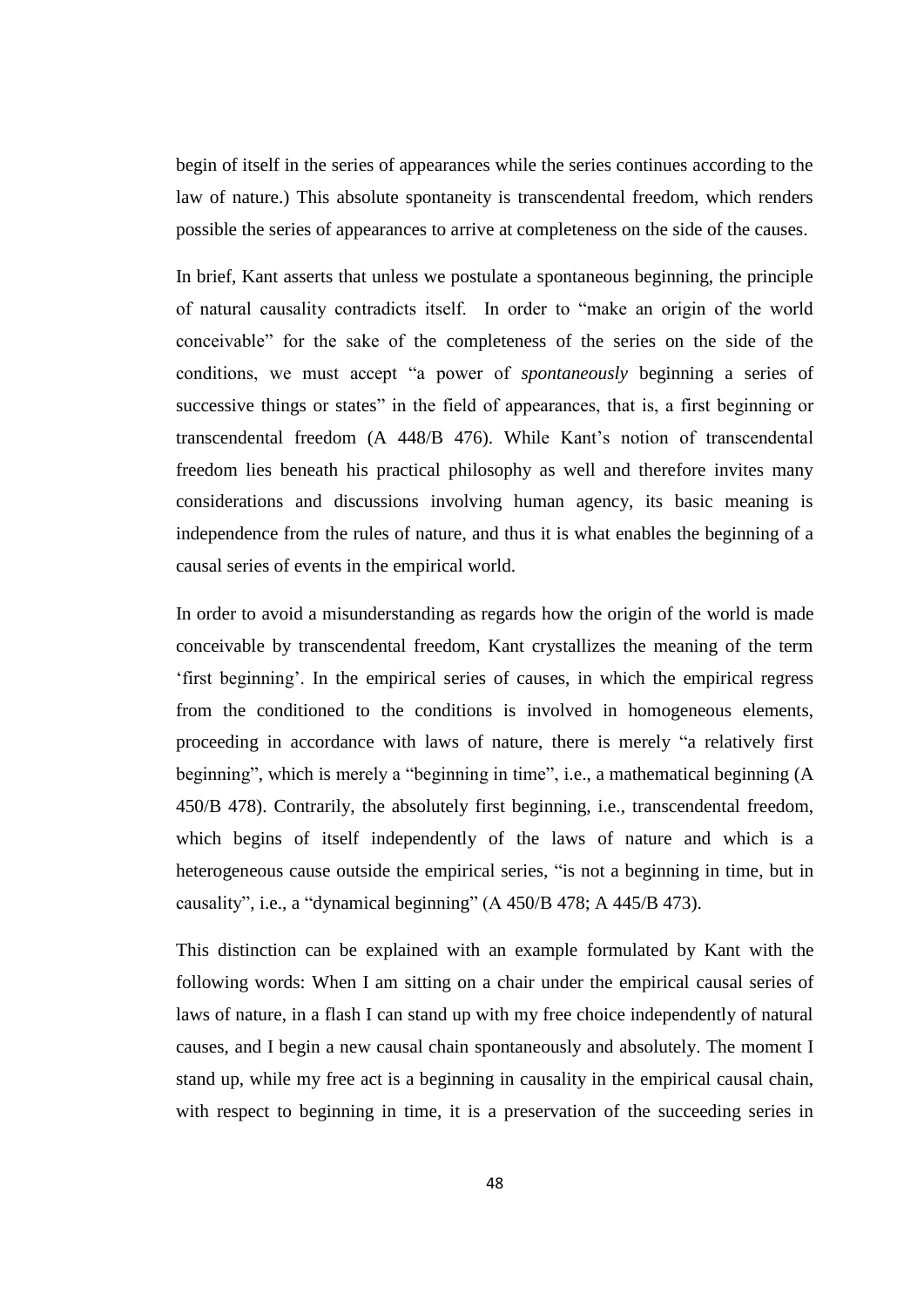infinitum for the causal chain of events including and surrounding my act. However, as a beginning in causality, the moment I stand up is outside the empirical series of time-relations, which are determined in accordance with the laws of nature. Although the series after the moment I stand up continues in accordance with the laws of nature as regards time, I once have the power of beginning a new series of empirical causal chain by itself with absolute spontaneity, which is independent of the determination of the laws of nature. That is to say, I can make an origination in the field of appearances.

A first beginning in causality, that is, a free act of mine, is not of an empirical character (as it is with respect to beginning in time) but of a transcendental character; it is outside the series of laws of nature. The beginning in causality, which can be referred to as first cause, or transcendental freedom, is an uncaused cause. (A 450/B 478)

The uncaused cause has a crucial role in the Third Antinomy, for it meets the demand of the principle of reason for the absolute totality of the series on the side of the conditions (viz. the unconditioned) for a given conditioned. Still, it remains a question whether transcendental freedom is to be accepted as a second kind of causality in the field of appearances as the thesis offers.

In the proof of the antithesis, Kant again uses the indirect proof. He presupposes that there is transcendental freedom in the field of appearances, as a second kind causality, in addition to the laws of nature. Transcendental freedom as beginning a state of itself in an absolute manner makes an origination in the series, excluding a preceding cause which is determined in accordance with the laws of nature. However, for there to be causality of nature, every event must be determined by an antecedent cause. Thus, transcendental freedom, which is a first beginning in causality, ruins the uniformity of experience and nature and renders meaningless the conception of nature as an ordered system. In Kant's words, "[n]ature and transcendental freedom differ as do conformity to law and lawlessness" (A 447/B 475). In such a case, there would be no time-determination of events through the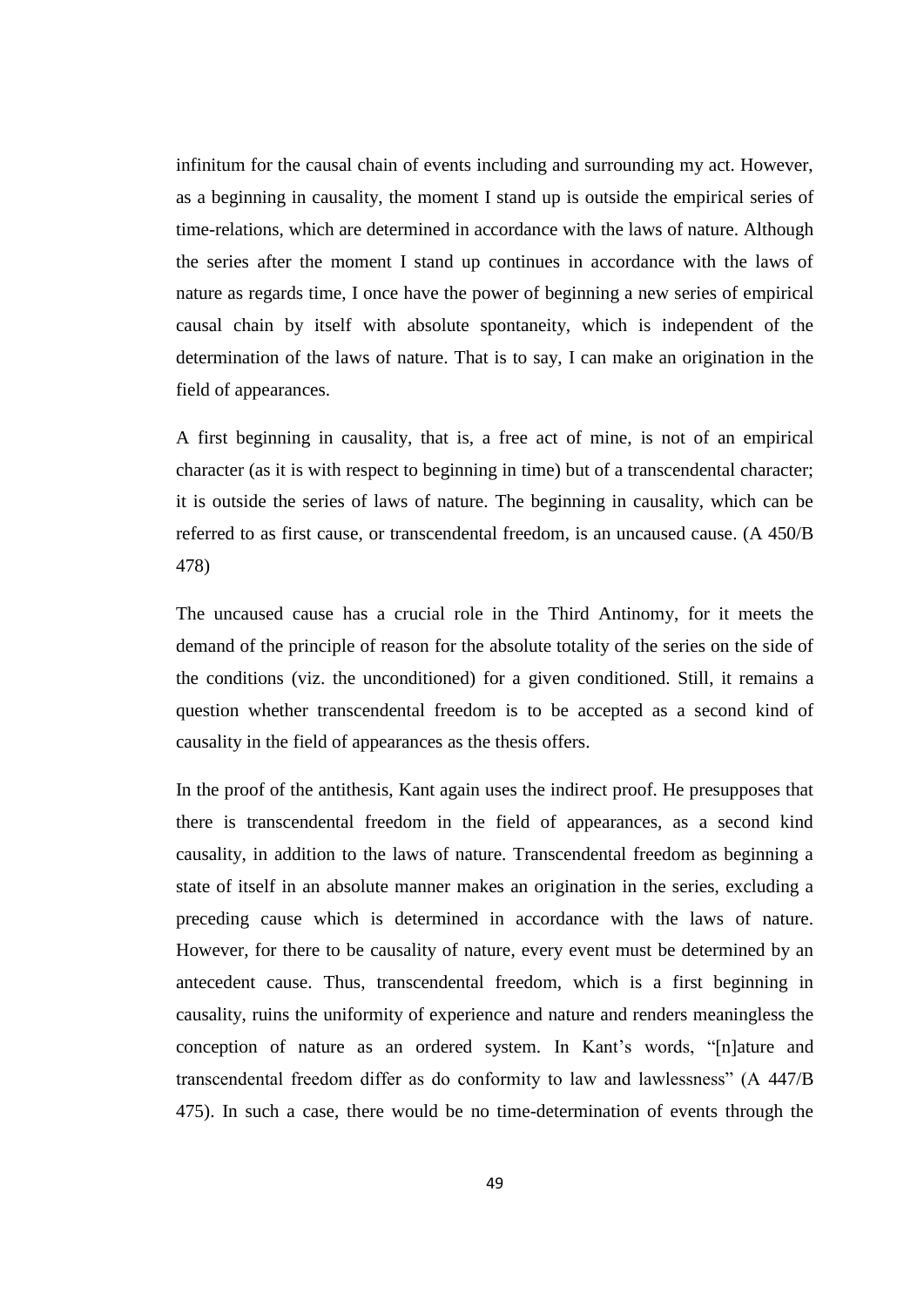faculty of understanding in accordance with the laws of nature. There would thus be no order and uniformity of nature, i.e., the world would be lawless. As causality necessitates lawfulness, there can be no transcendental freedom as a second kind of causality in the field of appearances (A 445/B 473-A 447/B 475). Transcendental freedom as a second kind of causality contradicts natural causality.

As transcendental freedom is outside the successive time-determinations of experience, it cannot be known by us and remains as an "empty thought entity" (A 447/B 475). What is more, transcendental freedom cannot take the place of natural laws. If it were to take the place of natural laws, then every free act we experience in the field of appearances would be intelligible to us through the faculty of reason alone. Accordingly, transcendental freedom would be conditioned by an antecedent condition and would not constitute a first beginning any more.

The antithesis of the Third Antinomy therefore defends the 'omnipotent nature', in which the series succeeds one another in infinitum according to a universal law, against the pseudo-rational doctrine of transcendental freedom. According to the claim of the antithesis, it is illegitimate for a dynamical first beginning to destroy the limitless empirical series of nature. If we accepted such a dynamical first beginning, then we could not even speak of an alteration in the world in accordance with fixed laws; all we experience would merely be a dream in a lawless world. In other words, the antithesis of the Third Antinomy defends the teaching of the Second Analogy. It briefly concludes that if transcendental freedom is postulated as a second kind of causality, then transcendental freedom contradicts natural causality. Rejecting transcendental freedom in the field of appearances, the antithesis proposes that "even if a transcendental power of freedom be allowed, as supplying a beginning of happenings in the world, this power would in any case have to be outside the world" (A 449/B 477- A 451/B 479).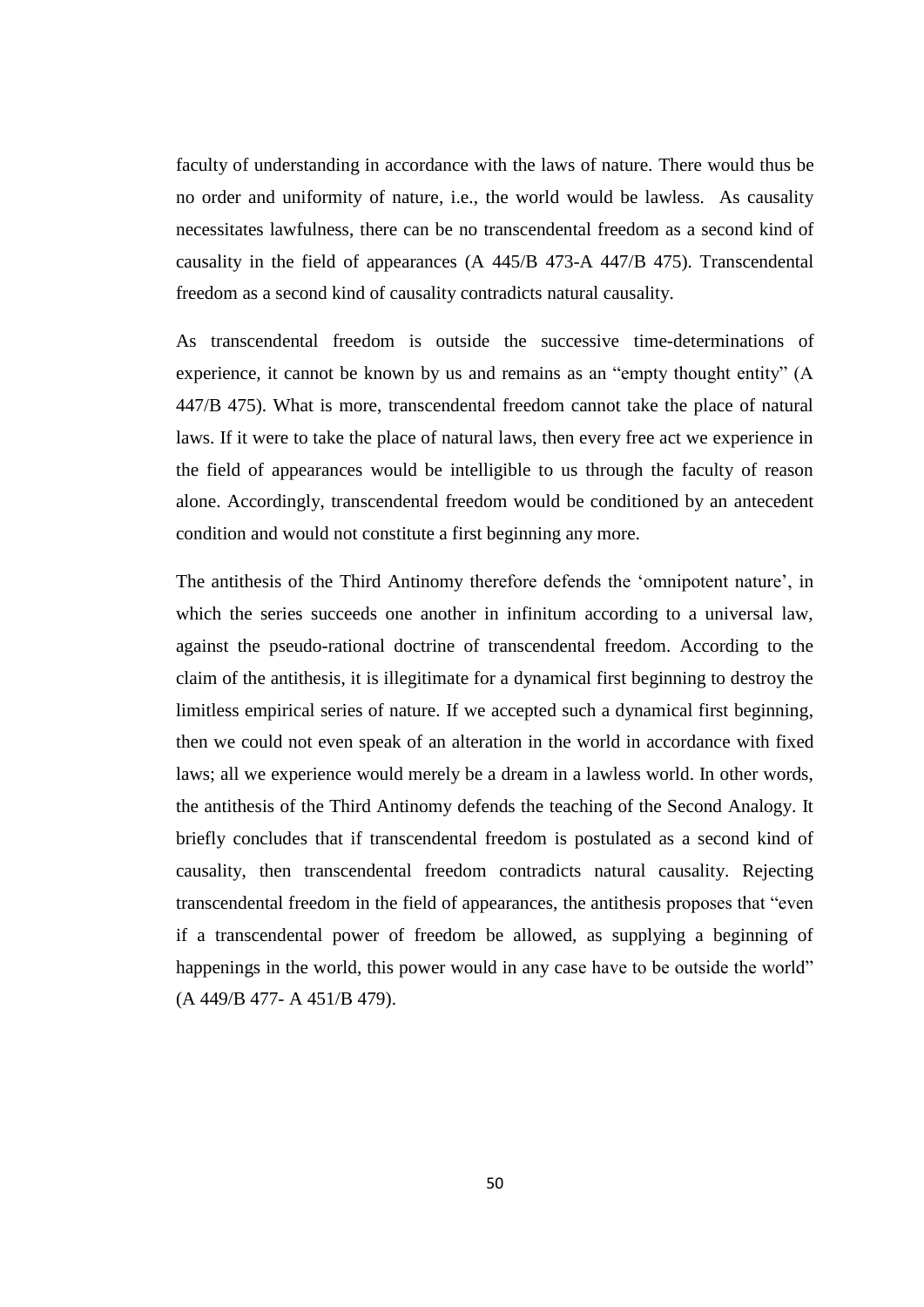# **3.3.2. Criticisms to the Proofs of the Thesis and the Antithesis of the Third Antinomy**

As has already been mentioned, reason demands the unconditioned in the empirical series due to the principle that "[i]f the conditioned is given, the entire series of its conditions is given; the conditioned is given, therefore the unconditioned is given" (Beck, 1966, p. 186). The error due to reason's principle occurs when the term 'conditioned' is taken differently in the major premise (if the conditioned is given, the entire series of its conditions is given) and in the minor premise (the conditioned is given, therefore the unconditioned is given). Both Beck and Ewing claim that in the major premise the term conditioned is taken as a "pure category", whereas in the minor as an "empirical concept" of possible experience (Ewing, 1969, p.187; Beck, 1966, p. 186). In other words, while the major premise takes the entire series of conditions as things in themselves, in which the entire series of conditions are independent of time-determination, the minor premise takes the entire series of conditions, viz. the unconditioned, as appearances, in which the unconditioned is subject to time-determination. Hence, the contradiction between the thesis and the antithesis occurs concerning this error of taking the concept of the conditioned and the idea of the unconditioned in two different senses in the major and minor premises.

That is to say, the theses treat the unconditioned (in the sense of major premise) as things in themselves, and there is no temporal succession between the conditioned and its condition: "all members of the series are given in themselves" (Ewing, 1969, p. 188). Contrarily, the antitheses treat the unconditioned (in the sense of minor premise) as appearances, and there is temporal succession between the conditioned and its condition, in which the condition determines the conditioned in an infinite regress.

Now the proofs of the thesis and the antithesis of the Third Antinomy can be investigated under the light of the twofold use of the terms 'conditioned' and 'the unconditioned'.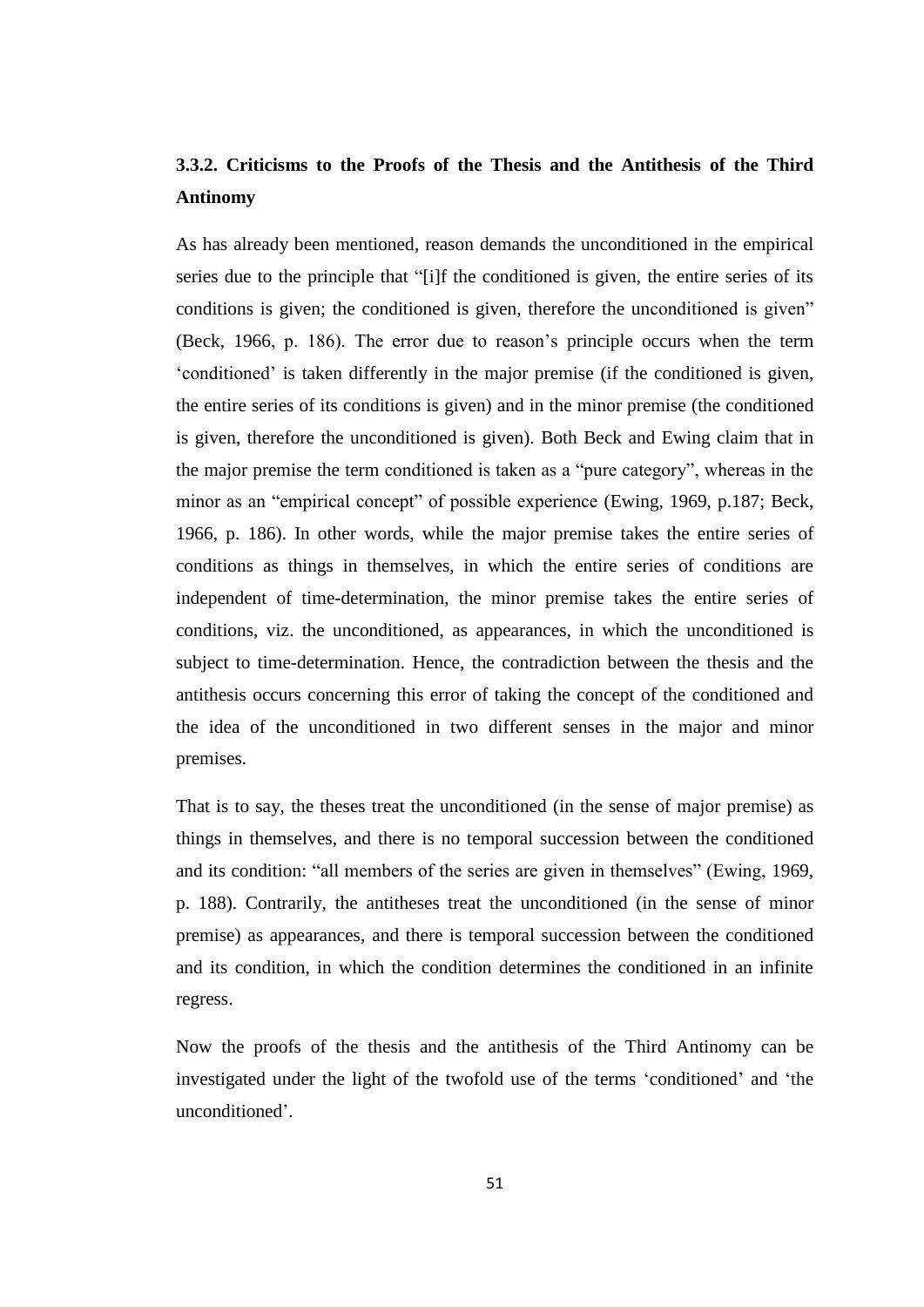Both sides of the Third Antinomy are supposed to be based on the principle of causality given in the Second Analogy. However, the dispute between the thesis and the antithesis occurs when transcendental freedom is postulated as a first cause. The thesis maintains that a first cause must be postulated for the completeness or totality of the series on the side of the conditions for any given conditioned. So the series, through finite regress, can reach to the unconditioned (first cause), which is also a part of the series that is independent of any time-determination. Contrarily, the antithesis rejects such a first cause for the sake of the universality of the world. Therefore, in the antithesis, while the conditioned and its conditions continue in an infinite regress in the empirical series, the unconditioned is outside the series. In Ewing's words, while both thesis and the antithesis demand the unconditioned, "the thesis only considers the series of conditions from the aspect of totality, the antithesis only from the aspect of the contingency [their dependence on each other] of its members" (p. 187).

According to Allison (1990), the proof of the thesis rests on a "dual requirement" of the causality of nature, namely "completeness requirement" and "universalizability requirement", in a "single principle" as opposing one another, the causality of nature being self-contradictory (pp. 17-19). Firstly, Kant claims that the law of nature requires that every effect have an antecedent cause which conditions its effect in time in an infinite regress. Thus, the principle of sufficient reason, on which the principle of causality is based, requires for universality that every cause and every effect must come into being in time since they are not beings in themselves which have always existed but occurrences in the world that follow one another in a necessary succession. In other words, in such series, a "partial cause" (condition; sufficient cause) determines a partial effect (conditioned) in infinitum; there is no completion or totality of the series on the side of the conditions (p. 16).

However, Kant also claims that "the law of nature is just this, that nothing takes place without a cause sufficiently determined *a priori*" (Kant, 1781/2007, A 446/B 474). Hence, the problem arises when Kant takes the sufficient cause in an *a priori*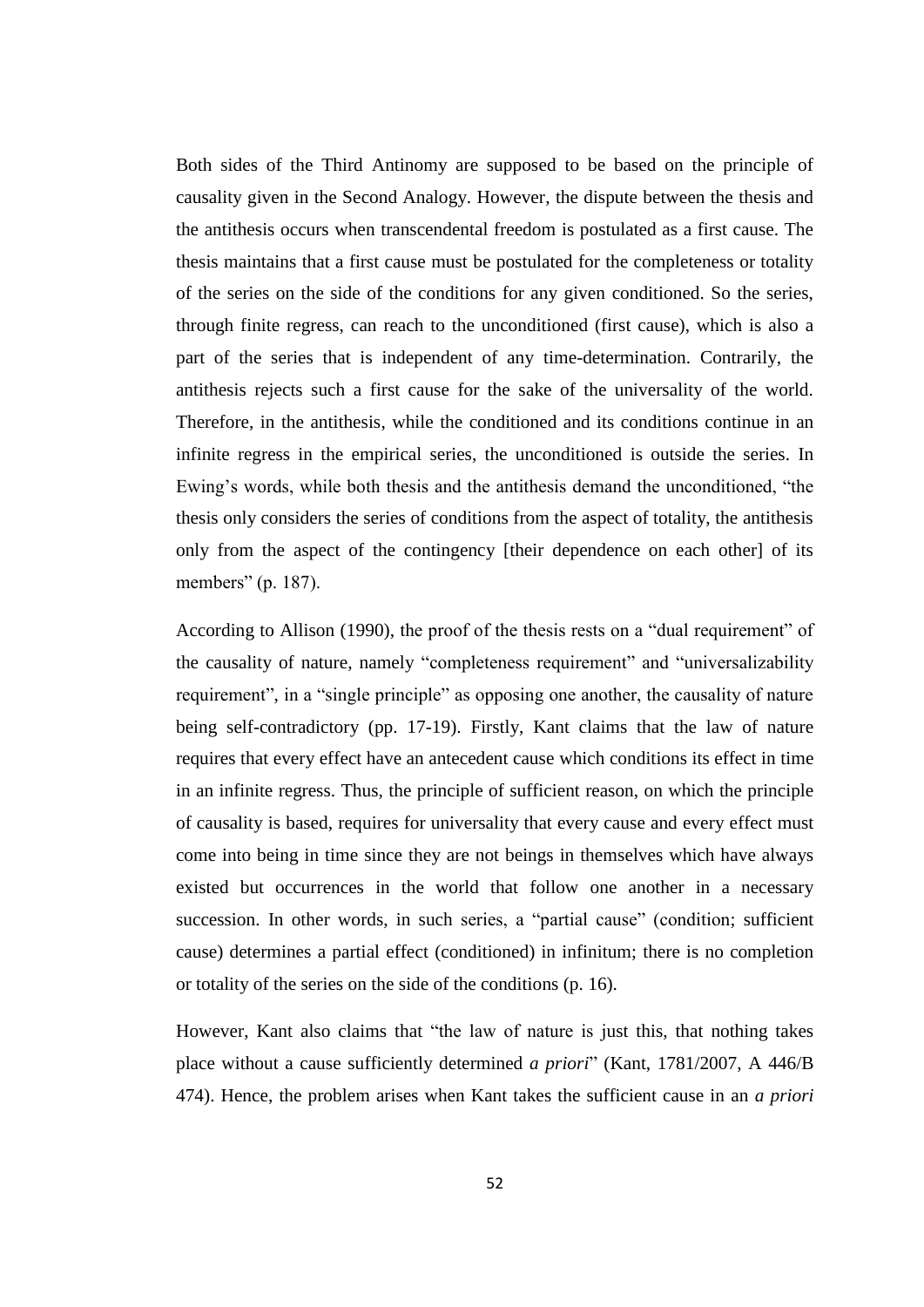sense that is independent of time-determination for the requirement of completeness. That is to say, such sufficient cause in the Leibnizian sense requires the totality of partial causes (totality of conditions) to reach a "complete effect" (the unconditioned), regarding "infinite series as completed" (Allison, 1990, p. 16-17; Ewing, 1969, p. 189). In accordance with principle of causality in the sense of the Second Analogy, however, we cannot conceive the infinite series as completed; we can only conceive finite series as completed instead. Therefore, to think the infinite series as completed, we cannot assume a necessary succession (a phenomenal causality) between cause and effect as in the first requirement; and yet, we have to think an intrinsic connection (a noumenal causality) in which "'cause' is identified with 'logical ground', and causality is regarded as a principle of explanation" (Ewing, p.189). This is only possible by postulating an intelligible cause or an unconditioned cause that is independent of the temporal determinations of antecedent causes but exists in itself; it can then be the logical ground of the totality of conditions. However, we cannot claim that "no causality is possible save in accordance with laws of nature" (Kant, 1781/2007, A 446/B 474) as there is an intelligible causality in addition to the causality of nature. Thus, Kant's aim in applying a sufficient cause in the *a priori* sense is to make room for an intelligible cause that is transcendental freedom.

When sufficient cause is taken in the transcendental sense, that is, natural causality is taken in absolute universality for the sake of reaching the unconditioned in which "the explanatory series is grounded" (completeness requirement), it brings about a contradiction with the incompleteness of the series required by the sufficient cause in the sense of the Second Analogy (universalizability requirement) (Allison, 1990, p.18). The contradiction between two senses of the principle of sufficient reason united in single principle, namely the causality of nature, renders the causality of nature self-contradictory.

In brief, the proof of the thesis rests on two different senses of the principle of sufficient reason. On the one hand, taking sufficient cause in the transcendental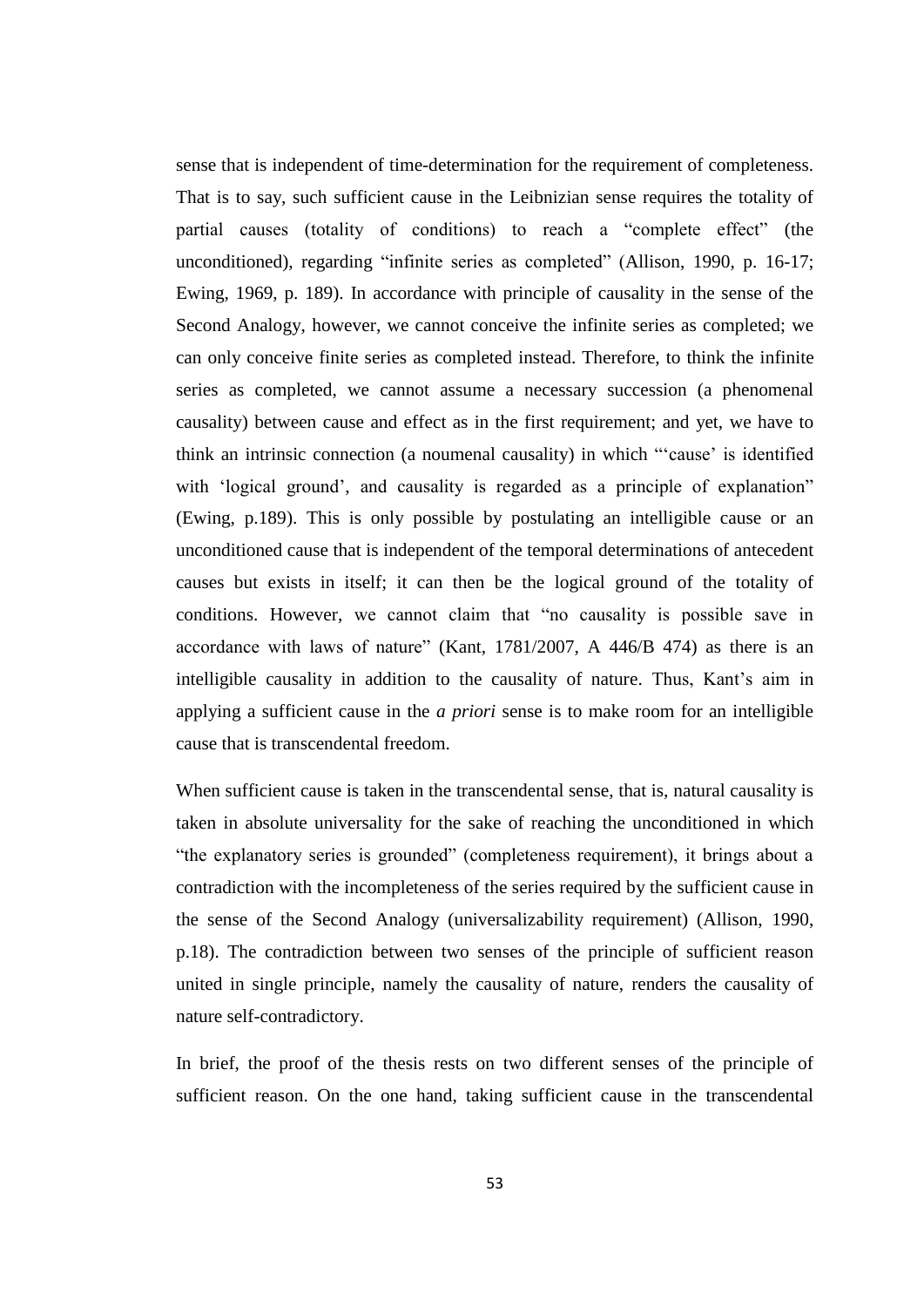sense, viz. in the Leibnizian sense is a dogmatic demand of reason and leads to transcendental realism. Taking sufficient cause in the sense of Second Analogy, on the other hand is an empiricist demand of understanding, which is required by transcendental idealism. Thus the self-contradiction of natural causality stems from two senses of sufficient reason and points at "the issue between transcendental realism and transcendental idealism . . . [that] arise[s] at the empirical level" (Allison, 1990, p. 21).

The proof of the antithesis shows, however, that natural causality is not selfcontradictory, but that transcendental freedom contradicts natural causality. The antithesis rejects transcendental freedom in the field of appearances as it ruins the universality of nature and claims that the only possible causality is that of nature. As a result, transcendental freedom is incompatible with natural causality.

As has been stated above, the thesis of the Third Antinomy is based on two types of the principle of sufficient reason: Leibnizian and Second Analogy type. However, the antithesis rejects the Leibnizian type of sufficient cause which requires intrinsic connection between totality of causes and the unconditioned as their ground. Contrarily, in the antithesis, the unconditioned is based only on the principle of sufficient reason in the sense of the Second Analogy. Thus, the argument of the antithesis is mostly coherent with the outcome of the Second Analogy. As the antithesis rejects transcendental freedom in the world, both the antithesis of the Third Antinomy and that of the Second Analogy accept only necessary succession between conditions and the conditioned, in which the series succeeds in an infinite regress. In that sense, the antithesis can be committed to transcendental idealism as well as the Second Analogy since the series succeeds within the limits of possible experience as understanding demands. Therefore, the antithesis partially involves a critical standpoint as Schopenhauer claims. (p. 21)

Nevertheless, the antithesis of the Third Antinomy differs from the Second Analogy in that although both imply an infinite regress in the field of appearances, while the Second Analogy never seeks for an unconditioned for the totality of conditions, the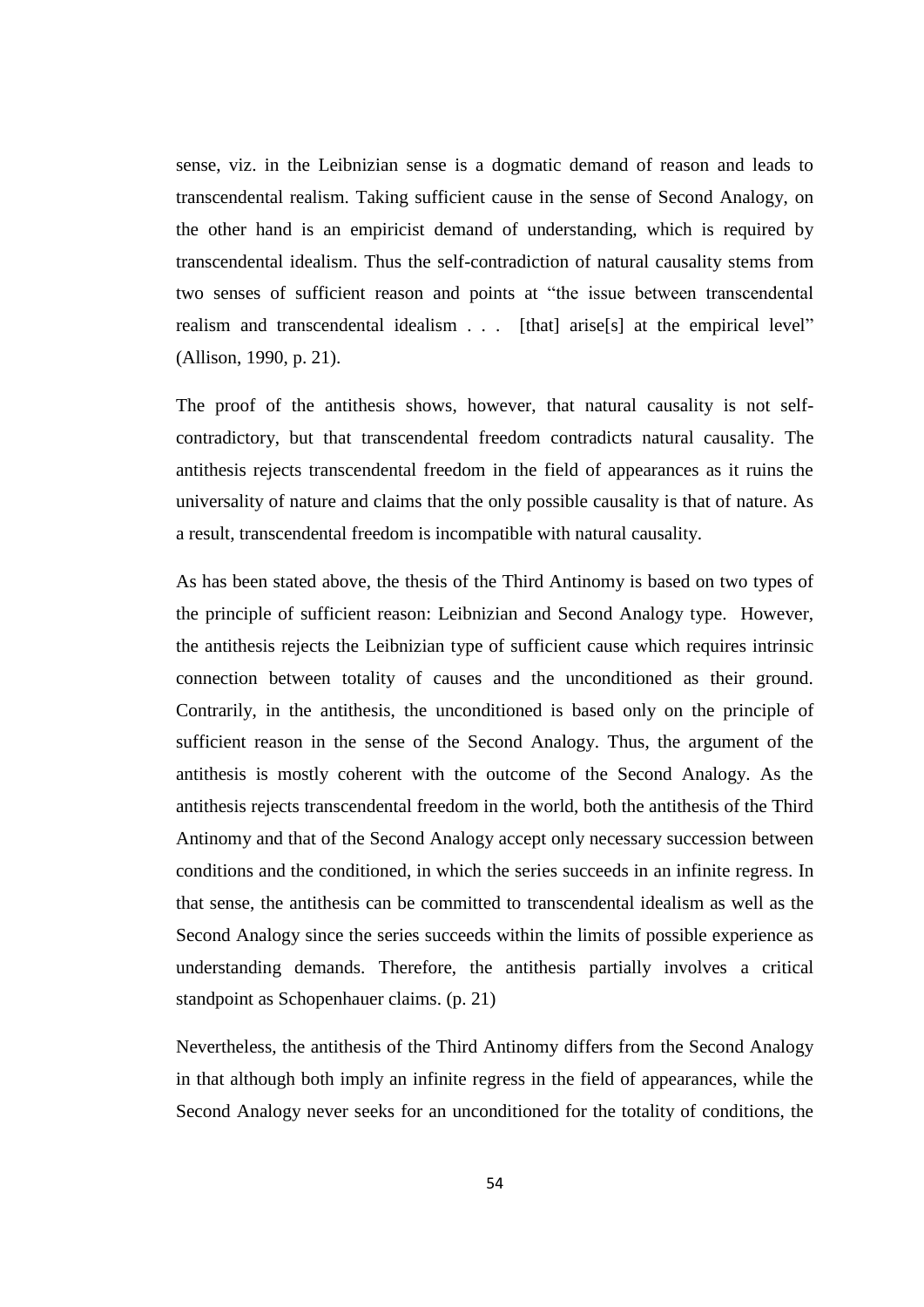antithesis demands an unconditioned which is outside the series. In other words, while the Second Analogy never takes transcendental freedom as its object, the antithesis campaigns for the possibility of transcendental freedom outside the series. In this sense, though the antithesis represents empiricism in the field of appearances, which is allegedly critical, understanding extends beyond the limits of possible experience in its search for the unconditioned outside the series. Then, reason treats appearances as things in themselves, which leads to transcendental realism, and the antithesis becomes dogmatic. Thus, according to Allison (1990), "the issue between transcendental realism and transcendental idealism . . . arise[s] at the [transcendental level]" since understanding transgresses the limits of possible experience (p. 21). In brief, Allison criticizes Schopenhauer in that the antithesis represents a dogmatic empiricism rather than a critical empiricism.

To sum up, the thesis of the Third Antinomy represents dogmatic rationalism in attaining reason's demand for completeness, whereas the antithesis of the Third Antinomy represents dogmatic empiricism in attaining the demand of understanding for the universality of the conditions of experience. "The antinomy arises because both demands seem to be equally legitimate and each side takes its claim to be incompatible with its opposite" (p. 22).

#### **3.4. The Resolution of the Antinomies**

As has already been expressed, the thesis of the Third Antinomy arrives at the conclusion that if transcendental freedom is not postulated as a second kind of causality in the field of appearances, then natural causality contradicts itself. On the other hand, the antithesis of the Third Antinomy arrives at the conclusion that if transcendental freedom is postulated in the field of appearances, then natural causality contradicts with transcendental freedom. Therefore, there is an unfamiliar relationship between the proofs of the thesis and the antithesis (Kemp Smith, 2003, p. 494). According to Ewing (1969), "one principle [principle of causality] cannot, in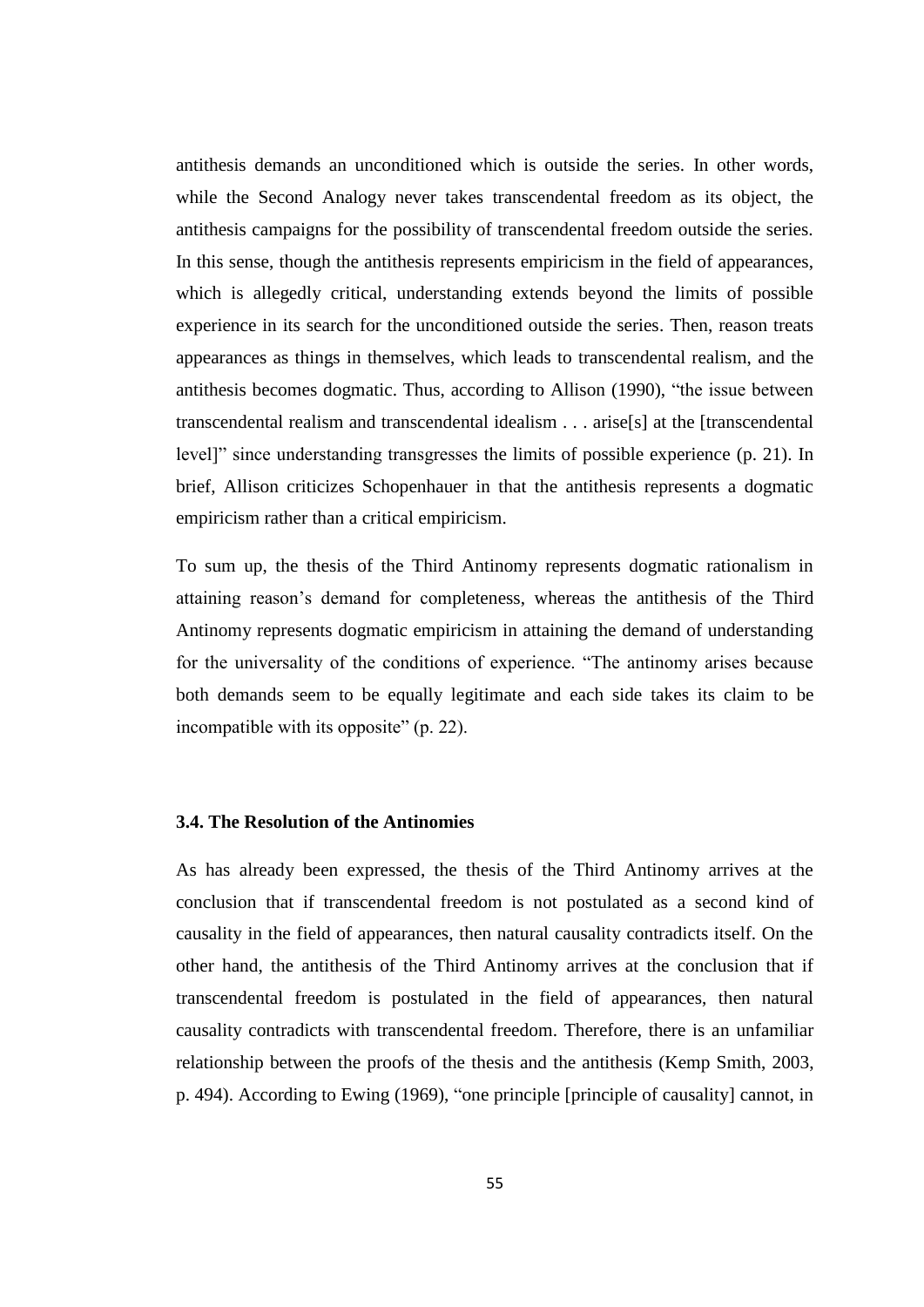one and the same sense, both demand and exclude a free first cause" (p.187). This contradiction between transcendental freedom and natural causality, which originates from the error of reason, should be solved.

The solution to such contradiction between transcendental freedom and natural causality in the Third Antinomy, as well as in the other antinomies, is provided through transcendental idealism. Transcendental idealism offers three kinds of solutions to the antinomies: the first one is the critical solution which yields an indirect proof of transcendental idealism with respect to reason's general mistake regarding the idea of the unconditioned. The second one is the solution with respect to reason's relation to understanding in the empirical regress. The third one is the solution based on the distinction between mathematical and dynamical antinomies. Among the three, only the third one is sufficient to provide a proper solution to the antinomies.

The first solution, viz. the critical solution is related to the structure of the antinomies and revises the type of contradiction between the thesis and the antithesis of the antinomies. An antinomy does not pertain to the basic claim that logical oppositions (analytical oppositions) negate one another; rather, it is a dialectical opposition in which "the conflicting claims are genuine contradictories" (Allison, 1990, p. 13). If an antinomy were merely a logical contradiction, we would have to accept that when the thesis is true, the antithesis is false and when the antithesis is true, the thesis is false. Such an argument, however, would be 'null and void' and cannot provide any progress.

For there to be a real opposition, however, we have to realize that even if the thesis and the antithesis contradict one another in the logical sense (as analytical opposites), the grounds on which they demonstrate themselves must not contradict one another (i.e., on such grounds the thesis and the antithesis are dialectical opposites.) When the thesis and the antithesis are taken as dialectical opposites, both of them happen to be false. That is to say, "as contradictory opposites, thesis and antithesis assume that the series of appearances is either infinite or finite. As dialectical opposites, thesis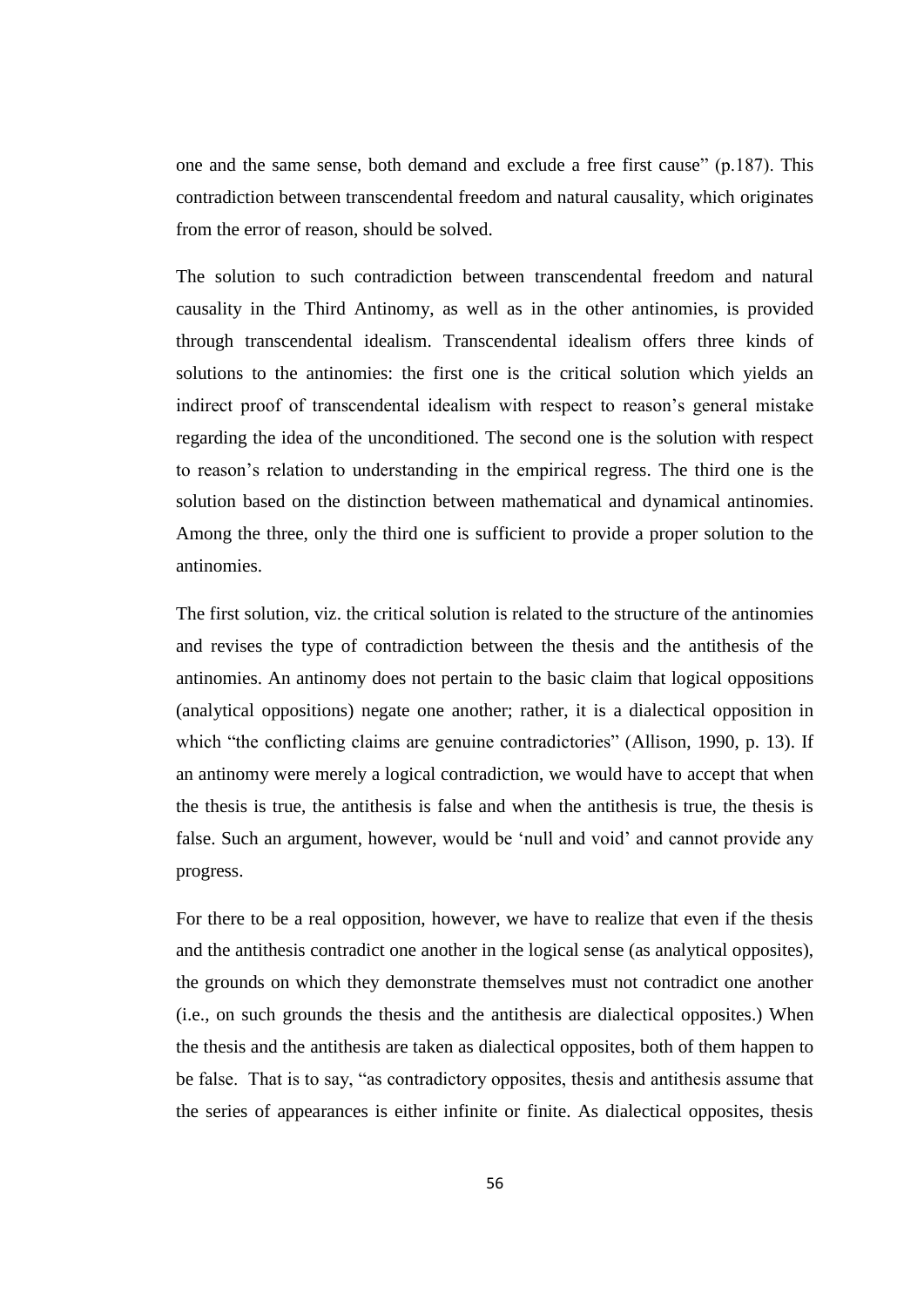and antithesis recognize that the series of appearances may be neither infinite nor finite" (Wike, 1982, pp. 82-83). Michelle Grier (2001) indicates that in the critical solution only "mathematical antinomies provide an indirect proof of transcendental idealism" (p. 181). Thus, the above-mentioned dialectical opposites, in which both sides are supposed to be false, are valid for mathematical antinomies, viz. the first two antinomies.

Thesis and antithesis are dialectical opposites due to reason's mistakenly treating the totality of the series of appearances, viz. the unconditioned, as a thing-in-itself in a transcendentally realistic manner (Kant, 1781/2007, A 506/B 534). What the critical solution proposes is that antinomies can be resolved only if reason avoids treating appearances as things in themselves. In this light, reason's correct task must be "not the determining of its object [unconditioned] as a thing-in-itself but the continuing extension of the regress from the conditioned to the unconditioned" (Wike, 1982, p. 85). This is possible only if reason functions in its regress from the conditioned to the totality of the series of conditions and therefore to the unconditioned as a 'regulative rule' rather than a 'constitutive principle'.

In short, reason's advance to the unconditioned is only a regulative rule [regulative idea] for the extension of experience [without presuming to reach to the unconditioned], and it is not a constitutive principle for the extension of concepts beyond the world of possible experience. (p. 85)

Beck (1966) also remarks that the idea of unconditioned is not a constitutive idea but "a regulative idea or a rule prescribing a regress in the series of given appearances, and forbidding [reason] to bring the regress to a close by treating anything it may arrive at [in experience] as absolutely unconditioned" (Kant, 1781/2007, A509/B537 as cited in Beck, 1966, p. 187). When a regulative idea is treated as a constitutive principle, the antinomy of reason cannot be solved. Correspondingly, Wood (2010) comments that when reason is employed regulatively but not constitutively, there is "no reason to think that the antinomies would be anymore irresolvable if we take the world-whole to exist in itself than if we take it to consist of appearances" (p. 261). In spite of these, the critical solution is insufficient in that it only explains how the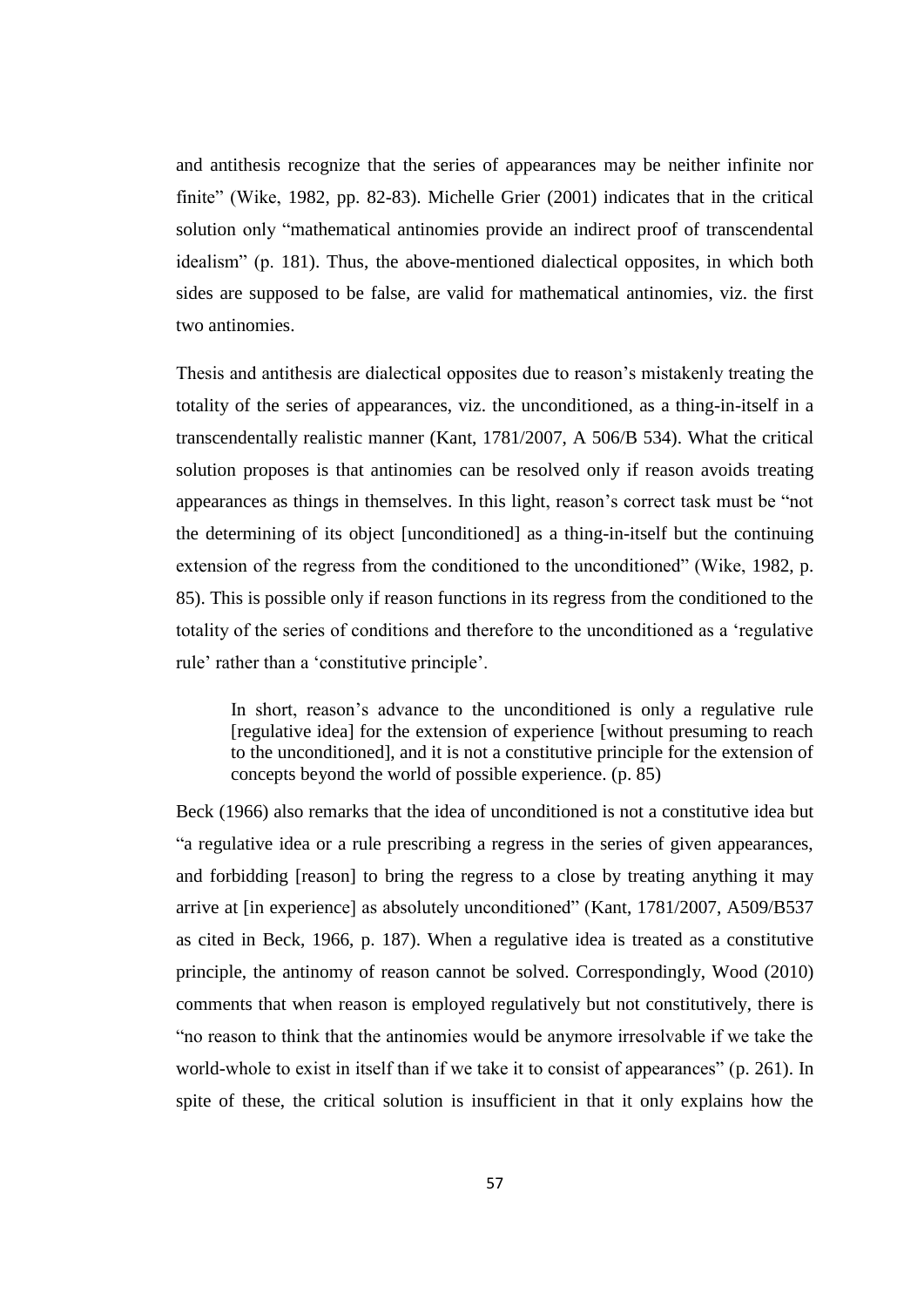antinomy occurs due to reason's general mistake, but does not show clearly how both sides of the mathematical antinomies happen to be false.

The second solution is based on the idea of reason's failure to conform to the concept of understanding. Reason's proper task in the empirical regress is not to determine or constitute any empirical object, which is to be determined by understanding, but only to guide or regulate the employment of understanding itself in its (understanding's) constitution of a possible experience and in providing its continuation in an infinite regress. In Kant's words, reason "cannot determine any object, they may yet, in a fundamental and unobserved fashion, be of service to the understanding as a canon for its extended and consistent employment" (Kant, 1781/2007, A 329). The antinomy arises when reason exceeds its task to function in its regulative employment and to be employed constitutively. In such a case, the object of reason, viz. the unconditioned ruins the relation between understanding and reason. That is to say, the idea of the unconditioned cannot correspond to the concept of understanding. Then, the unconditioned is "either *too large* [in the antitheses of the antinomies in which the unconditioned includes infinite regress] or *too small* [in the theses of the antinomies in which the unconditioned includes finite regress] for any *concept of the understanding*" (A 486-7/B 514-15). (This is valid for the first three antinomies, whereas the fourth antinomy points to the opposite direction in the sense that the thesis is too large and the antithesis is too small.)

The second solution to antinomies, as in the case of the first solution, shows that both sides of the mathematical antinomies are false despite the fact that "the object of reason's idea cannot be an object of possible experience" (Wike, 1982, p. 89). The second solution, however, is insufficient in that, not unlike the first solution, it does not explain why both sides of the mathematical antinomies are false.

Finally, as a third solution, Kant makes a distinction between mathematical and dynamical antinomies, in which the regress from the conditioned to the totality of conditions and therefore to the unconditioned is performed in different ways due to two-fold definition of the unconditioned: infinite and finite regress.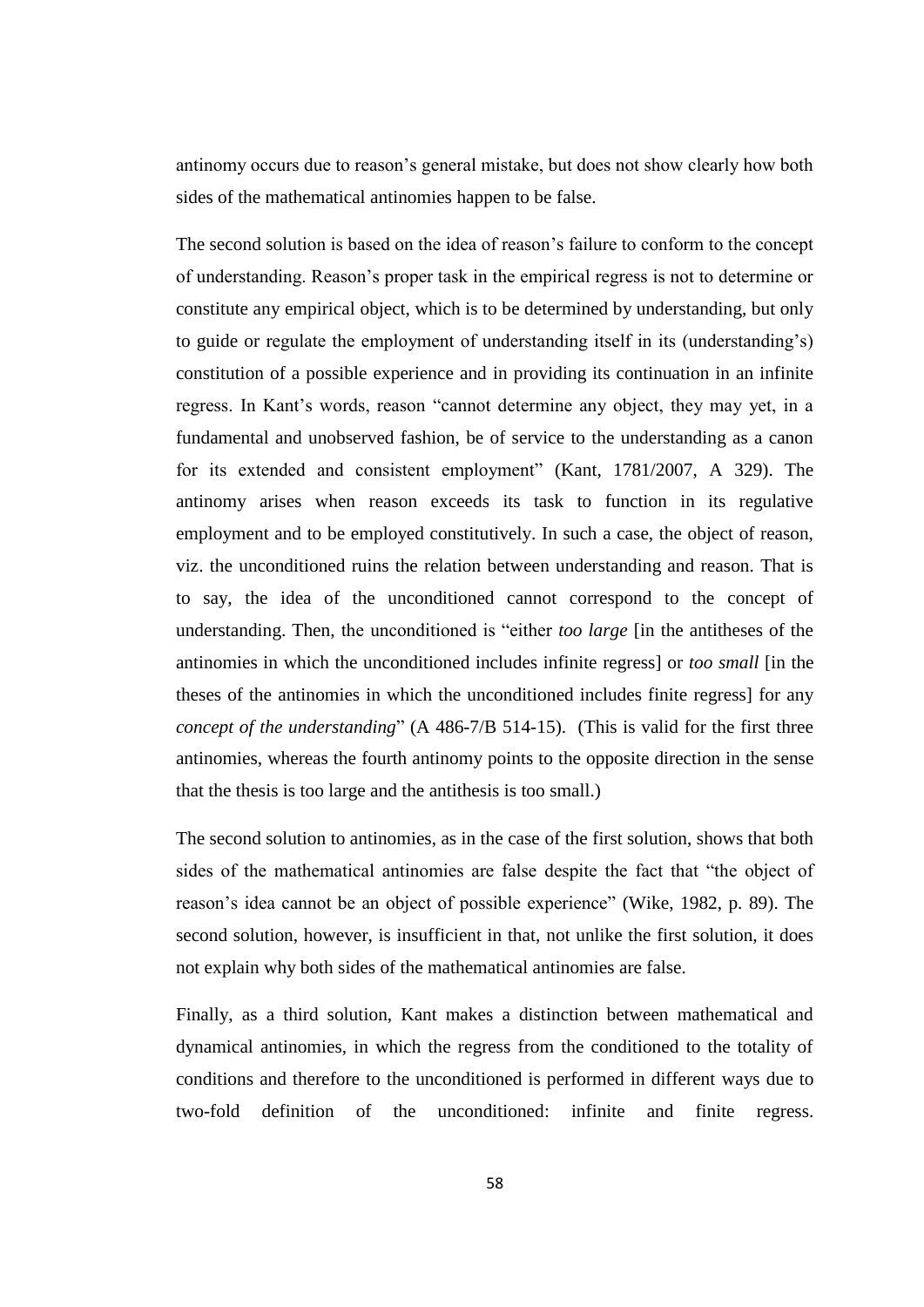Mathematical/dynamical distinction, unlike the previous two solutions, gives sufficient explanation for the solution of the antinomies as they make room for intelligible conditions (intelligible causality), which makes it possible to think of a realm outside the appearances.

What makes the third solution distinctive is that while in the first and the second (mathematical) antinomies both sides are false, in the third and the fourth (dynamical) antinomies, both sides may be true.

In mathematical antinomies, every member of the series as conditions and the conditioned is of the same character, i.e., homogeneous. That is to say, every homogeneous member of the series belongs to space- and time-determination in the field of appearances; every member is inside the world as a part of it. Therefore, in mathematical antinomies, "the regress from the conditioned to its conditions, proceeds *in infinitum*" (Kant, A 523/B 551). It is not possible to reach the unconditioned since what we reach in the mathematical regress is only a further condition. In that case, mathematical synthesis treats the unconditioned like the conditioned as it is restricted to appearances. Thus, reason does not conform to the understanding, as reason's idea is too large (in the thesis) or too small (in the antithesis) for the concept of understanding. Therefore, in mathematical antinomies, "[r]eason by restricting its idea of the unconditioned to the world of appearances satisfies neither itself nor the understanding" (Wike, 1982, p. 98) so that both sides of the antinomies remain false.

In brief, as mathematical antinomies do not allow any heterogeneous element wherein its effects can be seen in the appearances, the series can never be completed. That is to say, in mathematical antinomies the problem arises due to infinity.

However, in addition to homogeneous conditions which exist inside the world, dynamical antinomies allow also for heterogeneous conditions (causes) which exist in themselves outside the world (yet their effects can be involved as a part of appearances). In other words, while the antithesis of dynamical antinomies involves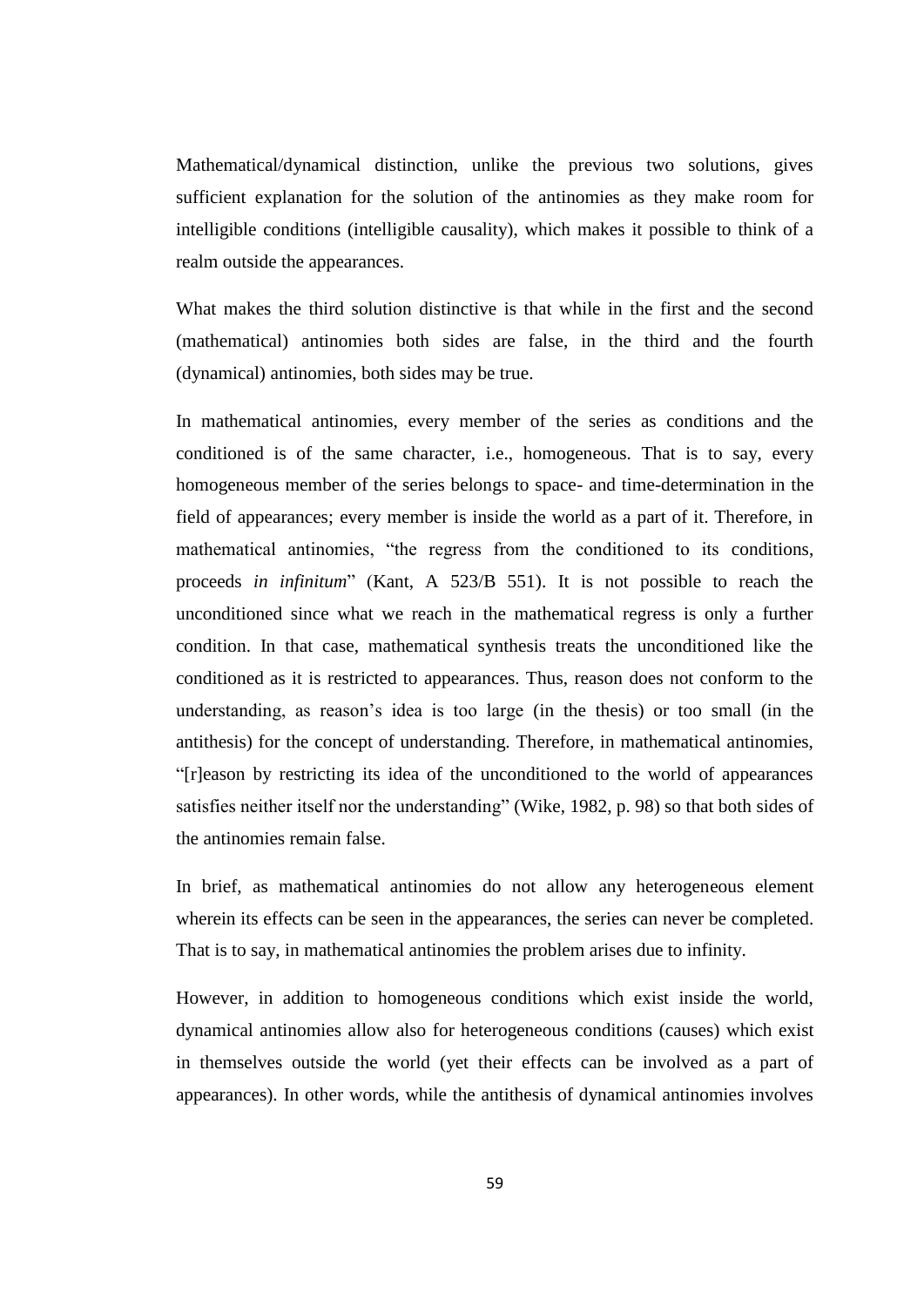only homogeneous conditions, the thesis of dynamical antinomies involves both homogeneous and heterogeneous conditions. Hence, through the postulation of intelligible cause, the unconditioned is not restricted only to the field of appearances as in mathematical antinomies, in which the completion of the infinite regress is impossible for both sides. Contrarily, intelligible elements make it possible to conceive the unconditioned in two distinct realms, i.e., appearances and things in themselves. Whereas on the side of the antithesis the series can never be completed and infinity is the case due to the demand of understanding, on the side of the thesis the series can be completed through the postulation of an intelligible element due to the demand of reason.

Concerning the solution to the dynamical antinomies, reason's task is thus two-fold: While reason must accord its ideas with the concepts of understanding in the field of appearances for the continuation of series, in things in themselves it can postulate an intelligible causality for the completion of the series (p. 99). This way both sides may be true.

In the case of dynamical antinomies, asserts Kemp Smith (2003), a dialectical opposition therefore finds its source in the fact that although thesis and antithesis contradict one another they "can both be established by arguments in which such contradiction does not occur" (p. 494). In that case, one might argue that the opposing "claims are contradictory when they are really compatible (given the transcendental distinction between appearances and things as they are in themselves)" (Allison, 1990, p. 14). Allison (1990) claims that in dynamical antinomies "the competing claims are . . . treated as subalternates, rather than contraries, although the conflict between them is still regarded as merely dialectical" (p. 14).

Kant also defines the difference between mathematical and dynamical antinomies with respect to their relation to the world and nature. Kant means by world "mathematical sum-total of all appearances and totality of their synthesis" and by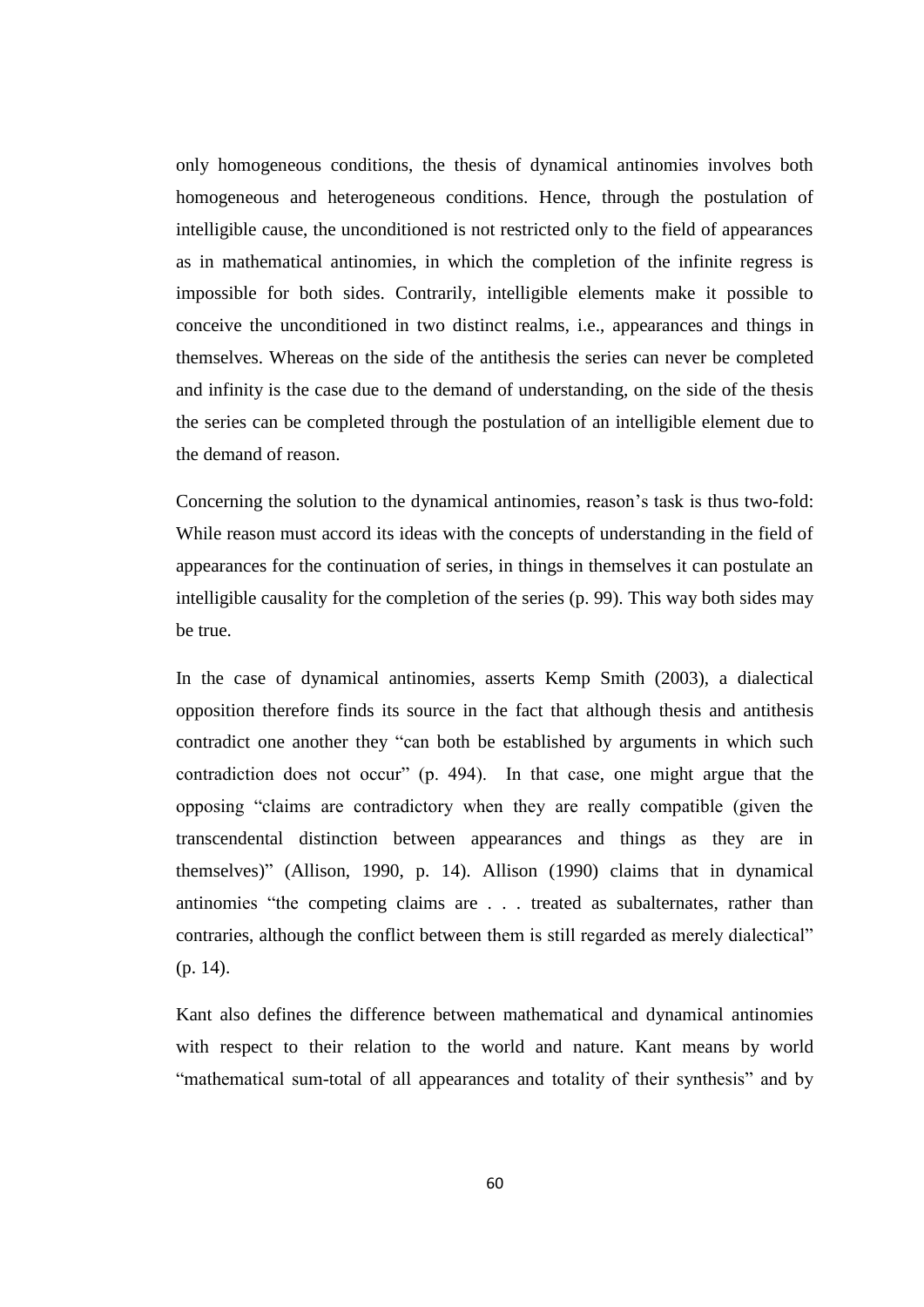nature "the same sum-total conceived as a 'dynamical whole'"  $(p. 24)$ .<sup>3</sup> The mathematical whole involves a phenomenal series in which there is a necessary succession between conditions and the conditioned. That is to say, only phenomenal causality rules in the world where the series advances from caused to cause.

Allowing for intelligible conditions that are not found in the field of appearances, but exist in themselves, the dynamical whole on the other hand enables us to think of an intrinsic connection, that is, "an inner principle of causality" (Kant, 1781/2007, B 446ff) between the grounded and the ground in "which the existence of everything conditioned is to be explained" (Allison, 1990, p. 24). In other words, in nature we may conceive a noumenal causality, in which the totality of the series of conditions as explanatory grounds stands as interconnected as a "self-subsisting whole" (Kant, 1781/2007, B 446ff).

Thus, in nature we do not intuit appearances as a magnitude but conceive the interconnection within the totality of the existence of appearances. In the case of the Third Antinomy, this noumenal causality or unconditioned causality is transcendental freedom, which is the logical ground of the totality of the series of appearances, whereas phenomenal causality or conditioned causality is natural causality under the name of 'mechanistic necessity'.

According to Allison (1990), however, in the Third Antinomy in which the regress proceeds from effect to cause, it is questionable whether there is a logical ground

 $\overline{\phantom{a}}$ 

<sup>&</sup>lt;sup>3</sup> As we have mentioned at the end of the section on the Second Analogy, concerning the distinction between the world and nature, Ewing makes a distinction between two kinds of causality: a phenomenal causality in which the condition necessarily precedes the conditioned and a noumenal causality in which the totality of conditions is intrinsically connected. He names the former causality "cause" and the latter "logical ground" (Ewing, 1969, p. 181). In the case of the Third Antinomy, natural causality is cause and freedom is logical ground. However, unlike Ewing, Beck claims that "we cannot apply the category of causation to things in themselves so as to have knowledge of them; but we can apply the category by analogy (B431-32) to the relation of noumena and think of the former as a free cause of the latter without infringing on the principle of mechanical causation so far as our possible knowledge is concerned" (Beck, 1966, p. 187). Therefore, the distinction between cause and ground will have a significant role in our investigation in the last chapter regarding whether freedom and natural causality are compatible or not. At the same time, as such a distinction makes it possible to think of a distinction between appearances and things in themselves, it will also illuminate the question of whether things in themselves are the logical ground of appearances or not.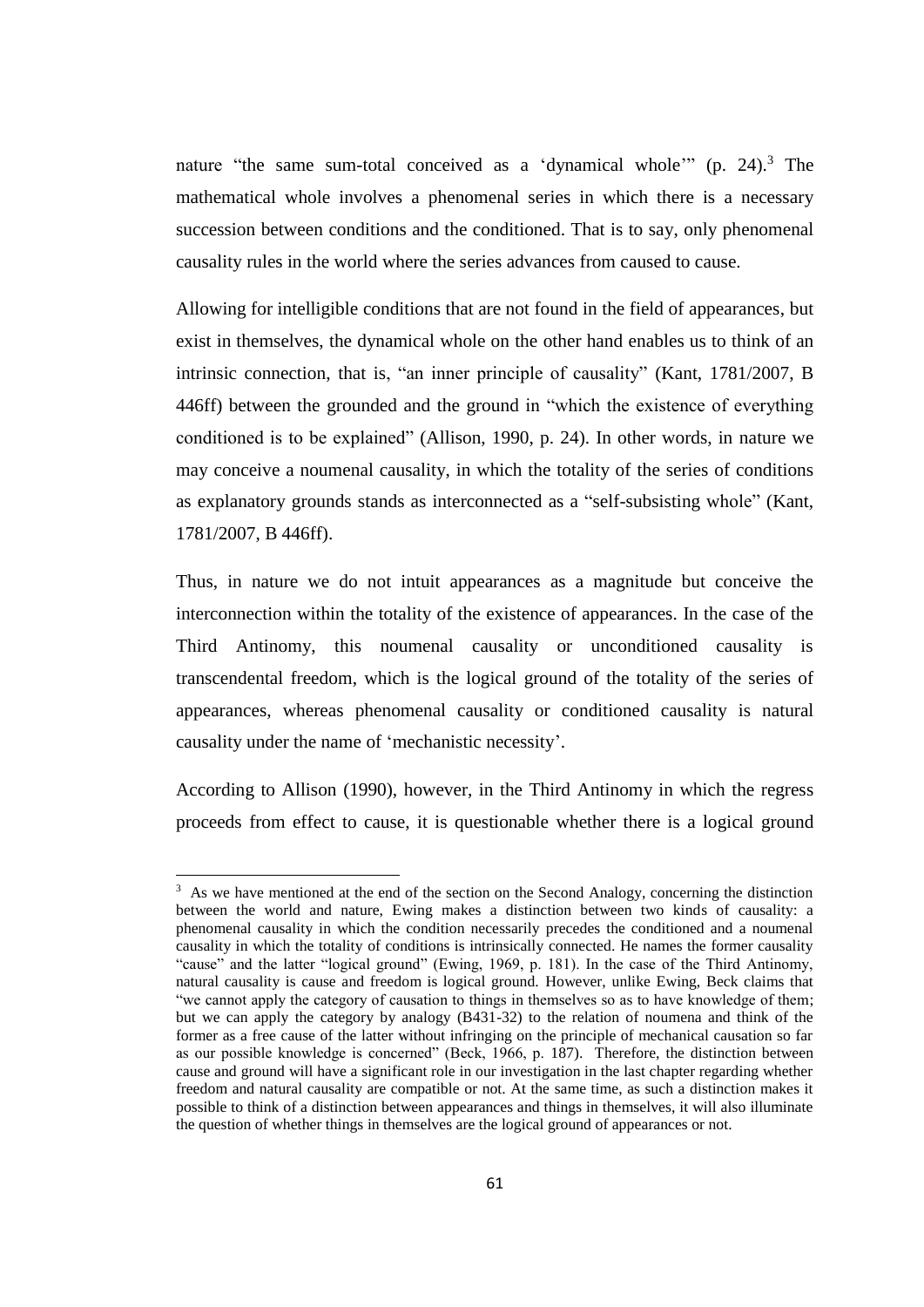since, while the thesis claims the possibility of such a ground, the antithesis rejects it (p. 23).

The significance of this distinction between two kinds of whole is that the mathematical whole is self-contradictory, whereas the dynamical is not (Kant, 1781/2007, A 527/B 555). The former is self-contradictory because the totality of sensible elements, "whether it be conceived as containing a finite or an infinite number of members" (Allison, 1990, p. 24), is alleged to proceed in an infinite regress in the empirical series, demanding the attainment of completeness. However, this demand discords with the conditions of possible experience as it treats totality as a part of appearance. This point also shows why in mathematical antinomies the idea of reason errs and why both sides are false concerning the idea of reason's being too large or too small for the concept of understanding. As has already been noted, the solution to reason's conflict with the conditions of possible experience is to employ regulative ideas so that the "dogmatic finistic claim of the thesis" which demands completeness can be replaced with the "dogmatic infinistic claim of the antithesis" which pursues further conditions. (p. 24)

Nevertheless, dynamical or "explanatory whole . . . conflicts with the conditions of possibility of experience but it is not self-contradictory" (p. 24) because dynamical whole contains intelligible elements in it so that the unconditioned is not restricted to the field of appearances, but may be thought to be reached in things in themselves. Though the antithesis of dynamical antinomies rejects intelligible elements, i.e., unconditioned cause or the unconditioned in the field of appearances, it still does not claim that such unconditioned cause is self-contradictory since there is possibility of an intelligible element outside the world. Therefore, both the thesis and the antithesis of the dynamical antinomies may be true, the former as it demands the completeness of the dynamical synthesis and the latter as it demands the universality of nature. Their underlying concept being the explanatory whole, the thesis and the antithesis of dynamical antinomies thus may be compatible even though the intelligible element is incompatible with the conditions of the possibility of experience.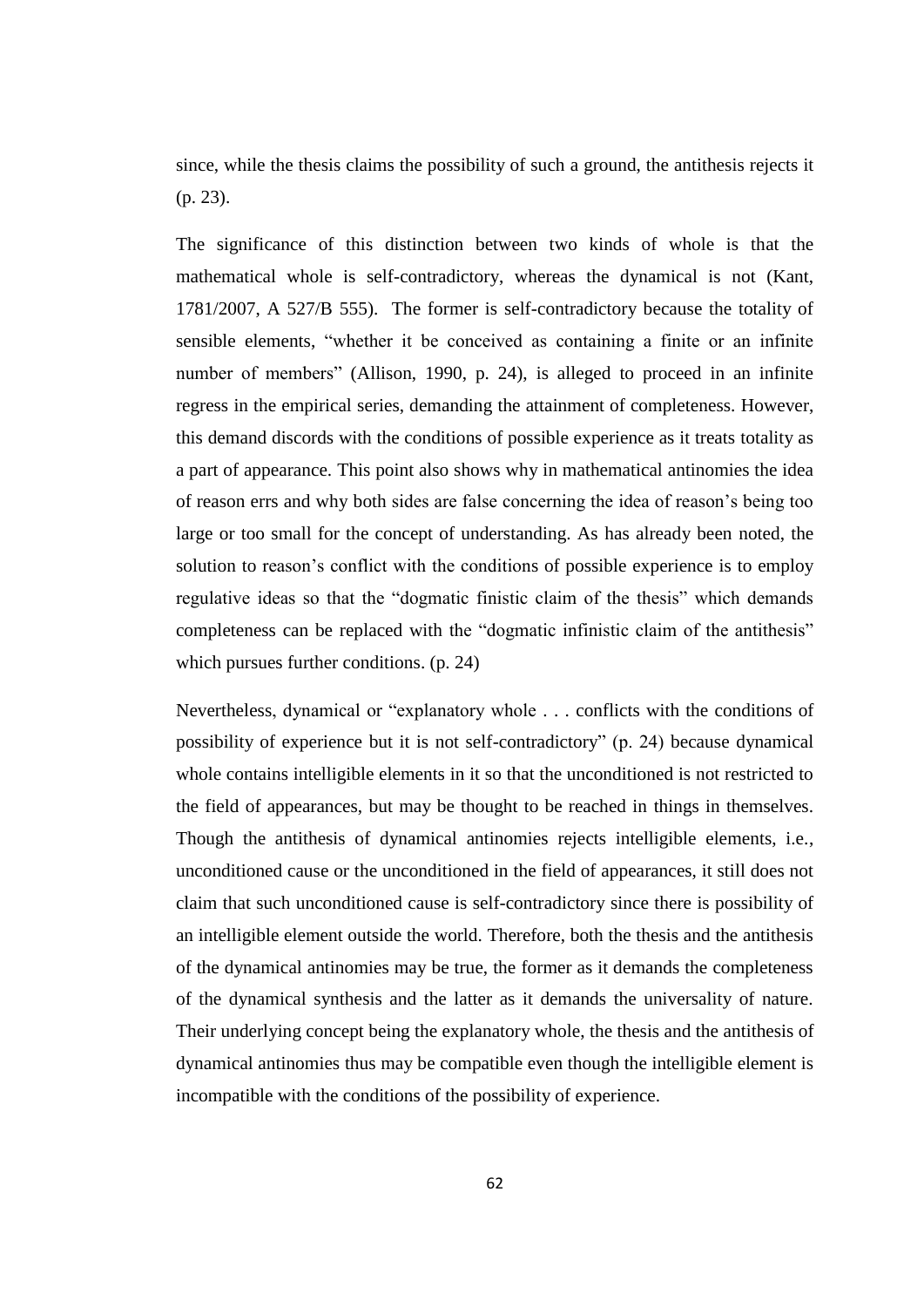In the case of the Third Antinomy, the answer to the question of whether transcendental "freedom is possible at all, and if it be possible, whether it can exist along with the universality of the natural law of causality" (Kant, 1781/2007, A 536/B 564) can be given concerning the resolution of dynamical antinomies. Reflecting the compatibilist side, the thesis of the Third Antinomy claims that transcendental freedom and natural causality can exist in the field of appearances without contradiction. Reflecting the incompatibilist side, the antithesis on the other hand claims that there is only natural causality in the field of appearances; transcendental freedom is contradictory with natural causality. Still, it is not selfcontradictory to think transcendental freedom outside the field of appearances. Therefore, the thesis and the antithesis of the Third Antinomy may be compatible although transcendental freedom is incompatible with natural causality (Allison, 1990, p. 24). That is to say, although transcendental freedom cannot exist in the field of appearances, it is logically possible in the noumenal world. Though we cannot know whether we are free in the phenomenal world, we can conceive that we are free from the effects of transcendental freedom; "the representation of it is at least not self-contradictory" (B xxviii).

To sum up, by distinguishing dynamical antinomies from mathematical antinomies, Kant makes it possible to postulate an intelligible cause outside the world. In the case of the Third Antinomy, by virtue of such a postulation, Kant makes room for freedom, which finds its position in the Third Antinomy as transcendental freedom and in the second *Critique* as practical freedom. It also makes room for a noumenal realm where freedom can be located. In brief, in the case of the Third Antinomy, dynamical antinomies show firstly that there are two kinds of causalities, namely natural causality (phenomenal causality) and transcendental freedom (noumenal causality), and secondly that there are two kinds of realms, namely appearances and things in themselves. Then the questions arise whether transcendental freedom and natural causality are compatible or not and whether noumena are the ground of phenomena or not. The latter question will be investigated in the fourth chapter, and the former in the fifth.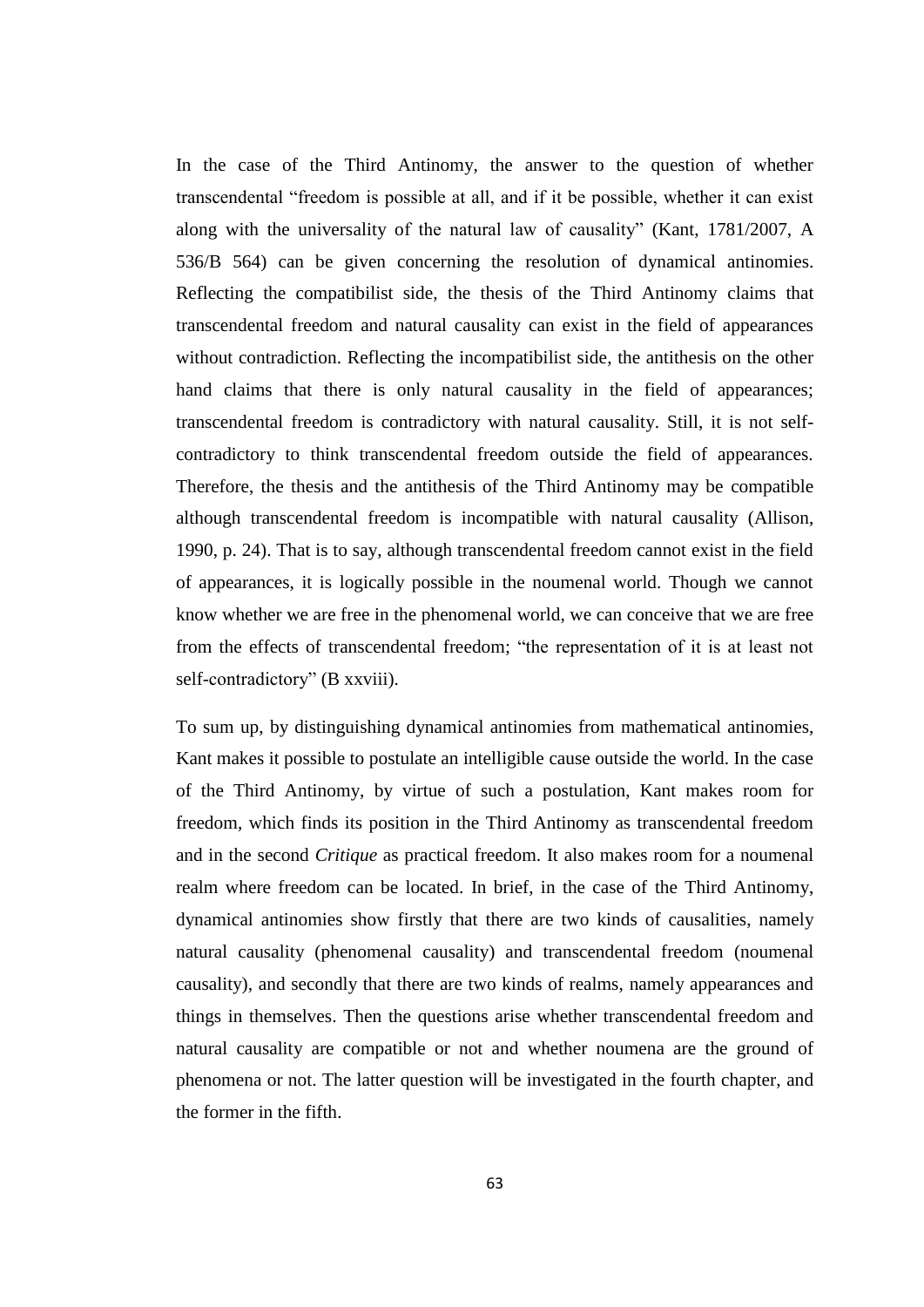# **CHAPTER IV**

# **TRANSCENDENTAL IDEALISM AS KANT'S SOLUTION TO THE PROBLEM OF FREEDOM IN THE THIRD ANTINOMY**

The Third Antinomy, by nature, has set forth two opposing claims from which there arises the problem of freedom and nature. The thesis claims that it is possible for transcendental freedom to exist as a second kind of causality in the field of appearances in addition to the causality of nature. The antithesis rejects such transcendental freedom and adopts the principle of the Second Analogy, which claims that the only causality in the field of appearances must be the causality of nature.

The Third Antinomy has left the problem unresolved by merely introducing the idea of transcendental freedom. Therefore, at the end of the chapter The Antinomy of Pure Reason, Kant attempts to resolve the problem concerning freedom and nature by once again raising the question of the Third Antinomy regarding "whether freedom is possible at all, and if it be possible, whether it can exist along with the universality of the natural law of causality" (A 536/B 564). Here, Kant holds that he can show the reconciliation of transcendental freedom and natural necessity only if these two types of causation can be said to manifest themselves in one and the same effect in the field of appearances. According to Kant, the attempted reconcilability of transcendental freedom and natural causality for the resolution of the Third Antinomy can only be achieved through transcendental idealism, which renders necessary a distinction between appearances and things in themselves.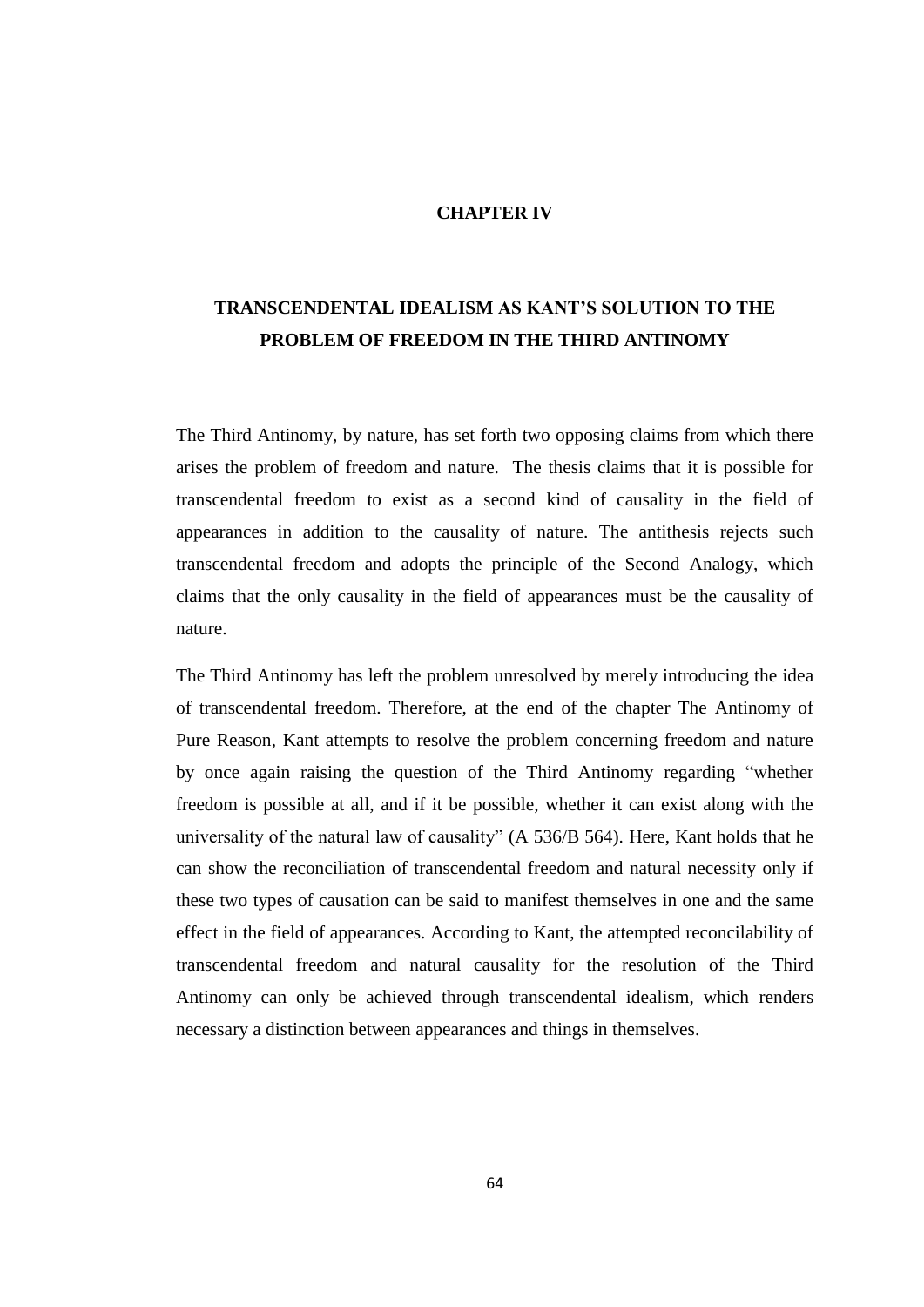## **4.1. Transcendental Idealism/Transcendental Realism**

As has been mentioned in the third chapter in the section on the general character of the antinomies, Kant identifies the shortcomings of dogmatic metaphysics as the reason of the antinomies. In other words, an antinomy arises due to reason's overextending itself by demanding the unconditioned or absolute totality in the empirical series of appearances. Such demand of reason results in treating appearances as things in themselves. That is to say, it pertains to taking appearances "for more than they actually are" (A 537/B 565), viz. not merely taking them as representations but treating objects of the inner sense as absolutely real things. One who believes that one can meet this demand falls into transcendental realism. The Third Antinomy, and accordingly the transcendental freedom and natural causality debate, arises from this transcendental realistic approach. In Kant's words, "were we to yield to the illusion of transcendental realism, neither nature nor freedom would remain" (A 543/B 571). Therefore, Kant's refutation of transcendental realism is an important part of his attempt to solve the Third Antinomy.

Hence, Kant's Third Antinomy, which gives rise to the transcendental freedom and natural causality debate, finds its solution in his "transcendental idealism; the adoption of the distinction between things as they are in themselves, and as they appear to the human subject" (Priest, 2007, p. 19). That is to say, unlike transcendental realism, transcendental idealism takes objects of experience as appearances, not as things in themselves, insofar as we intuit representations both in space as "extended beings" through our outer sense and in time as "series of alterations" through our inner sense. Thus, the extended objects are not absolutely real but empirically real in the field of appearances; they "have no independent existence outside our thoughts" (Kant, 1781/2007, A 490-91/B 518-19), being transcendentally ideal outside the field of appearances at the same time.

By making such a necessary distinction between appearances and things in themselves, Kant aims to locate natural causality in the field of appearances and transcendental freedom and free will in things in themselves. In the Preface to the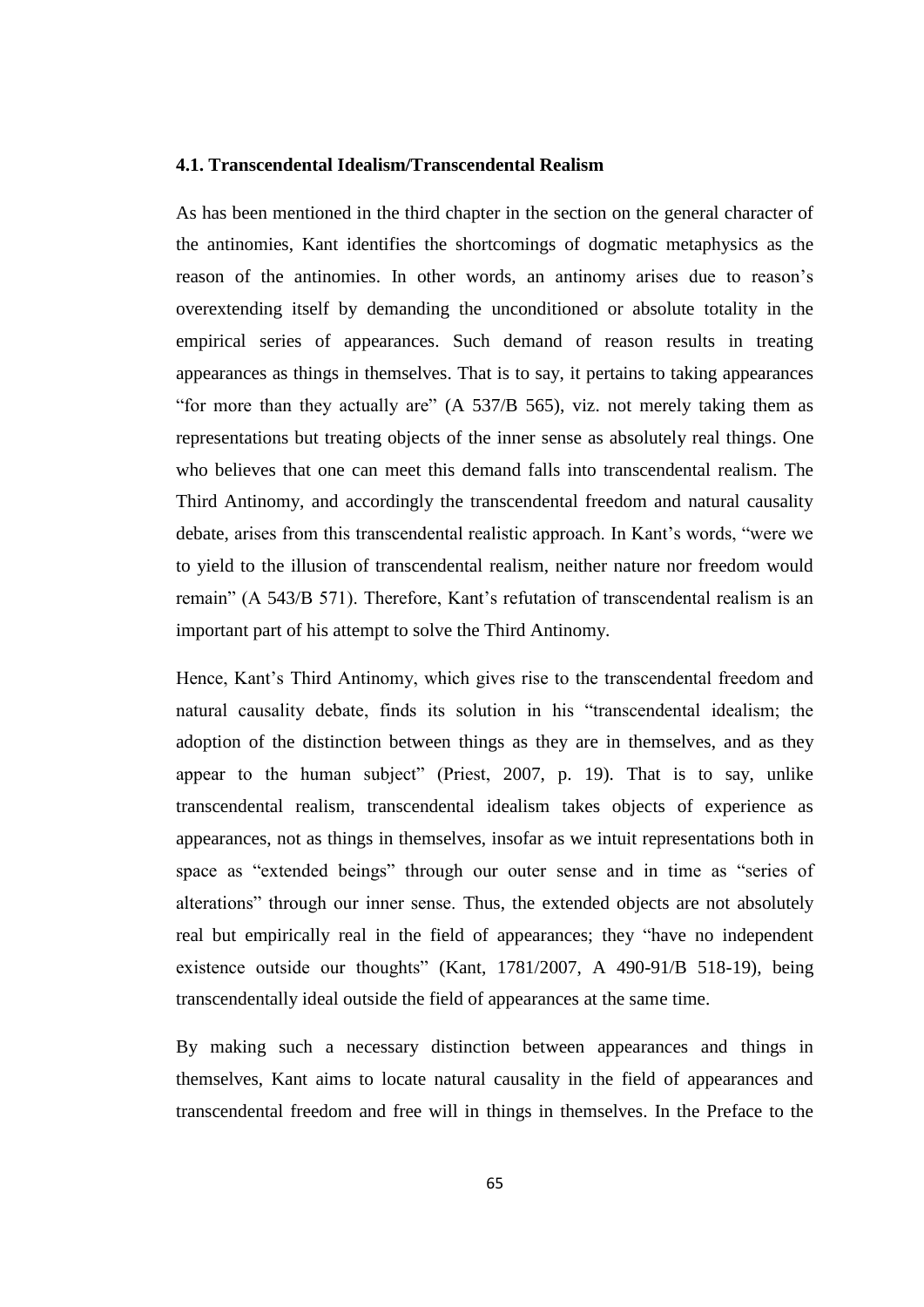Second Edition, Kant emphasizes that if we did not make a distinction between appearances and things in themselves, then we "could not, therefore, without palpable contradiction, say of one and the same being, for instance the human soul, that its will is free and yet subject to natural necessity, that is, is not free" (B xxvii). Therefore, it is transcendental idealism which saves freedom from being a contradictory idea and renders possible the attempted reconciliation of freedom and nature in one and the same effect.

### **4.2. Empirical Character/Intelligible Character**

For the solution of the Third Antinomy, Kant draws the necessary division of the subject (self) into empirical character (phenomenal self) and intelligible character (noumenal self) upon introducing transcendental idealism, which renders necessary the division of the object into appearances (phenomena) and things in themselves (noumena). The empirical character and intelligible character distinction supplies the "conceptual framework" not only in providing a resolution to the problem of transcendental freedom introduced in the thesis of the Third Antinomy with an attempt for reconciliation with the causality of nature, but also in making room for practical freedom and morality through a theory of rational agency (Allison, 1990, p. 11).

Kant deals with this distinction in two contexts, namely cosmological and practical. First, he sets forth the distinction between these two characters in the cosmological context of the Third Antinomy, that is, with respect to their dependence on or independence from the causality of nature. Second, in the practical context, Kant claims that in addition to the causality of nature, there must be a causality of reason (causality of freedom) to which these two characters must be related as rational agents. This way, rational agents can act through their free will (whether autonomous or heteronomous) in the sensible world in addition to the fact that they are empirically determined by the causality of nature. In brief, it can be said that the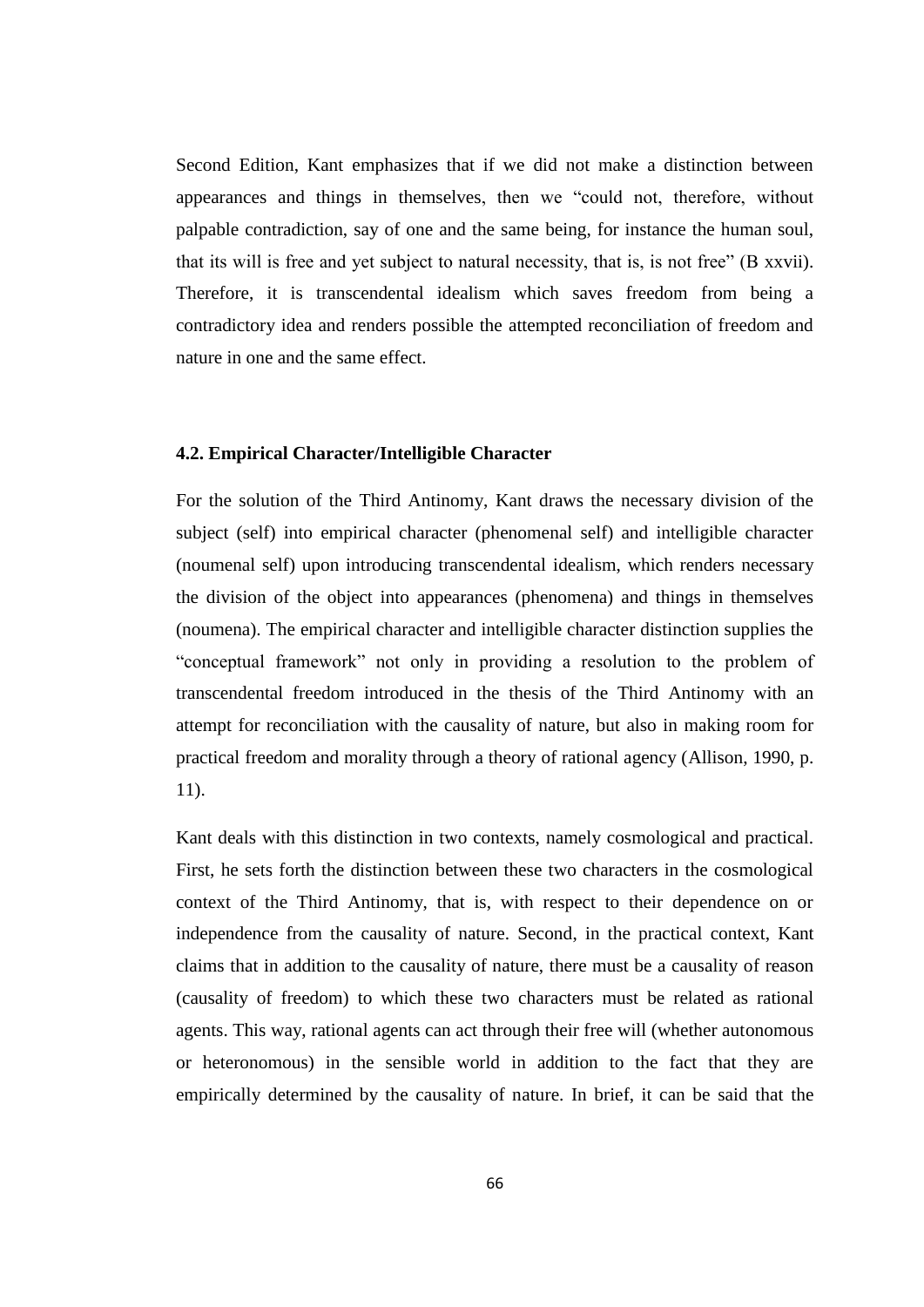empirical-intelligible character distinction is "the agency version of the phenomenalnoumenal distinction" (Allison, 1990, p. 30).

Kant's aim in making a distinction between phenomena and noumena through transcendental idealism is to make room for an intelligible realm in which freedom is to be located. Similarly, in making empirical character and intelligible character distinction, Kant aims to postulate an intelligible causality by means of which rational agents would be practically free and morally responsible. In Sebastian Gardner's words, "if we are to conceive ourselves as rational agents" intelligible causality is required (Gardner, 1999, p. 257).

By 'intelligible' Kant means "[w]hatever in an object of the senses is not itself appearance" (Kant, 1781/2007, A 538/B 566). The Second Analogy has taught us that every effect in the sensible world as an appearance is determined by its antecedent cause, which is also an appearance, in accordance with the principle of causality. Thus, the causality of nature does not allow any cause that can begin spontaneously as the causality of cause must always be empirical. However, the Third Antinomy, by virtue of transcendental idealism, allows us to think of another kind of causality that is intelligible; it can spontaneously begin an empirical series in accordance with natural causality in the field of appearances.

Thence, in the resolution of the Third Antinomy, it is possible to attribute to a transcendental object<sup>4</sup> two kinds of causalities, which are empirical causality, i.e., the causality of appearances, and intelligible causality, i.e., the causality of things in themselves. That is to say, it is not illegitimate to think another kind of causality, that is, intelligible; and this intelligible causality does not contravene the causality of nature. It is therefore not contradictory to think that the same effect may be caused

l

<sup>4</sup> The transcendental object is "the purely intelligible cause of appearances in general", i.e., it is an unknown something=x which "is given in itself prior to all experience" to appear for there to be appearances (Kant,  $\frac{1781}{2007}$ , A 494). That is to say, appearances "must themselves have grounds" which are not appearances" (A 537/B 565). Here, Kant emphasizes that it is the transcendental object, not things in themselves, which is postulated as the ground of appearances. According to Perry, things in themselves can only be thought as "the contingent ground" of appearances; however, their "absolute ground is the transcendental object" (Perry, 1990, p. 636).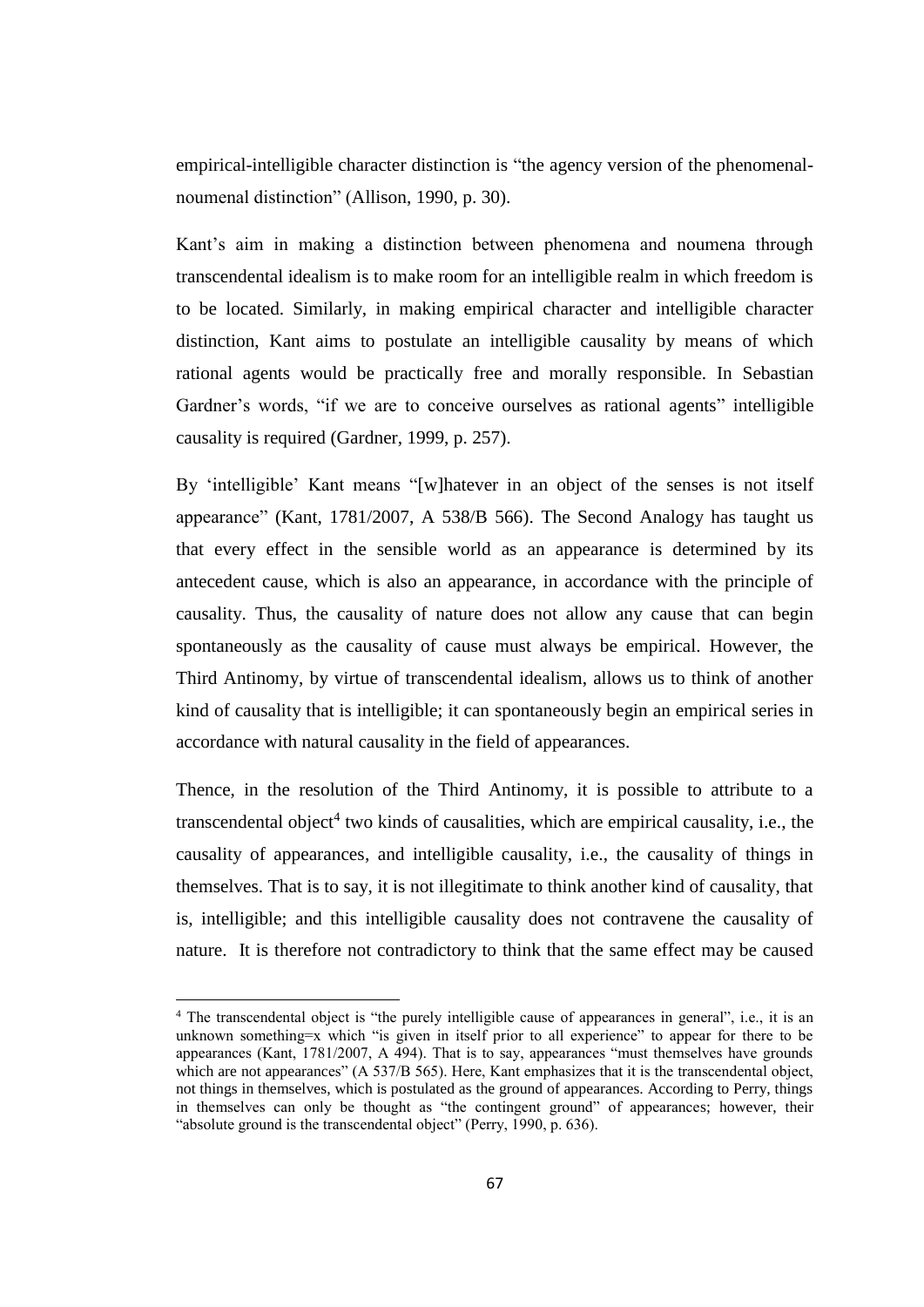by both an empirical cause, which belongs to nature, and an intelligible cause, which belongs to freedom. Although an intelligible cause is outside the field of appearances and thus free from empirical time-determinations, it applies, as its effects, to appearances. In Kant's words:

The effects of such an intelligible cause appear, and accordingly can be determined through other appearances, but its causality is not so determined. While the effects are to be found in the series of empirical conditions, the intelligible cause, together with its causality, is outside the series. Thus the effect may be regarded as free in respect of its intelligible cause, and at the same time in respect of appearances as resulting from them according to the necessity of nature. (A 537/B 565)

In other words, an empirically unconditioned free origin may be the cause of the same effect of the empirically conditioned series of nature without violating the order of the empirically conditioned series. Hence, only by virtue of this reconciliation of two causes in one and the same effect can we think the supposed reconciliation of freedom and natural necessity.

For this purpose, Kant lays down the condition that "the *action* of these [intelligible] causes *in the [field of] appearance* is in conformity with all the laws of empirical causality" (A 545/B 573). He claims that only if we accept this condition may the intelligible causality of an action be attached to the laws of nature to be met in one and the same effect in the field of appearances. That is, even if we conceive of the cause of an agent's acts as intelligible, the acts themselves will have to be dependent on the causal chain of the phenomenal realm.

Now, if we examine these acts from the side of the antithesis, that is, when the totality of appearances is considered in an infinite regress, the causal explanation of these acts, given in terms of other appearances in accordance with natural laws, must be complete. In other words, the causal explanation must be sufficient onto itself. Kant says that, from this perspective, "we have to take their strictly empirical character as the supreme ground of explanation" (A 546/B 574). In this case, because the series of empirical causes progresses infinitely and there is a necessary succession, we do not need to think of a first cause that grounds them. In other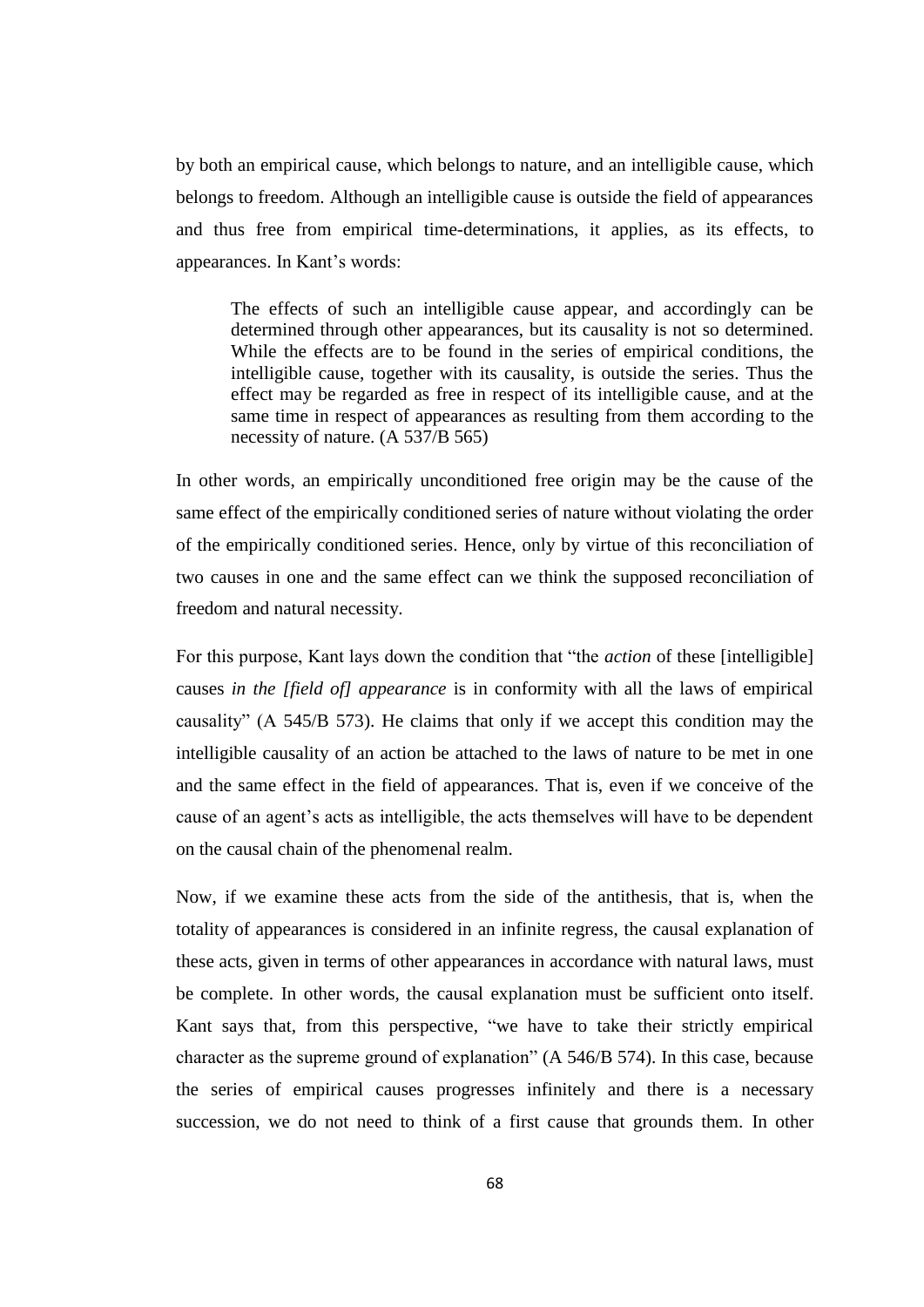words, from this perspective, we need not think of an intelligible cause as the ground of an agent's (empirical character's) acts. So here, all that can be said about the intelligible is that it is completely unknown. We can at most say that it is signaled by the empirical.

On the other hand, if we examine the act from the side of the thesis, that is, when the totality of appearances is considered in a finite regress, for the series to reach completeness, we will need a first cause which grounds the empirical. For our purposes in this chapter, this first cause is the intelligible cause. In this view, the intelligible cause is a part of the series (of conditions). However, it is (an) unconditioned (condition) and is itself not conditioned, i.e., while being a member of the series, it is not subordinate to any member of the series. From this perspective, we think of the intelligible cause as the ground of an agent's (empirical character's) acts and "find that this subject, together with all its causality in the [field of] appearance, has in its *noumenon* certain conditions which must be regarded as purely intelligible" (A 545/B 573).

After exhibiting the double causality of an object, that of nature and freedom, which may be attributed to one and the same effect, Kant continues by introducing the concept of "character" as the agency version of these causalities. He states that "[e]very efficient cause must have a *character*, that is, a law of its causality, without which it would not be a cause" (A 539/B 567). According to Pereboom (2006), "a thing's character is the way it behaves causally" (p. 545) or in Gardner's (1999) words, 'character' refers to "causal powers" (p. 260). Thence, Kant attributes to the subject (self) an empirical character and an intelligible character corresponding to the empirical causality, i.e., causality of appearances, and intelligible causality, i.e., causality of things in themselves respectively. Two causalities are attributed to the same object that is transcendental. That is to say, Kant means by 'empirical character' "the empirical cause of action" and by 'intelligible character' "the intelligible cause of action" (Hudson, 2002, p. 251).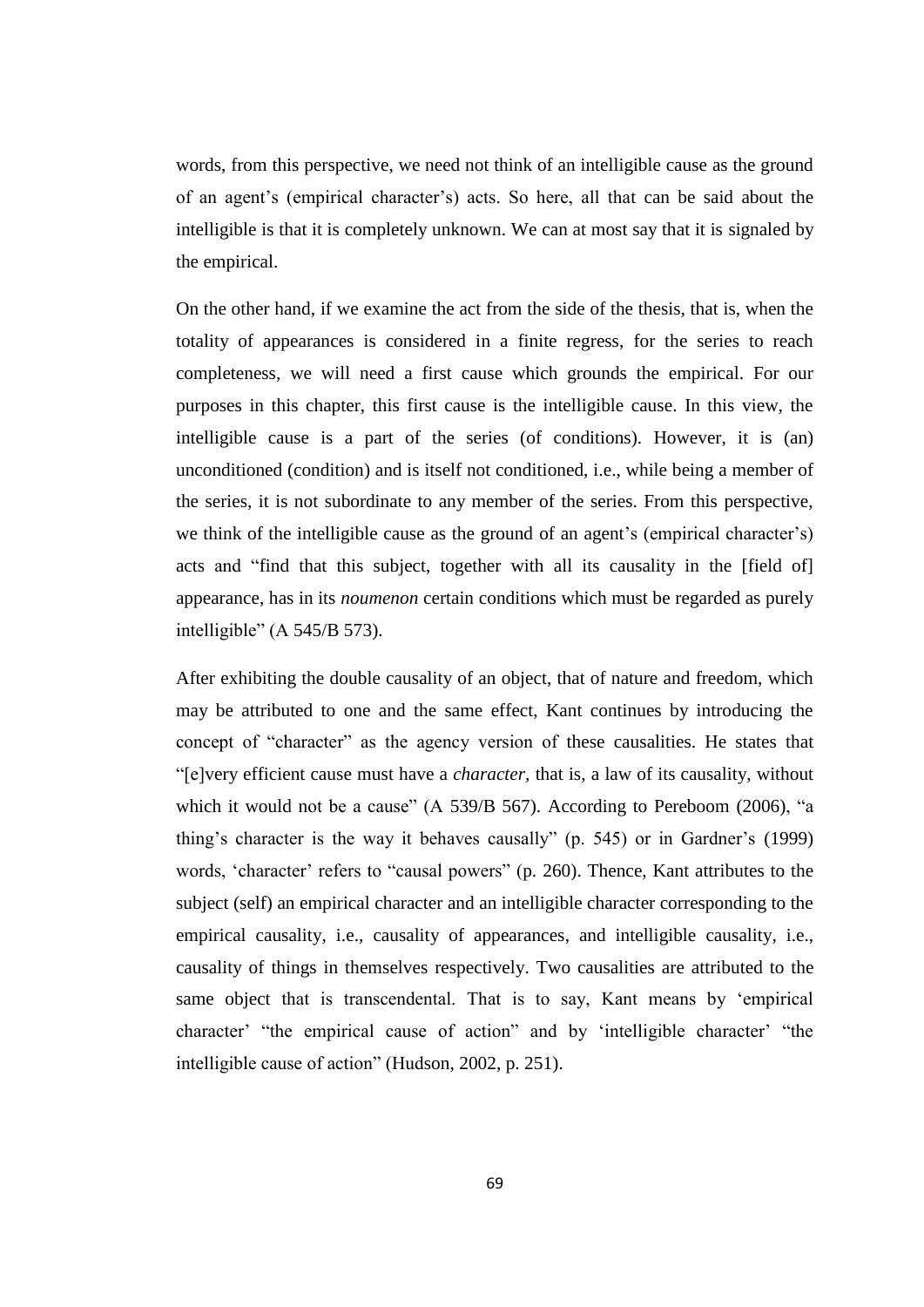On the one hand, an agent due to its empirical character is a subject of appearances, acting in accordance with the laws of nature. Since an agent in its empirical character is a subject as appearance, its effects as well as its actions are appearances in that they are immediately known by the faculty of sensibility. On the other hand, an agent due to its intelligible character is a subject of things in themselves, not being subject to the laws of nature but being subject to the laws of reason. Such a non-empirical character is independent of any time-determination of appearances and conditions of sensibility. Thus, for subject as thing-in-itself, as there is no time-determination, there is no alteration; no empirical series begins or ceases in the intelligible character whereas this "active being" spontaneously begins the empirical series (A 541/B 569). That is to say, while the effects of an action of the intelligible character is observed as one and the same effect with the those of appearances, both of which are subject to the conditions of natural causality, the intelligible character's spontaneous uncaused cause is not an appearance, lying outside the field of appearances. In this respect, the intelligible character, as merely an idea of reason, is not "immediately known" (Kant, 1781/2007, A 540/B 568) and experienced by us; still, we can think of it through pure understanding, i.e., through understanding when sensibility is abstracted.

Consequently, when applied to experience, a rational agent involves a double character in one subject. An agent has an empirical character on the one hand and an intelligible character on the other, whose actions are united in one and the same effect. Through her empirical character, the agent is embodied as an appearance of the sensible world where she is under the determination of the necessity of nature. With respect to her being subject to the laws of nature, the agent is not free in her empirical character. As an element of nature, the agent, being an appearance, perceives herself and other appearances of the sensible world through inner sense, i.e., sensibility. That is to say, by virtue of her faculty of sensibility, her actions and their effects in the sensible world become a content of experience.

Thus, the agent knows herself in her empirical character through the faculty of understanding. In this respect, regarding her empirical character, she is a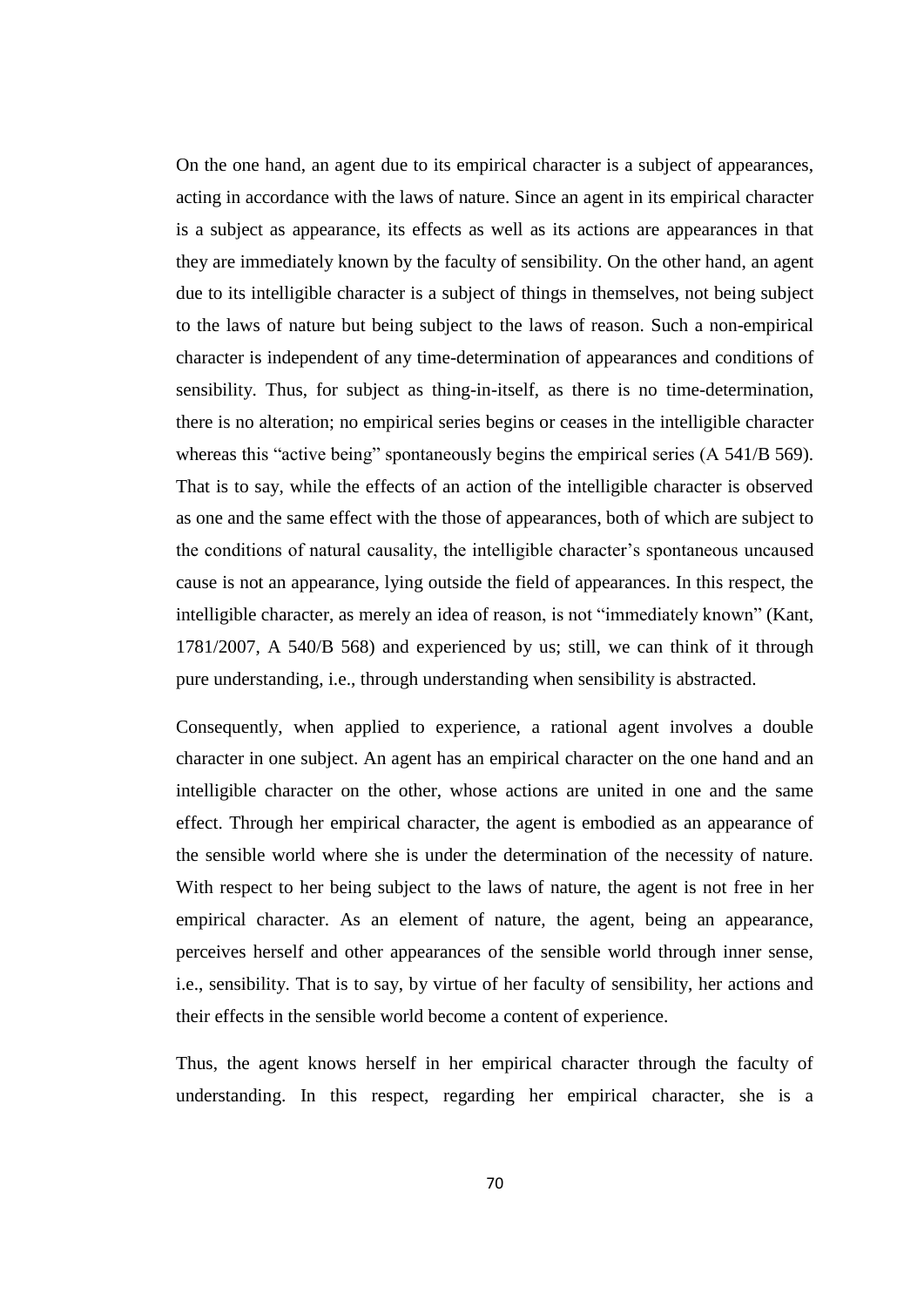'phenomenon' to herself. On the other hand, in her intelligible character, being independent of the determinations of the conditions of nature, the agent is not an appearance but lies outside the field of appearances. In this respect, she is free in her intelligible character; she cannot know herself in her actions but can only think herself through pure apperception in which the whole content of experience is abstracted. That is to say, she can only think herself as an idea through the faculty of reason the effects of which are to be met with the empirical concept of understanding. (A 546-47/B 574-75)

Hence, as we cannot know the intelligible character immediately, i.e., we cannot know what it is in itself, Kant presupposes that we have to think it "in accordance with the empirical character – just as we are constrained to think a transcendental object as underlying appearances, though we know nothing of what it is in itself" (A 540/B 568). Here, Kant means that we can infer the intelligible character as an idea that grounds the empirical character, just as we postulate the transcendental object as an idea that grounds appearances. In this respect, Kant in the further passages presupposes that "[t]his empirical character is itself determined in the intelligible character" (A 551/B 579). That is to say, while he claims that a rational agent has a twofold causality and a twofold character in one self, the relation between these two characters is hierarchical; the intelligible character is ontologically prior to the empirical character as the latter's ground. Shortly after, concerning this relation between two characters, Kant states that the empirical character is the "sensible schema" (A 553/B 581) or the "appearance" (A 541/B 569) of the intelligible character. These questions concerning the relation between the empirical and intelligible characters (whether the latter is the ground of the former and whether the former is the sensible schema of the latter) will be discussed according to Wood's and Allison's views at the end of the chapter.

Nevertheless, there arises an ambiguity in Kant's text when he assumes that the intelligible character grounds the empirical character and the empirical character is the 'sensible schema' or 'appearance' of the intelligible character -in which the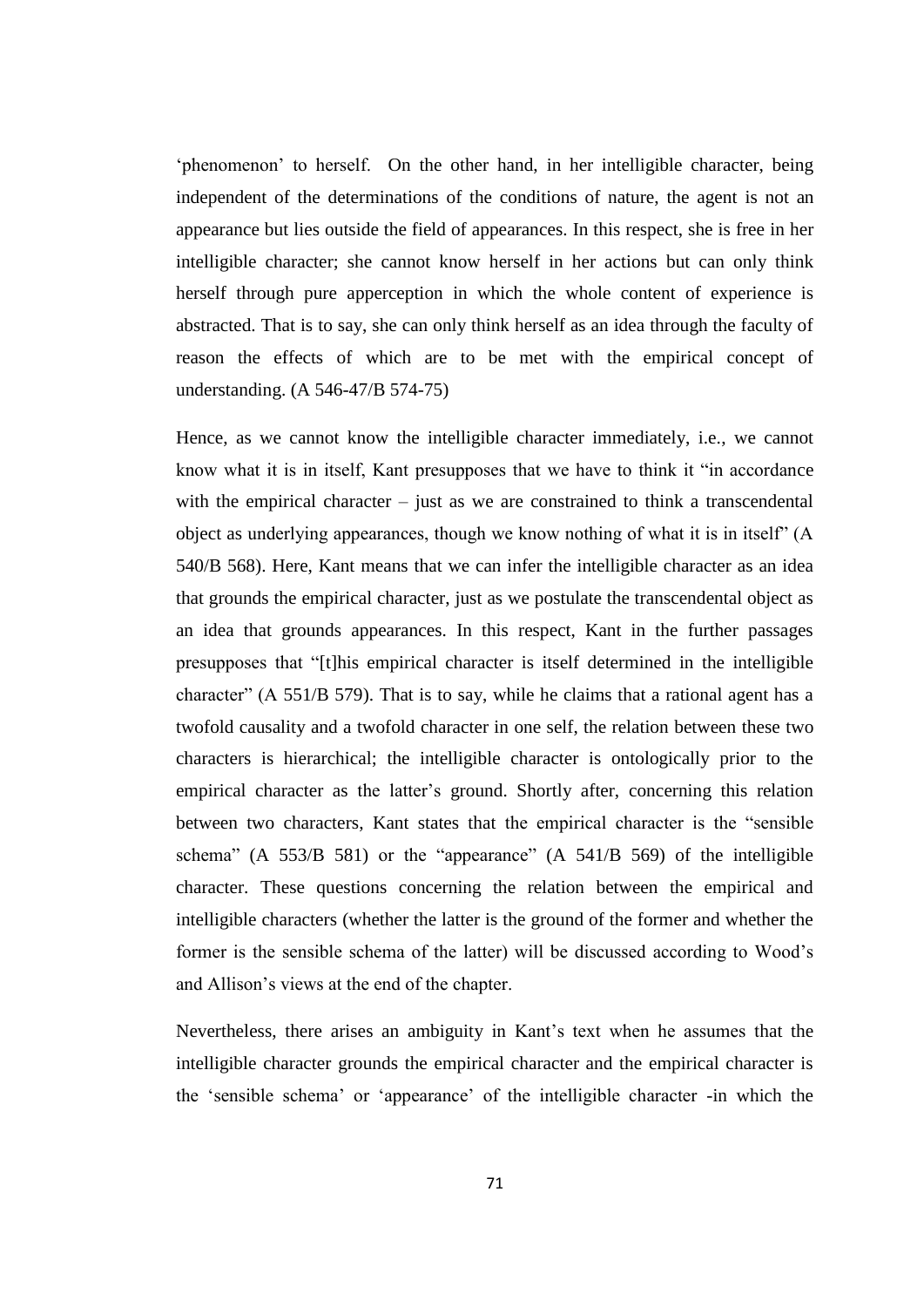intelligible character is dependent on the empirical character in attributing its effects to appearances- for the aim of reconciling nature and freedom.

What does this ambiguity pertain to, exactly? As has been clarified so far, Kant's transcendental idealism renders necessary the division of the object into phenomena and noumena and the division of the subject into empirical and intelligible characters for the sake of attaining his aim in reconciling nature and freedom, which are located in phenomena and noumena respectively. That is to say, by means of transcendental idealism, Kant can attribute both an empirical causality and an intelligible causality to one and the same object or world. At the same time, transcendental idealism makes it possible to attribute an empirical character and an intelligible character to one and the same subject.

However, the kind of relation between appearances and things in themselves as well as between the empirical and intelligible characters is not very clear in Kant's texts. Although Kant claims that there is a twofold causality in one object and a rational agent has a twofold character in one self, he also assumes that there is a hierarchical relation between these two causalities and two characters, which make us think as if there are two distinct objects and two distinct selves. Such an assumption makes it hard to think that these twofold causalities and twofold characters can be united in one and the same effect, thereby making it hard to unite nature and freedom in one and the same effect. It makes us question whether a reading, which mostly follows the hierarchical relationship between appearances and things in themselves and between the empirical and intelligible characters, is the only way to unite nature and freedom.

This ambiguity in Kant's text has led to two different interpretations of transcendental idealism among contemporary commentators. Questions have arisen due to the twofold reading of transcendental idealism. With respect to object or world, are there two distinct worlds as appearances (phenomena) and things in themselves (noumena) or are appearances and things in themselves two aspects of one and the same world? With respect to the subject, are there two distinct selves as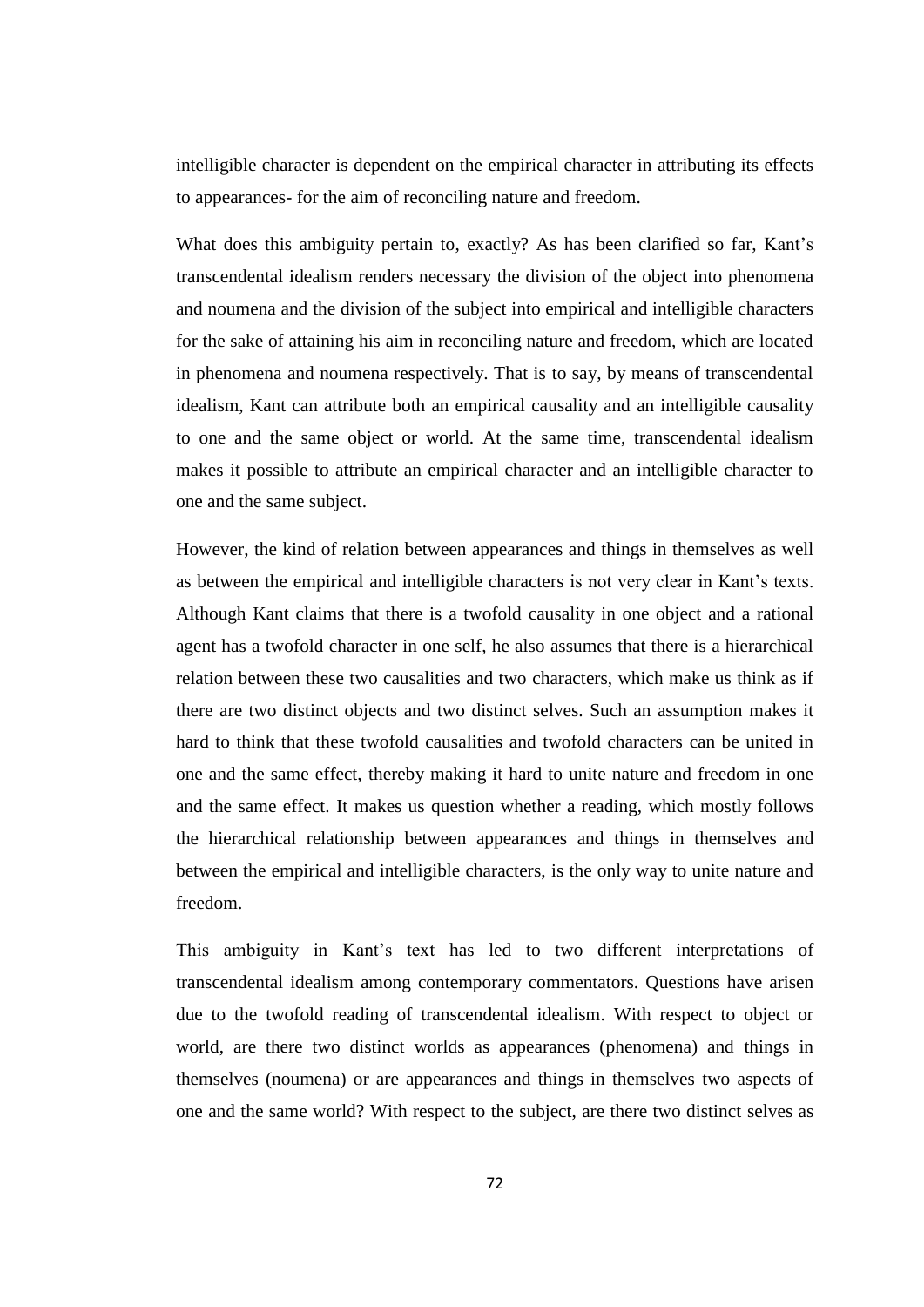phenomenal self (empirical character) and noumenal self (intelligible character) or are phenomenal self and noumenal self the two aspects of the one and the same self?

This debate is argued among contemporary commentators under the name of the 'two-world' and the 'two-aspect' interpretations of transcendental idealism. Wood (2005) prefers to name these interpretations as 'the causality interpretation' and 'the identity interpretation', as he wants to draw attention to the kind of relation between appearances and things in themselves and between the empirical and intelligible characters (pp. 64-65). Thus, the same question can be asked: is there an ontological distinction between phenomena, to which the empirical character belongs, and noumena, to which the intelligible character belongs, or an epistemological distinction, which rejects any kind of hierarchy? Kant also formulizes this question with respect to the freedom and nature debate as follows: "Is it a truly disjunctive proposition to say that every effect in the world must arise *either* from nature *or* from freedom; or must we not rather say that in one and the same event, in different relations, both can be found" (Kant, 1781/2007, A 536/B 564)?

# **4.3. One World or Two Worlds?**

# **4.3.1. The Two-World or the Causality Interpretation of Transcendental Idealism**

The causality interpretation of transcendental idealism, namely the two-world or twoobject interpretation, takes appearances and things in themselves as two separate worlds or as two distinct entities. Concerning the subject, the causality interpretation can be named as the two-selves interpretation. The two-selves interpretation takes the empirical and intelligible characters as two distinct selves belonging to two different worlds.

According to the causality interpretation, as its name implies, there is a causal relationship between appearances and things in themselves, in which things in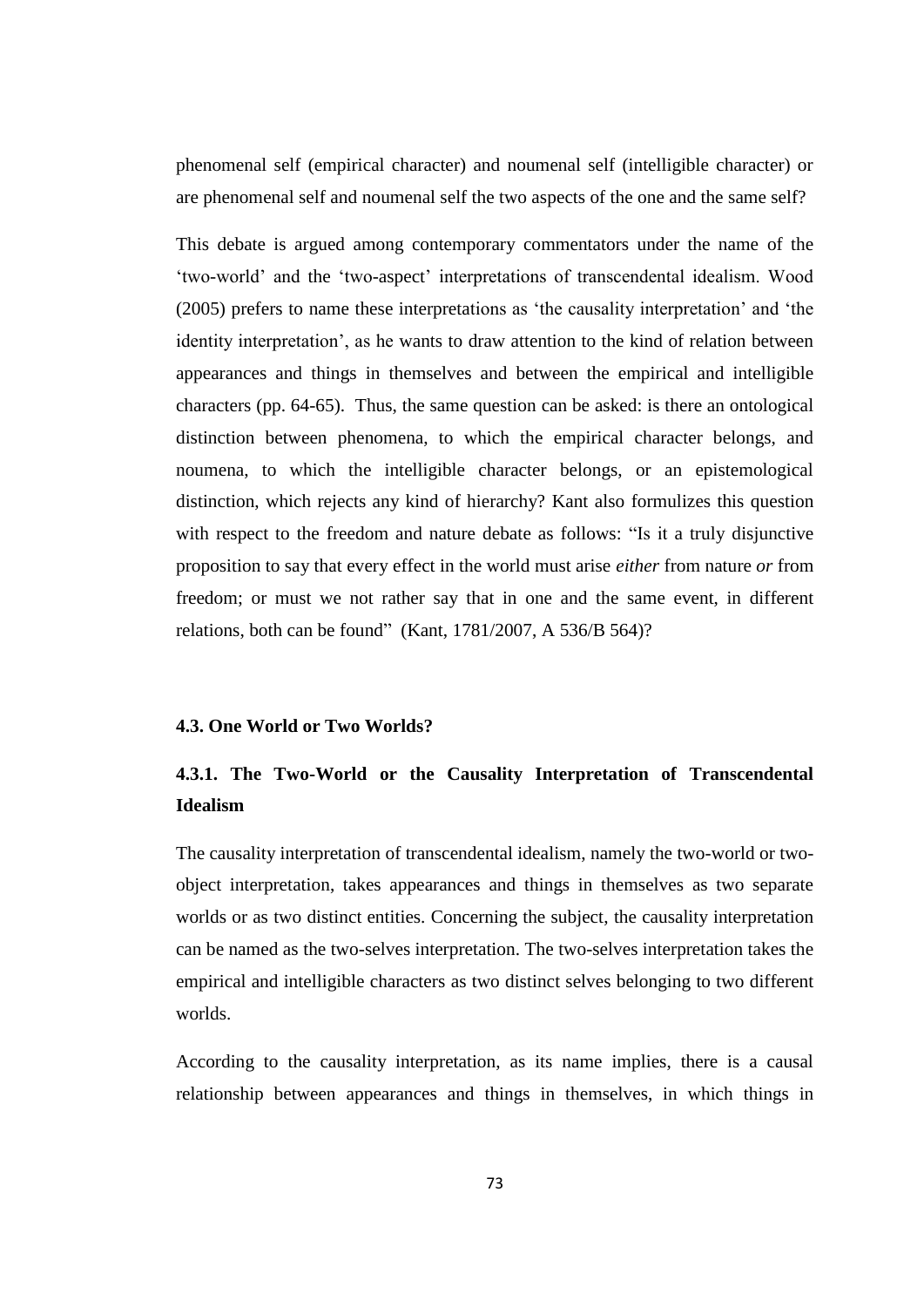themselves are the cause or ground of appearances and appearances are the effect of things in themselves. (Also, with respect to the subject, there is a causal relationship between the empirical character and the intelligible character, in which the intelligible character is the ground of the empirical character and the empirical character is the effect of the intelligible character.) The causality interpretation treats appearances as "subjective states in us, that are *caused* by things in themselves outside us". That is to say, "[a]ppearances have no existence in themselves, being only representations in us", viz. they have no objective reality in the field of appearances but are grounded by transcendentally "real things" that are unknowable things in themselves that lie outside the field of appearances (Wood, 2005, p. 64). For instance, we intuit a tree by our inner sense only as it appears to us in the empirical world, yet its ground as it is in itself, viz. its existence, lies outside the field of the empirical world. Therefore, the tree as it appears to us as an effect and the tree as it is in itself as a ground are two different objects. That is to say, the object as it appears to us and the object as it is in itself are not identical with one another.

The causality interpretation presupposes an ontological distinction between appearances and things in themselves as well as between the empirical and intelligible characters since there is a hierarchy in the relation of 'ground' and 'effect'. That is to say, in the distinct realms of things in themselves, i.e., the ground of appearances, and appearances, i.e., the effect of its ground, things in themselves are ontologically prior to appearances. (Correspondingly, the empirical character is grounded in the intelligible character; therefore, the intelligible character is ontologically prior to the empirical character.) Concerning the problem of the reconcilability of freedom and natural causality, in which freedom is consigned to the noumenal world and natural causality to the phenomenal world, the causality interpretation claims that freedom is ontologically prior to natural causality. In other words, according to this interpretation, our being determined by nature is grounded in our being free. According to Allison (1983), this model of transcendental idealism designates a "dualistic picture" (p. 8).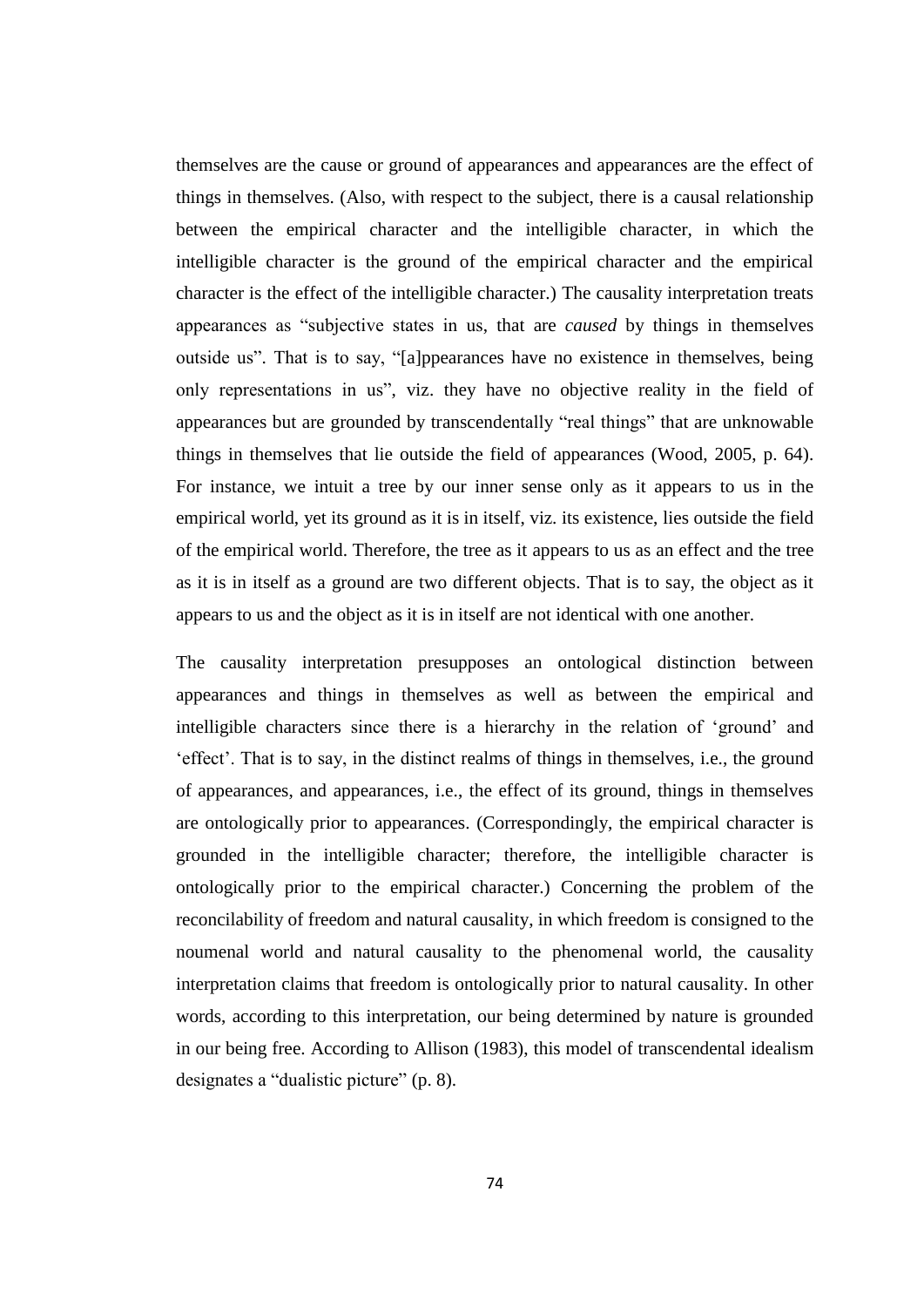#### **4.3.2. The Two-Aspect or the Identity Interpretation of Transcendental Idealism**

The identity interpretation of transcendental idealism, also called the one-world or two-aspect interpretation, does not take appearances and things in themselves as two distinct worlds or entities. On the contrary, it conceives them as two different descriptions or aspects of one and the same world or entity 'as it appears to us' and 'as it is in itself'. With respect to the self, the identity interpretation, i.e., one-self interpretation, considers the empirical and intelligible characters as two different ways of describing one and the same self.

The identity interpretation rejects the existence of a hierarchical causal relation between appearances and things in themselves, thereby establishing "two levels of reality" (Hudson, 2002, p. 239) and, as befits its name, adopting the identity of objects as they appear to us and as they are in themselves. However, such identity does not mean that appearances and things in themselves or the empirical character and the intelligible character are really identical; otherwise the action that is causally determined would be equal to the action that is independent of such determination. That is, we would render equal two conflicting terms.

Such an identity, however, shows that they are logically identical. In other words, when we claim that there are two aspects, namely an empirical and an intelligible aspect of one and the same world and one and the same self, the distinction of these aspects, as if they belong to two separated fields is considered "only metaphorically" (p. 239). That is to say, according to the identity interpretation, empirical objects are "'considered' at the metalevel of philosophical reflection (transcendental reflection)", in which we can think objects as they appear to us on the same level as objects as they are in themselves (Allison, 1996, p. 3).

The identity interpretation presumes that "appearances are not merely subjective entities or states of our minds; they do have an existence in themselves" (Wood, 2005, p. 65). Thus, unlike the causality interpretation, which takes appearances as empirically ideal entities of our mental states, i.e., which treats appearances of the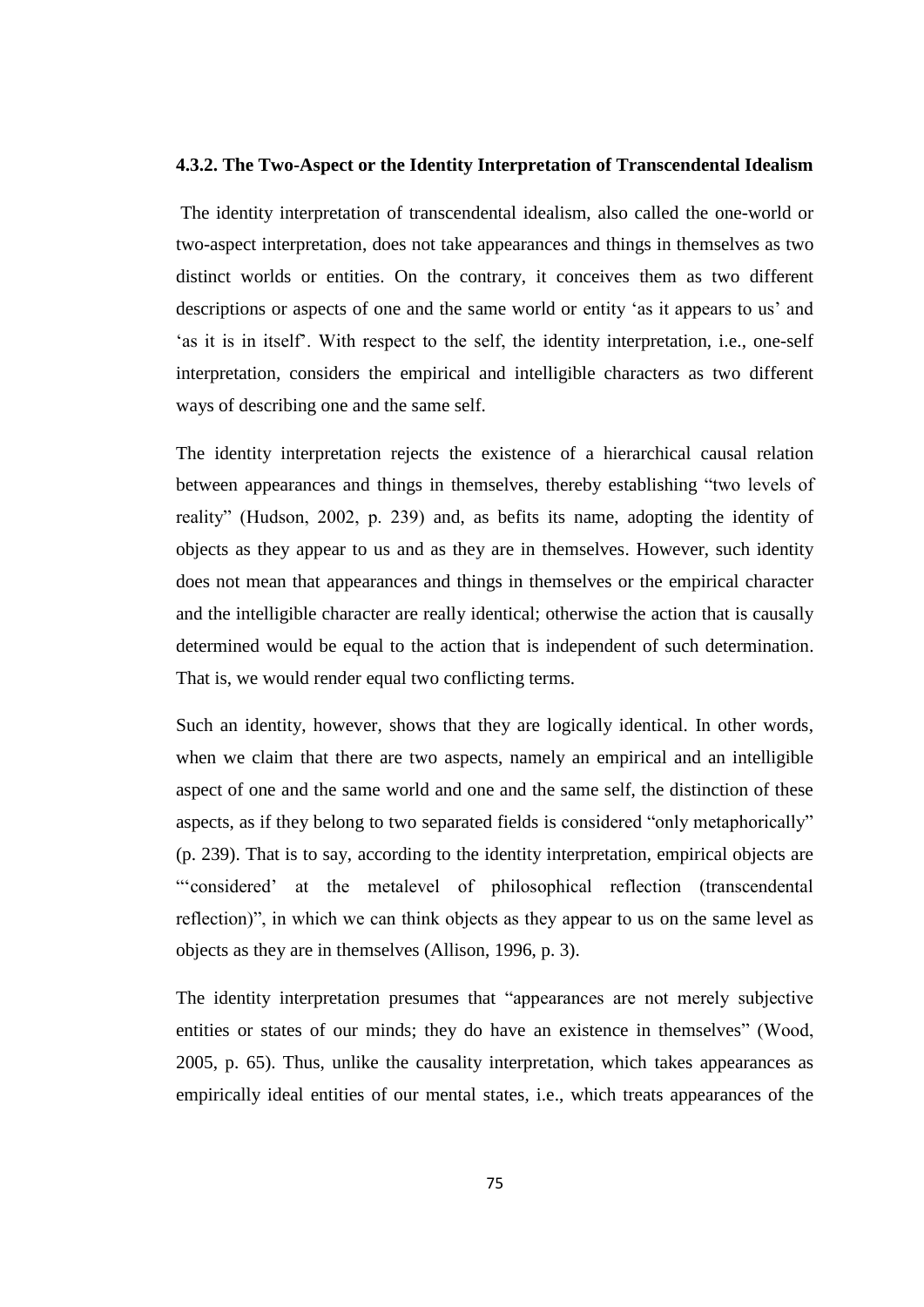inner sense as if they are absolutely real things, the identity interpretation shows that appearances have objective reality in the empirical world by confining empirically real objects of appearances to our cognitive faculties, that are, sensibility and understanding. That is to say, while the causality interpretation takes the distinction "at the empirical level" (akin to empirical idealism), the identity interpretation takes the distinction "at the transcendental level" (akin to transcendental idealism) by acknowledging the limitation to and dependence on *a priori* conditions of human knowledge (Allison, 1983, pp. 8). Only through these universal and necessary conditions, i.e., space and time and pure categories, can we know an object as it appears to us and not as it is in itself.

If we are to give the example of the tree with regard to the identity interpretation, we can say that we intuit a tree by means of our sensibility as it appears to us in the empirical world. The tree as it is in itself exists in the same world too, albeit considered independently of time relations and our cognitive faculties; it does not belong to the faculties of sensibility and understanding but to the faculty of reason. Thus, concerning their phenomenal aspect, objects belonging to the faculty of understanding are empirically real; and concerning the noumenal aspect, the same objects belonging to the faculty of reason are transcendentally ideal. In other words, the object's empirical reality and transcendental ideality, which are conceivable under two different descriptions, coincide in one and the same object.

Rejecting the hierarchical or causal relation between appearances and things in themselves as well as between the empirical and intelligible characters, the identity interpretation also rejects the ontological distinction between phenomena and noumena and between the empirical and intelligible characters. The identity interpretation rather presupposes that the distinction between appearances and things in themselves is epistemological or methodological. In the case of freedom and natural causality, the identity interpretation claims that our being determined by nature is not grounded on our being free. On the contrary, they are at the same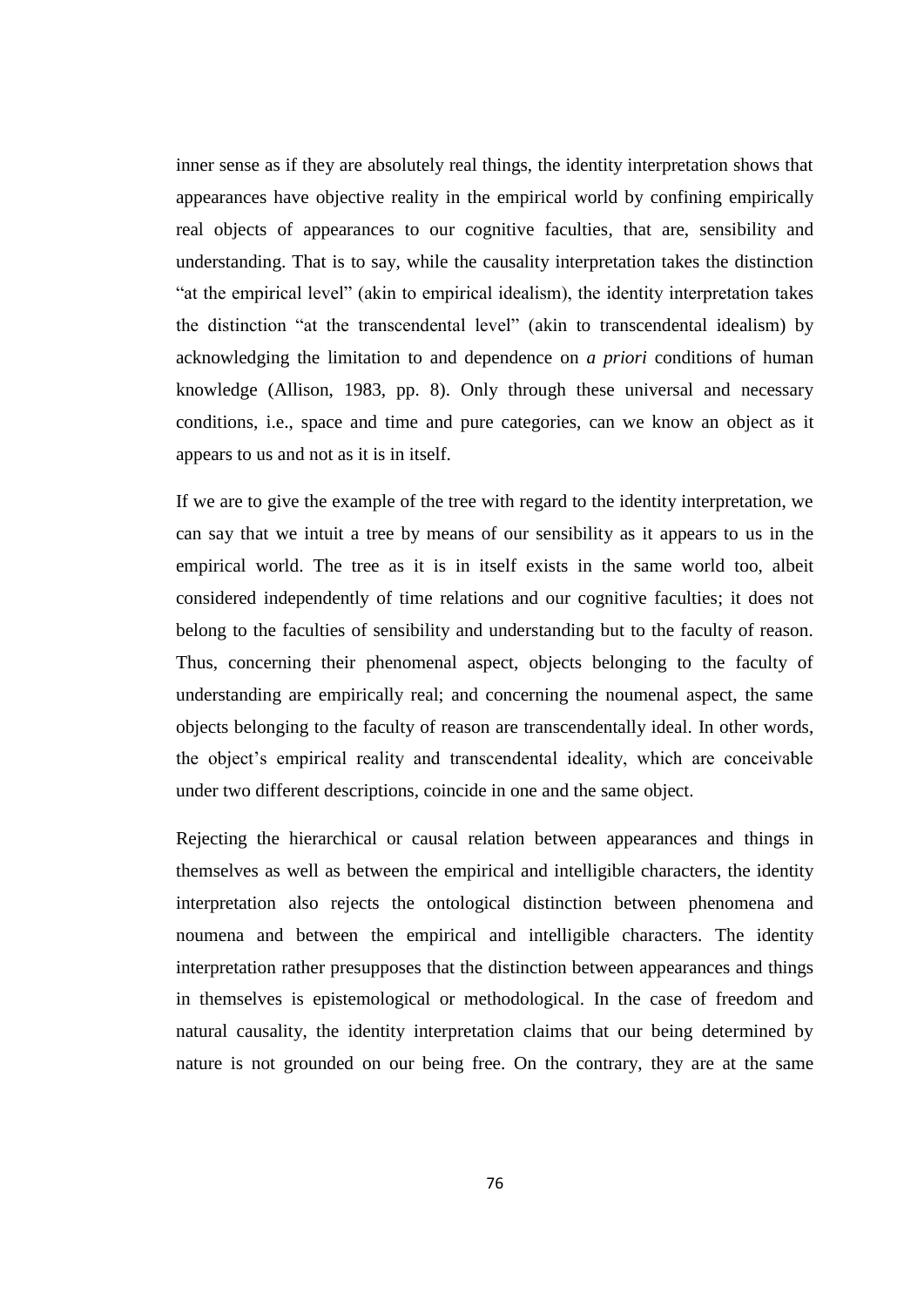transcendental level, being identical from two different aspects whereby human actions are both causally determined and at the same time free in the same action.

Contemporary commentators are divided into two poles concerning two different interpretations of transcendental idealism. Whereas most of the commentators like Wood, Guyer, Strawson, Vilhauer, and Xie are the defenders of the 'two-world' theory, commentators like Allison, Beck, Hudson, Pereboom, and Grenberg are among the ones who defend the two-aspect theory.

I will try to present the 'two-world' and 'two-aspect' interpretations of transcendental idealism and to question which one is a better explanation in achieving the reconciliation of freedom and nature by mostly comparing Wood's and Allison's interpretations on the debate. Wood and Allison interpret the relation between phenomena and noumena differently especially with respect to the ontological and epistemological readings of Kant's assumption that the "empirical character is itself determined in the intelligible character" (Kant, 1781/2007, A 551/B 579) and that the empirical character is the "sensible schema" (A 553/B 581) or the "appearance" (A541/B569) of the intelligible character.

## **4.4. Wood's Two-world Interpretation**

In his article "Kant's Compatibilism" on Kant's distinction between appearances and things in themselves, Wood adopts an ontological two-world interpretation. In Wood's (1998) words,

Kant's compatibilism . . . is based on the aggressively metaphysical distinction between phenomena and noumena; far from unifying our view of ourselves, it says that freedom and determinism are compatible only because the self as free moral agent belongs to a different world from that of the self as natural object. (pp. 240-241)

According to Wood, Kant can achieve his aim of reconciling freedom and nature only if he locates the intelligible character and the empirical character in two distinct worlds, namely noumena and phenomena, in which noumena is ontologically prior to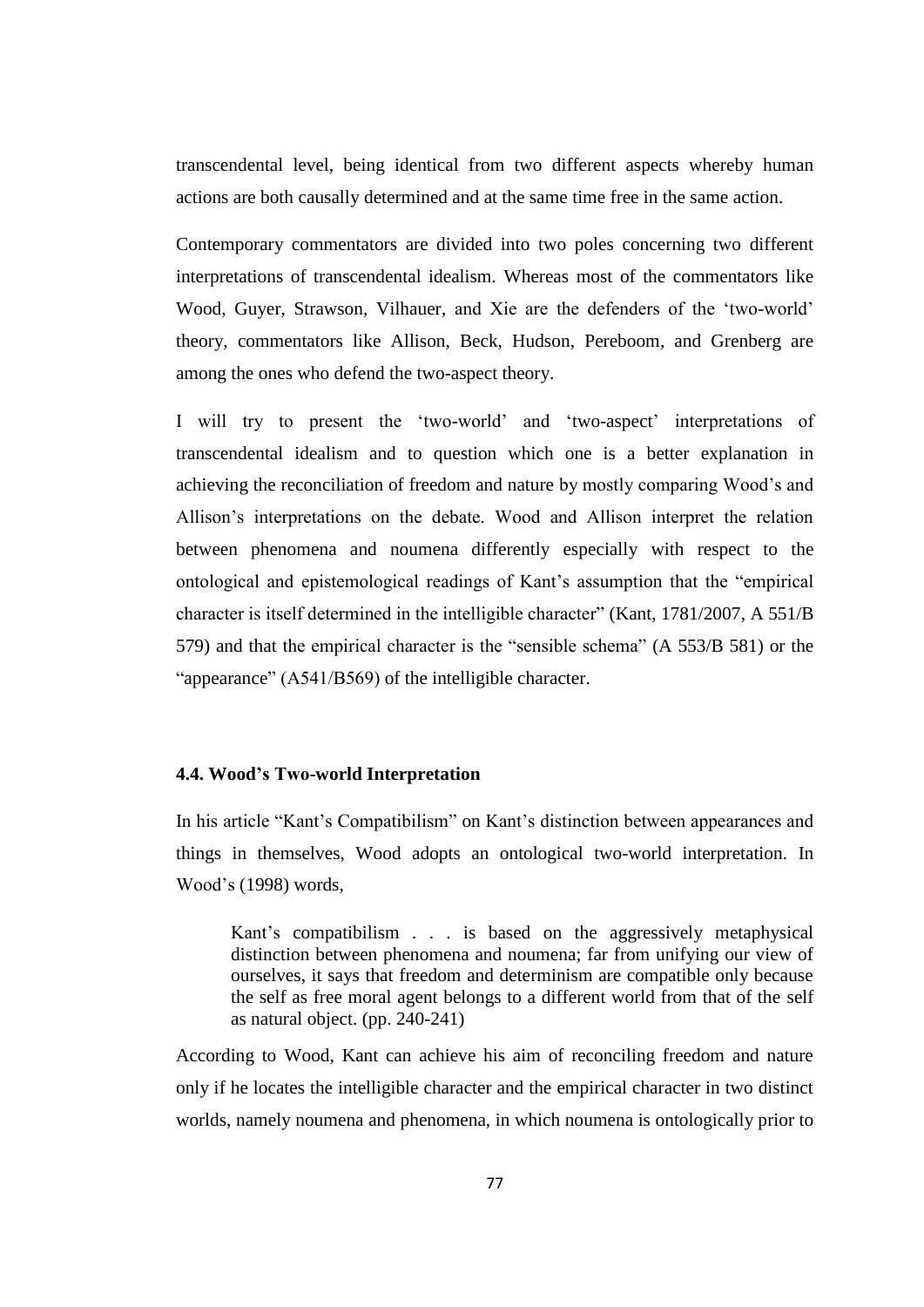phenomena, viz. noumena is the ground of phenomena. Correspondingly, through such a model, Wood proposes that there are two ontologically distinct selves, the intelligible character being the ground of the empirical character, and Kant can unite freedom and nature without uniting these two distinct selves in one and the same self.

Kant insisted, however, that an agent has a twofold character in one self, the effects of which can be reconciled in one and the same effect; nature and freedom be can conceived as united through the unity of self and unity of the effects of the actions of the empirical and intelligible characters. Thus, although Wood's claim that the intelligible character is ontologically prior to the empirical character follows Kant's statement that the intelligible character grounds the empirical character, he misses the point that these two characters are united in one self.

In this respect, although Wood adopts an ontological distinction between appearances and things in themselves and between the empirical and intelligible characters, which follows Kant's passages closely, at certain points he interprets these passages very differently from what Kant meant them to be.

It is also one of these passages where Kant proposes transcendental idealism for the possibility of reconciling nature and freedom. In order to refuse transcendental realism, Kant states that "if appearances are things in themselves, freedom cannot be upheld. Nature will then be the complete and sufficient determining cause of every event" (Kant, 1781/2007, A 536/B 564). What Kant means here, as has been expressed in the section on transcendental realism and transcendental idealism, is that we should not treat appearances as absolutely real existences but as mere representations, which are dependent on the *a priori* conditions of experience. That is to say, these representations are taken to be the effects of their antecedent causes in an empirical series in infinitum in accordance with natural causality, i.e., empirical causality. If we took appearances as absolutely real existences, then causality of freedom, viz. intelligible causality, would be the determining cause of all existences, and the order of nature would be violated. In this sense, Kant adopts the teaching of the Second Analogy. However, at this point, Wood reverses Kant's claim in the way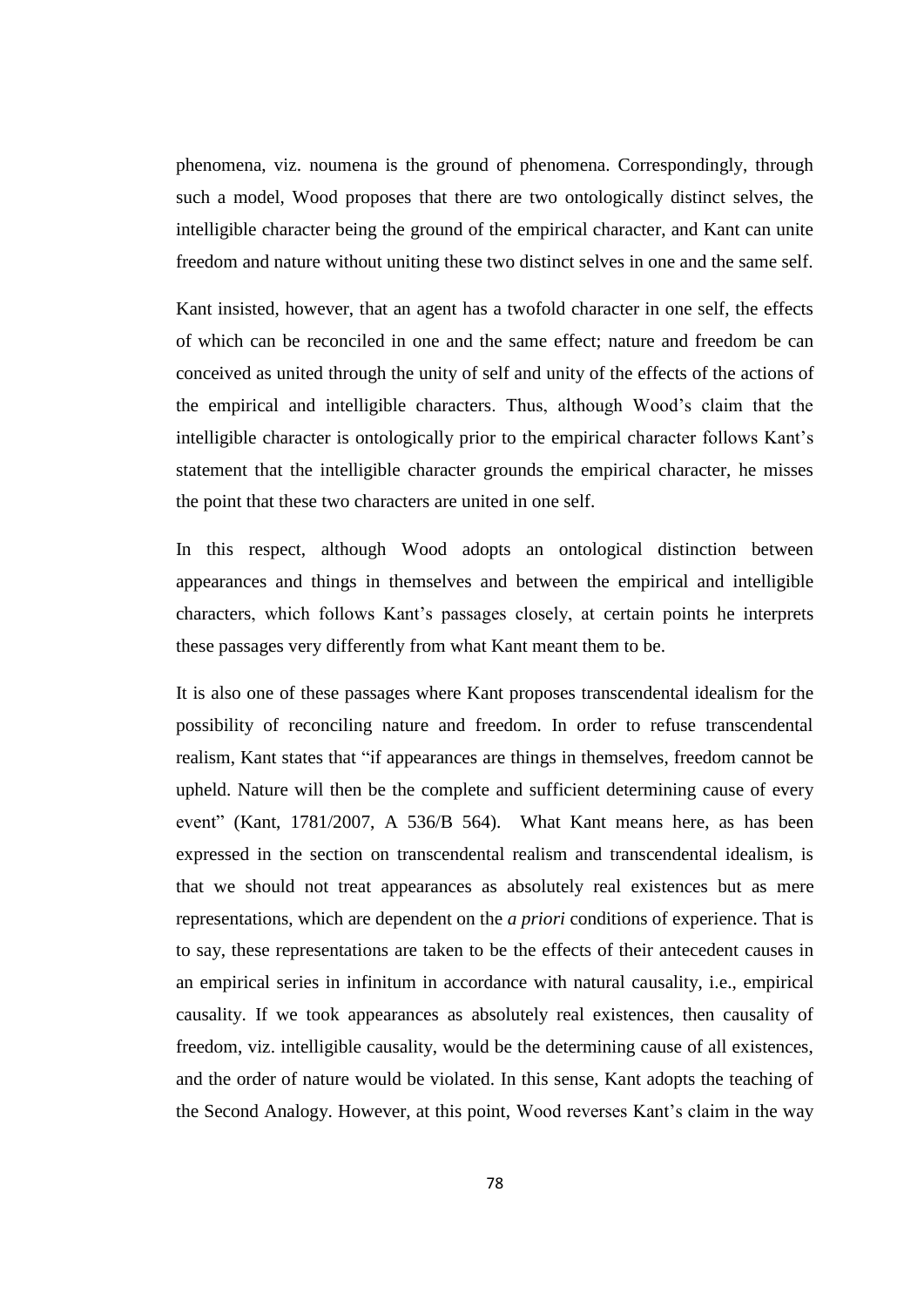that empirical causes are not "merely apparent causes, but the real causes of our actions" (Wood, 1998, p. 251). As appearances are not things in themselves, empirical causes are "*not* the complete and self-sufficient cause[s] of events . . .. Rather, the complete and self-sufficient cause of actions is our free will, located in the intelligible world" (p. 251).

The reason Wood claims the reverse standpoint that Kant adopts is that, according to Wood, only the intelligible cause is causally efficient, that is, only the intelligible cause has the power to produce its effect. The empirical cause is insufficient to produce its effect as it lacks spontaneity. Therefore, empirical effects would not occur in the field of appearances without a spontaneous cause which determines them outside the field of appearances. In this respect, Wood appeals to the ontological reading of transcendental idealism and claims that "phenomenal causality is grounded in noumenal causality" (p. 250) or phenomenal (empirical) causality is the effect of noumenal (intelligible) causality in his attempt to unite transcendental freedom and natural causality. In other words, Wood claims that transcendental freedom (intelligible causality) is ontologically prior to natural causality. This is probably why he appeals to the theory of causal efficacy, which overlooks Kant's teaching of the Second Analogy and instead underlines the teaching of the Third Antinomy by putting forward the ontological priority of transcendental freedom. However, Wood's theory of causal efficacy annihilates the teaching of the Second Analogy.

In addition to these, Hudson finds Wood's statement ambiguous when the latter claims that empirical causality is 'the effect' of intelligible causality. According to Hudson, being in a relation of cause and effect is a connection that occurs among individual empirical series of nature. Such a relation cannot be justified when applied to two different kinds of causalities (Hudson, 2002, p. 238).

Moreover, Kant never claims intelligible causality is the real ground of empirical causality. According to Ralph Barton Perry (1990), it can only be "the contingent ground" of empirical causality (p. 636). Besides this, Kant emphasizes that the real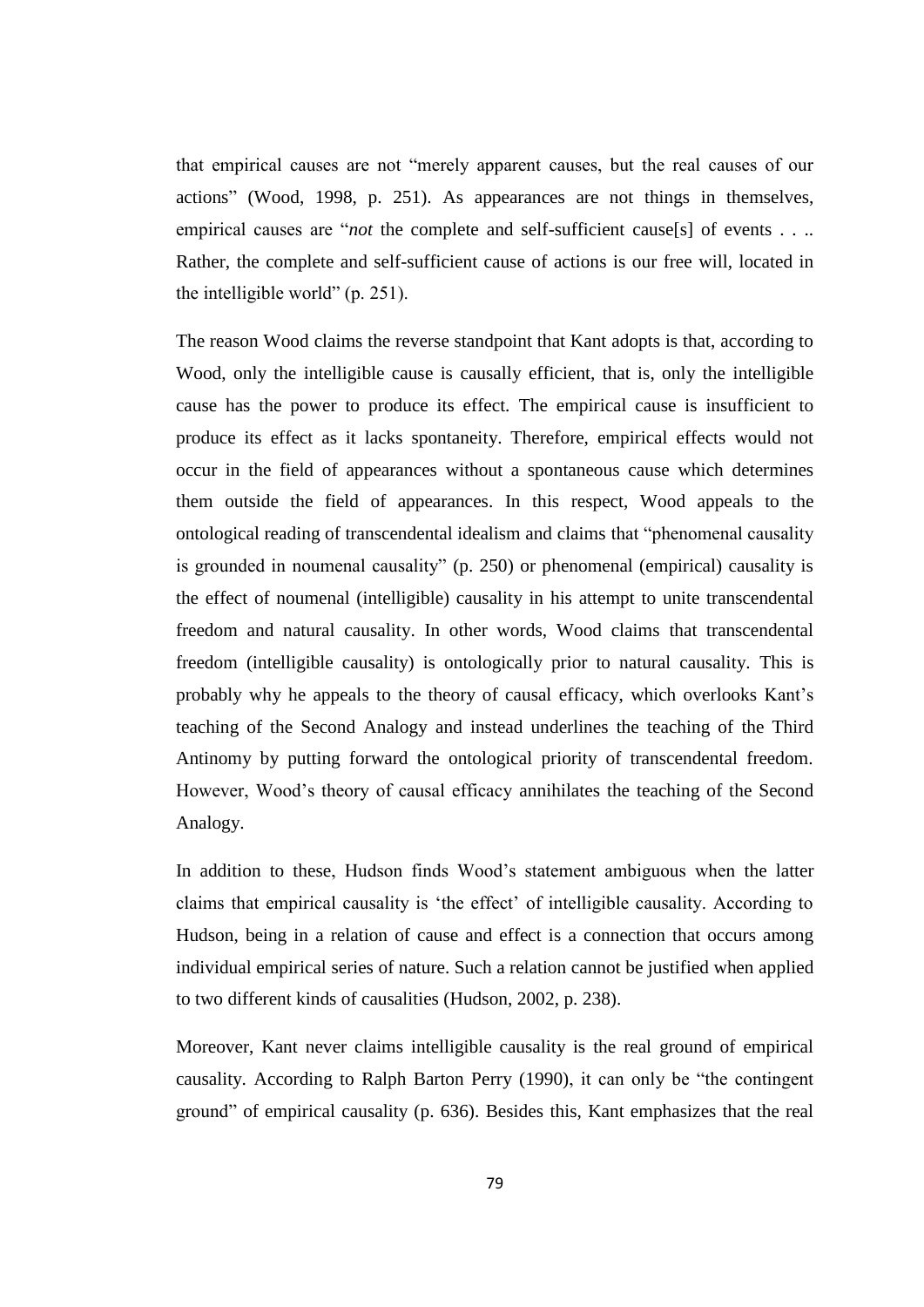ground of empirical causality is the transcendental object in A 538/B 566. Nevertheless, by taking intelligible causality as the real ground of empirical causality, Wood makes a forceful claim than Kant does (Hudson, 2002, p. 236). If intelligible causality were the real ground of empirical causality, then there would be no natural causality because every event in the field of appearances would be determined by the causality of things in themselves. Thence, Kant's supposed reconciliation of freedom and nature would fail according to Wood's model since the former seeks for a 'logical' possibility of reconciliation. Wood's model, however, "commits Kant to a necessity claim" (p. 238). In conclusion, Wood's ontological two-world interpretation of transcendental idealism does not suggest a proper picture for Kant's purpose.

#### **4.5. Allison's Two-aspect Interpretation**

Criticizing Wood and other ontological two-world theorists for providing a 'noncritical' view of transcendental idealism, Allison claims that Kant's distinction between appearances and things in themselves and between empirical and intelligible characters should be provided with an epistemological interpretation which views them as two aspects of the same thing.

Recalling briefly the explanation of the two-aspect theory, one is to see that Allison's theory distinguishes itself from the 'standard picture' of the ontological two-world theory in some respects. Firstly, concerning the world, Allison (1996) draws the distinction "at the metalevel of philosophical reflection (transcendental reflection)" in which we can conceive of two distinct descriptions of empirical objects, namely 'as they appear to us' and 'as they are in themselves', rather than think of two kinds of objects as appearances and things in themselves (p. 3).

Such transcendental thinking requires an epistemological stance in which human knowledge is limited to the field of appearances through the universal and necessary conditions of experience, viz. space and time and pure categories. This way we can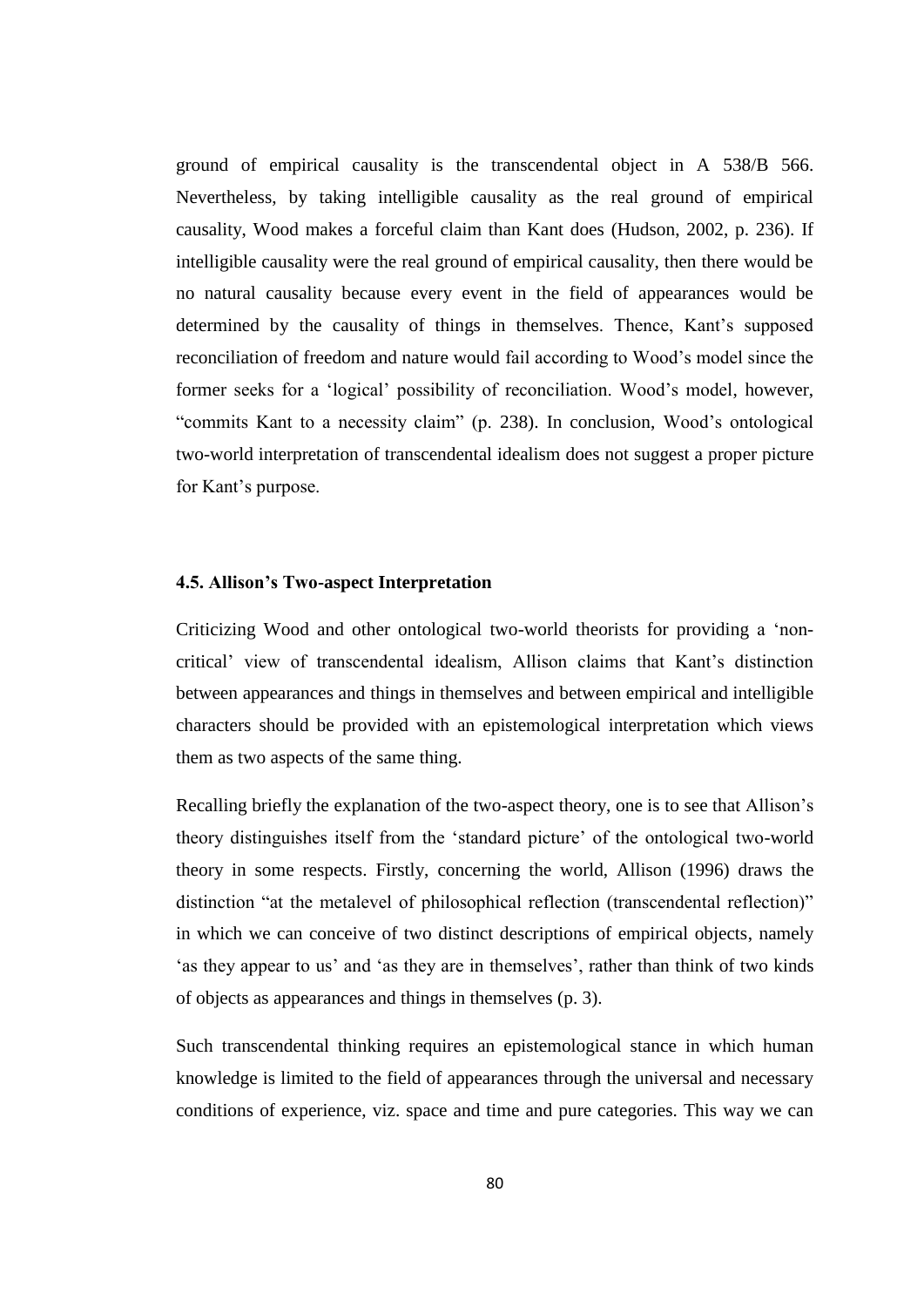only know that things as they appear to us and things as they are in themselves must be conceived as lying outside our limits of knowledge. Allison (1990) calls these conditions required for his view of transcendental idealism 'epistemic conditions', i.e., "conditions of the possibility of the representations of objects", differentiating them from the two-world view's 'ontological conditions', i.e., "conditions of the possibility of the being of things" (p. 4). Due to this epistemological stance, Allison rejects the view that noumena are the ground of phenomena. That is to say, Allison rejects this ground-effect relationship, claiming that phenomena and noumena are identical at the meta-level of philosophy.

Secondly, concerning the self, Allison again differentiates his interpretation from Wood's standard picture. Wood thinks that there are two distinct selves located in two distinct worlds, namely the empirical character and the intelligible character. The relation between these two selves is expressed in causal terms as follows: the intelligible character is the ground of the empirical character, and the empirical character is the effect of the intelligible character. Wood attributes causal efficacy only to the intelligible character as a power spontaneously producing its effect and treats the empirical character as insufficient to produce its effect. In Wood's model, the empirical character remains only as "a product" of the intelligible character (Allison, 1990, p. 32). Therefore, when Kant claims that the empirical character is the "sensible schema" of the intelligible character (Kant, 1781/2007, A 533/B 581), Wood understands that the empirical character is "transcendentally caused" (Grenberg, 2010, p. 116) by the intelligible character, remaining only as an expression of the latter. In conclusion, Wood considers the relation between the empirical and intelligible characters only in the cosmological context of the Third Antinomy. This is because Wood's model attributes the intelligible character to transcendental freedom that spontaneously produces both its and the empirical character's effects independently from the causality of nature. Thus, according to Wood's model, the determination of the causality of nature is insufficient to determine the effects of the empirical character.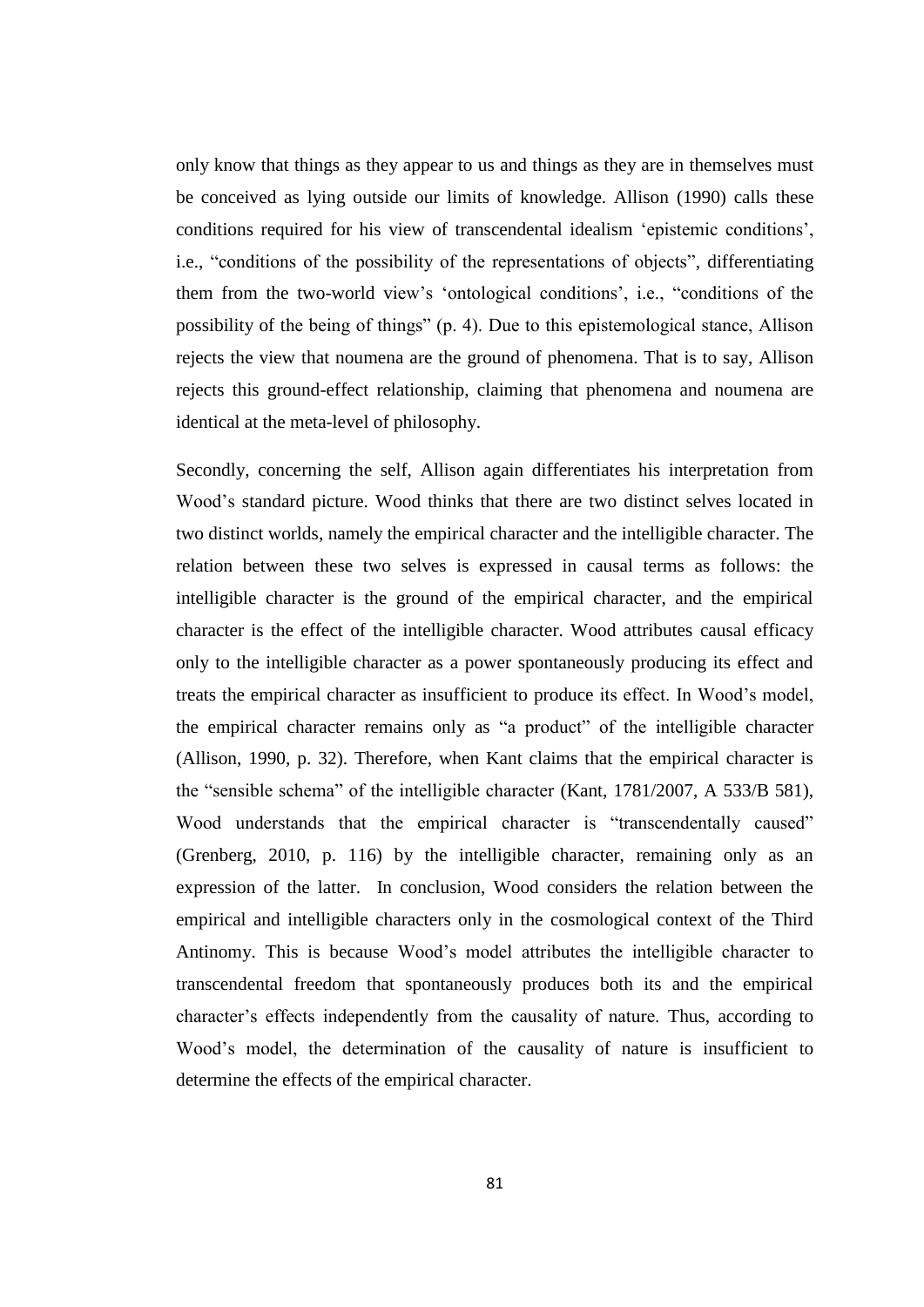Allison rejects such a cause and effect relation between the intelligible character and the empirical character, which are located in two distinct worlds as two distinct kinds of selves. Instead, he claims that the empirical and intelligible characters are conceived as two different aspects of one and the same self. Then the question arises whether there is no causal relation between the empirical character and the intelligible character; if somehow we are to conceive of the intelligible character "in accordance with the empirical character" (Kant, 1781/2007, A 540/B 568), then how would the empirical character and the intelligible character be united in one and the same self?

Here, as has been expressed above, Allison points out the importance of conceiving the distinction between the empirical and intelligible characters at the metalevel of philosophical reflection so that the empirical character can be considered as identical with the intelligible character. In this respect, in order to exhibit his interpretation of transcendental idealism, Allison turns away from an explanation of the distinction in cosmological terms and rather focuses on Kant's further passages where Kant formulates the distinction in moral terms. That is to say, for Allison, transcendental freedom and natural causality are not adequate to satisfy Kant's supposed intention to reconcile freedom and nature.

Allison therefore appeals to practical freedom<sup>5</sup>, which makes it possible to conceive the causality of reason through imperatives in the form of an 'ought'. According to Kant, "[t]hat our reason has causality, or that we at least represent it to ourselves as having causality, is evident from the *imperatives* which in all matters of conduct we impose rules upon our active powers" (A 547/B 575). 'Ought' represents itself in the first *Critique* as a theory of human agency (empirical and intelligible characters) which is attributed to the causality of reason.

Allison constructs his theory of uniting the empirical and intelligible characters in one and the same self, following Kant's claim that it is "at least possible for reason to

 $\overline{\phantom{a}}$ 

<sup>5</sup> This is only a preliminary for chapter V. Practical freedom and Allison's theory will be discussed at chapter V.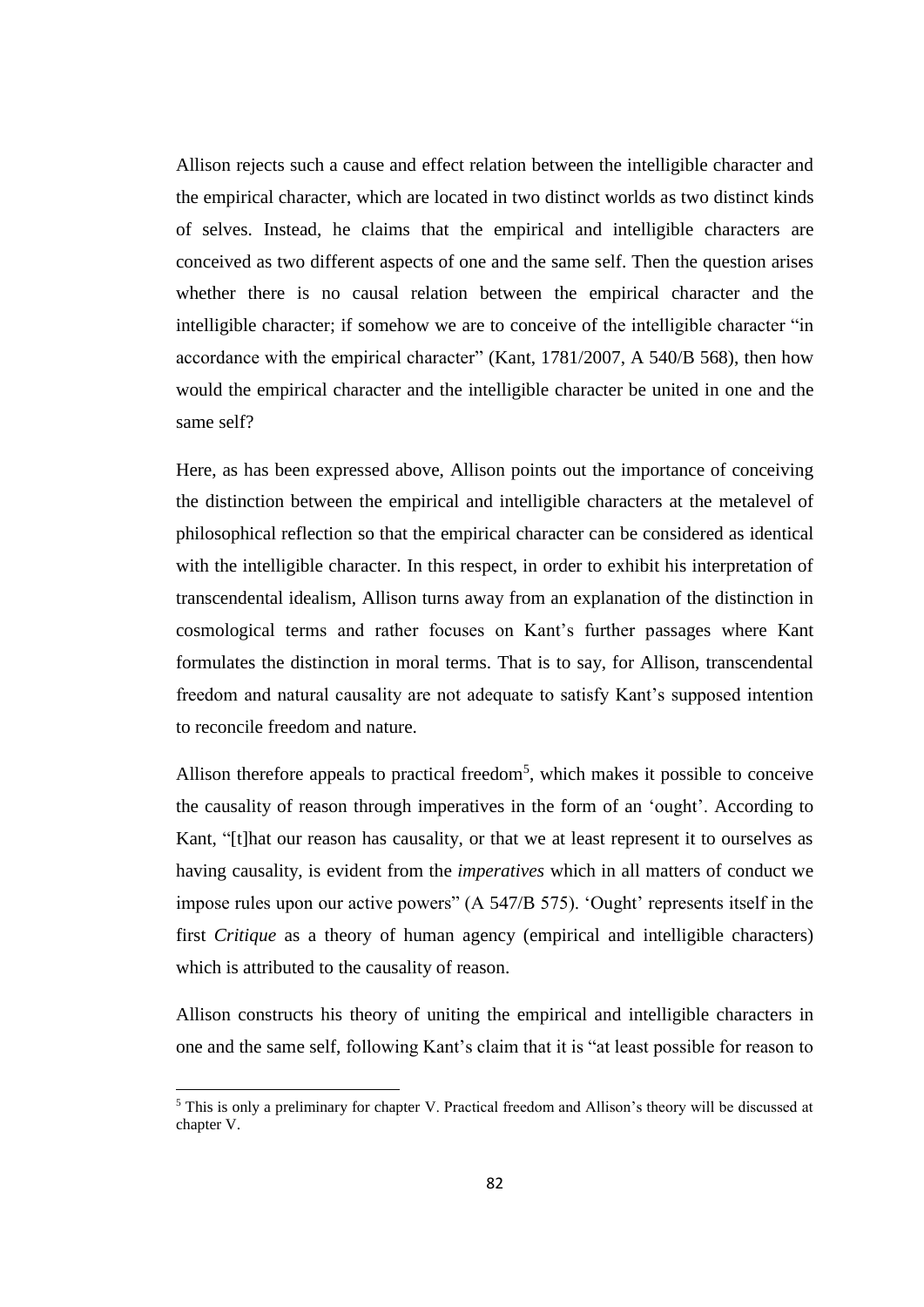have causality with respect to appearances" (A 548/B 576). That is to say, though reason is intelligible, it is possible to think that there is "a 'naturalized' version of the causality of reason" or a naturalized version of freedom which finds its expression in the empirical character (Allison, 1990, p. 34). In Kant's words, "[r]eason though it be, it must none the less exhibit an empirical character" (Kant, 1781/2007, A 549/B 577).

Attributing the empirical character to the causality of reason, Allison rejects the view that the empirical character is merely an effect of the intelligible character like in Wood's model. The empirical character has its own cause and determines its effects; it is causally efficient. Therefore, when Kant claims that the empirical character is the sensible schema of the intelligible character, Allison interprets it in the sense that the empirical character is the "empirical or phenomenal expression of reason": "It is on this basis that Allison introduces the possibility of a genuine causality of reason on the empirical level, grounding a compatibilist conception of freedom" (Grenberg, 2010, p. 116).

To sum up, in Wood's two-world interpretation, it is possible to attribute only the intelligible character to the causality of reason, as Wood takes the empirical and intelligible characters in two ontologically distinct worlds. There is a cause and effect relationship between the empirical and intelligible characters in which the former is the effect of the latter. However, in Allison's two-aspect interpretation, it is possible to attribute both characters to the causality of reason (causality of freedom), as Allison takes empirical character and intelligible character in one and the same world, as two different aspects of this world. Thus, while the intelligible character is the noumenal expression of reason or freedom, which is incompatible with the causality of nature, the empirical character is the phenomenal expression of reason or freedom, which is compatible with the causality of nature. There is no cause and effect relation between two characters, but they are identical at the same metaphysical level. However, the above-mentioned explanation (or Allison's twoaspect theory) does not give an account of how the empirical and intelligible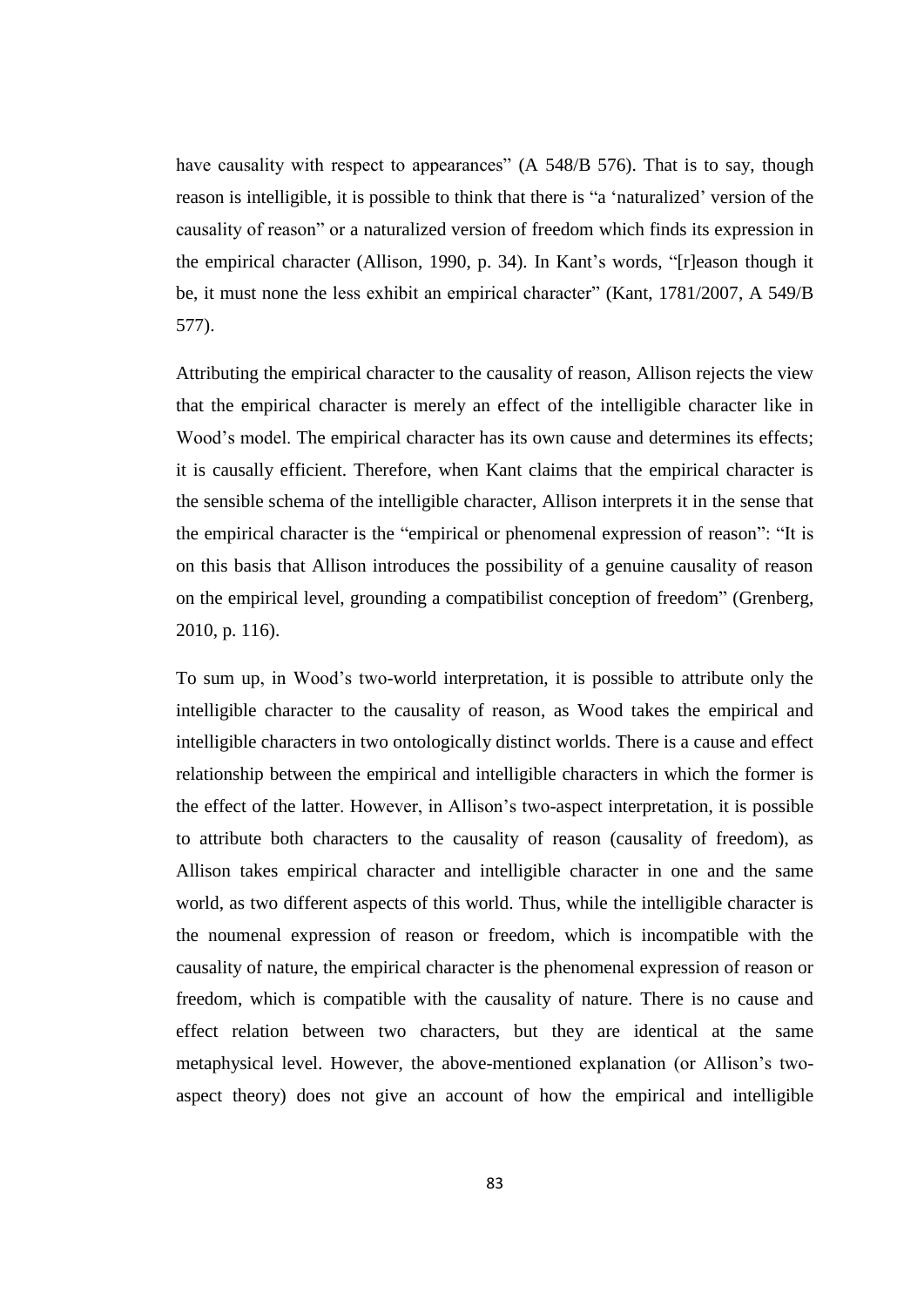characters are united in one and the same self. In order to clarify this point, Allison provides a theory of rational agency in his "Incorporation Thesis" which will be delved into in chapter V.

# **4.6. An Overview on the Two-World and the Two-Aspect Interpretations of Transcendental Idealism**

In this section, I will try to expose the criticism to the two-world theory and the defense of the two-aspect theory, including the views of Allison and Wood. Before beginning the section, it is crucial to note that while Wood in his article "Kant's Compatibilism" – where I discuss his two-world interpretation in contradistinction to Allison's two-aspect interpretation – defends the two-world or causality interpretation, in his later work *Kant* he criticizes it. His stance is rather closer to the two-aspect interpretation of transcendental idealism in his book *Kant*. Hence, the criticism to the two-world theory will mostly involve Wood's later views.

In interpreting transcendental idealism, there seems to arise problems regarding the causality interpretation (the two-world interpretation). Firstly, both Allison and Wood (in his book *Kant*) claim that although Kant's idealism differs from Berkeley's in attributing the reality of existences not to God but to things in themselves, the causality interpretation seems to come close to the Berkeleyan subjective or empirical idealism in that both treat appearances as nothing more than our mental states (Wood, 2005, p. 71; Allison, 1983, p. 5). Regarding the causality interpretation of transcendental idealism, it is hard to say that objects have objective or empirical reality as they lack their existence in themselves in the field of appearances; they seem to be empirically ideal instead.

Concerning this issue, in his book *Kant* Wood (2005) criticizes the two-world view and holds that "[o]n the causality interpretation, this might look like a form of phenomenalism (akin to Berkeleyan idealism), that attempts to reduce real things (material objects) to patterns of sensation" (p. 72). Similarly, Allison (1983)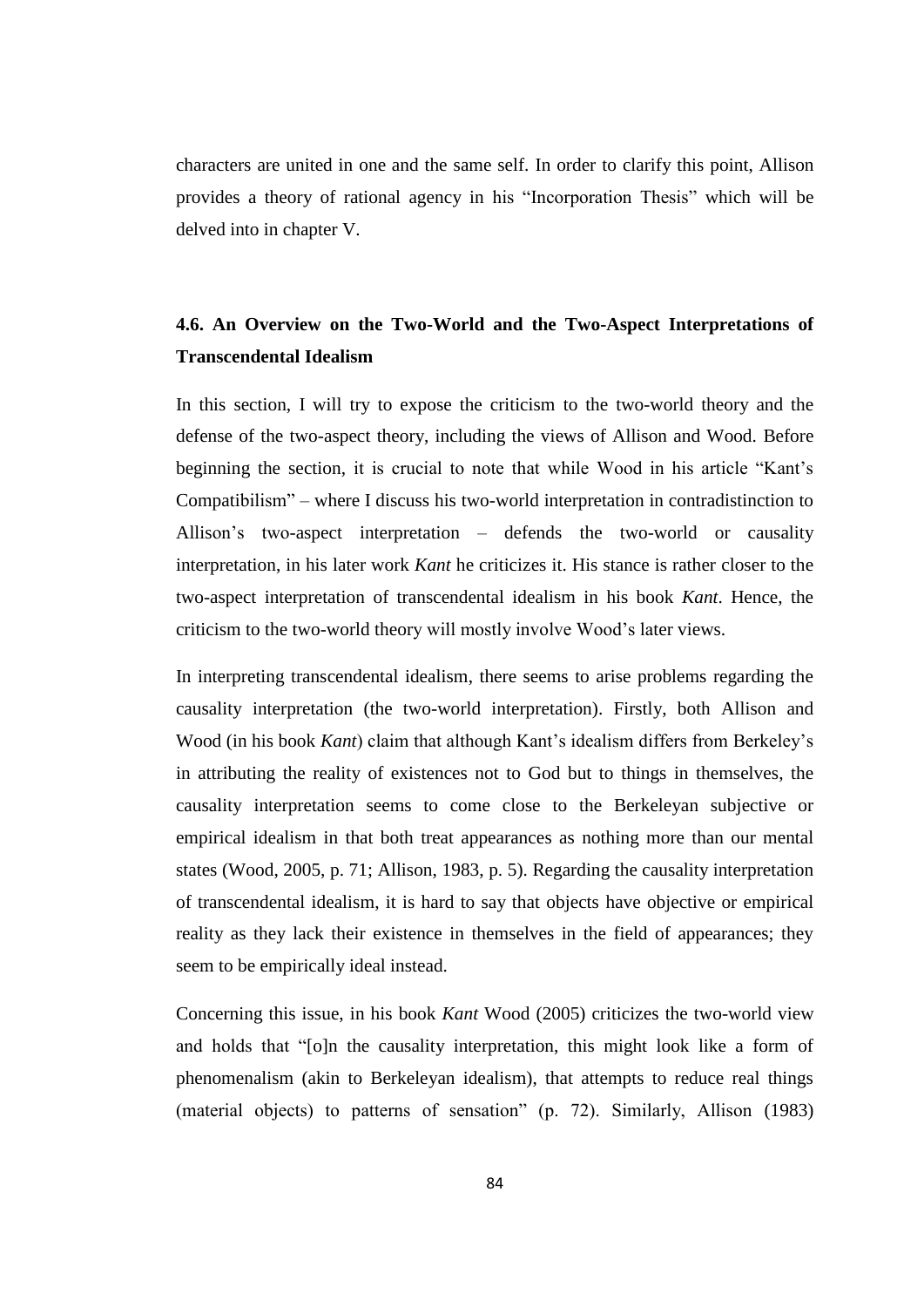criticizes the two-world reading in that by confining knowledge to the mental states of the mind, Kant "undermines the possibility of genuine knowledge at all" (p. 5). Like Wood, Allison (1996) points out that "it combines a phenomenalism regarding the objects of human cognition with the postulation of a set of extra-mental entities, which, in terms of that very theory, are unknowable" (p. 3).

Furthermore, according to Allison (1996), the two-world view represents a view of noumenalism by presupposing an ontological distinction between appearances and things in themselves or by giving ontological priority to things in themselves (p. 11). Accordingly, such noumenalism removes the possibility of uniting freedom and natural causality in one and the same effect since it presupposes that freedom, which is located in things in themselves, is ontologically prior to natural causality, which is located in appearances.

Secondly, though there seems to be no serious problem when the causality interpretation is applied to the object distinguished as phenomena and noumena, it clearly fails when applied to the subject distinguished as empirical character and intelligible character (Wood, 2005, p. 74). Consigning a free intelligible character to a world distinct from that of the naturally determined empirical character and positing it in a relation in which intelligible causality is the unknown cause of empirical causality ruins Kant's aim in reconciling the intelligible character and the empirical character in one and the same self through their effects. In the resolution of the Third Antinomy, Kant clearly states that his transcendental idealism should render possible such reconciliation: "We should therefore have to form both an empirical and an intellectual concept of the causality of the faculty of such a subject, and to regard both as referring to one and the same effect" (Kant, 1781/2007, A 538/B 566).

Although Wood (1998), in his article "Kant's Compatibilism", asserts that freedom and natural causality can be reconciled without uniting the empirical and intelligible characters in one and the same self, he abandons this idea in his book *Kant* (2005) and claims that the causality interpretation does not work well with respect to the self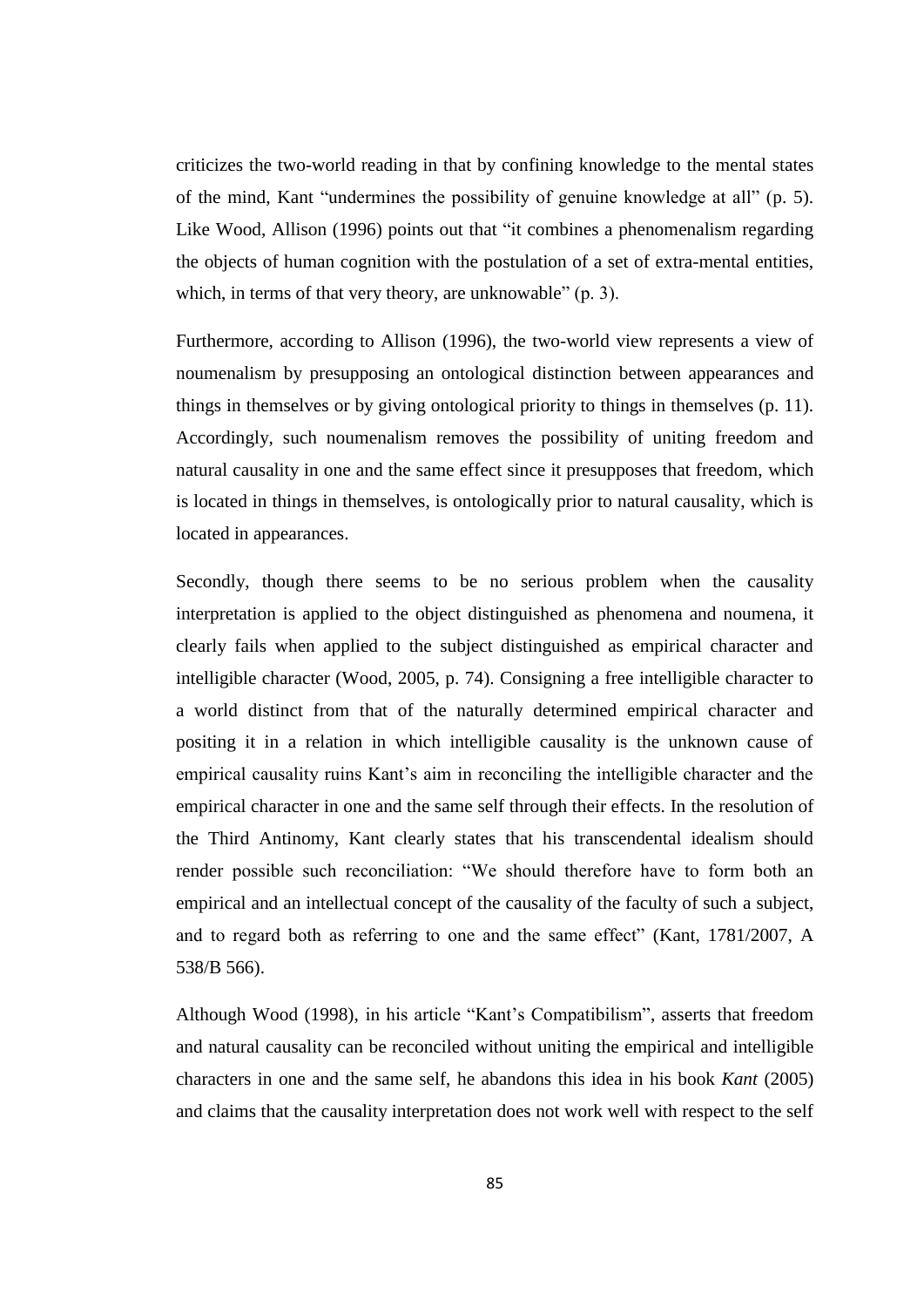(in reconciling freedom and nature). Besides this, he criticizes the defenders of the causality interpretation, who claim that there are two selves belonging to two distinct worlds, for "piling metaphysical monstrosity upon metaphysical monstrosity" (Wood, 2005, p. 74).

It can briefly be concluded that the causality interpretation or the so-called two-world interpretation is not successful in exhibiting a critical standpoint of Kant's transcendental idealism.

The identity interpretation, on the other hand, seems more successful in justifying Kant's transcendental idealism. It exhibits a critical standpoint of transcendental idealism. According to the identity interpretation, things as they appear to us are not treated solely as our mental states but have an existence as they are in themselves; their existence is intelligible to us, though. Hence, appearances are empirically real concerning our cognitive faculties, namely sensibility and understanding, from the phenomenal aspect. Since they exist in themselves, the same appearances are at the same time transcendentally ideal concerning our faculty of reason. In other words, the identity interpretation exhibits its significance in restricting our knowledge of representations to our cognitive faculties as they appear in space and time. What we know is merely representations through the forms of sensibility. Nevertheless, the faculty of reason presses the idea that these same representations "have no independent existence outside our thoughts" (Kant, 1781/2007, A 491/B 519). At this point, the identity interpretation of transcendental idealism differs from Berkeleyan empirical idealism by limiting the empirical reality of appearances to our forms of sensibility and the existence of appearances to our thoughts, in which our representations are rescued from being merely subjective states of our minds for the sake of objectivity. Otherwise there would be "appearance without anything that appears" (B xxvi-B xxvii).

In Allison's (1996) words, the two-aspect interpretation "is not phenomenalistic; and since things considered as they are in themselves are not ontologically distinct from the objects of human experience, there is no postulation of a separate realm of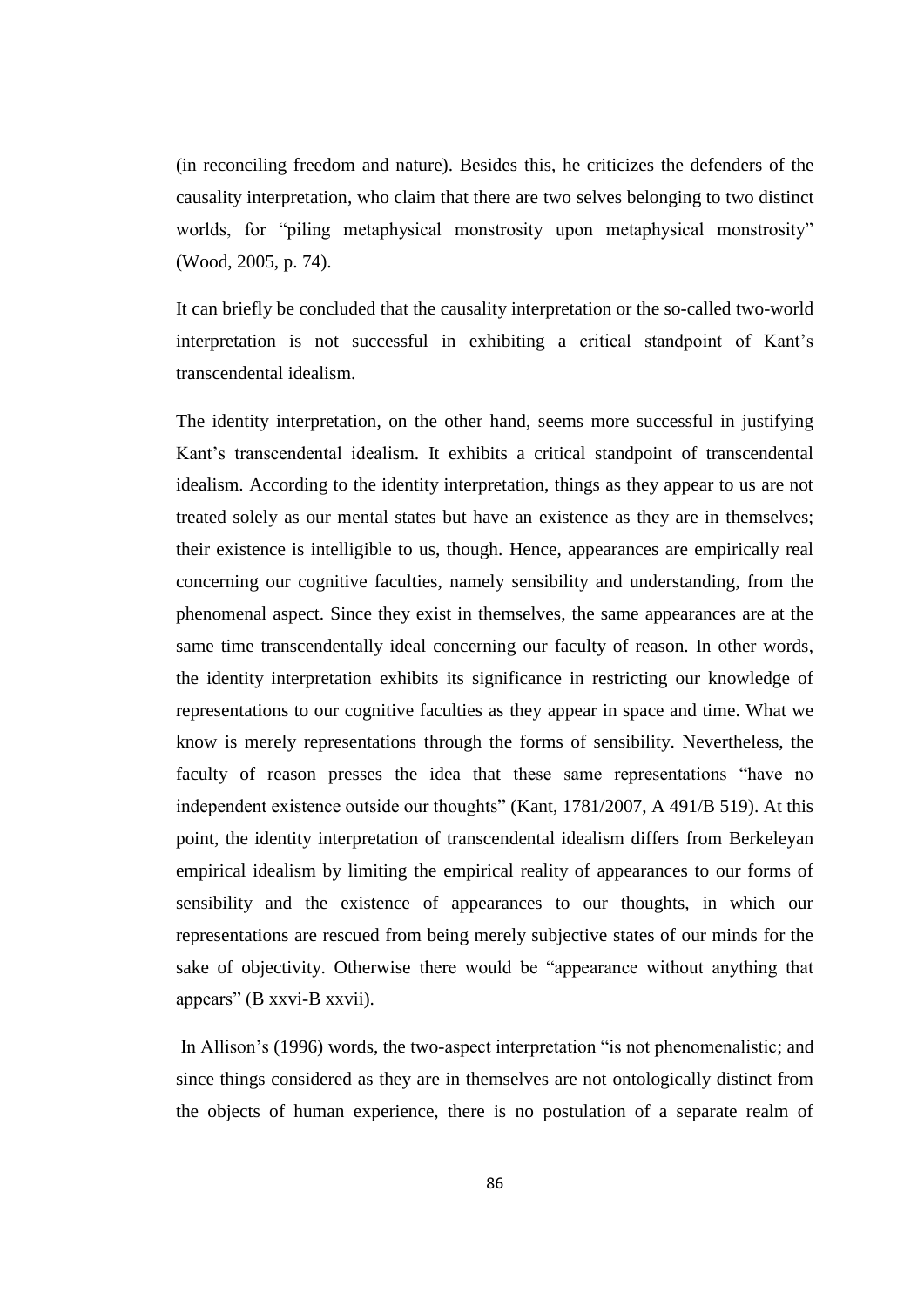unknowable entities" (pp. 3-4). What makes Allison distinctive is that he bases his theory on the distinction between the transcendental object=x and things as they are in themselves. Hence, things as they appear to us and things as they are in themselves can be identical in that both can be attributed to the transcendental object=x as two different aspects of it (Allison, 1996, p. 16).

However, Allison also confesses that the two-aspect interpretation has its weak points. This model is not adequate as regards the explanation of uniting the empirical character and the intelligible character in one and the same self since these characters contradict one another due to former's servitude to the causality of nature and the latter's independence of such causality. Allison thus solves this problem with his theory of rational agency (Allison, 1990, p. 5).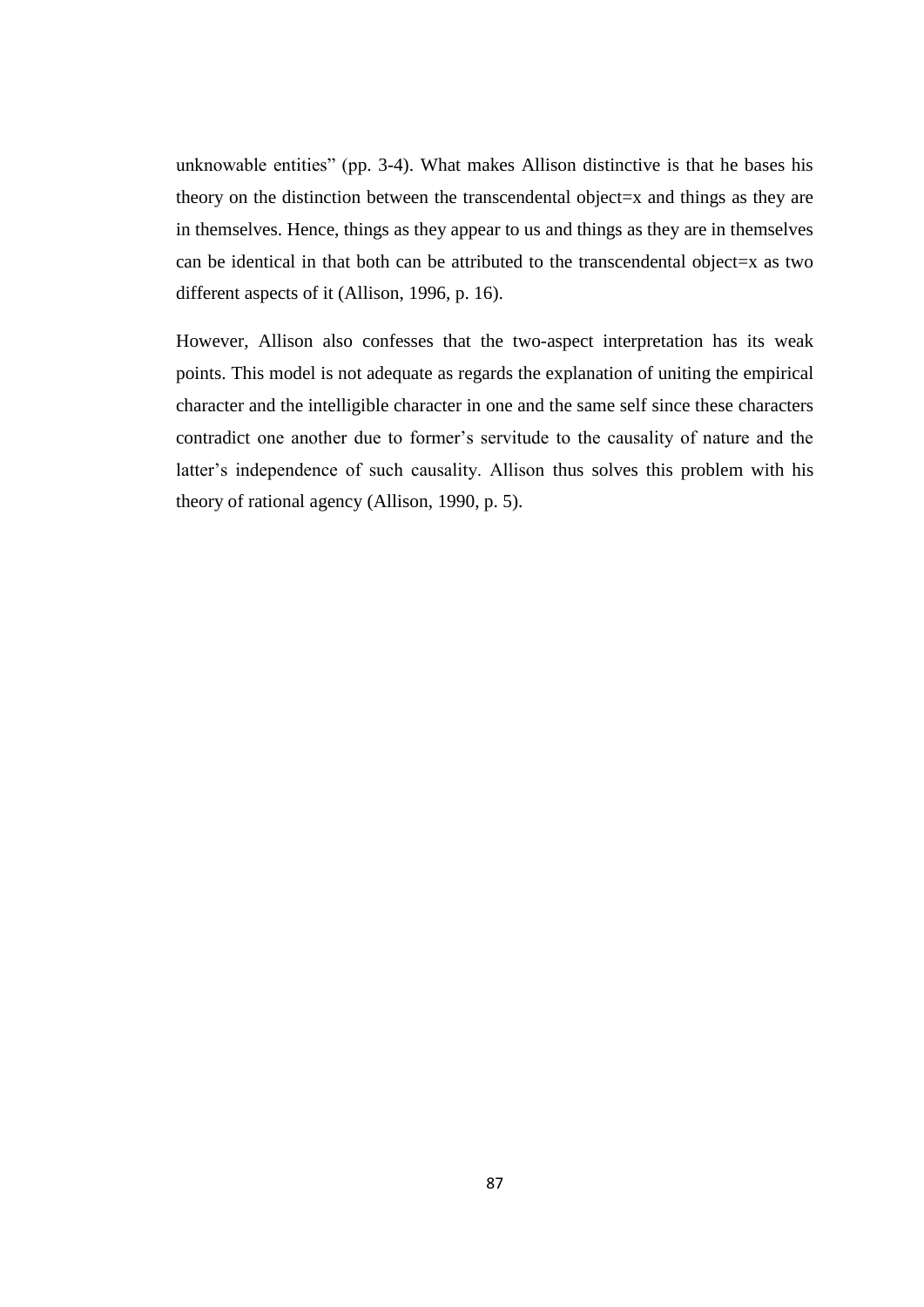# **CHAPTER V**

## **DOES KANT'S SOLUTION WORK?**

## **5.1. Transcendental Freedom and Practical Freedom**

The conception of freedom formulated in the first *Critique*, namely transcendental freedom, i.e., a mere 'idea of reason', is established in the "cosmological context of the Third Antinomy" (Allison, 1983, p. 310). In the first *Critique* (in the Third Antinomy), the problem of freedom is introduced as a pure transcendental idea, postulated for its supposed reconcilability with the causality of nature regardless of its actuality or even its possibility.

Because of its inability to establish the reality of freedom theoretically, transcendental freedom, as a regulative idea of speculative reason, signifies the negative concept of freedom. In the context of practical reason, as the subject of the second *Critique* Kant introduces a second, and this time positive, conception of freedom. This conception of freedom elaborated on in the second *Critique*, namely practical freedom, is established in the "moral context" (p. 310). Practical freedom is the freedom of human agency who acts in accordance with rules (moral law) given to oneself as imperatives in the form of 'ought', i.e., who acts according to 'what ought to be'. Thus, in the second *Critique* the reality of freedom is provided through practical freedom in accordance with the moral law. Due to its power to establish the reality of freedom in accordance with the moral law, practical freedom, as a constitutive idea of practical reason, signifies the positive concept of freedom.

Kant introduces the concept of practical freedom in order to propose a solution to the problem of freedom concerning the relation between these two kinds of freedom. On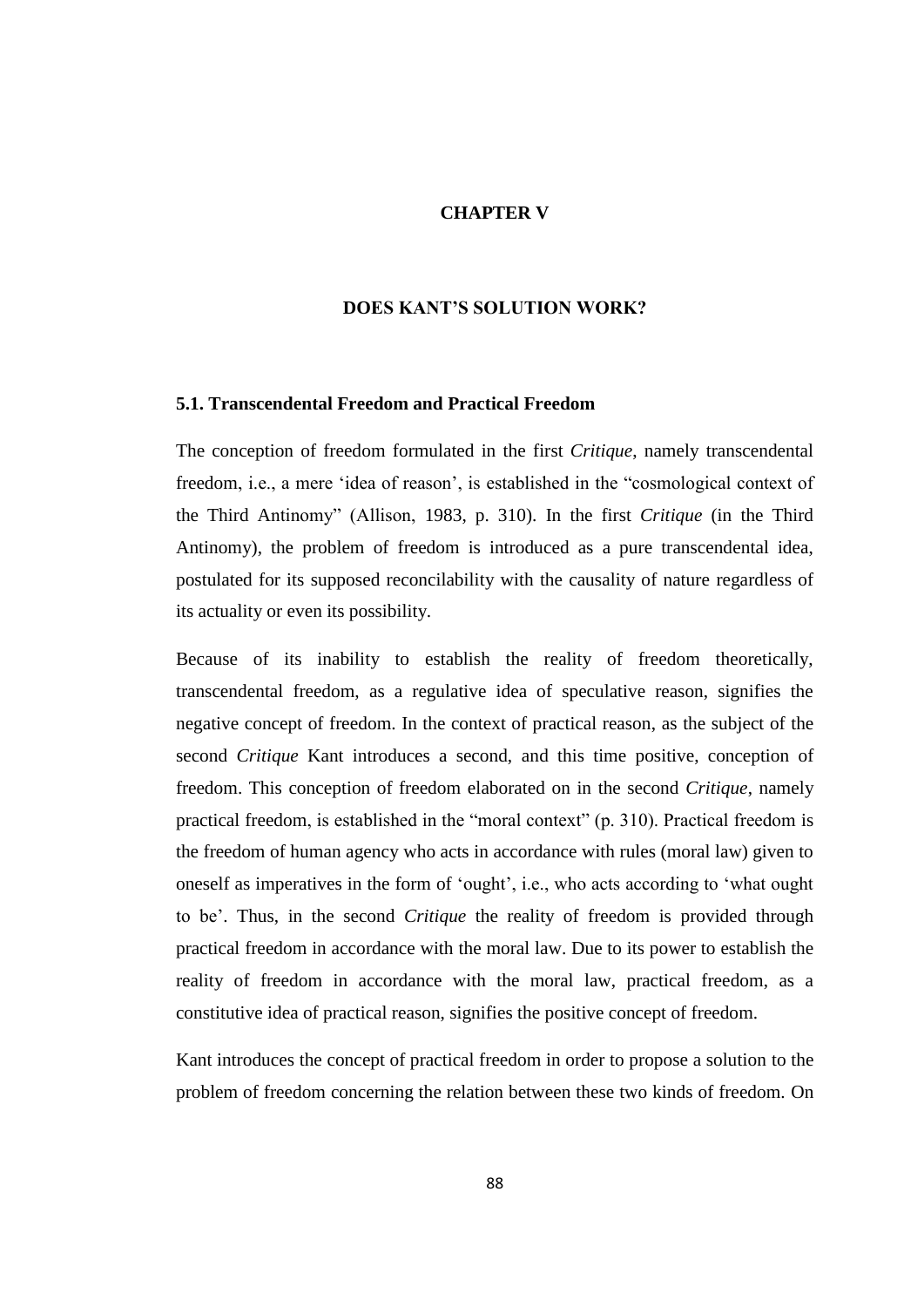the other hand, my focus is limited to practical freedom within the context of the first *Critique*, where it is formulated in a non-moral context, denoting a "theory of human agency" (p. 310). I will further elaborate on this point when exposing the relationship between transcendental freedom and practical freedom in the following passages.

### **5.1.1. Transcendental Freedom**

As has been discussed in chapter III, Kant defines two kinds of causalities in the Third Antinomy and its resolution. The first kind of causality is the causality of nature, namely the causality of the Second Analogy (and also the causality discussed in both the thesis and the antithesis of the Third Antinomy), which settles the principle that every event has a cause that determines its preceding state or cause in infinitum in accordance with the law of nature. Such causality belongs to the faculty of understanding as it cannot be thought independently of the conditions of experience.

The second kind of causality is the causality of freedom or transcendental freedom, i.e., the causality peculiar to the thesis of the Third Antinomy, which has "the power of beginning a state spontaneously [of itself]" (Kant, 1781/2007, A 533/B 561) in the time series, yet independently of the preceding states or causes which determines it in time. Thence, transcendental freedom is the 'uncaused cause', 'intelligible cause' or 'first cause' in the causal chain of time, which is not determined by an antecedent cause but only determines itself, and yet is in accordance with natural causality. Such causality belongs to the faculty of reason due to its being independent from the conditions of experience.

My being transcendentally free manifests itself in my possession of the power to originate a new series in time without being subjected to the antecedent causes; this way I can be the uncaused beginner of a causal chain in the empirical world. However, transcendental freedom, which is to be thought of as a spontaneous beginner of an empirical series in time in accordance with natural causality, is a mere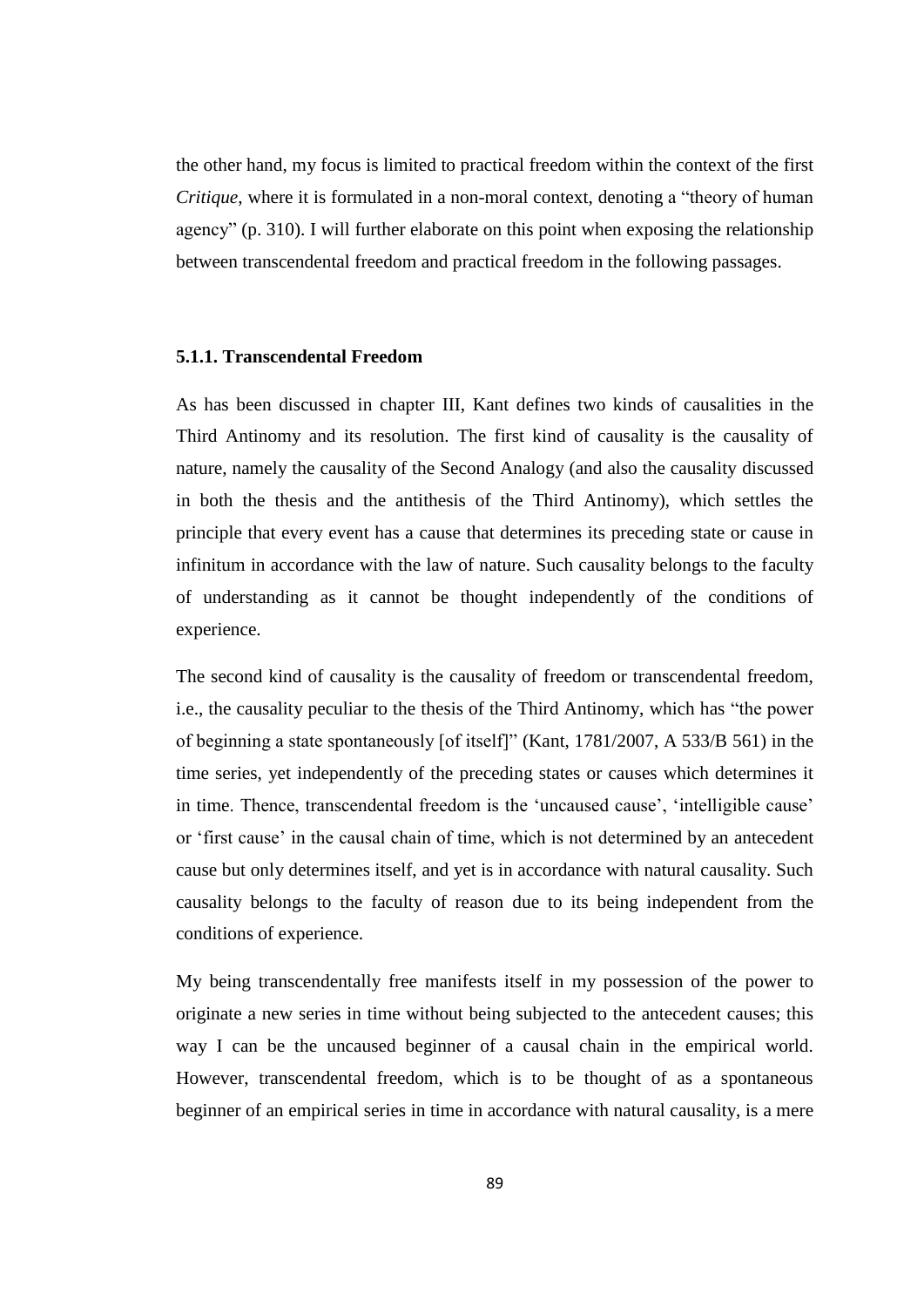postulation of reason, 'a pure transcendental idea'. Hence, transcendental freedom, as an intelligible causality, does not give any evidence – it cannot be derived from experience – concerning whether "I am free" in the transcendental sense. There is no real possibility of transcendental freedom in the sensible world, but only a logical possibility of it, in that my being transcendentally free brings about no discrepancy in conceiving it (Pereboom, 2006, p. 545). That is to say, it is not contradictory to conceive that I am transcendentally free in my acts in the sensible world, even if I 'really' am not. Thus, transcendental freedom remains merely as 'spontaneity' or 'causality' insofar as it is only "required to make an origin of the world conceivable" (Kant, 1781/2007, A 449/B 476). In conclusion, transcendental freedom is a negative concept of freedom as it merely signifies an independence from the law of nature but is not conceived as being determined by its self-legislative reason. Thus, transcendental freedom is "inadequate to the needs of ethics" as it lacks the action of human agency in the determination of the will. (Beck, 1966, p. 179).

## **5.1.2. Practical Freedom**

Practical freedom (in the second *Critique* and *Groundwork*), in contradistinction to transcendental freedom, involves the actions of human agency as a capacity and power in determining the will in order to meet the needs of ethics through the moral law. Hence, there is a necessary connection between practical freedom and morality. Grounded on practical freedom itself, the moral law determines it at the same time. That is to say, the moral law emerges as the "*ratio cognoscendi*" of practical freedom "since it is through the consciousness of this law that one becomes aware of one's freedom, while freedom functions as the *ratio essendi* of the moral law" (Allison, 1983, p. 310).

In other words, positive freedom is derived from morality, and morality renders its actualization possible. My being practically free manifests itself in that I am free insofar as I am morally responsible for my actions in accordance with the moral law,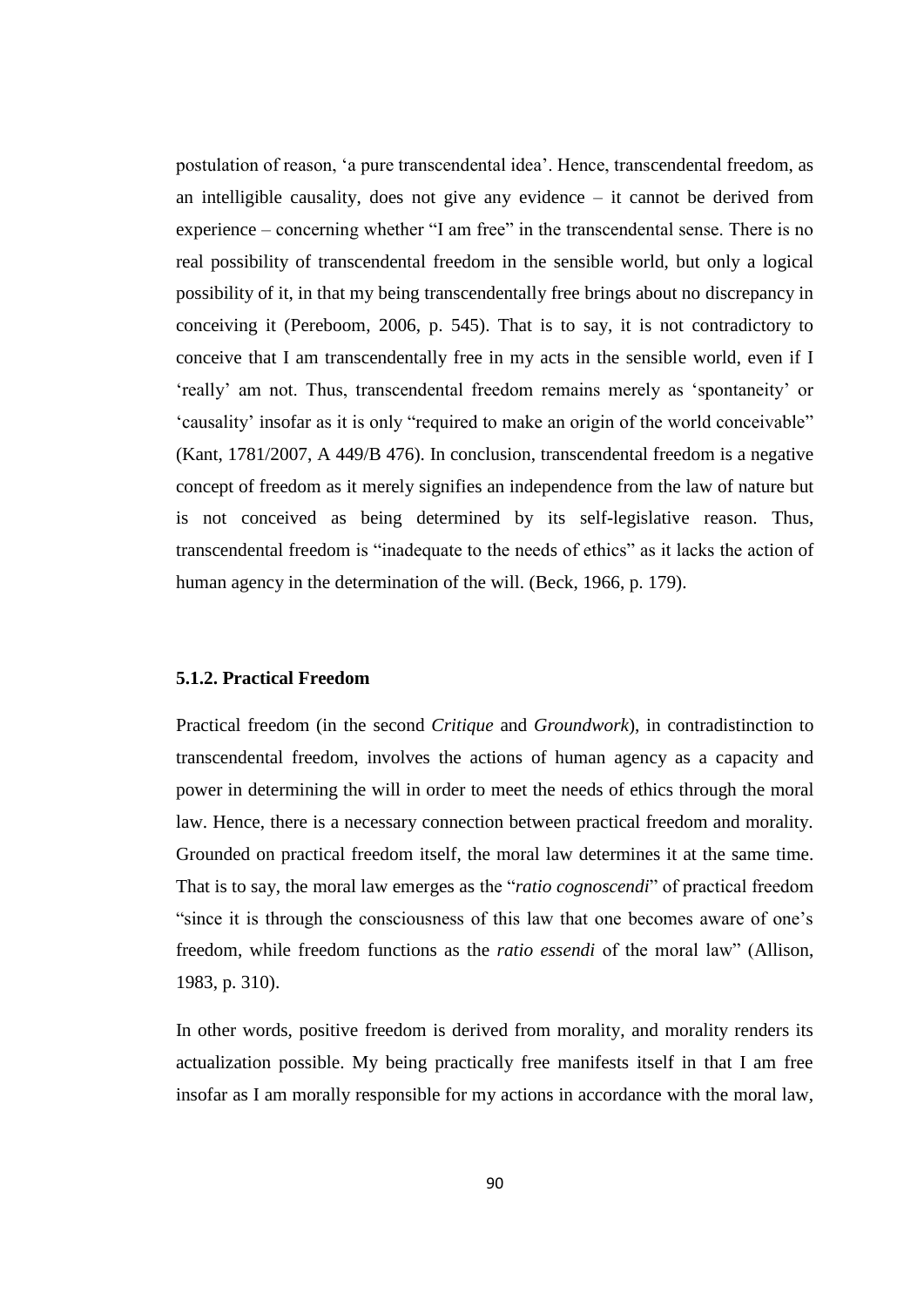which we have the power to constitute through the self-legislation of the will and which we give to ourselves in an *a priori* fashion. Thus, practical reason, or the will, is a lawgiving faculty. Freedom of the will, which Kant later discusses at length under the conception of 'autonomy', denotes the positive conception of freedom. Thus, my being practically free, due to its being actualized by the moral law, leads to the real possibility of freedom, in which I can conceive myself as 'I am free' and feel its effects in the sensible world although I cannot *know* that 'I am free'.

Therefore, I cannot encounter practical freedom or free will itself through the conditions of experience as it belongs to the intelligible causality of reason. I can only experience its effects in the field of appearances. As I have mentioned above, practical freedom is not constituted in moral lexicon in the first *Critique*; it rather manifests the capacity of a human agency to act on the basis of "what ought to be" through the faculty of reason. As has been quoted before, in Kant's words, "[t]hat our reason has causality, or that we at least represent it to ourselves as having causality, is evident from the *imperatives* which in all matters of conduct we impose rules upon our active powers" (Kant, 1781/2007, A 547/B 575). Imperatives are applied to an action in the form of 'ought' judgments, i.e., judgments of moral responsibility. Acting on the basis of an 'ought', i.e., acting morally, indicates on the one hand a necessity of obeying the moral law, that is, an obligation to act according to the categorical imperative and, on the other hand, choosing or deciding independently of sensuous impulses imposed by the faculty of understanding as 'what is'. The latter obliges us to act according to the hypothetical imperative.

This capacity of acting independently of the sensuous motives and instead in accordance with the moral law represents itself as two different aspects of practical freedom in the first *Critique*, which are the negative aspect and the positive aspect respectively. It is important to note, however, that the distinction between these two aspects of (practical) freedom is not the same as the distinction between the positive and negative conceptions of freedom; it is a further distinction within the positive conception of freedom.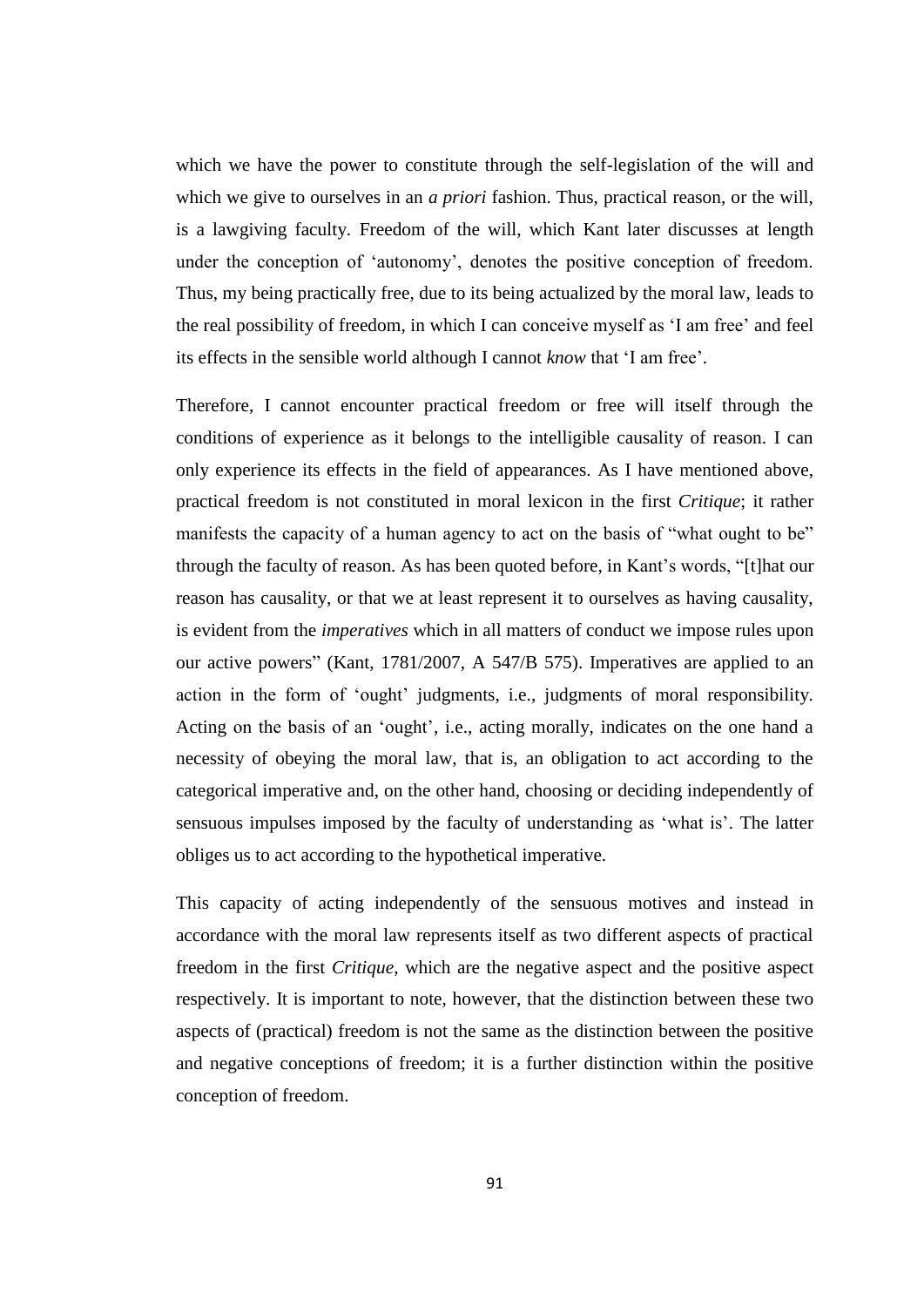Practical freedom in its negative aspect is "the will's independence of coercion through sensuous impulses" (A 534/B 562). In other words, it is the independence of our sensibility from the necessitation of sensuous motives and determination by inclinations. A will is enslaved when it does not have the rationality to withstand its sensuous desires and capability to act against its commands (Wood, 1998, p. 242). Kant names such an irrational will as "*arbitrium brutum"*, i.e., animal will, as it is both "*pathologically affected*" and "pathologically *necessitated*" by sensuous desires (Kant, 1781/2007, A 534/B 562). However, human will differentiates itself from animal will in the sense that although it is "*arbitrium sensitivum",* that is, a pathologically affected will similar to that of the animals, it is not "*brutum*" but "*liberum*" (A 534/B 562). That is to say, human will is related not only to the sensibility which affects it like animal will is, but also to reason through which it acts independently of the necessitation of sensible desires. Therefore, human will, in contradistinction to animal will, is free in the negative aspect of practical freedom insofar as it has the rational capacity to liberate itself from inclinations.

Practical freedom in its positive aspect, on the other hand, rests on the power of human agents' free choice of acting on the basis of *a priori* principles, i.e., the moral law. Agents construct such *a priori* principles themselves through their active selfdetermination or self-legislation of the will. As 'autonomy' means "the will's property of being a law to itself" (Kant, 1785/1997b, p.52), the positive sense of practical freedom is basically autonomy. Our actions are autonomous insofar as we act in accordance with the moral law, which is given by an imperative that is categorical. That is to say, practical freedom in the positive sense is "the capacity [of rational agents] to will *a priori*" (Kant, 1817/1996, p. 401).

In the negative sense of practical freedom, our actions are heteronomous as our will is affected by sensibility (even though it is not necessitated by sensibility). 'Heteronomy' means being governed by rules or factors outside oneself. When we are heteronomous, we act in accordance with a hypothetical imperative. Hypothetical imperatives are conditional; that is, they have the form 'if you want x, do y'. Since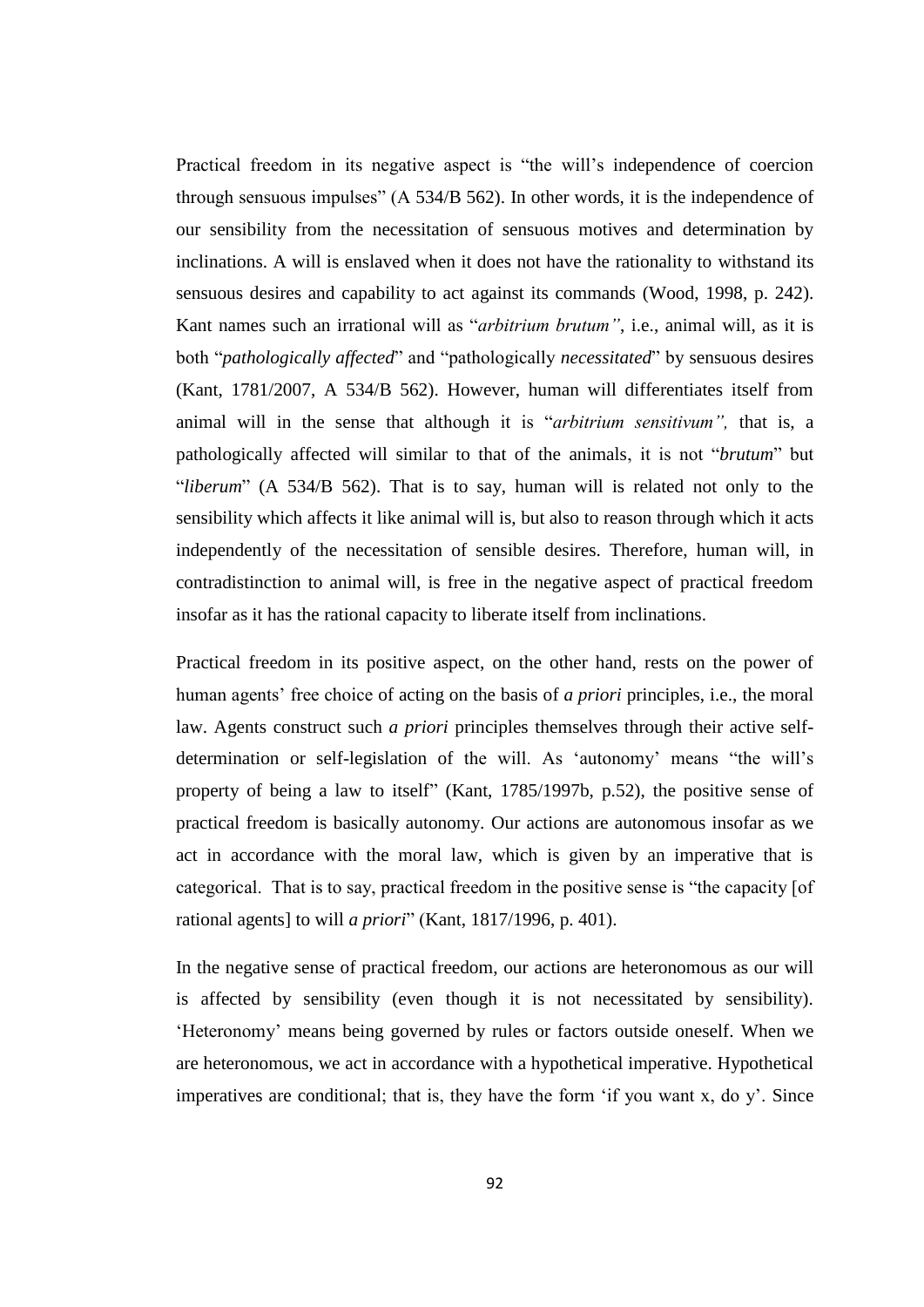the act commanded by a hypothetical imperative is conditioned by a desire or a consequence that one wants to attain, hypothetical imperatives are heteronomous. Thus, in its negative sense, practical freedom is the freedom from empirical causes such as desires, impulses, coercion, consideration of consequences, physical needs, and so on.

Wood (1998) states that while practical freedom in its negative aspect explains "free will in terms of the way it does *not* operate", practical freedom in its positive aspect explains it "in terms of what it *can* do" (p. 242). That is to say, while the former (practical freedom in its negative aspect) remains only as an independence of the will from the necessitation of sensibility, the latter (practical freedom in its positive aspect) is productive in constituting the moral law spontaneously. Therefore, it is the positive aspect of practical freedom, which is required for morality and through which we can be practically free (in the positive sense) in our actions insofar as we are morally responsible for them.

#### **5.1.3. The Relation between Transcendental Freedom and Practical Freedom**

After describing transcendental freedom and practical freedom, Kant draws attention to the relation between the two, which gives rise to the 'problem of freedom'.

The problem of freedom can be explained with the following words: if natural causality were the only causality in the phenomenal world, then everything would be sensible in the way that every effect is determined by its antecedent cause in infinitum. Then, there would be no place for an intelligible cause, i.e., transcendental freedom, which can spontaneously begin an empirical series independently from the antecedent causes. Moreover, if there were no transcendental freedom but only natural causality in the phenomenal world, then all our actions would be determined by sensuous motives. As, in this case, we could not resist determination by inclination, there would be no room for practical freedom in the negative sense. If there could be no practical freedom even in the negative sense, there would be no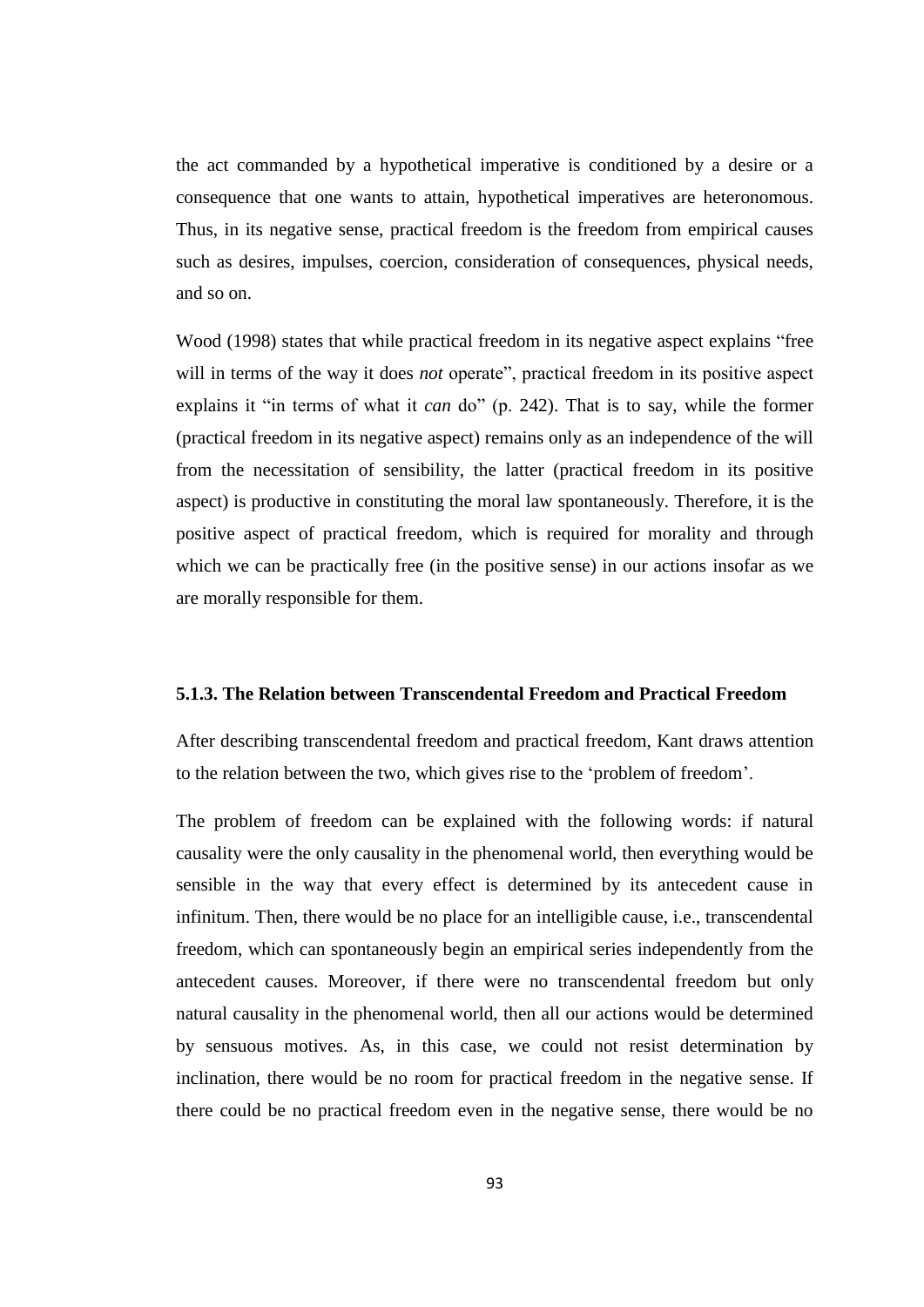practical freedom in the positive sense either; and the absence of practical freedom in the positive sense would lead to the abolition of morality. In connection with our not being practically free, we, as rational agencies, would not be able to determine our own actions through our self-legislative will, and we could not be morally responsible for our actions. For this reason, Kant emphasizes that "[t]he denial of transcendental freedom must, . . . involve the elimination of all practical freedom" (Kant, 1781/2007, A 534/B 562).

Thus, there seems to be a close relationship between transcendental freedom and practical freedom, in which practical freedom requires transcendental freedom. In Kant's words, "the practical concept of freedom is based on this *transcendental* idea" (A 533/B 561).

However, Kant's position in the solution of the Third Antinomy is not that we are 'actually' or 'really' free in the transcendental sense; only the logical possibility of such freedom is demonstrated. Further, Kant is nowhere able to prove that we are free in the practical sense; he merely states that, in the practical field, we cannot help but act under the presupposition that we are free.

As has been stated before, Kant's aim is not to prove the actuality or even the possibility of transcendental freedom in the solution of the Third Antinomy, but only to exhibit that "causality through freedom is at least *not incompatible with* nature" (A558/B 586). That is to say, Kant's aim is nothing more than to question whether it is possible to take freedom as a second kind of causality to exist in the phenomenal world in accordance with natural causality. The problem of freedom thus arises due to the stance that 'real' practical freedom is based on a transcendental idea, the reality or even the possibility of which has not been established; it has only been put forth as a causality which is supposed to be met with another kind of causality, that of nature, without contradiction.

Wood (1998) claims that "[t]he free will problem arises for Kant because he believes that practical freedom requires transcendental freedom and that there is no room in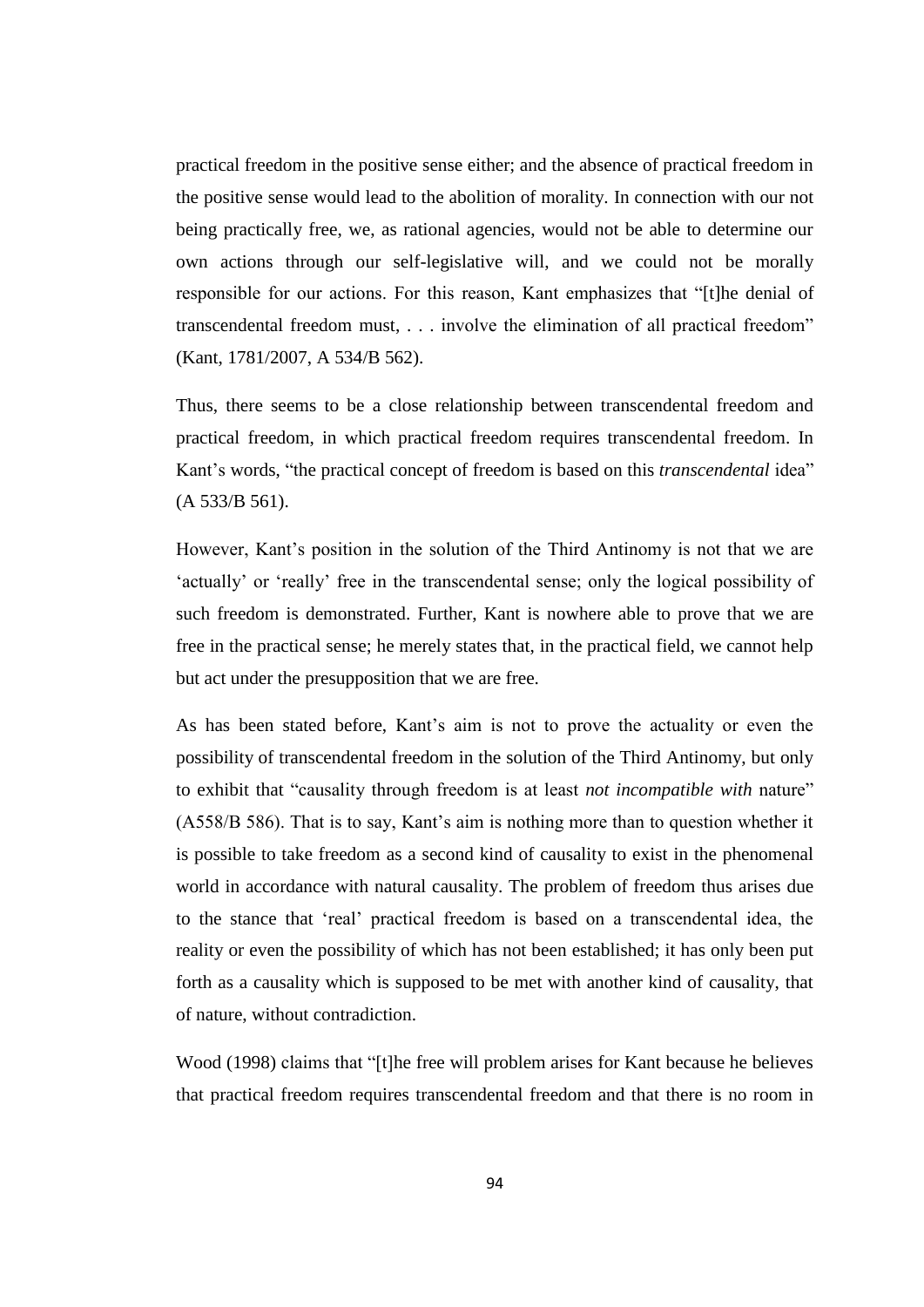the causal mechanism of nature for a transcendentally free being" (p. 242). According to Beck (1966), on the other hand, the problem of freedom arises when Kant tries to maintain "freedom in his concept does not infringe on the laws of nature, and yet it is a basis for moral imputation" (pp. 190-191).

Consequently, it is the transcendental idea, i.e., transcendental freedom, which leads to the problem of freedom in Kant's theory of freedom. In other words, for Kant transcendental freedom is the "great stumbling-block" (Kant, 1781/2007, A 409) of human freedom. In short, the problem of free will due to the transcendental idea rests on two points. Involving the relation between transcendental freedom and practical freedom, which is our concern in this section, the first point is that transcendental freedom cannot provide a firm ground for practical freedom due to the reality or actuality of freedom (transcendental freedom). Involving the relation between transcendental freedom and natural causality, the second point is that transcendental freedom, as a second kind of causality, becomes part of an antinomy, namely the Third Antinomy, in which its reconciliation with natural causality is to become problematic.

Concerning only the first point, it can be said that there seems to be a complex relationship between transcendental freedom and practical freedom when one claims that practical freedom is based on transcendental freedom. Commentators who approach the problem of freedom in the light of the second *Critique* (see Pereboom, 2006, p. 559) accept Kant's claim that we can be practically free if and only if we are transcendentally free. That is to say, practical freedom can be real if and only if transcendental freedom is real. This reading seems conclusive. However, according to Allison, this cannot be the only possible reading when the problem is considered in the light of the first *Critique*. Allison (1983) accepts that there is a necessary relation between practical freedom and the transcendental idea; nevertheless, this does not indicate that the connection is "between the reality of the two types of freedom" (p. 319).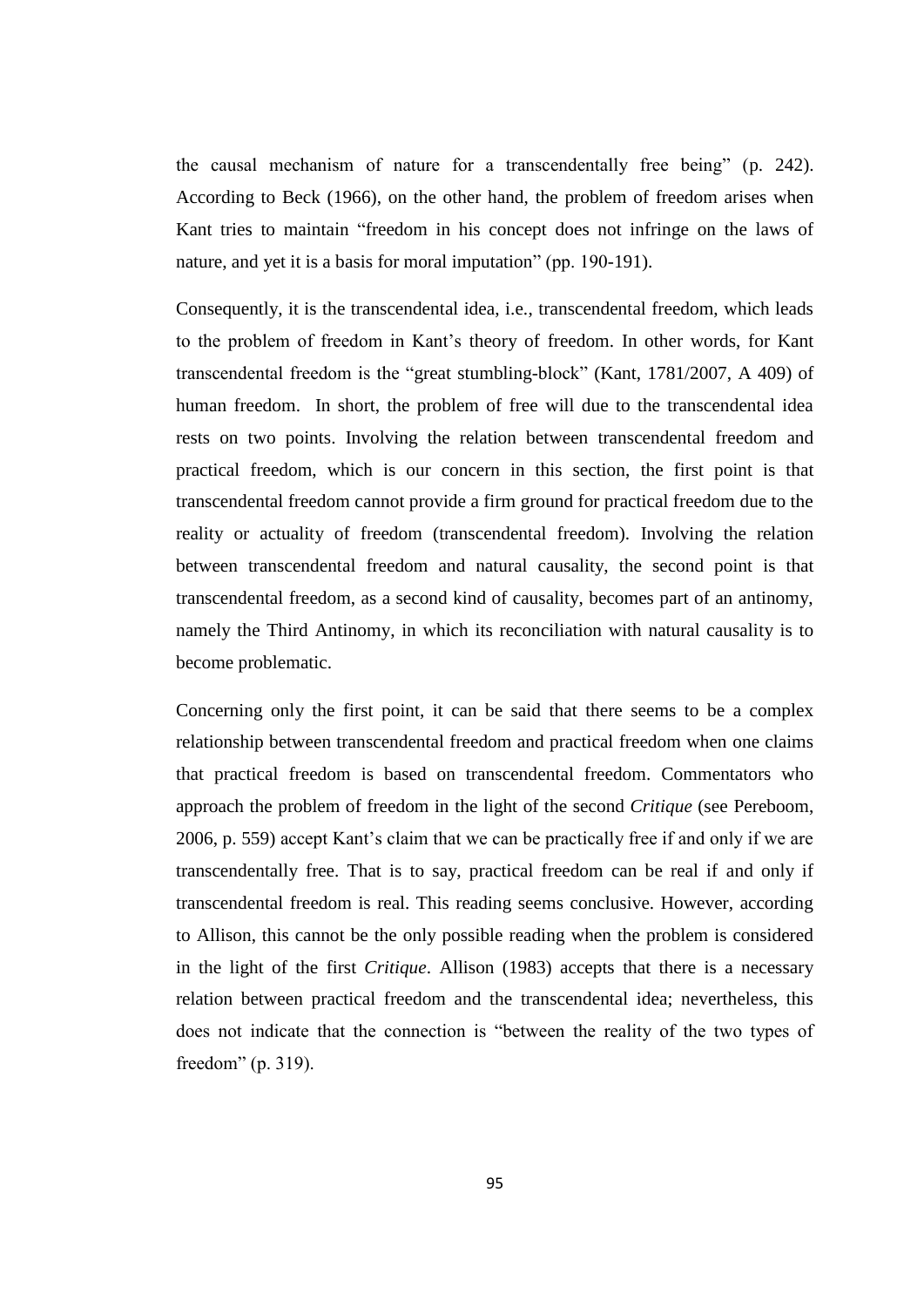Besides these, although practical freedom requires transcendental freedom, two conceptions of freedom are clearly distinct from one another with respect to their spontaneity. As we have mentioned above, transcendental freedom is spontaneity, as it is the capacity to begin an empirical time series of itself independently of the determination of an antecedent cause. Likewise, practical freedom is spontaneity, as it is the power to produce its own law, i.e., moral law, independently of sensuous impulses, viz. by depending on *a priori* grounds. On this point, Wood (1998) claims that "[p]ractical freedom is always spontaneity because it requires transcendental freedom" (p. 245), Chad Wellmon (2010) disagrees with Wood, arguing that "[t]he spontaneity of the mind [of transcendental freedom] cannot be transposed onto a spontaneity of the will [of practical freedom]" (p. 64). That is to say, "[t]he possibility that the human being might be able to conceive of an epistemic spontaneity does not require or even imply a spontaneity of the will" (p. 65). Consequently, with respect to two explanations, viz. of reality and of spontaneity, transcendental freedom cannot provide a firm ground in its relation with practical freedom.

Nevertheless, the fact that we are able to conceive of an epistemic spontaneity, combined with the demonstration of the logical possibility of transcendental freedom in the Third Antinomy, constitutes the only way through which we can show the unity of the empirical and the intelligible characters. In that case, Allison insists that we have to render intelligible transcendental freedom's necessary relation to practical freedom. Regarding the solution of the complex relationship between transcendental freedom and practical freedom, Allison (1983) proposes that transcendental freedom has a "regulative function" concerning practical freedom: "This is in accord with the modeling function assigned to the Idea in the observation of the thesis of the Third Antinomy" (p. 319).

As has been established in the third chapter, intelligible cause, i.e., transcendental freedom functions only as a regulative idea, which orders or models the employment of understanding, not a constitutive principle, which employs "concepts to *constitute*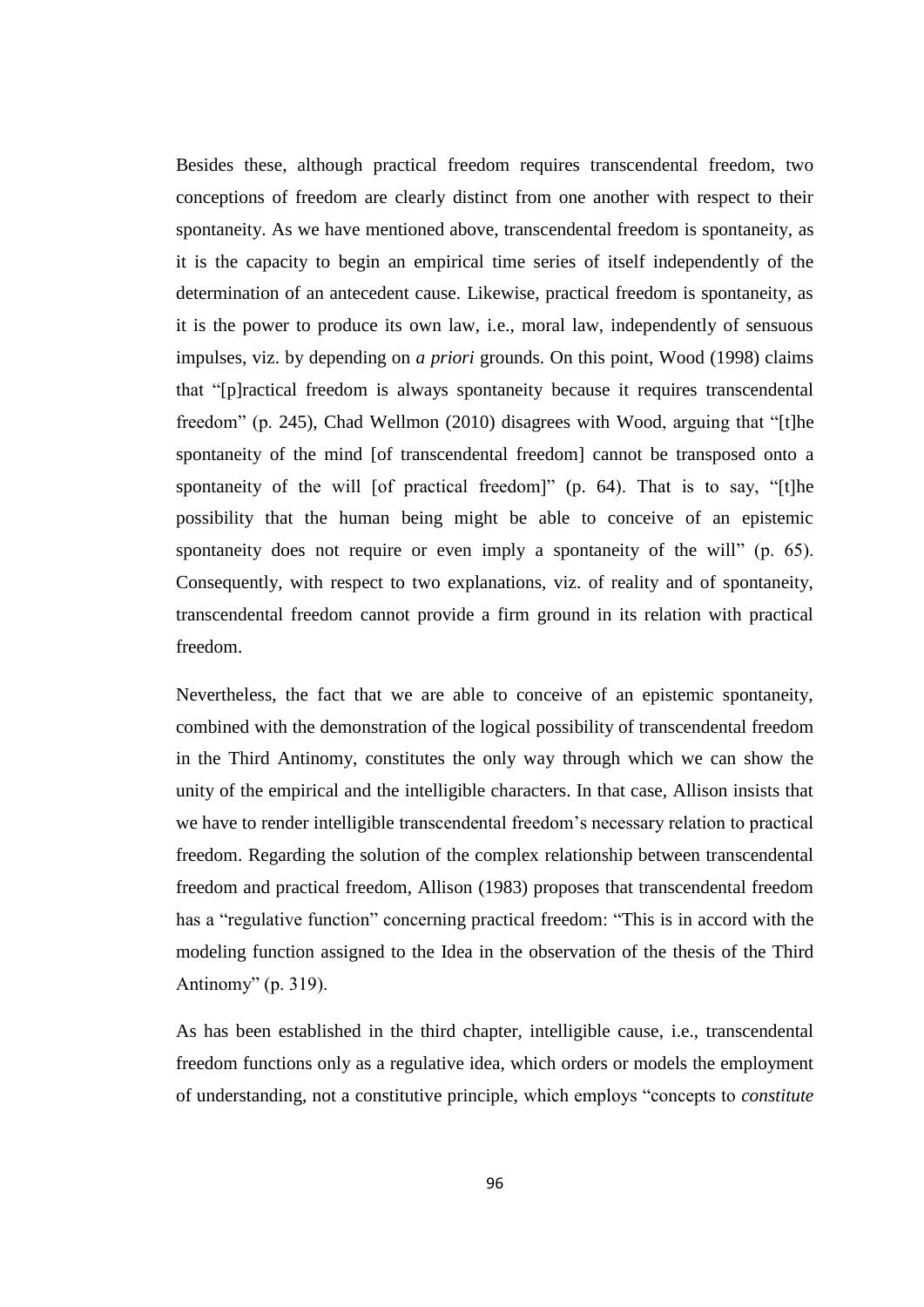objects" (Gardner, 1999, p. 221). The issue is, when transcendental freedom is taken as a regulative idea, it has nothing to do with experience; rather, it functions "as a model that, though not establishing the actuality of practical freedom [otherwise it would be a constitutive idea], allows one to conceive of its possibility" (Wellmon, 2010, p. 65). Therefore, when transcendental freedom is taken in its regulative function, it is not necessary to prove its reality in order to prove the reality of practical freedom. Rather, the necessity of taking transcendental freedom as a postulation of reason, i.e., as a 'pure transcendental idea' in its relation to practical freedom, will make it possible to conceive human will as practically free. In brief, we can be practically free only by conceiving transcendental freedom in its regulative function.

It can be said with respect to the second *Critique* that the conception of freedom of the Third Antinomy, which regards freedom as a second kind of causality in addition to natural causality, is inadequate to prove the reality of itself and, consequently, the reality of practical freedom. However, it renders possible a "freedom of a turnspit" (Kant, 1788/2002, p. 123) which makes room for morality.

# **5.2. Compatibilism and Incompatibilism Debate with regard to Allison's 'Incorporation Thesis'**

What constitutes the basis of Allison's 'Incorporation Thesis' is that transcendental freedom, as a postulation of reason, in its relation to practical freedom makes it possible to conceive human will as practically free. Allison proposes the unification of the empirical and intelligible characters in the practical context as a solution to the question of the compatibility of practical freedom and natural causality.

As has been mentioned in chapter IV, Allison's project of uniting the two aspects of the self, i.e., empirical character and intelligible character, in one and the same self in order to reconcile freedom and nature finds its solution by shifting from cosmological freedom (transcendental freedom) to practical freedom. A practically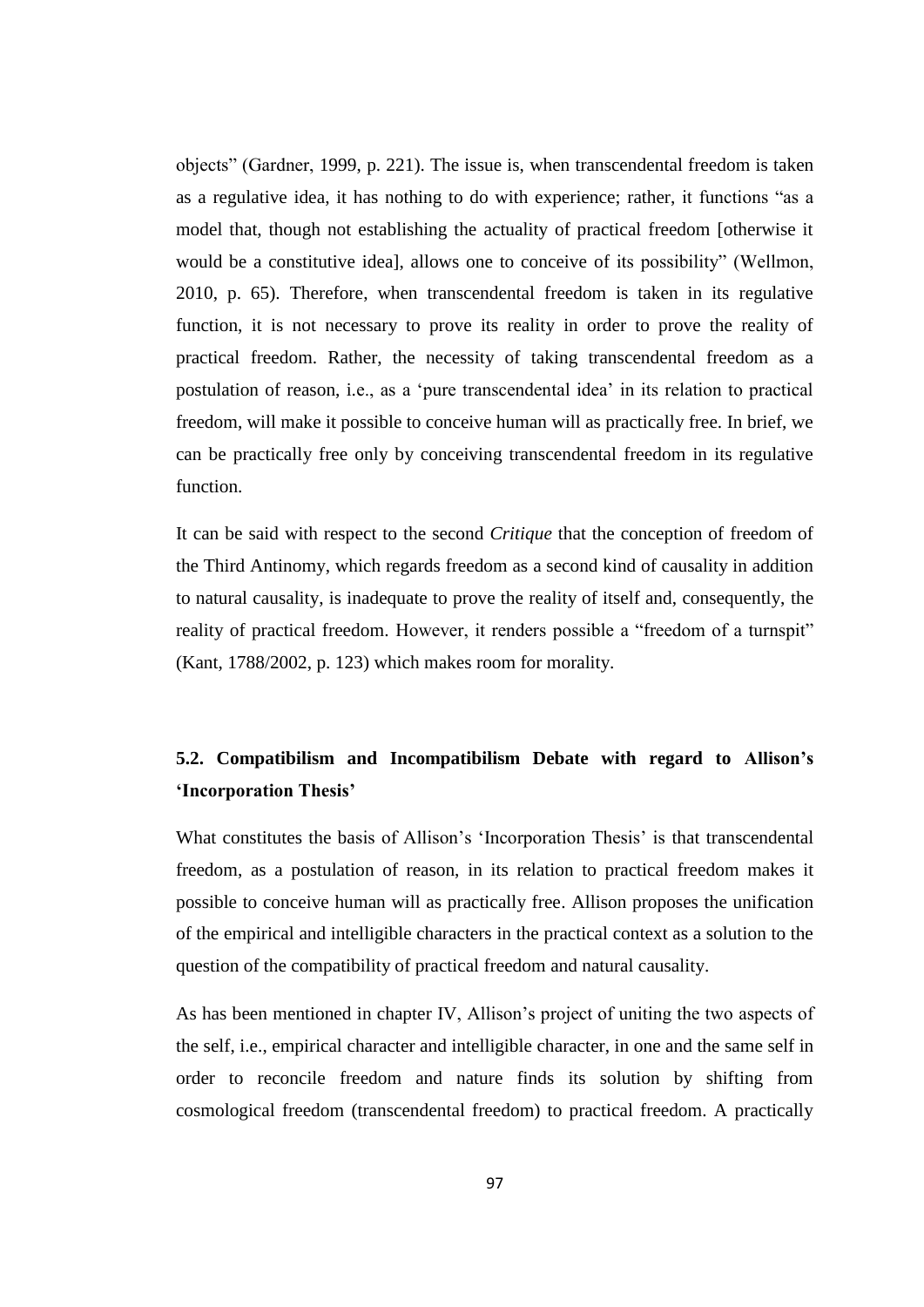free will which is actualized through acting on the basis of an 'ought' becomes the key concept for Allison's solution to the question of how two selves can be unified. Allison (1990) believes that Kant exhibits a "'naturalized' version of causality of reason" (or causality of freedom) to which the empirical character is attributed (p. 34). The causality of freedom thereby involves both an empirical and an intelligible character.

To facilitate this account, Allison makes use of the fact that 'ought' statements "[include] hypothetical as well as categorical imperatives" (Allison, 1983, p. 316). In the context of the *Critique of Pure Reason*, "*both* moral *and* pragmatic or prudential imperatives indicate a causality of reason" (Allison, 1990, p. 35).

As empirical character is connected with sensibility, its will is determined by hypothetical (pragmatic or prudential) imperatives, its actions thus being heteronomous. On the other hand, as intelligible character is connected with reason, its will is determined by categorical (moral) imperative, its actions being autonomous. In other words, hypothetical imperatives are the practical principles or maxims that are adopted by an empirical character; on the contrary, the categorical imperative is the moral law that is adopted by an intelligible character.

Therefore, intelligible character, due to its spontaneity and independence from the causality of nature, is capable of constituting its own *a priori* rules and of acting on the basis of these *a priori* principles. So, a rational agent, in its intelligible character, is practically free in the positive sense. However, empirical character is subject to the laws of nature on the one hand and is able to resist determination by sensuous impulses such as beliefs, desires, inclinations etc. imposed by nature on the other. By virtue of its being subject to the laws of nature, the rational agent in its empirical character is not free in the positive sense, but still has "limited spontaneity" (Engstrom, 1993, p. 405) to form rules as being attributed to a causality of reason. It has a disposition to act according to its 'subjective' principles by "subsuming the inclination or desire under a practical rule or principle" (Allison, 1990, p.39). Allison sees this empirical rational agent as bearing negative freedom. Therefore, empirical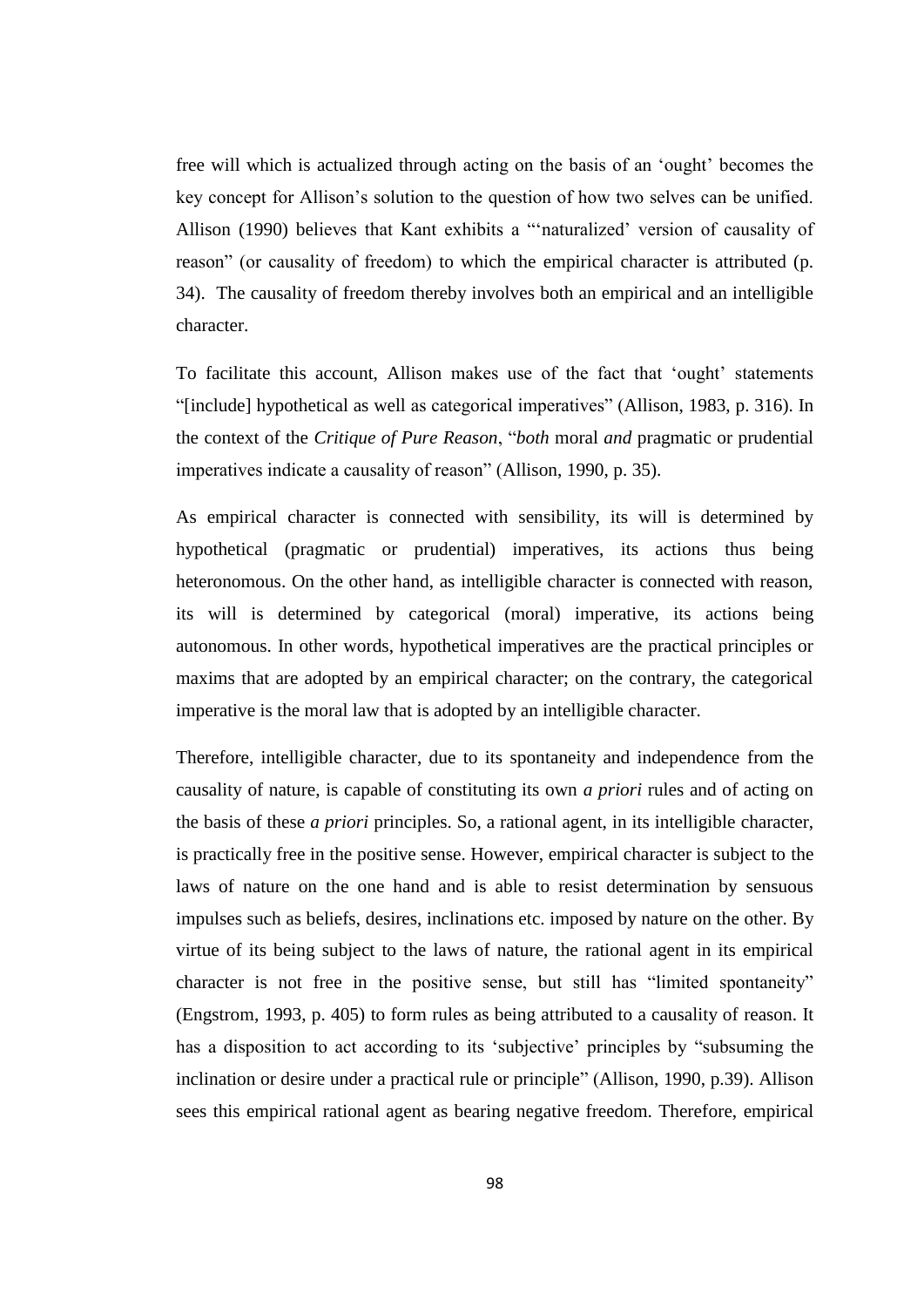character represents a compatibilist account of freedom as it reconciles the causality of nature with the negative sense of practical freedom.

Allison (1990) further states that "even desire-based or, . . . 'heteronomous' action involves the self-determination of the subject and, therefore, a 'moment' of spontaneity" (p. 39). Insofar as the rational agency involves deliberation, even in heteronomous actions when an acting subject formulates its course of action to itself in the form of a hypothetical imperative, it is acting under the assumption that it is free (which is rendered possible by the logical possibility of transcendental freedom).

This means that "even in the case of desire based actions" there is an element of spontaneity as long as such actions are the result of deliberation and thus expressions of agency. Allison's 'Incorporation Thesis' suggests that "an inclination or desire does not *of itself* constitute a reason for acting. It can become one only with reference to rule or principle of action, which dictates that we ought to pursue the satisfaction of that inclination or desire" (Allison, 1990, p. 40). That is to say, sensuous impulses, inclinations, and desires cannot determine an empirical character as they are insufficient to begin an action on their own; they must be 'incorporated' under a rule or maxim provided by the spontaneity of an intelligible character.

However, according to Allison (1990), Kant is not content with such a compatibilist conception of freedom that is attributed to the empirical character since "nonmoral motivation" (p. 35) with its limited spontaneity, due to its being subject to the laws of nature, is "insufficient to determine the will" (p. 39). This is why Kant appeals to an incompatibilist account of freedom (as it is contradictory with natural causality's force and influence) attributed to the intelligible character, which involves genuine and absolute spontaneity in its actions due to its being independent from the laws of nature.

For practical freedom presupposes that although something has not happened, it ought to have happened, and that its cause, [as found] in the [field of] appearance [the action of empirical character], is not, . . . so determining that it excludes as causality of our will—a causality which, independently of those natural causes [intelligible causality], even contrary to their force and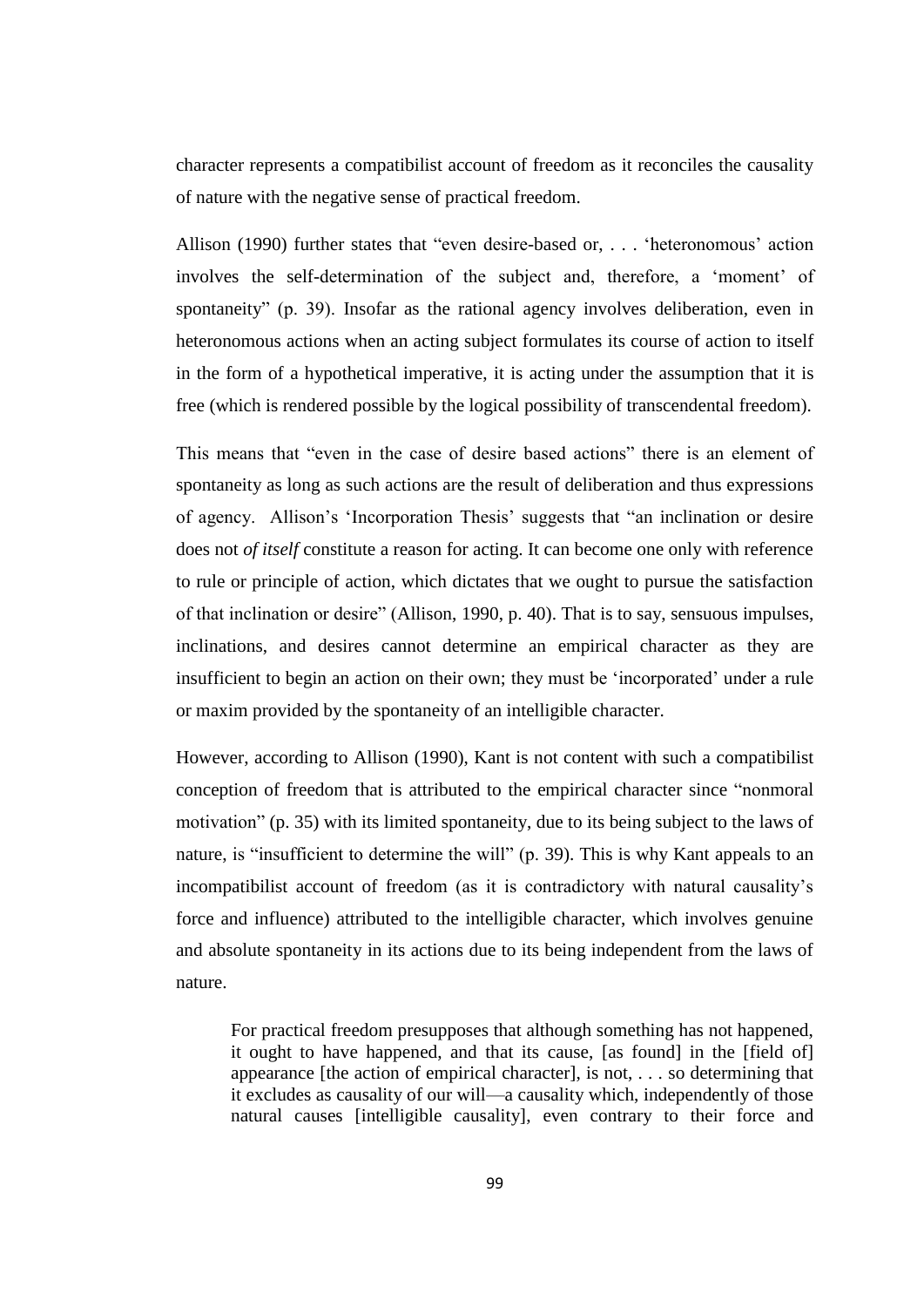influence, can produce something that is determined in the time-order in accordance with empirical laws, and which can therefore begin a series of events *entirely of itself*. (Kant, 1781/2007, A 534/ B562)

Therefore, we can conceive the intelligible character, with its spontaneous act of incorporation, to have a "regulative function" in ordering the empirical character's actions in terms of beliefs, desires, intentions to be "subsumed under a rule of action" (Allison, 1990, p. 40). It is the regulative idea of reason (transcendental freedom) which makes it possible to relate the intelligible character's freedom with a naturalized version of freedom attributed to the empirical character. The empirical character thus may be compatible with an incompatibilist intelligible character, which can initiate a series of events spontaneously in nature.

By virtue of Incorporation Thesis, Allison unites empirical character and intelligible character in one and the same self and in one and the same effect, so that, transcendental freedom and natural causality can be united. However, transcendental freedom i.e. intelligible causality is incompatible with the laws of nature.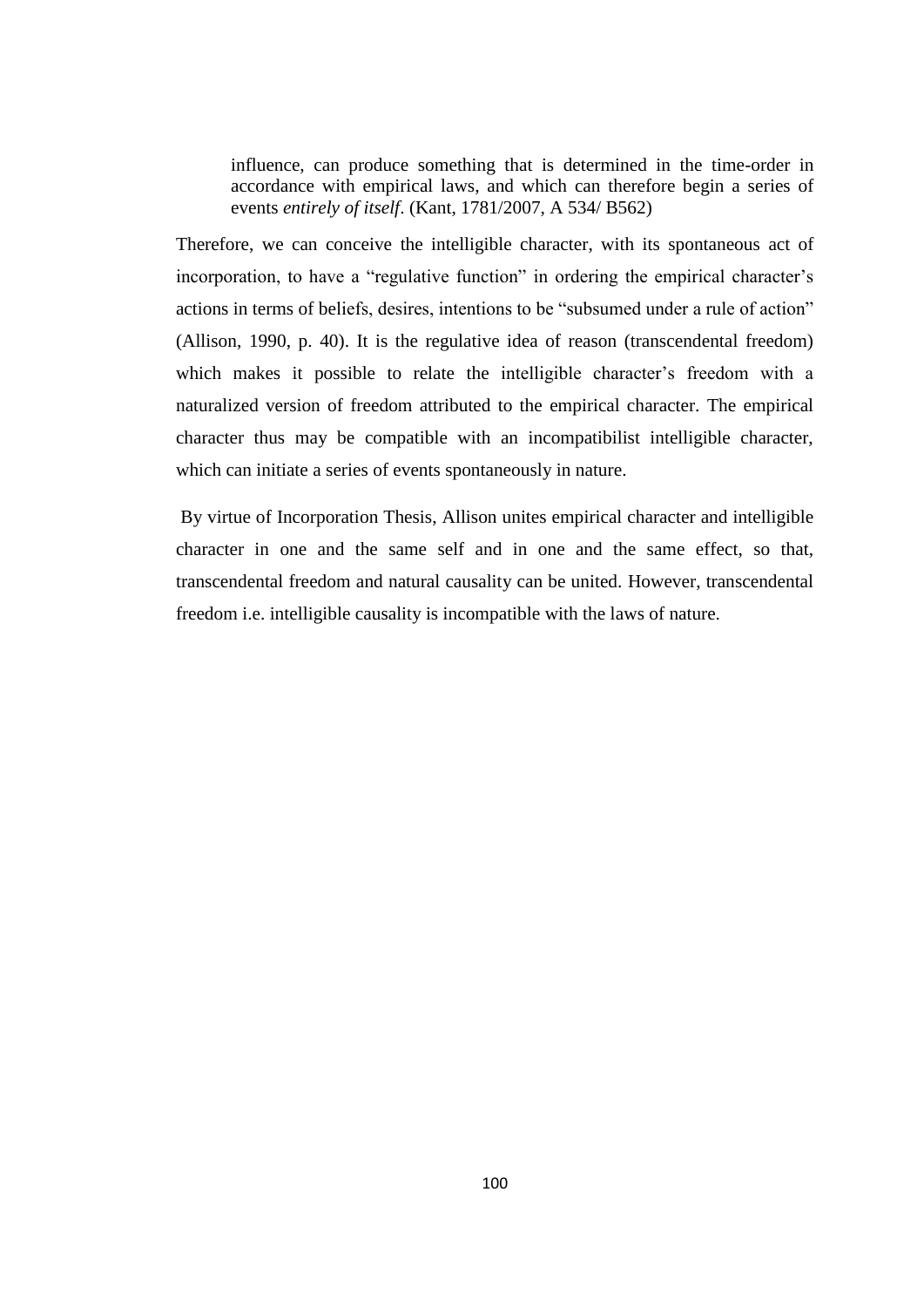## **CHAPTER VI**

#### **CONCLUSION**

This thesis investigated the problem of reconciliation of freedom and natural causality in the *Critique of Pure Reason.* As has been seen, the debate on freedom and natural causality arises from the conflict between the thesis and the antithesis of the Third Antinomy.

In order to exhibit this debate, in chapter II, I tried to give the conceptual framework which underlies the problem of freedom in Kantian philosophy. I focused especially on the Second Analogy, which shows the objective validity of experience through exhibiting the principle of causality: 'Every effect has a cause'. Asserting that there is a necessary connection between causes and effects, the principle of causality is a criticism of Hume's skepticism. By limiting possible experience to the field of appearances, it is also a criticism of dogmatism (especially of Berkeley's) as clarified in Kant's refutation of idealism. The Second Analogy is significant for Kant's theory of freedom as both sides of the Third Antinomy are based upon the principle of causality articulated therein.

In chapter III, I first presented the general character and structure of the antinomies in order to elucidate the Third Antinomy. Then, I focused on the proofs of the thesis and the antithesis of the Third Antinomy, including Kant's critique of them. I lay out that the solution of the Third Antinomy is possible through the distinction between mathematical and dynamical antinomies, which is one of the solutions offered by transcendental idealism.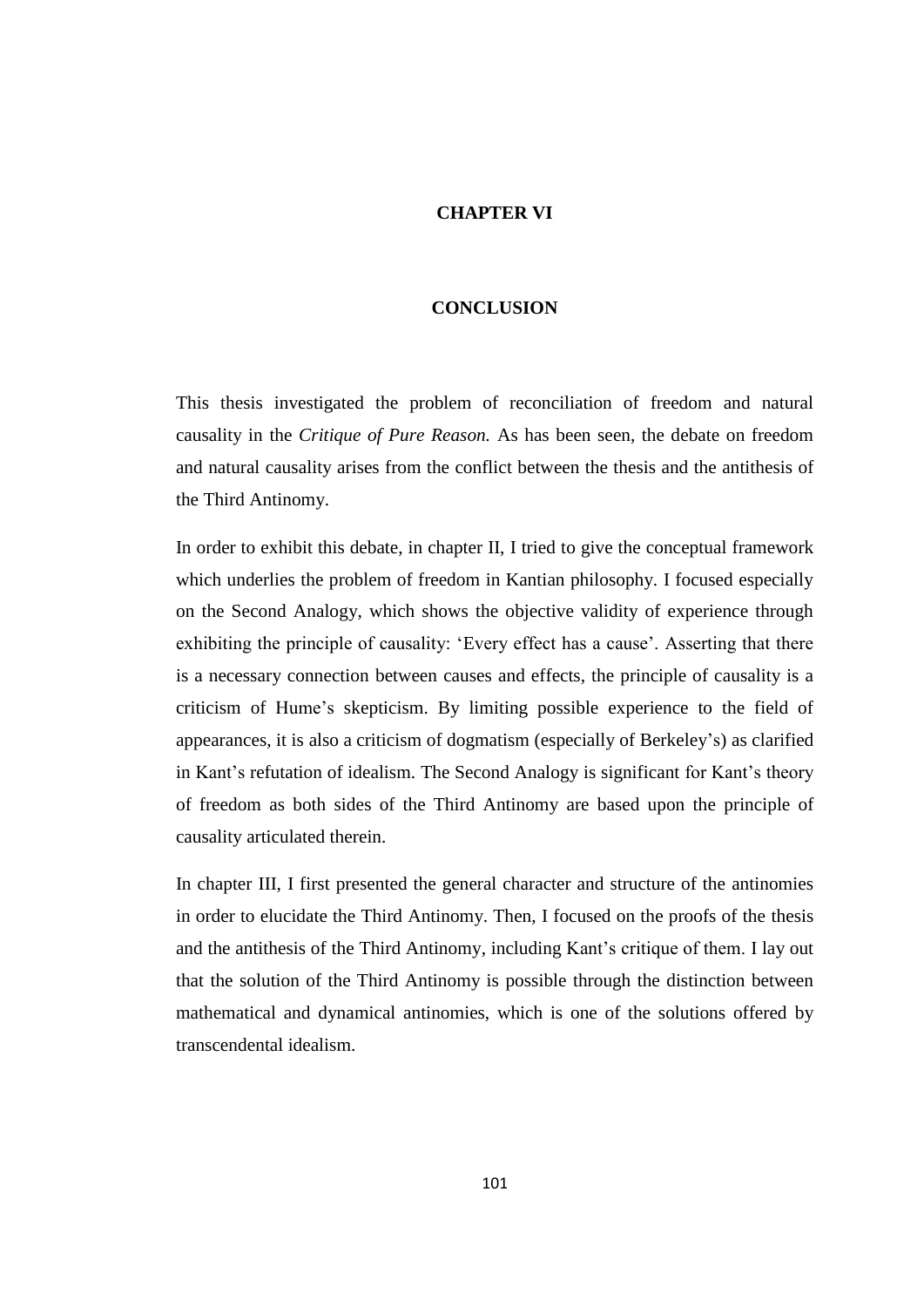Accordingly, in the beginning of the chapter, I pointed out that the human mind seeks for systematic unity of knowledge. Thus, the faculty of reason independent of the understanding is required. The distinction between the faculty of understanding and reason is crucial in grasping the structure of the antinomies. While the faculty of understanding is employed in the field of appearances, the faculty of reason relates to things in themselves. Being limited to the field of appearances, it is forbidden for the faculty of understanding to question what lies beyond the limits of possible experience. Unlike understanding, reason naturally and unavoidably overextends the limits of possible experience, thereupon falls into illusion. The illusion arises from the misemployment of reason; when it treats (the order of connection of) appearances as (the determination of) things in themselves.

As has been shown, the characteristic and the structure of the antinomies are based on transcendental illusion. In respect to their structure, antinomies are bilateral illusions involving thesis and antithesis, which stand as opposed to one another. While the theses search for the completion of the empirical series, allowing a first beginning, i.e., unconditioned condition for the demand of reason, the antitheses search for the uniformity and continuation of the empirical series, rejecting such an unconditioned condition in the field of appearances for the demand of understanding. Still, in the antitheses it is possible to think the idea of the unconditioned outside the field of appearances. In other words, the theses present the dogmatic rationalist side, whereas the antitheses the dogmatic empiricist side.

Hence, the conflict arises due to conceiving the unconditioned in two different ways; the series are involved either in finite or in infinite regress. In the theses, the unconditioned is conceived as a member of the series. Yet the unconditioned is not subordinated to any members of the series (finite regress), while all members of the series are. In the antitheses, the unconditioned is conceived as the totality of the series, in which all members are conditioned (infinite regress).

In light of this conceptual framework, I tried to explain the proofs of the thesis and the antithesis of the Third Antinomy.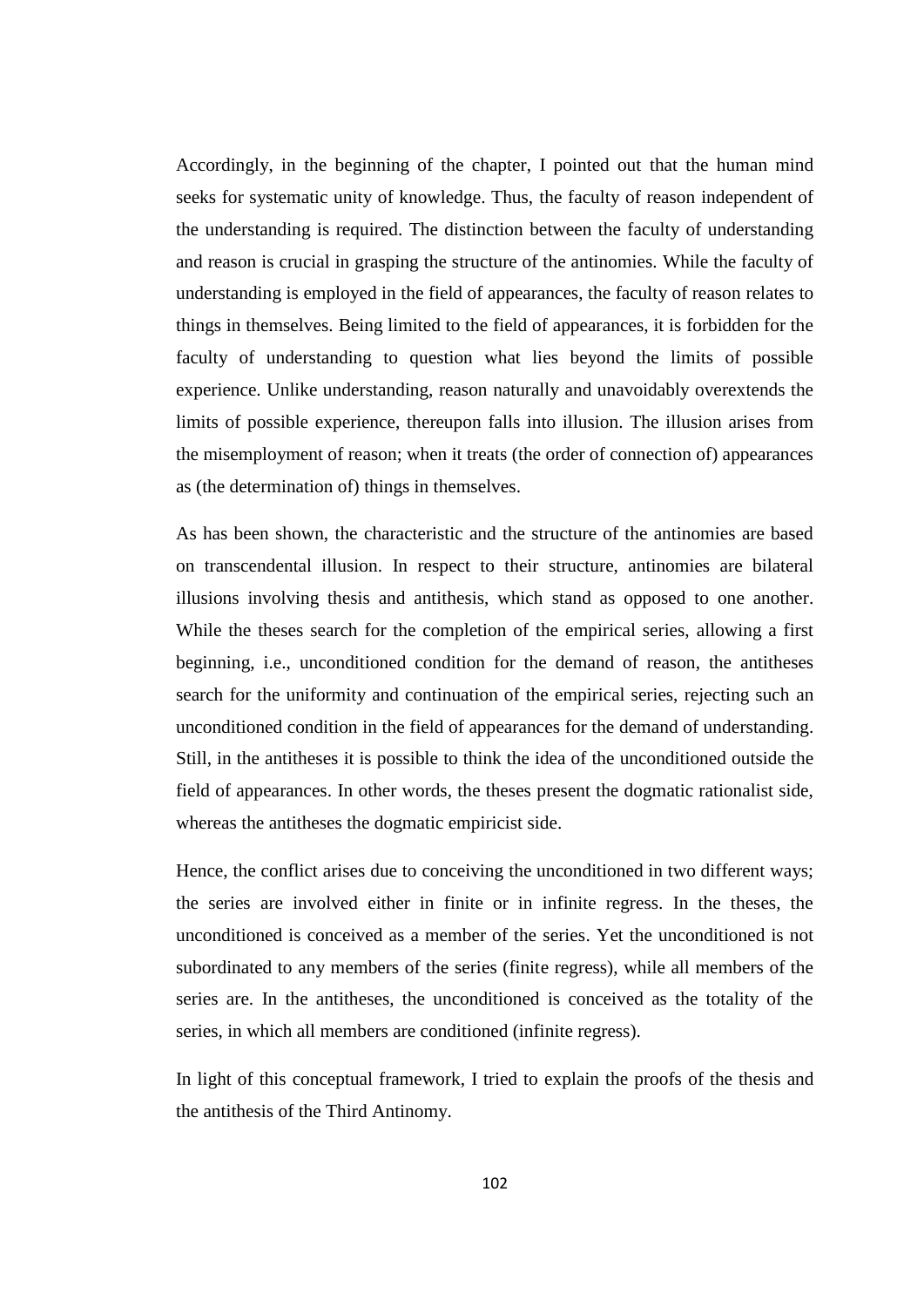The thesis of the Third Antinomy claims that there is both transcendental freedom and natural causality in the field of appearances. The argument for the need to speak of a second kind of causality (transcendental freedom) is as follows: If there were an infinite regress in time, we could not ascertain that an event sufficiently determines an event that comes after it and is considered its effect because we could not establish the totality of causal relations between events. From this perspective, no cause could be considered a sufficient cause. But still the law of nature insists that there must be a sufficient cause determined a priori for everything that exists. Therefore, natural law cannot be the only kind of causality, so that, transcendental freedom is not contradictory with natural causality. In other words, transcendental freedom and natural causality are compatible.

As has been concluded from the proof of the thesis, if we do not postulate transcendental freedom, then natural causality is self-contradictory. The selfcontradiction occurs due to two opposing uses of sufficient cause (in the sense of the Second Analogy and in the Leibnizian or a priori sense) in one principle, that is, principle of causality. When taken in the sense of the Second Analogy, sufficient cause presupposes a necessary succession, i.e., a phenomenal causality between the conditions and the conditioned, in which a partial cause determines a partial effect in an infinite regress. In such regress, there is no completion of the series; instead, sufficient cause yields the extension and the continuation of the series for the demand of understanding to secure the universality of nature. On the other hand, when taken in the Leibnizian sense, sufficient cause presupposes an intrinsic connection, i.e., a noumenal causality between totality of conditions and the unconditioned, in which totality of partial causes are sought to attain a total effect for the completeness of the series due to the demand of reason. The reason why Kant appeals to a sufficient cause 'determined a priori' (or in the Leibnizian sense) is to make room for an intelligible cause, that is, transcendental freedom.

On the other hand, the antithesis of the Third Antinomy claims that there is only natural causality in the field of appearances. The proof of the antithesis concludes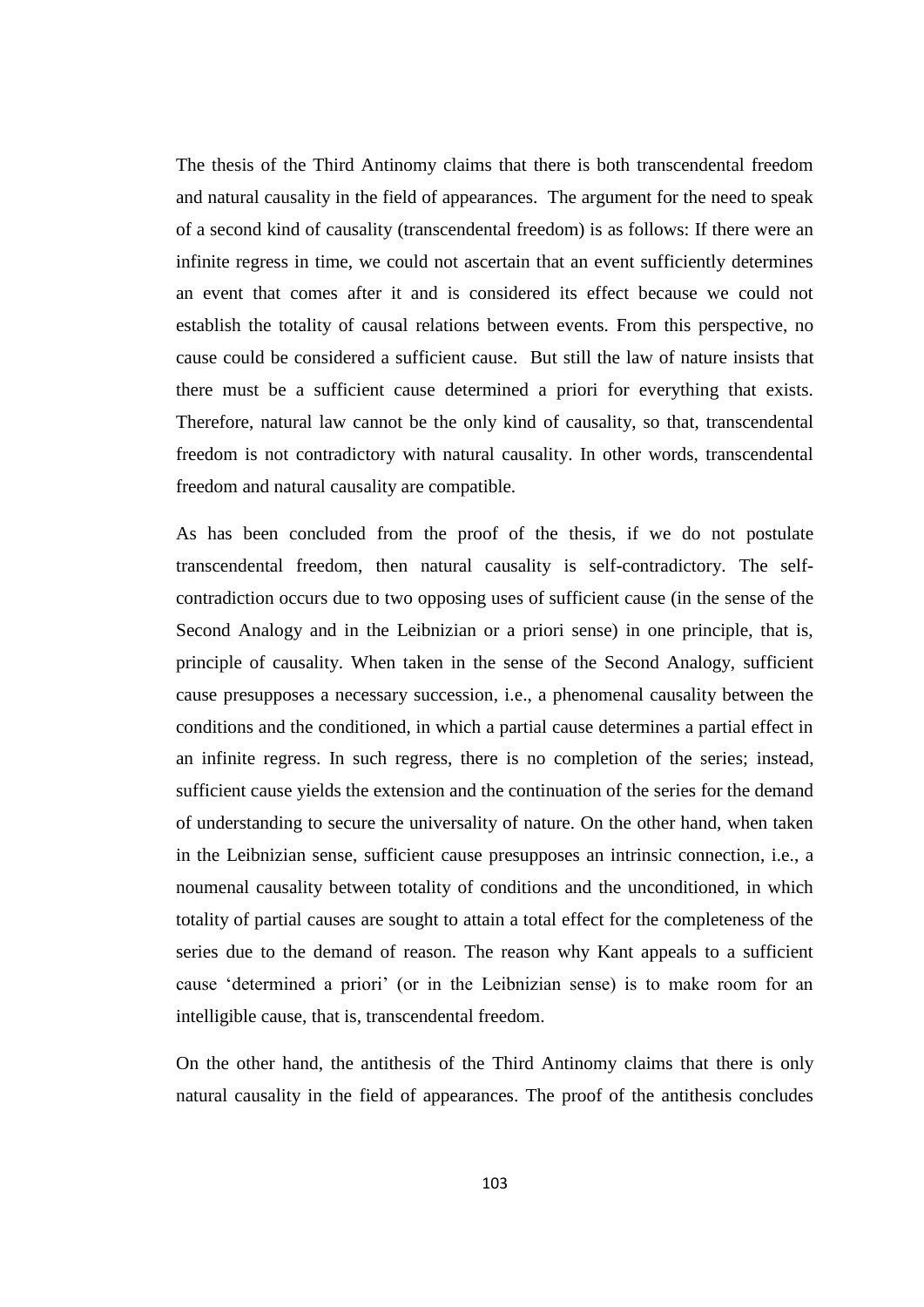that if we postulate transcendental freedom, then it contradicts natural causality since transcendental freedom ruins the uniformity of experience and nature, and renders the conception of nature as an ordered system meaningless. In other words, transcendental freedom (as causality) is incompatible with natural causality in the field of appearances. Nevertheless, it is not self-contradictory to think transcendental freedom (as an idea) outside the field of appearances.

Unlike the thesis, the antithesis of the Third Antinomy takes sufficient cause only in the sense of the Second Analogy and presupposes merely a necessary succession between the conditions and the conditioned.

In brief, the Third Antinomy takes the term causality in two different senses: a phenomenal causality, i.e., causality of nature, which belongs to appearances under the employment of understanding and a noumenal causality, i.e., causality of freedom, which belongs to things in themselves under the employment of reason. The former causality is entitled as cause and the latter as (logical) ground. The distinction between cause and ground is of great importance in the solution of the Third Antinomy at two points: Firstly, it makes it possible to question whether things in themselves are the ground of appearances or not. Secondly, the distinction between cause and ground aids to illuminate the debate on natural causality and freedom, whether they are compatible or not, concerning the distinction between empirical and intelligible characters. I tried to expose these points in the fourth and fifth chapters respectively.

Before passing to the fourth chapter, I tried to express the three methods offered by transcendental idealism for the solution of the antinomies in general. Among them, the first two solutions show that both sides of the mathematical antinomies are false through an indirect proof. These methods exhibit that the antinomy arises from the misemployment of reason; when reason is employed constitutively rather than regulatively, appearances are taken as things in themselves. Therefore, the antinomies can be resolved through a correct employment of reason where its task is not a constitutive principle, which extends the conditions beyond the limits of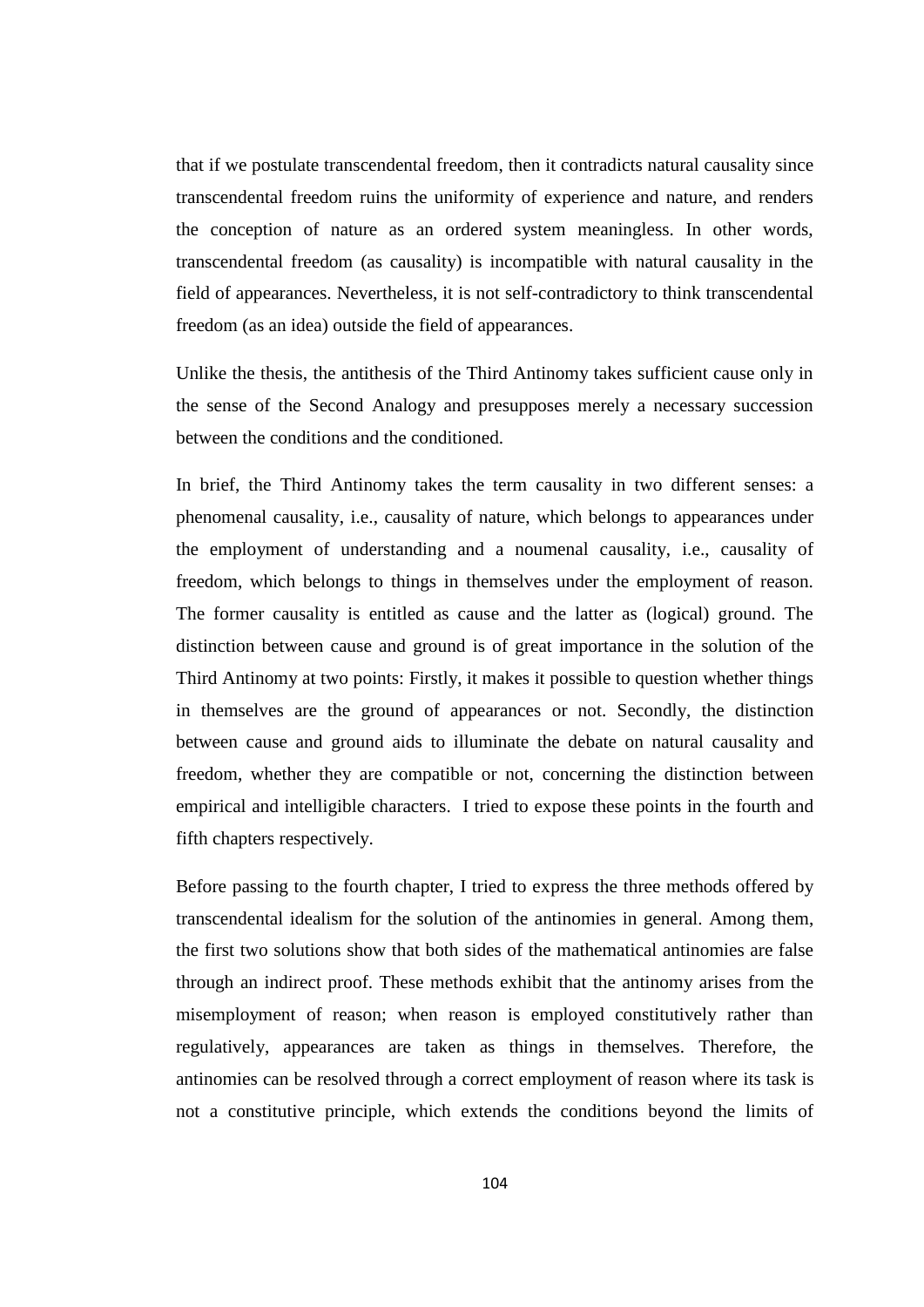possible experience, i.e., to things in themselves. Instead, reason's task must conduct a regulative rule, which provides the continuation of the conditions within the limits of possible experience, without seeking to reach to the unconditioned. The first two solutions are inadequate for the resolution of the antinomies as they cannot explain how both sides of the mathematical antinomies are false.

The third solution rests on the distinction between mathematical and dynamical antinomies. This solution asserts that while in the mathematical antinomies (the first and the second antinomies) both sides are false, in the dynamical antinomies (the third and the fourth antinomies) both sides may be true. Unlike the first two solutions, the third solution gives sufficient explanation of why both sides may be true or why both sides are false in relation to the two-fold use of the idea of the unconditioned.

As has been seen in the solution of the mathematical antinomies, since every member of the series is homogeneous inside the world, there is an infinite regress from the conditioned to its conditions. In other words, such homogeneous series of conditions always seek for a further condition due to the demand of the understanding. When reason demands the totality of the series, the unconditioned is restricted to appearances and it conflicts with the concepts of understanding as being too large and too small for them. This results in both sides being false.

On the other hand, in the solution of the dynamical antinomies a realm outside the world, i.e., things in themselves is rendered possible by allowing an intelligible causality as a heterogeneous element. By means of the distinction between appearances and things in themselves, the unconditioned is not restricted to the field of appearances, but it can be applicable both to appearances (on the side of the antithesis) and to things in themselves (on the side of the thesis). Hence, while on the side of the antithesis, the series can never be completed and is infinite due to the demand of understanding; on the side of the thesis, the series can be completed through the postulation of an intelligible element due to the demand of reason. Therefore, both sides may be true.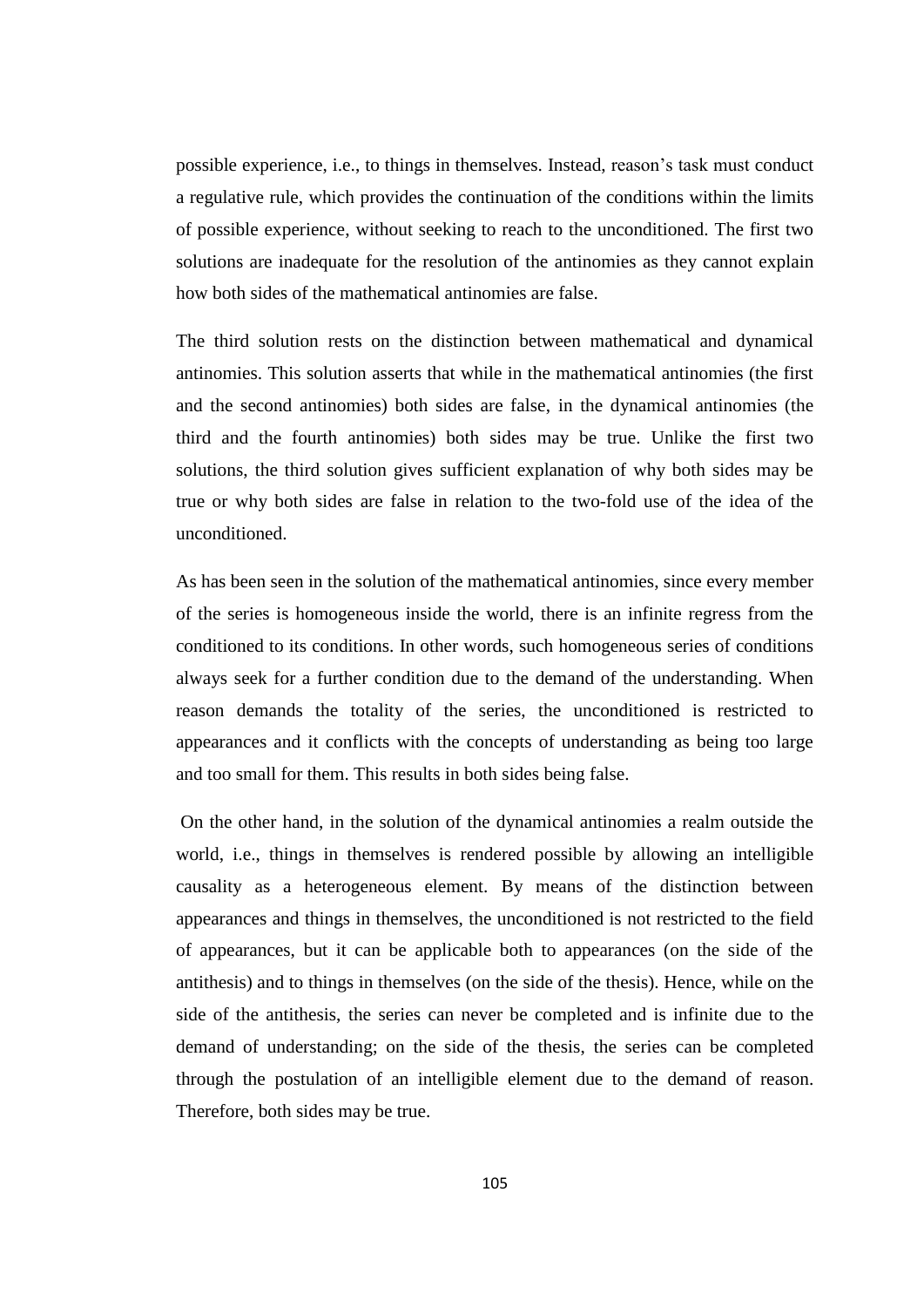I can now reconsider the question whether transcendental freedom and natural causality are compatible or not, concerning the resolution of the dynamical antinomies.

Wood (1998), who claims Kant to be a compatibilist, states that "[Kant] wants to show not only the compatibility of freedom and determinism, but also the compatibility of compatibilism and incompatibilism" (p. 239). By 'the compatibility of compatibilism and incompatibilism', Wood calls attention to the nature of the dynamical antinomies, in which both sides are true without contradiction. Hence, according to Wood, Kant wants to make compatible the thesis of the Third Antinomy, which is the compatibilist side, and the antithesis of the Third Antinomy, which is the incompatibilist side.

However, claiming that the thesis and the antithesis are compatible does not necessitate claiming that transcendental freedom and natural causality are compatible.

Accordingly, Allison, who is an incompatibilist, claims that the thesis and the antithesis of the Third Antinomy may be "compatible with one another" though transcendental freedom is incompatible with natural causality (Allison, 1990, p.24)<sup>6</sup>. That is to say, although transcendental freedom cannot exist in the field of appearances, it is logically possible in the noumenal world. Though we cannot know that we are free in the phenomenal world, we can conceive that we are free from the effects of transcendental freedom: "[T]he representation of it is at least not selfcontradictory" (Kant, 1781/2007, B xxviii).

 $\overline{a}$ 

<sup>&</sup>lt;sup>6</sup> In his article "Kant's Compatibilism", rightly after claiming that freedom and natural causality are compatible or Kant is a compatibilist, Wood (1998) gives up his idea and maintains: "Kant does not believe, then, that freedom is incompatible with natural causation generally [here Wood designates contemporary compatibilism and incompatibilism debate], but only that it is incompatible with natural causation" (p. 247). Here, we can conclude that Wood's view on the debate on natural causality and transcendental freedom is in fact not different from Allison's incompatibilism. However, Wood errs when he insists on the claim that Kant is a compatibilist (or natural causality and transcendental freedom are compatible) and at the same time freedom is incompatible with natural causality. At this point, Simon S. Xie (2009) criticizes Wood for insisting on compatibilism as follows: "Wood has already regarded Kant as an incompatibilist, but somehow takes him as a compatibilist" (p. 55).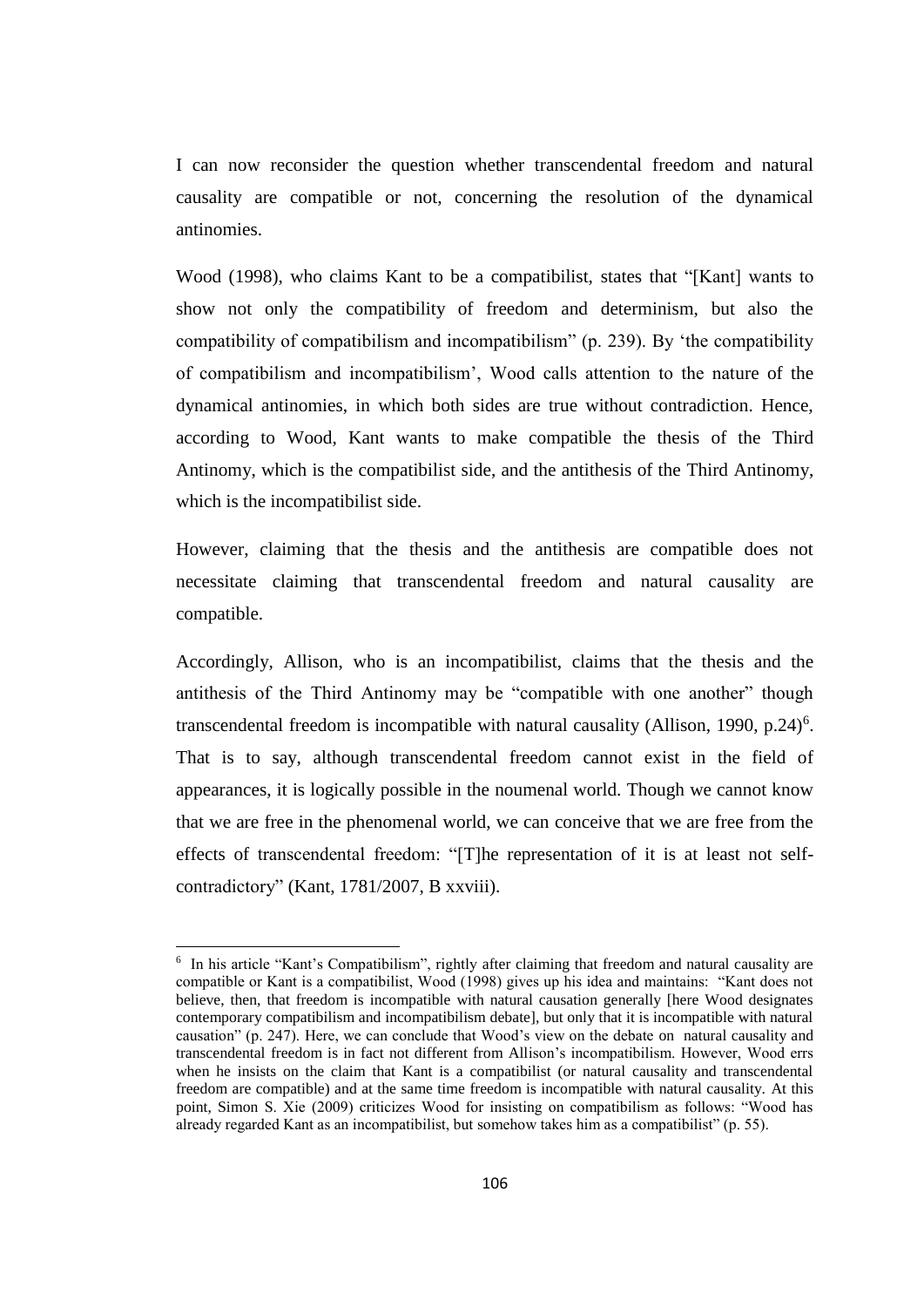Then, according to me, Kant's true position is given by Allison who claims, "the Kantian project requires not merely the reconciliation of free agency with causal determinism . . . but rather the reconciliation of such determinism with an incompatibilist conception of freedom." (Allison, 1990, p. 28).

I have seen that the solution of the Third Antinomy through transcendental idealism (or the mathematical and dynamical distinction) could not show how transcendental freedom and natural causality can be reconciled. It only showed that the thesis and the antithesis of the Third Antinomy may be compatible with an incompatibilist conception of transcendental freedom by making a necessary distinction between appearances and things in themselves. For this reason, in chapter IV, I tried to show why Kant appeals to a distinction between the empirical character and the intelligible character in order to solve the debate on freedom and natural causality.

The empirical character and the intelligible character distinction provides a solution to the freedom and natural causality debate both in the cosmological context of the Third Antinomy and in the practical context through a theory of rational agency.

Kant holds that he can show the supposed reconciliation of freedom (intelligible causality) and natural causality (empirical causality) only if these two kinds of causalities can be united in one and the same effect and these two kinds of characters (empirical and intelligible characters) can be united in one and the same self.

As has been expressed, an agent has two characters. An agent in his/her empirical character is a subject of appearances and knows himself/herself immediately through the faculty of understanding. On the other hand, an agent in his/her intelligible character is a subject of things in themselves and cannot know himself/herself immediately, but can conceive of himself/herself only through the faculty of reason. So, just as intelligible causality must be thought in relation to empirical causality, intelligible character must be thought in relation to empirical character in order to attach the effects of intelligible character's actions to the field of appearances to be met with the same effects of the actions of empirical character. In this respect, Kant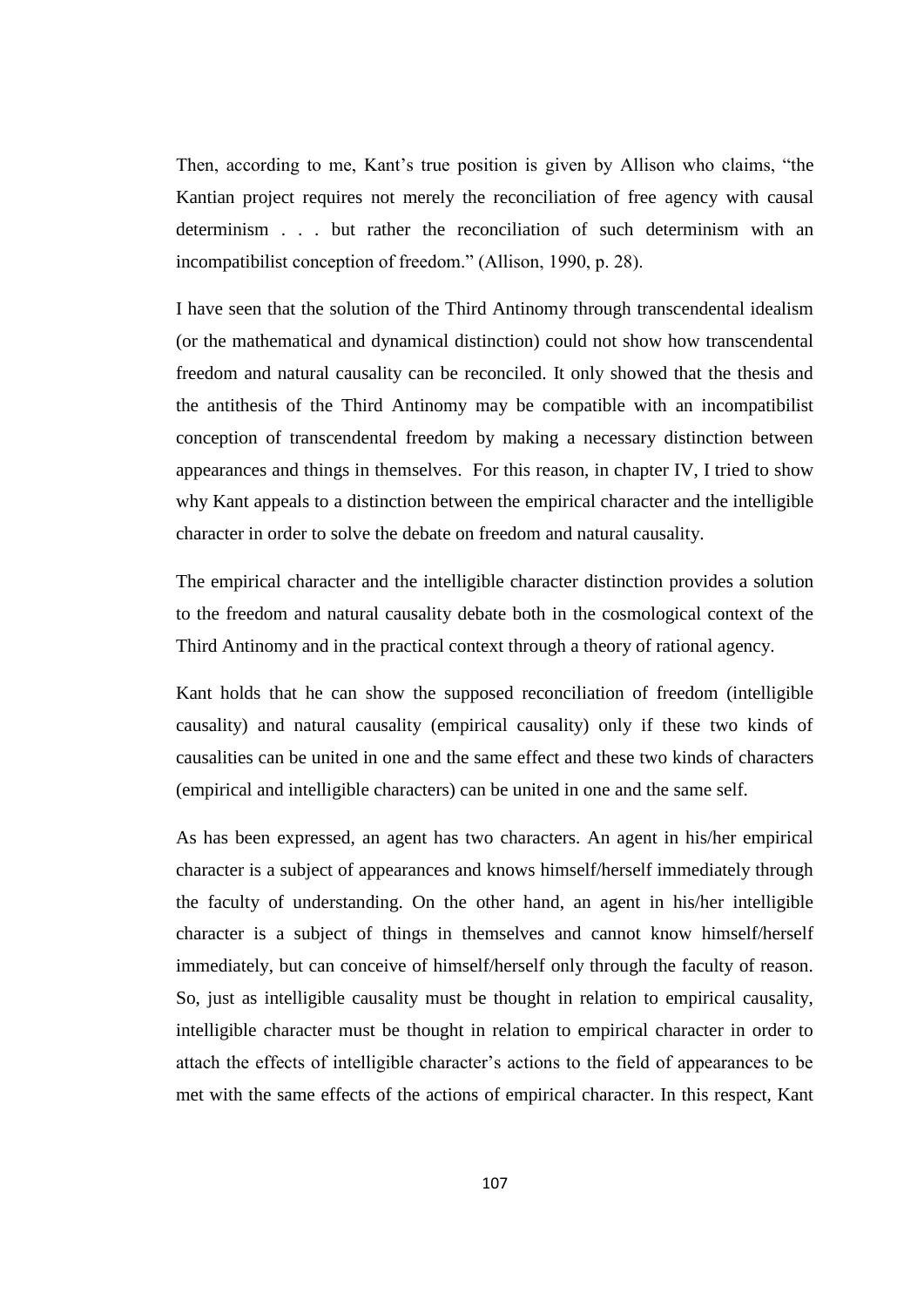claims that "empirical character is itself determined in the intelligible character" (Kant, 1781/2007, A 551/B 579).

However, the kind of relation between appearances/things in themselves and empirical character/intelligible character is ambiguous in Kant's text. In order to unite freedom and natural causality, Kant, on the one hand, claims that there are two causalities which are attributed to transcendental object and a rational agency has two characters which are attributed to transcendental subject. Such attribution of phenomena and noumena to one object or world and empirical character and intelligible character to one subject reject any hierarchical relation between phenomena/noumena and between empirical character/intelligible character. On the other hand, Kant claims that there is a hierarchical relation between phenomena/ noumena, in which noumena is the ground of phenomena, and empirical character/ intelligible character, in which intelligible character is the ground of empirical character, so that, this makes us think as if there are two distinct objects and two distinct selves.

This ambiguity in Kant's texts leads to two different interpretations of Kant's transcendental idealism: two-aspect and two-world interpretations. While the former formulation of the above paragraph refers to the two-aspect interpretation, the latter refers to the two-world interpretation. I tried to discuss this issue by contrasting the two-world view of Wood and the two-aspect view of Allison.

Wood claims that freedom and natural causality can be reconciled only if the empirical character and the intelligible character are taken as two ontologically distinct selves as located in two ontologically distinct worlds, that are, appearances and things in themselves. By means of this ontological distinction, Wood assumes that things in themselves is the ground of appearances and intelligible character is the ground of empirical character. Assuming such causal relationship between empirical and intelligible characters, however, Wood's two-world view is inadequate since it omits Kant's intention to unite the empirical and intelligible characters in one and the same self in order to reconcile freedom and determinism.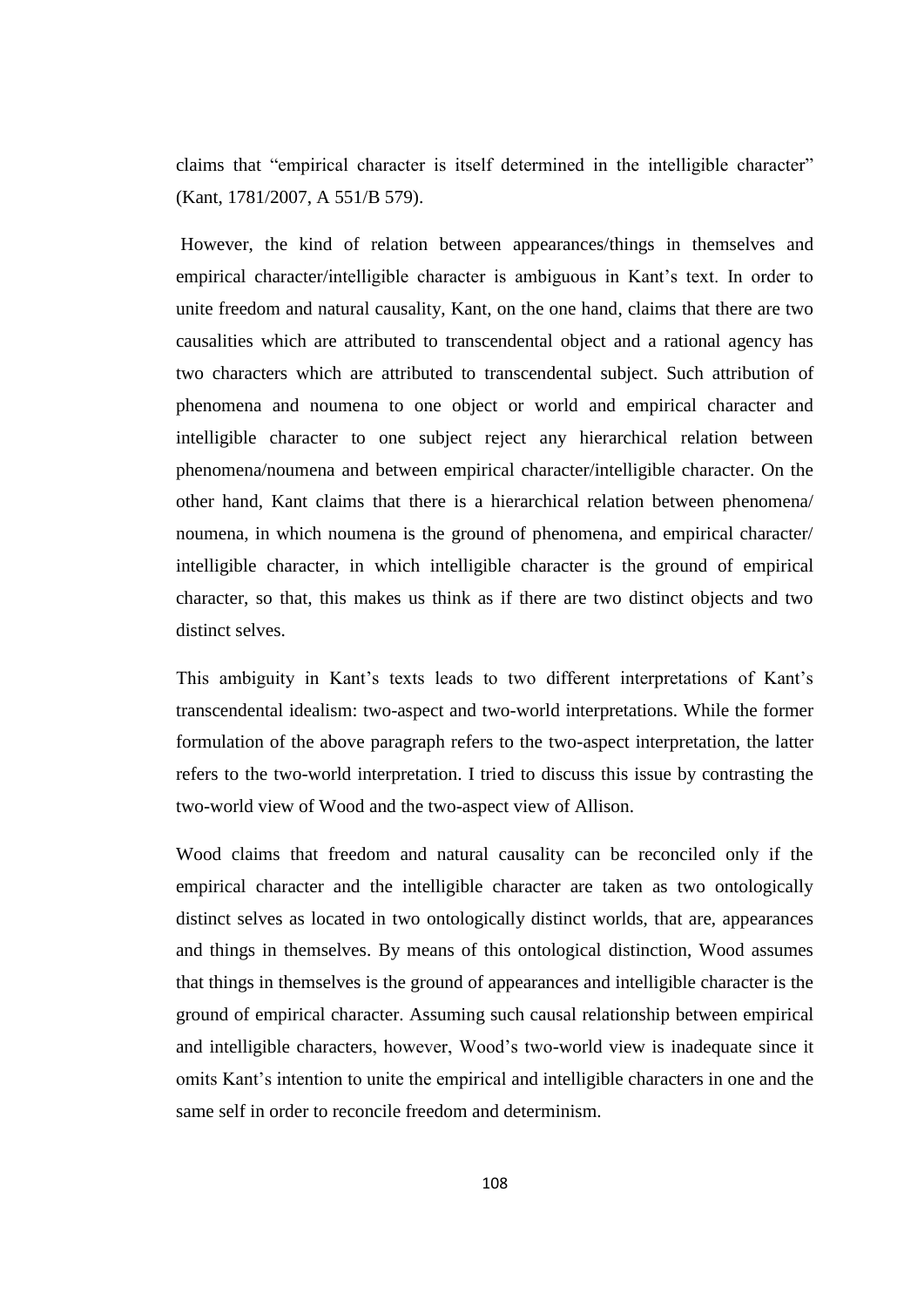Unlike Wood, Allison claims that the distinction between appearances and things in themselves and between empirical character and intelligible character must be an epistemological distinction. Thus, he constructs his two-aspect view by pointing out the distinction between transcendental object and things in themselves. Allison claims that we can conceive of things as they appear to us and things as they are in themselves as two different aspects of one and the same world or object and empirical character and intelligible character as two different aspects of one and the same self. Attributed to a transcendental object "at the metalevel of philosophical reflection", things as they appear to us and things as they are in themselves are logically identical (Allison, 1996, p.3). Correspondingly, attributed to a transcendental subject, empirical character and intelligible character are logically identical. That is to say, there is no hierarchical relation between them.

Such transcendental thinking requires epistemic conditions, in which human knowledge is limited to the field of appearances through the universal and necessary conditions of experience. Hence, Allison's two-aspect theory assures that we can know things only as they appear to us in the field of appearances. We cannot know things as they are in themselves, because they are outside our limits of knowledge, but we can only conceive of them.

Contrarily, Wood's two-world reading treats appearances as absolutely real things (or as things in themselves) and so makes empirical knowledge impossible as it reduces knowledge to our mental states. In this case, Wood's model represents a form of phenomenalism or subjectivism akin to Berkeleyan idealism.

As has been concluded, while Wood's two-world reading reflects a non-critical view of transcendental idealism, Allison's two-aspect reading reflects a critical view of transcendental idealism. Thus, Allison's reading seems more successful in explaining Kant's supposed purpose to reconcile freedom and natural causality.

In order to solve the debate on freedom and natural causality, Wood takes the distinction between the empirical character and the intelligible character in the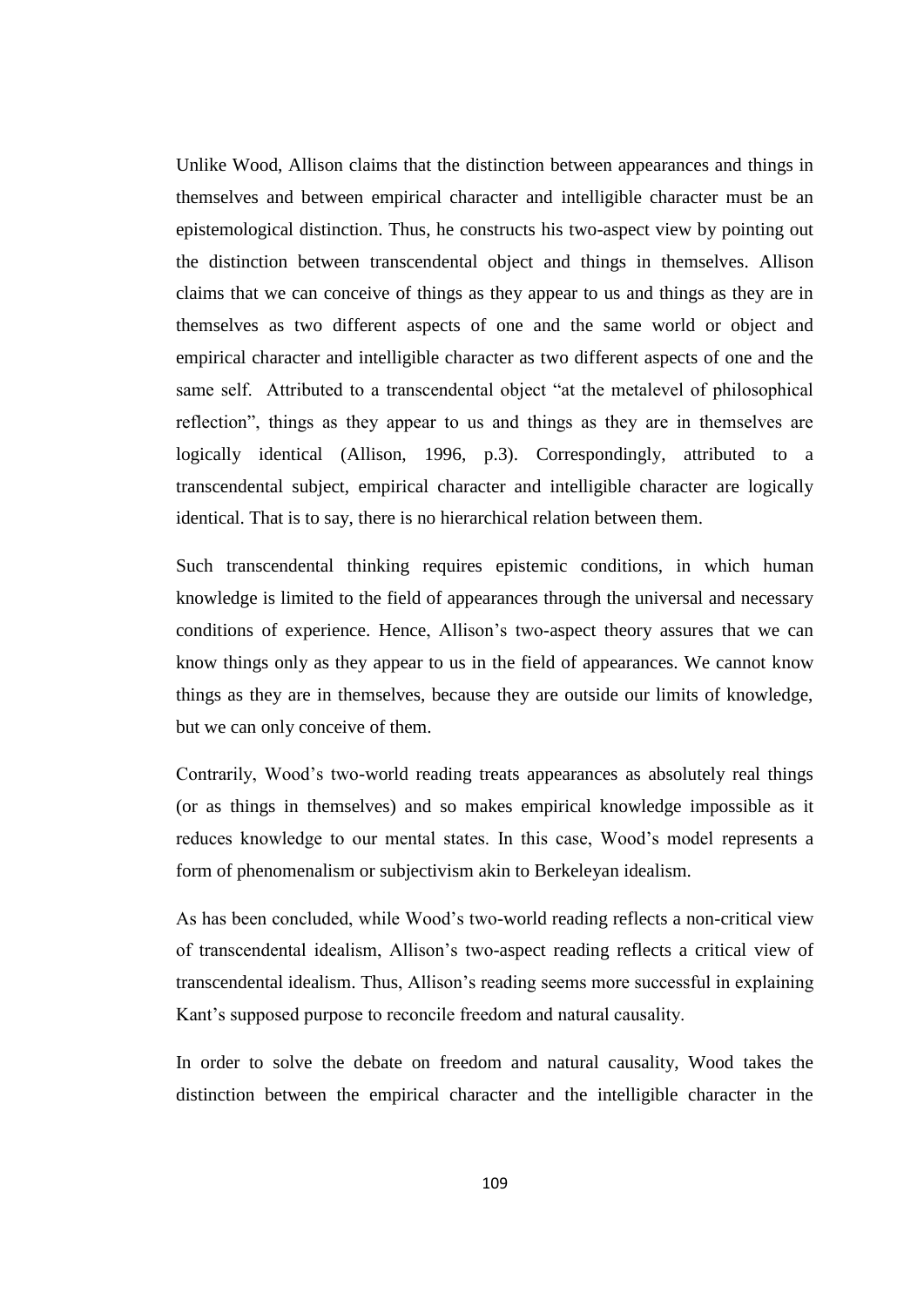cosmological context of the Third Antinomy by appealing to a theory of causal efficacy. Wood argues that only spontaneous intelligible character is causally efficient to produce and determine its effect. However, empirical character is insufficient to do that due to the lack of spontaneity. That is to say, Wood's model attributes merely the intelligible character to the causality of reason (causality of freedom). The empirical character, lacking causal efficacy, is dependent to intelligible character, so that, empirical character remains merely as a product or an effect of the intelligible character. In short, in Wood's two-world view, freedom and natural causality can be reconciled when empirical character is taken merely as an expression of intelligible character in order to make intelligible character connect to the field of appearances.

Unlike Wood, Allison takes the distinction between the empirical character and the intelligible character in the practical context, which is limited to a theory of rational agency in the first *Critique*. Therefore, Allison appeals to practical freedom which makes it possible to conceive a causality of reason through imperatives in the form of an 'ought'. Allison attributes empirical character to the causality of reason for a 'naturalized' version of freedom. Hence, empirical character is not merely an effect or a product of intelligible character like in Wood's model. Empirical character also has causal efficacy to determine its effect. Therefore, in Allison's two-aspect view, while intelligible character is the noumenal expression of reason or freedom, which is incompatible with the causality of nature, empirical character is the phenomenal expression of reason, which is compatible with the causality of nature. However, Allison's two-aspect view is insufficient to explain how empirical and intelligible characters are united in one and the same self in order to reconcile freedom and nature. For this reason, Allison constructs his "Incorporation Thesis".

In chapter V, I tried to exhibit the relation between transcendental and practical freedom since their relation is significant in showing the unity of empirical and intelligible characters in one self. Then, I passed to Allison's 'Incorporation Thesis',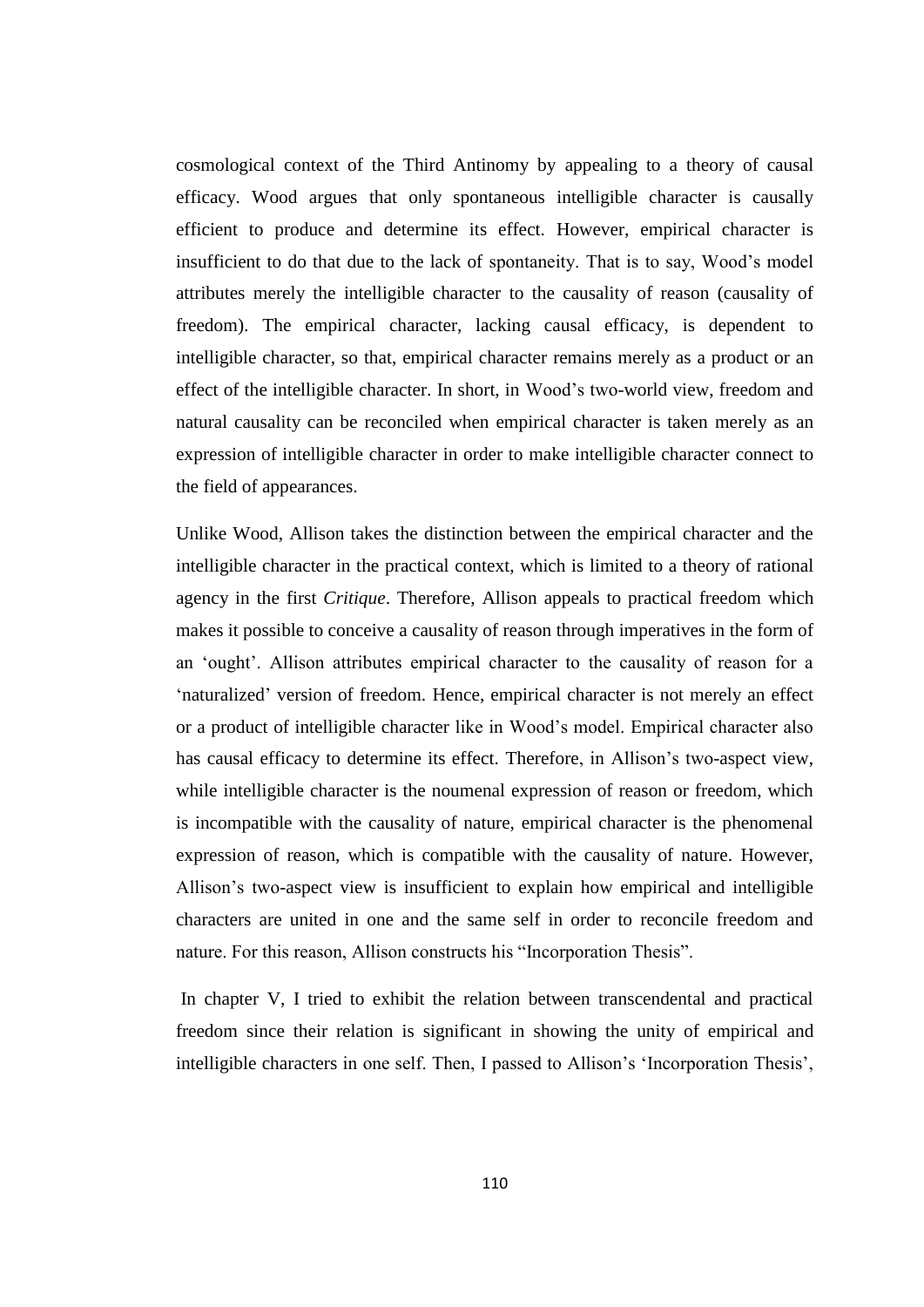which shows the reconciliation of freedom and nature (with an incompatibilist conception of freedom) through uniting empirical and intelligible characters.

Transcendental freedom, a mere idea of reason in the cosmological context of the Third Antinomy, represents a negative conception of freedom since it cannot establish the reality of freedom. Conversely, practical freedom is the positive concept of freedom as it establishes the reality of freedom in the moral context of the second *Critique.* However, first *Critique*'s practical freedom is not taken in the moral context, but is introduced only as a theory of rational agency.

As has been pointed out, Kant emphasized that there is a close relation between transcendental freedom and practical freedom, in which practical freedom requires transcendental freedom. However, the free will problem arises due to transcendental freedom since practical freedom, which is conceived to be real, is based on the idea of transcendental freedom, which has no reality but only a logical possibility. Therefore, transcendental freedom cannot provide a firm ground in its relation to practical freedom and the debate on freedom and nature remains problematic.

Although in the context of the second *Critique*, practical freedom can be real if and only if transcendental freedom is real, in the first *Critique,* Kant's aim is neither to prove the reality of practical freedom, nor transcendental freedom, but their conceivability. In this case, both Allison and Beck claim that in the first *Critique*  transcendental freedom must be conceived as a regulative idea in its relation to practical freedom (Allison, 1983, p. 319; Beck, 1966, p. 187).

When transcendental freedom is taken as a regulative idea, it has nothing to do with experience, so that, it is not necessary to prove its reality in order to prove the reality of practical freedom. Rather, transcendental freedom makes it possible to conceive of the human will as practically free. This possibility provides a seat for Allison's Incorporation Thesis.

As has been mentioned in chapter IV, Allison tries to solve the problem of freedom and natural causality, by uniting empirical and intelligible characters in the practical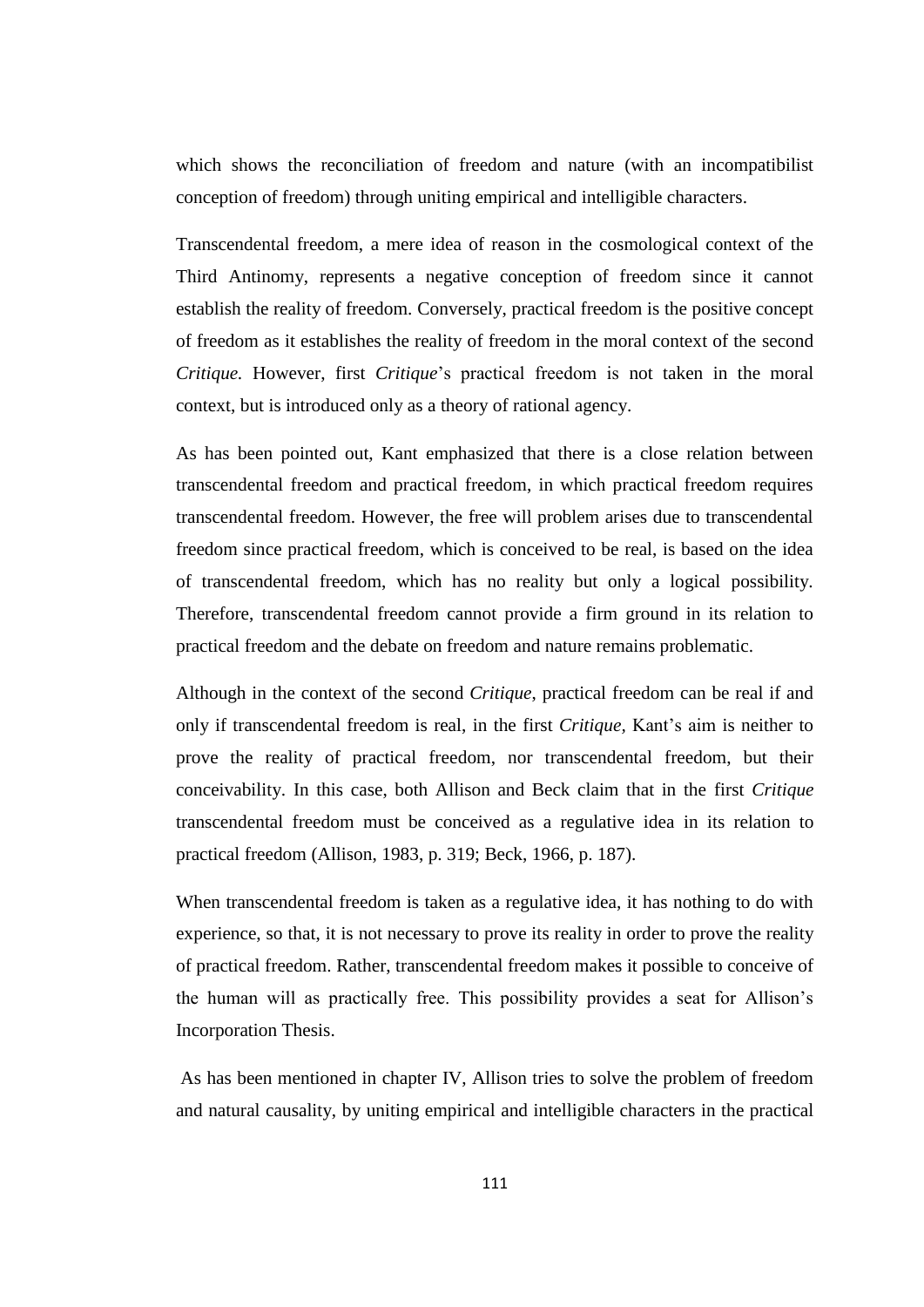context of the first *Critique*. The first *Critique* exposes practical freedom as the freedom of human agency who acts in accordance with a priori rules imposed upon oneself through imperatives in the form of an 'ought'. 'Ought' statements include hypothetical imperatives as well as categorical imperatives. We know that we have causality of reason (causality of freedom) from these imperatives. Thus, Allison attributes to causality of freedom an empirical character (for a naturalized version of freedom) as well as an intelligible character. Hypothetical imperatives are practical principles or maxims imposed upon the empirical character and categorical imperative is the moral law imposed upon the intelligible character.

In this case, practical freedom can be defined in two different senses: positive and negative.

When an agent is practically free in the positive sense, his/her actions are autonomous as he/she acts in accordance with the categorical imperative. Practical freedom in the positive sense is then the self-legislative capacity of a rational agent in its intelligible character to constitute the moral law and to act in accordance with it. Intelligible character owes this self-legislative capacity to its spontaneity.

On the other hand, practical freedom in the negative sense is the capacity of a rational agent in its empirical character to act independently of sensuous motives or impulses. When an agent is practically free in the negative sense, his/her actions are heteronomous as he/she acts in accordance with the hypothetical imperative. Allison claims that even in heteronomous actions there is an element of spontaneity for rational deliberation (Allison, 1990, p. 39). Although the empirical character is capable of resisting determination by sensuous impulses and of forming its principles or maxims, the spontaneity peculiar to it is limited due to its being subject to the laws of nature.

Concerning spontaneity, the intelligible character is incompatible with the causality of nature since it is the noumenal expression of freedom having genuine/absolute spontaneity. On the other hand, the empirical character is compatible with the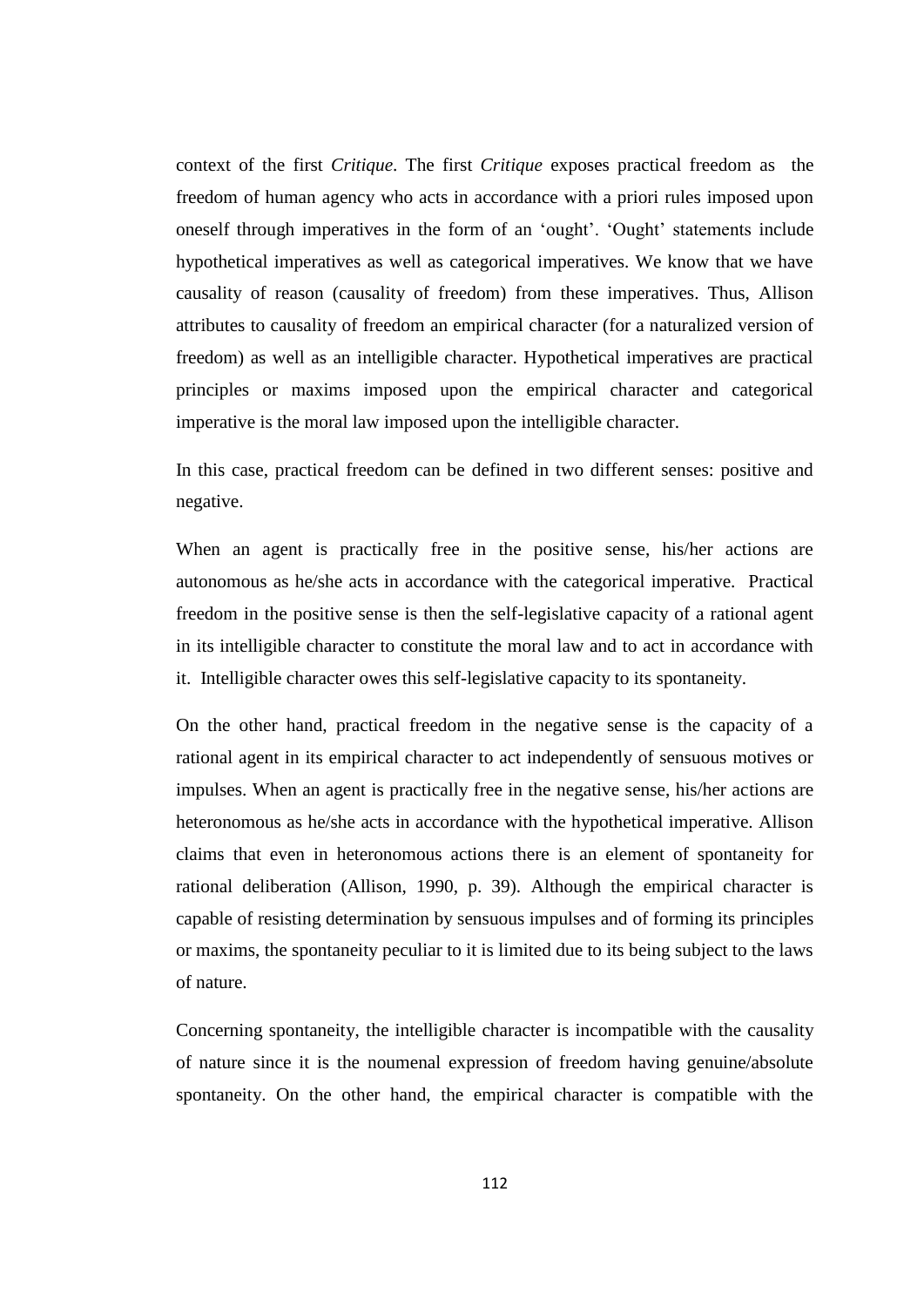causality of nature since it is the phenomenal expression of freedom having limited spontaneity.

Allison claims that Kant does not confine his theory with a compatibilist account of freedom as it is "insufficient to determine the will" being subject to the laws of nature (p. 39). Kant rather endorses an incompatibilist account of freedom, which can spontaneously begin a series of events.

At this point, Allison puts forward his Incorporation Thesis in order to unite empirical and intelligible characters in one and the same self for the solution of the debate on freedom and natural causality. Incorporation Thesis propounds that sensuous impulses, inclinations or desires are not sufficient to begin an action on their own, so that, they cannot determine an empirical character. Thus, those stimulators must be 'incorporated' under a rule or maxim through the spontaneity of an intelligible character.

By virtue of this spontaneous act of incorporation, intelligible character can be conceived of as having a 'regulative function' in ordering or subsuming the actions of empirical character under a rule. Thus, through this regulative idea of reason, that is, transcendental freedom, the effects of the actions of intelligible character can be united with the effects of the actions of empirical character in the field of appearances.

In conclusion, Allison's Incorporation Thesis manifests that transcendental freedom and natural causality can be reconciled with an incompatibilist conception of freedom. I thus agree with Allison's defense and those Kant scholars such as Pereboom and Vilhauer who argue that Kant is an incompatibilist about freedom and natural causality.

Kant's characteristic incompatibilism involves the reconciliation of "an essentially libertarian view of freedom and moral responsibility with a deterministic conception of nature" (Pereboom, 2006, p. 537). Therefore, Kant's incompatibilism suggests that we can both be free through our will and determined by natural causality. As can be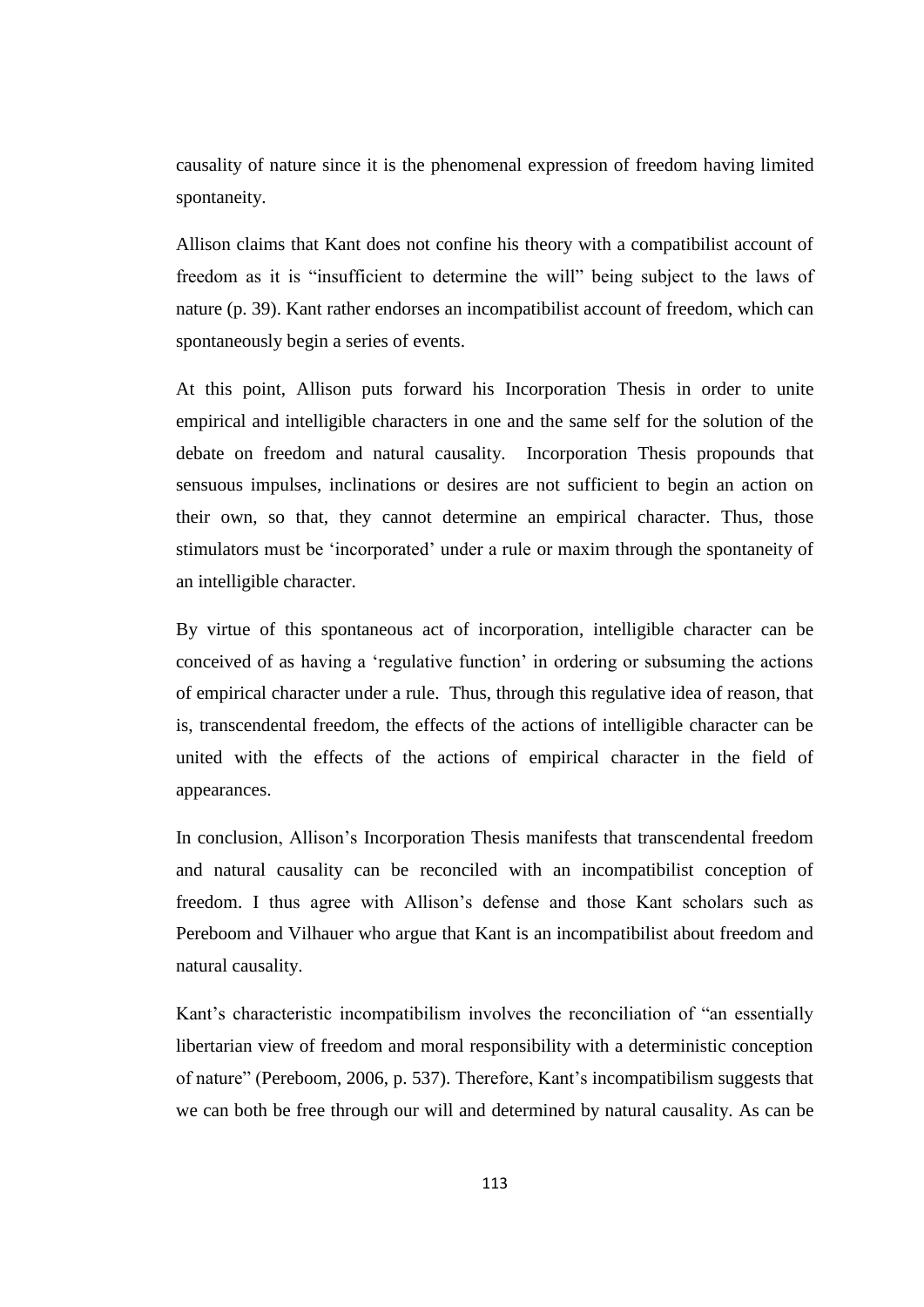seen, the debate regarding Kant's compatibilism and incompatibilism differs from the contemporary one, where compatibilism amounts to say that freedom can be reconciled with natural causality and where incompatibilism the other way around. Kant is not a compatibilist since he never thinks that there is no contradiction between free will and natural causality. Indeed quite the opposite; Kant is an incompatibilist since free will contradicts natural causality (Vilhauer, 2008, p.22).

Therefore, Kant's supposed purpose to show that "causality through freedom is *at least not* incompatible with nature" (Kant, 1781/2007, A 558/B 586) fails since transcendental freedom, as a second kind of causality, is incompatible with natural causality.

It can also be understood from the solution of the dynamical antinomies that transcendental freedom is not causally possible (really possible) in the field of appearances, but it is only logically possible to postulate transcendental freedom as a regulative idea of reason in the noumenal realm. Therefore, in the case of the Third Antinomy, it can be concluded that the antithesis has superiority over the thesis since freedom is an indeterminist and an incompatibilist concept. That is to say, Kant is a "strict [determinist] at the empirical level" (Allison, 1990, p. 31). As Ewing (1969) comments "The antithesis is right in asserting that there is no uncaused first cause and no absolutely necessary being to be found in the phenomenal world" (p. 193). In his book *Kant's Dialectic,* Jonathan Bennett (1990) also points out that the argument of the antithesis is predominant in that Kant "[puts] all his trust" on the principle of causality, which is exhibited in the Second Analogy, and then the argument of the thesis is "desultory and obscure" (p. 188).

When taken as a regulative idea (but not a constitutive principle), transcendental freedom has nothing to do with experience in the field of appearances, but it only provides the conceivability of practical freedom in things in themselves (or in the noumena) and so makes room for morality.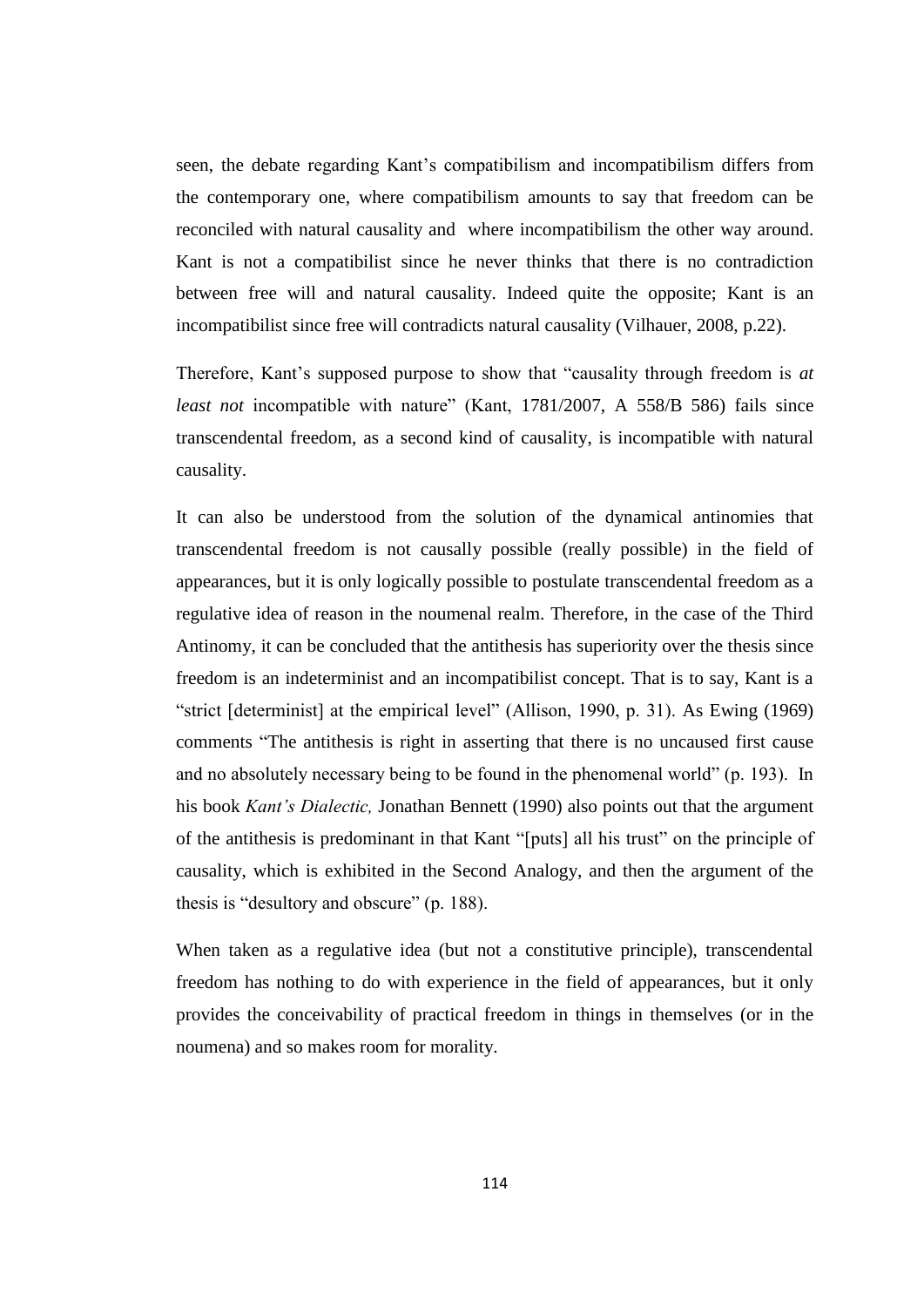In this case, Bennett states that Kant is sympathetic for the argument of the thesis not for the cosmological demand of reason to reach to the completeness or the totality of conditions, but rather for the practical interest of reason to make room for "human freedom" and morality (p. 188).

Accordingly, "[Kant's] central claim is that it is only because the resolution of [the third] antinomy leaves a conceptual space for an incompatibilist conception of freedom that it is possible to give the claims of practical reason a hearing" (Allison, 1990, p. 11).

Thus, in Kant's theory of freedom, the realm of nature and the realm of morality are strictly separated from one another. The gulf between appearances, in which natural causality is located, and things in themselves, in which freedom and morality are located, can never be bridged but it still remains as an ideal striven to be bridged one day. All in all, the possibility of conceiving the reconcilability of freedom (morality) and nature lies in keeping them as separate realms.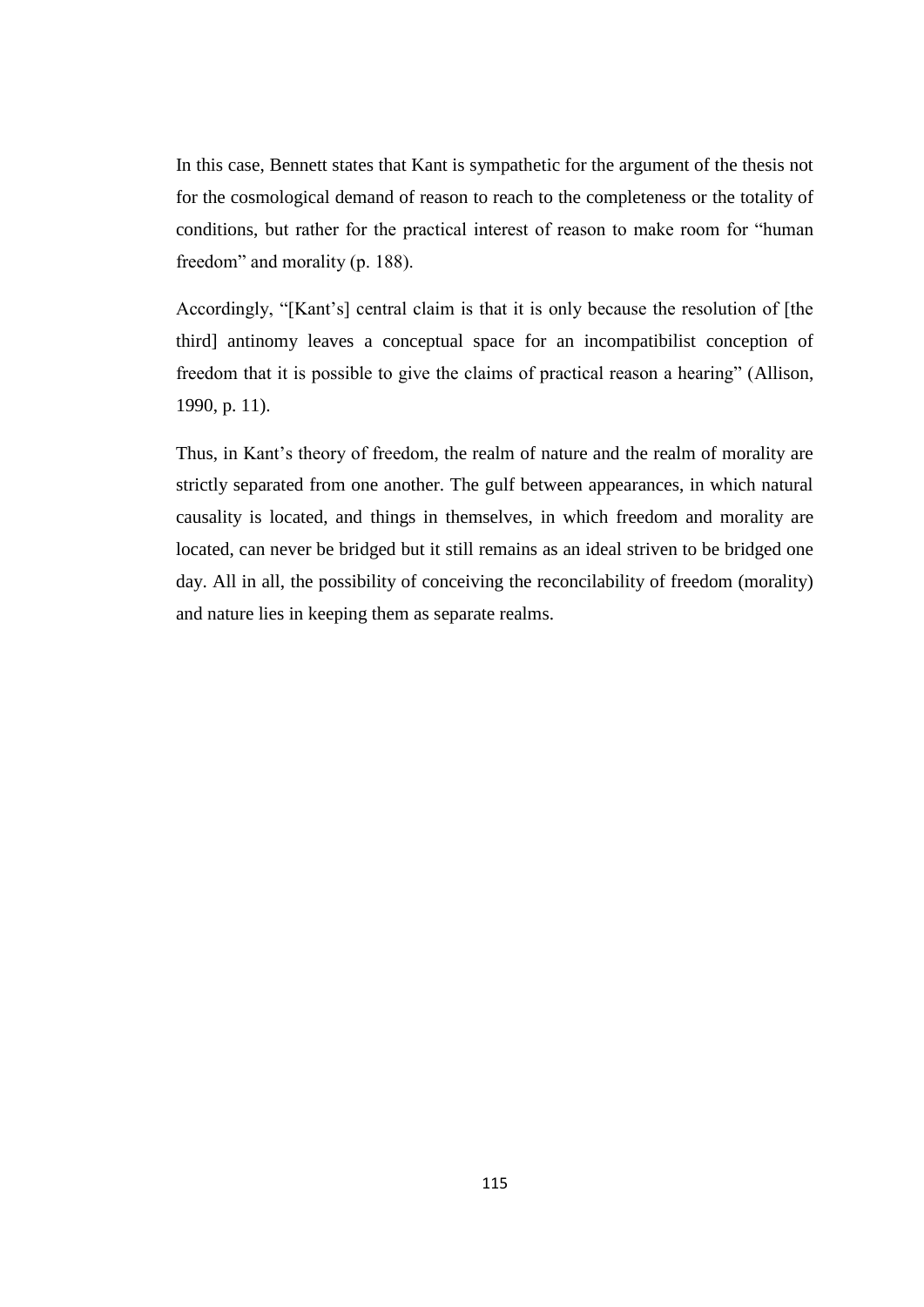#### **REFERENCES**

Allison, H. E. (1983). *Kant's transcendental idealism: An interpretation and defense*. New Haven: Yale University Press.

Allison, H. E. (1990). *Kant's theory of freedom.* Cambridge: Cambridge University Press.

Allison, H. E. (1996). *Idealism and freedom: Essays on Kant's theoretical and practical philosophy.* New York: Cambridge University Press.

Beck, L. W. (1966). *A commentary on Kant's critique of practical reason.* Chicago & London: The University of Chicago Press.

Bennett, J. (1990). *Kant's dialectic*. Cambridge: Cambridge University Press.

Engstrom, S. (1993). Allison on rational agency. *Inquiry: An Interdisciplinary Journal of Philosophy*, *36* (4), 405-18.

Ewing, A. C. (1969). *Kant's treatment of causality*. USA: Archon Books.

Fischer, K. (1866). *A commentary on Kant's critick of the pure reason.* London: Longmans, Green, & Co.

Gardner, S. (1999). *Kant and the critique of pure reason*. New York: Routledge.

Green, E. J. (1997). *Kant's Copernican revolution: The transcendental horizon.*  USA: University Press of America, Inc.

Grenberg, J. (2010). In Search of the phenomenal face of freedom. In B. J. Bruxvoort Lipscomb & J. Krueger (Eds.), *Kant's moral metaphysics: God, freedom, and immortality* (pp. 111-130). Berlin & New York: Walter de Gruyter GmbH & Co.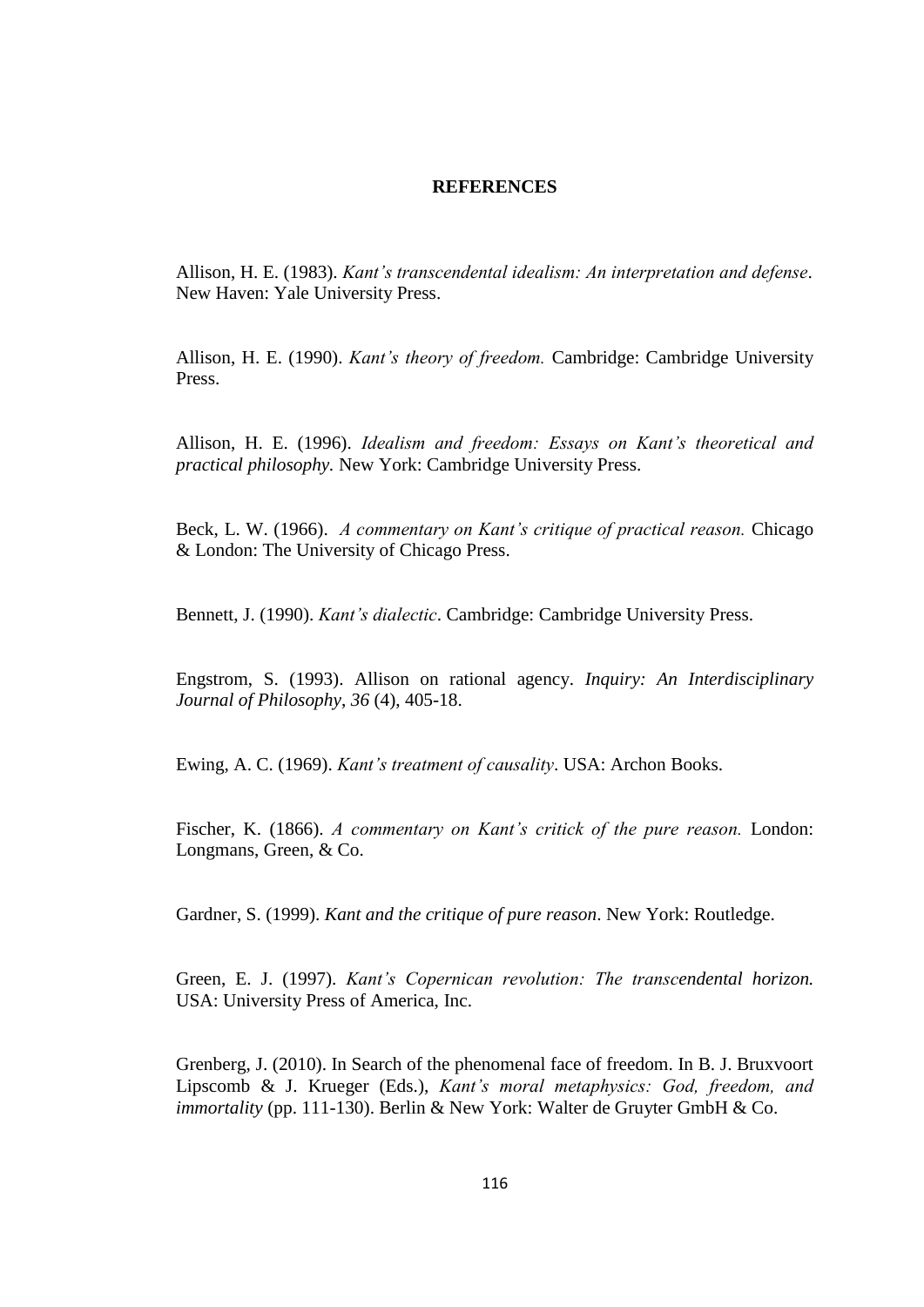Grier, M. (2001). *Kant's doctrine of transcendental illusion.* USA: Cambridge University Press.

Guyer, P. (1998). Kant's second analogy: Objects, events and causal laws. In P. Kitcher (Ed.), *Kant's critique of pure reason: Critical essays* (pp. 117-143). USA: Rowman & Littlefield Publishers, Inc.

Hudson, H. (2002). Kant's third antinomy and anomalous monism. In L. Pasternack (Ed.), *Immanuel Kant: Groundwork of the metaphysics of morals in focus* (pp.234- 267). London: Routledge.

Hume, D. (1907). *An enquiry concerning human understanding and selections from a treatise of human nature*. Chicago: The Open Court Publishing Co. (Original work published 1748)

Kant, I. (1996). Lectures on the philosophical doctrine of religion. In A. W. Wood  $\&$ G. Di Giovanni (Eds. & Trans.), *Religion and rational theology* (pp. 335-451). USA: Cambridge University Press. (Original work published 1817)

Kant, I. (1997a). *Prolegomena to any future metaphysics.* (L. W. Beck, Trans.). New Jersey: Prentice-Hall, Inc. (Original work published 1783)

Kant, I. (1997b). *Groundwork of the metaphysics of morals.* (M. J. Gregor, Trans.). United Kingdom: Cambridge University Press. (Original work published 1785)

Kant, I. (2002). *Critique of practical reason.* (W. S. Pluhar, Trans.). USA: Hackett Publishing Company, Inc. (Original work published 1788)

Kant, I. (2007). *Critique of pure reason.* (N. K. Smith, Trans.). New York: Palgrave Macmillan. (Original work published 1781)

Kemp Smith, N. (2003). *A commentary to Kant's critique of pure reason.* New York: Palgrave Macmillan Ltd.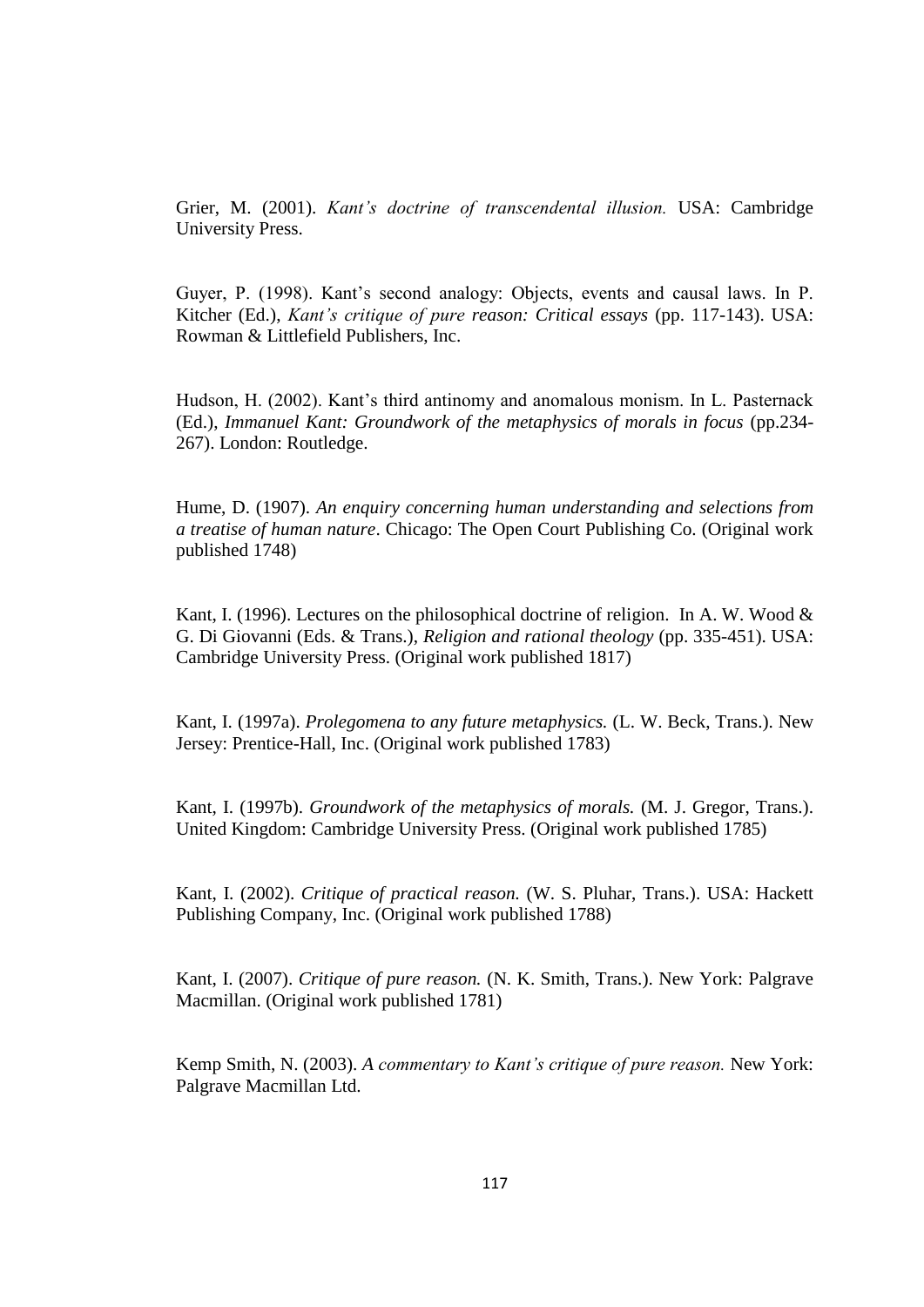Pereboom, D. (2006). Kant on transcendental freedom. *Philosophy and Phenomenological Research, LXXIII* (3), 537-567.

Perry, R. B. (1900). The abstract freedom of Kant. *The Philosophical Review, 9* (6), 630-647.

Priest, S. (2007, December 5). *Kant's concept of freedom in the critique of pure reason.* Unpublished lecture notes, University of Oxford, Oxford, England.

Strawson, P.F. (1968). *The bounds of sense*. London: Methuen & Co. Ltd.

Vilhauer, B. (2008). Incompatibilism and the ontological priority in Kant's theory of free will. In P.Muchnik (Ed.), *Rethinking Kant* (Vol. 1, pp. 22-47). Cambridge: Cambridge Scholars Publishing.

Wellmon, C. (2010). *Becoming human: Romantic anthropology and the embodiment of freedom.* USA: The Pennsylvania State University Press.

Wike, V. S. (1982). *Kant's antinomies of reason: Their origin and their resolution.*  Washington D.C.: University Press of America, Inc.

Wood, A. W. (1998). Kant's Compatibilism. In P. Kitcher (Ed.), *Kant's critique of pure reason: Critical essays* (pp. 239-263). USA: Rowman & Littlefield Publishers, Inc.

Wood, A. W. (2005). *Kant.* Oxford: Blackwell Publishing.

Wood, A. W. (2010). The Antinomies of pure reason In P. Guyer (Ed.), *The cambridge companion to Kant's critique of pure reason* (pp. 245-265). USA: Cambridge University Press.

Xie, S. S. (2009). What is Kant: A compatibilist or an incompatibilist? A new interpretation of Kant's solution to the free will problem. *Kant-Studien, 100* (1), 53- 76.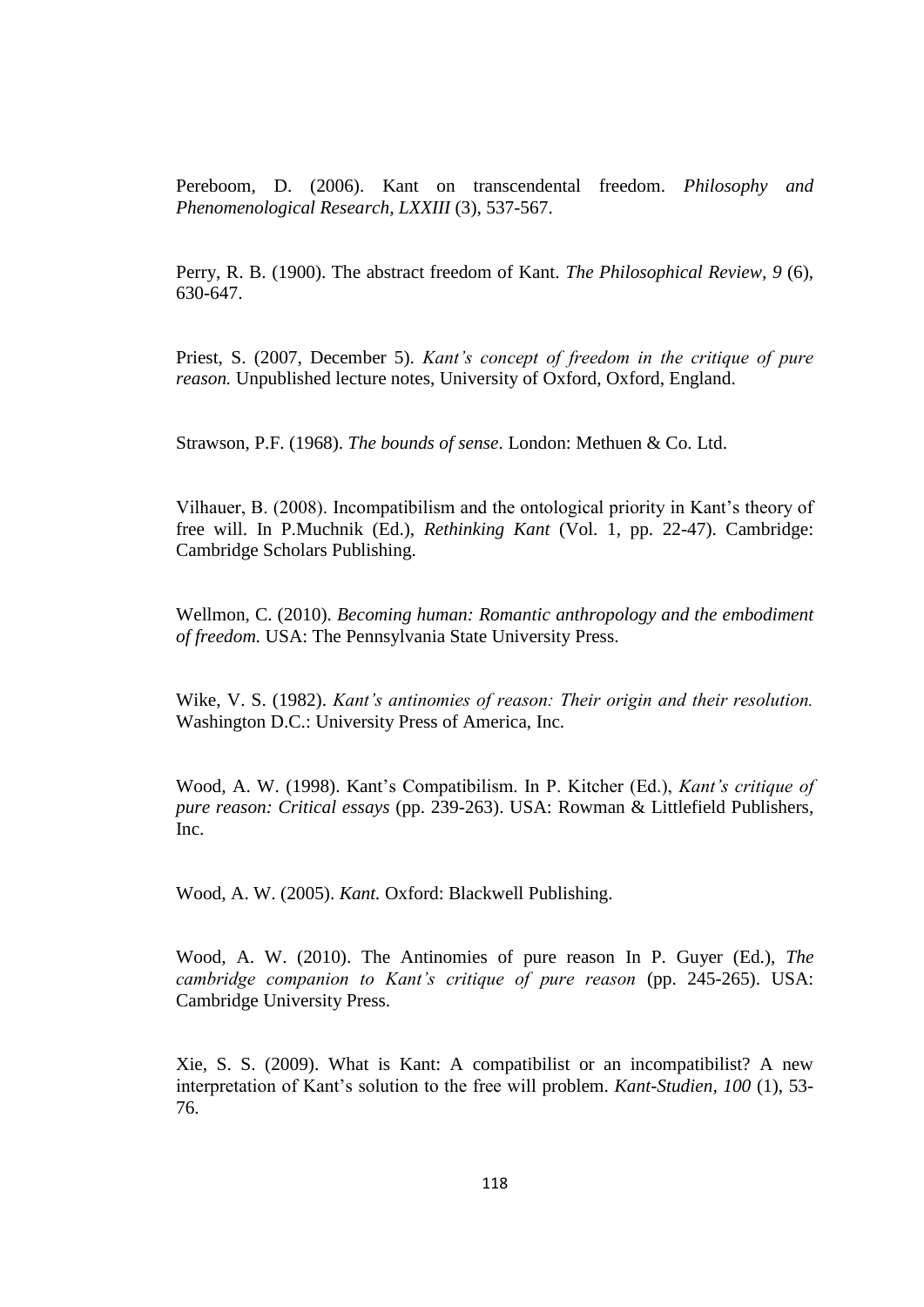### **TURKISH SUMMARY**

Bu tezde Immanuel Kant'ın başlıca eseri olan Saf Aklın Eleştirisi'ndeki özgürlük ve doğa yasası arasındaki uzlaşabilirlik problemi ele alınacaktır. Burada doğa yasası ile kastedilen, zamansal dizilerdeki önceleyen koşullara bağımlı olmak iken; özgürlük ile kastedilen ise bu koşullardan bağımsız olmaktır.

Çağdaş felsefede özgürlük ve belirlenimcilik problemi bağdaşırcılık ve bağdaşmazcılık kavramları bağlamında tartışılır. Bağdaşırcılık problemi özgürlük ve belirlenimciliğin uzlaşabilir olduğu görüşüdür; yani insan davranışları hem doğa yasası tarafından belirlenmiştir hem de özgürdür. Diğer taraftan bağdaşmazcılık problemi ise özgürlük ve belirlenimciliğin uzlaşamaz veya çelişkili olduğu görüşüdür. Eğer belirlenimcilik doğru ise özgürlük bir yanılsamadır veya özgürlük doğru ise belirlenimcilik doğru olamaz.

Ancak Kant'ın özgürlük ve doğa yasası problemi tartışması çağdaş felsefedeki tartışmalardan farklıdır. Çağdaş felsefe tartışmaları kaynağını deneyci gelenekte bulurken, Kant'ın amacı aklın ve deneyimin sınırlarını belirlemek adına dogmatik metafiziği eleştirmektir. Bu eleştiri aslında aklın kendini eleştirmesinden öte bir şey değildir. Bu nedenle Kant, özgürlük ve doğa yasası problemini Aşkınsal Diyalektik'te ele aldığı Üçüncü Antinomi'nin dogmatik akılcı görüşü yansıtan tezi ve dogmatik deneyci görüşü yansıtan antitezi arasında meydana gelen çelişkiyi kaynak göstererek tartışır.

Probleminin kaynağını ve çözümünü göstermeye çalışmak amacıyla ikinci bölümde öncelikle özgürlük problemine işaret eden temel kavramlardan bahsedilecek ve Kant felsefesinin kavramsal çerçevesi çizilecektir. Bu kavramsal çerçeve kısaca Aşkınsal Estetik'te ele alınan duyusallık ve Aşkınsal Analitik'te ele alınan anlak yetileri aracılığı ile nesnel bilginin nasıl elde edildiğini ve deneyimin sınırlarının nasıl çizildiğini gösterir. Bu bölümde özellikle nedensellik ilkesinin ortaya konulduğu İkinci Analoji üzerinde odaklanılacaktır. İkinci Analoji'nin özgürlük problemi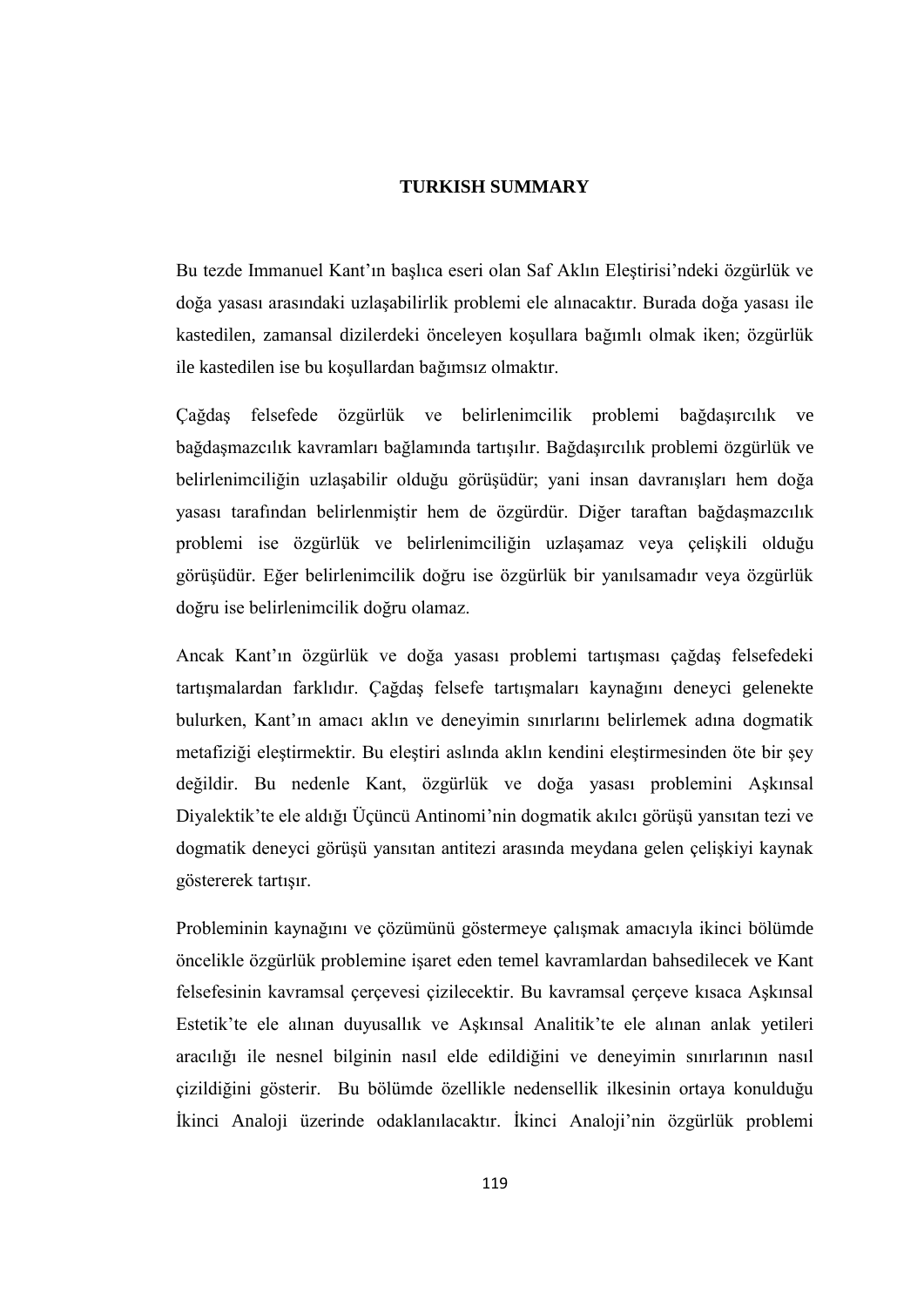açısından önemi, özgürlük probleminin kaynaklandığı Üçüncü Antinomi'nin hem tez hem de antitez taraflarının nedensellik ilkesi üzerine kurulu olmasıdır.

Üçüncü bölümde Aşkınsal Diyalektik'te ele alınan Üçüncü Antinomi'yi anlamak amacıyla öncelikle antinomilerin genel karakteri ve yapısı açıklanacaktır. Daha sonra Üçüncü Antinomi'nin tez ve antitez kısımlarının ispatları, bu ispatların değerlendirilmesi ve bu ispatlara gelen eleştiriler ayrıntılı bir şekilde incelenecektir. Bölümün sonunda antinomilerin çözümü verilecektir.

Aşkınsal Diyalektik'te Kant öncelikle sistematik birliğe ulaşmak amacıyla duyusallık ve anlak yetilerinden farklı olarak üçüncü bir yetiye olan ihtiyaçtan bahseder. Bu yeti akıl yetisidir. Bu noktada Kant, akıl ve anlak arasındaki farkı ortaya koyar. Anlak yetisi duyusal deneyime bağlıdır, deneyimin sınırları içinde görev alır ve bu nedenle görüngüler dünyasına aittir. Anlağın deneyimin sınırlarını aşması yasaklanmıştır. Ancak akıl kendini duyusal deneyim ile ilişkilendirmez, o kendini sadece anlak ile ilişkilendirir. Bu bakımdan akıl kendinde şeylere bağlıdır ve deneyimden bağımsız olduğu için doğal ve kaçınılmaz bir şekilde deneyimin sınırlarını aşma eğilimindedir. Akıl deneyimin sınırlarını aştığında çelişkiye düşer ve Aşkınsal Yanılsama meydana gelir. Aşkınsal Yanılsama aklın görüngülere sanki kendinde şeylermiş gibi davranmak suretiyle yanlış kullanımından kaynaklanır.

Yapıları gereği antinomiler Aşkınsal Yanılsama üzerine kurulmuştur. Antinomiler birbirine eşit şekilde karşı durmakta olan tez ve antitezi içeren iki taraflı yanılsamalardır. Antinomilerde tezler, aklın talebi üzerine, görüngüler alanında bir ilk başlangıç yani bir koşulsuz koşula izin vererek ampirik dizilerin bütünlüğünü ararken, antitezler, anlağın talebi üzerine, görüngüler alanında böyle bir koşulsuz koşulu reddederek ampirik dizilerin tekdüzeliğini ve devamlılığını arar. Buna rağmen, antitezlerde, koşulsuz idesini görüngüler alanının dışında düşünmek mümkündür. Bu bağlamda antinomilerin tez kısmı dogmatik akılcılığı yansıtırken, antitez kısımları dogmatik ampirizmi yansıtır.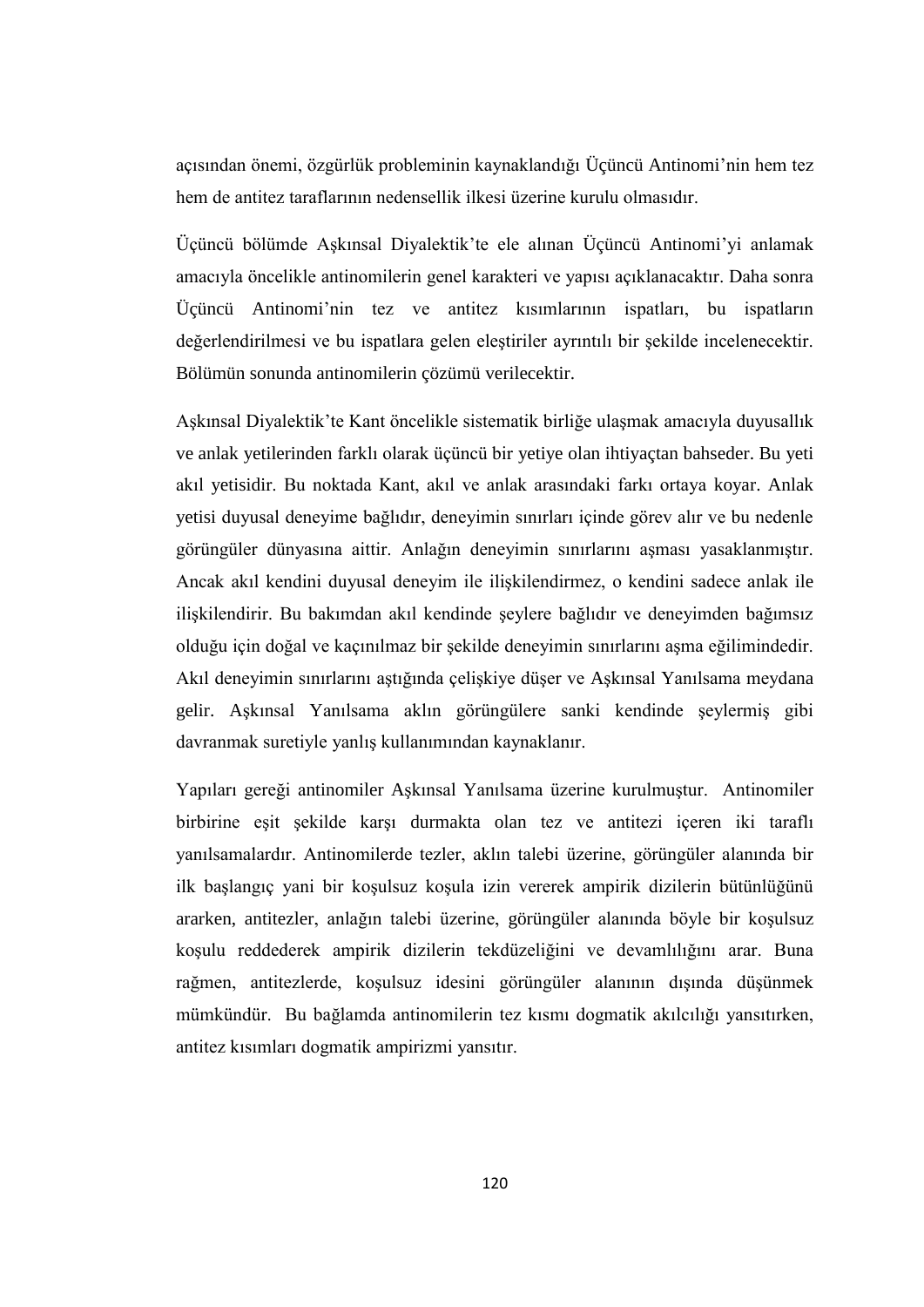Dolayısıyla antinomi, koşulsuz idesini ya dizilerin sonlu gerilemede olduğu ya da sonsuz gerilemede olduğu iki farklı şekliyle düşünmeye bağlı olarak meydana gelir. Tezler tarafında koşulsuz olan dizilerin bir elemanıdır, ancak dizilerin tüm elemanları birbirine tabiyken, koşulsuz olan dizilerin herhangi bir elemanına tabi değildir. (sonlu gerileme). Antitezler tarafında ise, koşulsuz olan tüm elemanlarının koşullu olduğu dizilerin toplamı olarak düşünülür. (sonsuz gerileme).

Bu kavramsal çerçeve ışığında Üçüncü Antinomi'nin tez ve antitez ispatları aktarılmaya çalışılacaktır. Kant burada dolaylı ispat yöntemini kullanır. Yani tezin ispatı için antitezin argümanıyla başlar ve buradan bir kendi çelişki yakalamaya çalışır. Antitez için de tezin argümanıyla başlayarak bir çelişki yakalamaya çalışır.

Üçüncü Antinomi'nin tezi görüngüler alanında doğa nedenselliğine ek olarak ikinci türden bir nedensellik olan aşkınsal özgürlüğün olduğunu iddia eder. Kant tezin ispatına görüngüler dünyasındaki tek nedenselliğin doğa yasası olduğu iddiasıyla başlar. Bu durumda doğadaki tüm olaylar kendisini önceleyen bir neden tarafından doğa yasasına uygun biçimde sonsuz bir gerileme ile belirlenir. Ancak eğer görüngüler alanındaki her şey doğa yasasına göre meydana gelirse, o halde bir ilk başlangıç hiçbir zaman olmayacak ve nedenler tarafındaki ampirik zaman dizileri hiçbir zaman tamamlanamayacaktır. Buna rağmen nedensellik ilkesi şunu buyurur: "yeterli olarak a priori belirlenmiş bir neden olmadan hiçbir şey olamaz". Bu ilke sınırsız evrensellikte düşünüldüğünde kendisi ile çelişir ve tam da bu nedenle doğa yasası görüngüler alanındaki tek nedensellik olamaz. O halde zamanda kendiliğinden mutlak bir şekilde başlayan ve doğa yasasıyla da çelişmeyecek olan ikinci türden bir nedensellik varsayılmalıdır. Bu mutlak kendiliğindenlik zamansal dizilerin nedenler tarafında tamamlanmışlığını sağlayacak olan aşkınsal özgürlüktür. Burada aşkınsal özgürlük doğa yasasıyla çelişmez; aksine onunla bağdaşır.

Tezin ispatından şöyle bir sonuç çıkar: eğer aşkınsal özgürlüğü koyutlamazsak (postüle etmezsek) doğa yasası kendisiyle çelişir. Bu kendiyle çelişme durumu birbiriyle çelişen iki yeter nedenin (İkinci Analoji'de serimlenen yeter neden ve Leibnizci anlamdaki yeter neden) tek bir nedensellik ilkesine atfedilmesinden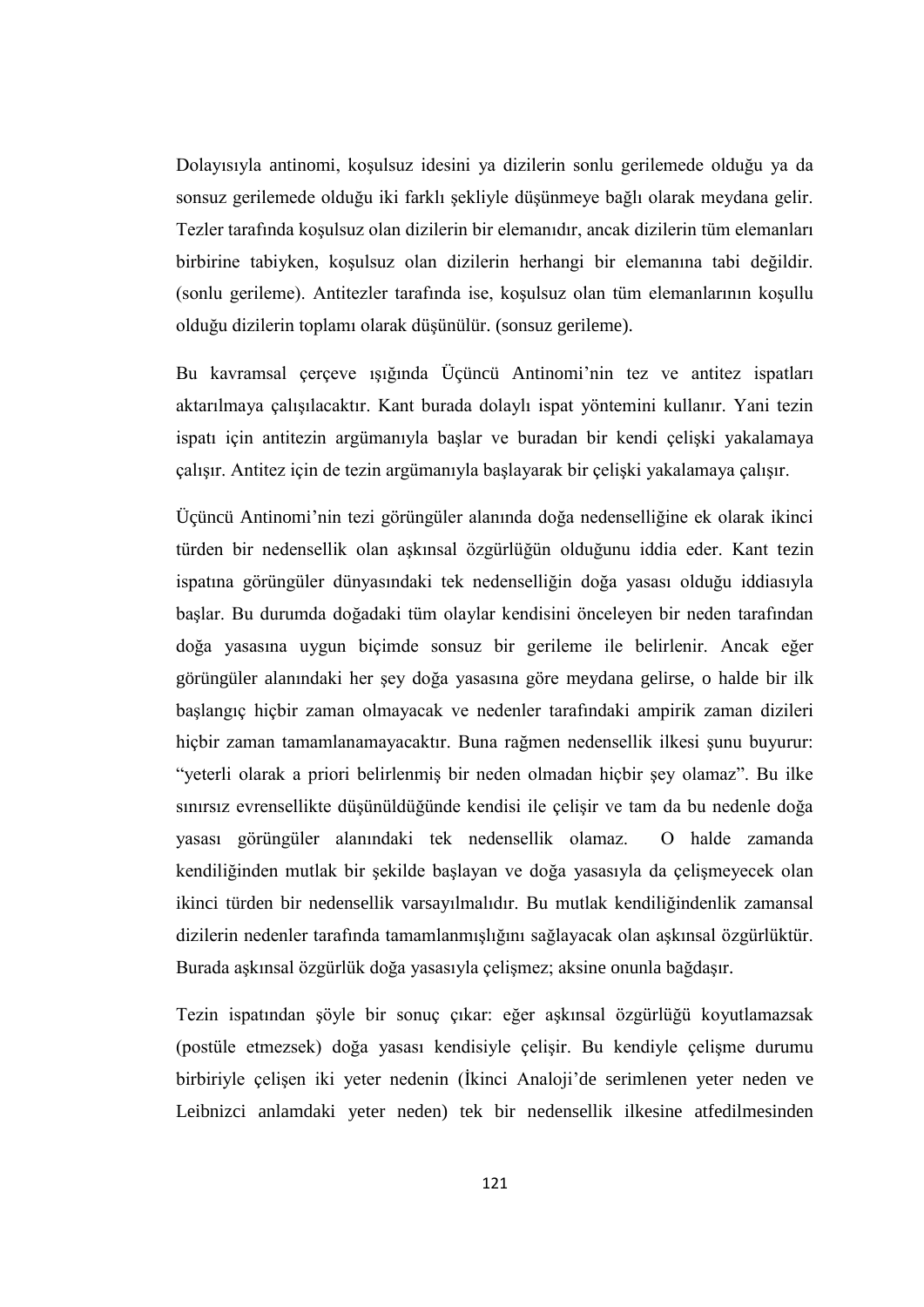kaynaklanır. Yeter neden İkinci Analoji'de serimlendiği biçimiyle alındığında koşullar ile koşullu arasında zorunlu bir ardıllık yani fenomenal bir nedensellik varsayar, şöyle ki kısmi bir neden (koşul) kısmi bir sonucu (koşullu) sonsuz bir gerileme ile belirler. Böyle bir gerilemede serilerin tamamlanmasından bahsedilemez, aksine yeter neden burada anlağın talebi üzerine doğanın tekdüzeliğini sağlamak için zamansal dizilerin genişletilmesini ve devamlılığını sağlar. Diğer bir taraftan, yeter neden Leibnizci anlamda ele alındığında ise koşullar ve koşulsuz olan arasında içsel bir ilişki yani numenal bir nedensellik varsayar, şöyle ki kısmi nedenlerin toplamı aklın talebi üzerine zamansal dizileri tamamlamak için bütünsel bir sonuca vardırılmaya çalışılır. Kısaca, kendiyle çelişme hali anlağın ve aklın farklı talepleri doğrultusunda meydana gelir. Kant'ın burada Leibnizci anlamda bir yeter nedene başvurma amacı bir ilk nedene yani aşkınsal özgürlüğe alan açmaktır.

Üçüncü Antinomi'nin antitezi ise görüngüler alanındaki tek nedenselliğin doğa nedenselliği olduğunu iddia eder. Antitezin ispatından ise aşkınsal özgürlüğü koyutladığımız takdirde doğanın tekdüzeliğini bozması ya da doğanın düzenli sistemini anlamsız kılması nedeniyle aşkınsal özgürlüğün doğa yasası ile çelişkili olduğu sonucu çıkar. Başka bir deyişle, bir nedensellik olarak aşkınsal özgürlük görüngüler alanında doğa yasası ile bağdaşmaz. Ancak aşkınsal özgürlüğü bir ide olarak görüngüler alanın dışında düşünmek çelişkili değildir.

Üçüncü Antinomi'nin tezinin aksine, antitez yeter nedeni sadece İkinci Analoji'deki anlamında ele alır ve koşullu ve koşulsuz arasında sadece zorunlu bir ardıllık yani fenomenal bir nedensellik olduğunu varsayar.

Özetle söyleyebiliriz ki; Üçüncü Antinomi'nin iki tarafı da İkinci Analoji'de ortaya konulan nedensellik ilkesine dayanır; ancak tez ve antitez arasındaki çelişki aşkınsal özgürlük bir nedensellik olarak koyutlandığında ortaya çıkar.

Ayrıca şunu hatırlatmak gerekir ki; İkinci Analoji nedensellik kavramını sadece anlağın görev aldığı fenomenal bir nedensellik olarak tanımlarken, Üçüncü Antinomi hem anlağın görev aldığı fenomenal bir nedensellik hem de aklın görev aldığı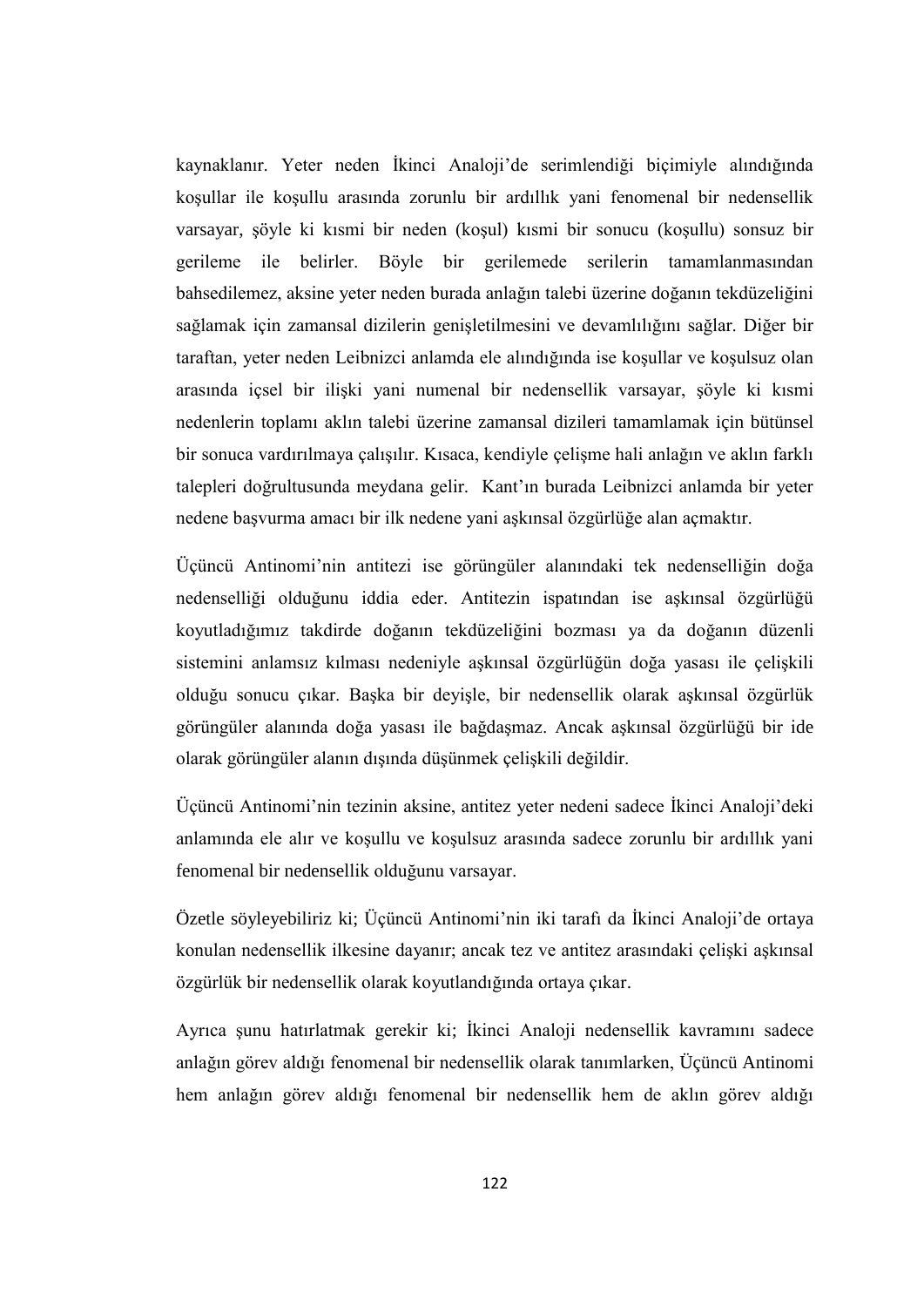numenal bir nedensellik olmak üzere iki çeşit nedensellik kavramı tanımlar. Bu bağlamda fenomenal nedensellik (bir sonucun) neden(i) (cause) olarak adlandırılırken, numenal nedensellik (bir sonucun) mantıksal zemin(i) olarak adlandırılabilir. Neden ve zemin arasındaki ayrım Üçüncü Antinomi'nin çözümü için iki noktada önem kazanır. İlk olarak görüngüler ve kendinde şeyler ayrımı açısından ele alındığında kendinde şeylerin görüngülerin zemini olup olmadığı sorusunu cevaplandırmakta, ikinci olarak ise ampirik karakter ve düşünülür karakter ayrımı açısından ele alındığında özgürlük ve doğa yasasının uzlaşabilir olup olmadığı sorusunu cevaplandırmakta rol oynar. Bu noktalar sırasıyla dördüncü ve beşinci bölümlerde ele alınacaktır.

Bu bölümlere geçmeden önce genel olarak antinomilerin Kant'ın aşkınsal idealizm yöntemi ile nasıl çözüldüğüne değinilecektir. Aşkınsal idealizm antinomilerin çözümü için üç farklı yöntem önerir. Bunlardan ilk iki çözüm matematik antinomilerin hem tez hem de antitez taraflarının yanlış olduğunu dolaylı ispat yöntemi ile gösterir. Bu çözümlerde antinomi aklın yanlış görevlendirilmesi sonucu yani aklın, anlağın görevlendirilmesini düzenleyici bir ide olmak yerine, sanki onun kavramlarını kurucu bir ilkeymiş gibi davranması sonucu çıkar. Antinomi aklın doğru görevlendirilmesiyle diğer bir deyişle koşullar dizisini mümkün deneyimin sınırları ötesine, yani kendinde şeylere taşıyan kurucu bir ilke olarak değil de, koşullar dizisinin deneyimin sınırları içinde devamlılığını sağlayan ve bu devamlılıkta koşulsuz olana hiçbir şekilde ulaşmaya çalışmayan bir düzenleyici ide olarak işlev görmesiyle çözülür. İlk iki çözüm, sadece hem tezin hem de antitezin yanlış olduğu matematik antinomiler için geçerlidir. Ancak bu çözümler iki tarafın da nasıl yanlış olduğuna açıklama getiremediğinden antinomiler için yeterli bir çözüm sunamaz.

Üçüncü çözüm ise matematik dinamik antinomi ayrımına dayanır. Bu çözüm matematik antinomilerde (birinci ve ikinci antinomiler) hem tezin hem de antitezin yanlış olduğunu varsayarken, dinamik antinomilerde (üçüncü ve dördüncü antinomiler) hem tezin hem de antitezin doğru olabileceğini varsayar. Üçüncü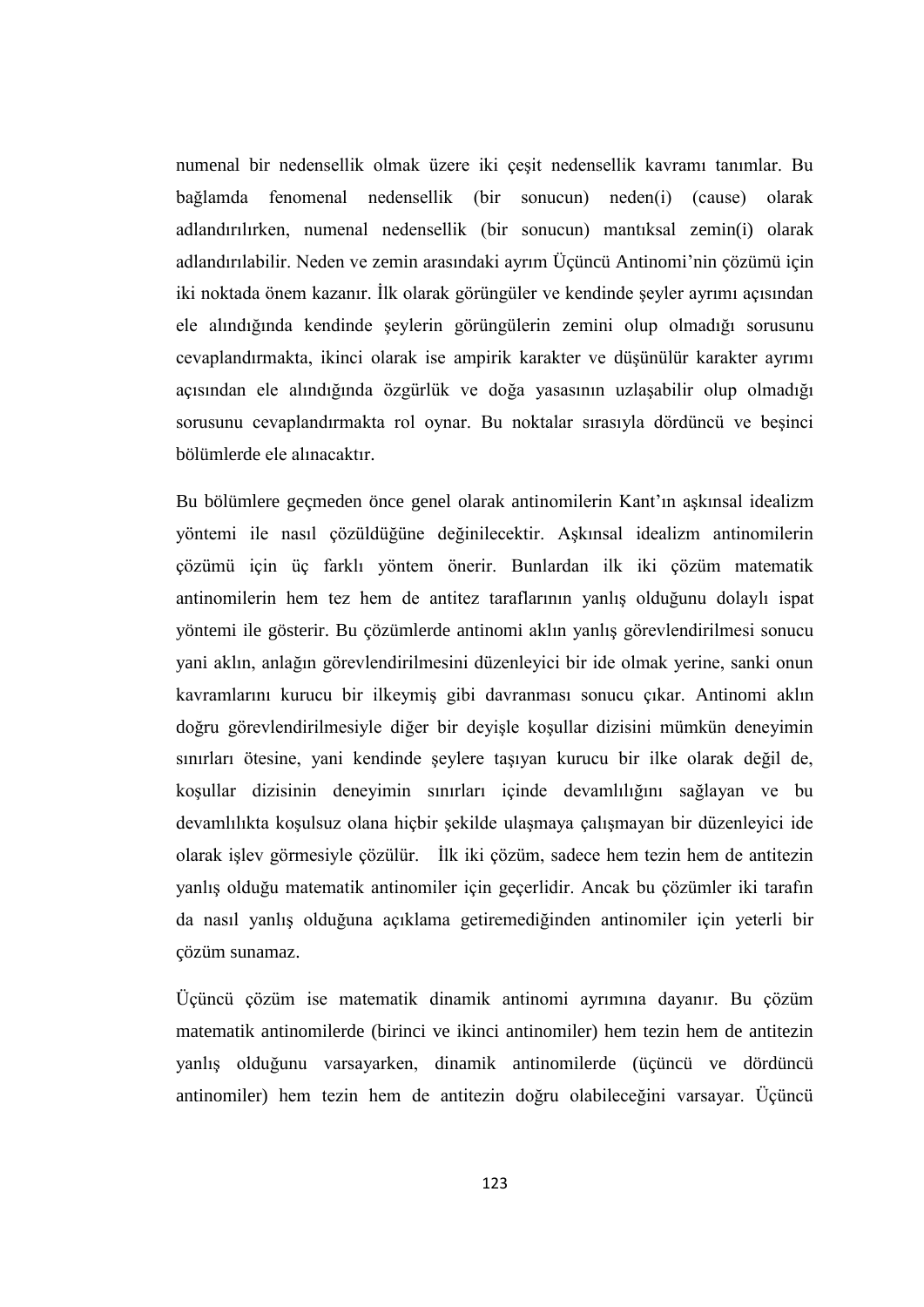çözüm, bu varsayımların gerileyen dizilerde aklın koşulsuz idesinin iki farklı kullanımından kaynaklı olduğunun açıklamasını yaptığı için yeterli bir çözüm sunar.

Matematik antinomilerde görüngüler alanındaki bir dizinin tüm elemanları aynı karakterde olduğu için, yani koşullar ile koşullu olan deneyim dizilerinde birbiriyle homojen olduğu için, koşulludan koşulların toplamına dolayısıyla da koşulsuza doğru sonsuz bir gerileme vardır. Yani bu aynı karakterdeki koşullar dizisi anlağın talebine göre hep daha ötedeki bir koşulu ararlar. Akıl bu dizilerin toplamını talep ettiğinde, koşulsuz olan görüngüler alanına sınırlanmış olur. Bu durumda aklın idesi (koşulsuz olan), anlağın kavramlarıyla (koşullu olan) onlara çok büyük veya çok küçük geldiği için çelişir. Bu da hem tezin hem de antitezin yanlış olmasıyla sonuclanır.

Dinamik antinomiler ise deneyim dizileriyle görüngüler alanında aynı karaktere sahip olmayan, aksine bu zamansal dizilerin dışında yani kendinde şeylere ait olan, koşullar ile koşulsuz olanın birbiriyle heterojen olduğu, düşünülür bir nedene veya düşünülür bir elemente izin verir—ki bu element Üçüncü Antinomi için aşkınsal özgürlüktür. Dolayısıyla düşünülür bir dünyaya alan açılmış olur. Başka bir deyişle, dinamik antinomilerin çözümü ile deneyim dünyası (fenomenal dünya) ve düşünülür dünya (numenal dünya) arasındaki ayrım ortaya konulmuş olur. Bu ayrım sayesinde koşulsuz olan hem görüngüler alanına (antitez tarafında) hem de kendinde şeyler alanına (tez tarafında) uygulanabilir. Dolayısıyla antitez tarafında diziler hiçbir zaman tamamlanamazken, tezler tarafında düşünülür bir elementin koyutlanması sayesinde diziler tamamlanabilir. Böylece hem tez hem de antitez doğru olabilir.

Özgürlük ve doğa yasasının bağdaşabilip bağdaşamayacağı sorusunu Üçüncü Antinomi'nin dinamik antinomilerle çözümüne göre tekrardan değerlendirecek olursak, iki taraf da doğru olabileceği için tez ve antitezin birbiriyle bağdaşabilir olduğu sonucuna varabiliriz. Ancak tez ve antitezin bağdaşabilir olması özgürlük ve doğa yasasının bağdaşabilir olduğu anlamına gelmez. Aksine dinamik antinomiler düşünülür nedenin, yani Üçüncü Antinomi açısından aşkınsal özgürlüğün, deneyim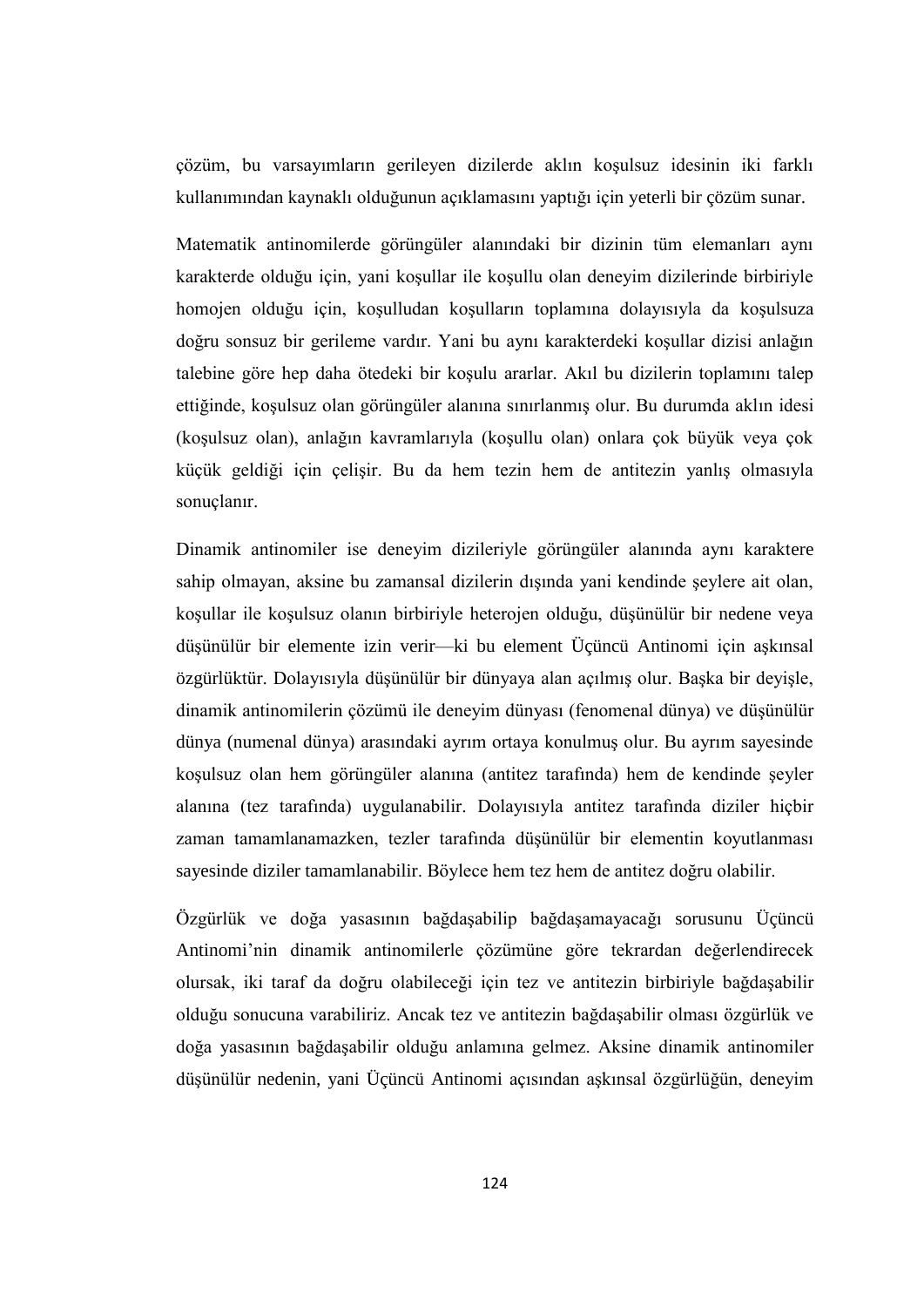dizileri dışında olduğunu ortaya koyduğu için, aşkınsal özgürlük görüngüler alanında doğa yasasıyla çelişir. Yani aşkınsal özgürlüğün kendisi bağdaşmazcı bir kavramdır.

Üçüncü Antinomi'de aşkınsal özgürlüğün koyutlanması sayesinde numenal dünyaya alan açılmış olur. Başka bir deyişle Üçüncü Antinomi'nin aşkınsal idealizmin bir çözümü olan dinamik antinomilerle çözümü sayesinde fenomenal dünya (görüngüler alanı) ve numenal dünya (kendinde şeyler) birbirinden ayrılır. Kant böylece doğa yasasını fenomenal dünyaya, aşkınsal özgürlüğü ise numenal dünyaya yerleştirir.

Dördüncü bölümde Kant'ın görüngüler alanı ve kendinde şeyler alanı arasındaki ayrımını zorunlu kılan aşkınsal idealizm metodunun özgürlük ve doğa yasası sorunsalına nasıl çözüm getirdiği incelenecektir. Üçüncü Antinomi bu sorunsalın nasıl çözüldüğünü göstermediği için Kant Üçüncü Antinomi'nin yeniden çözümünde problemi rasyonel faillik teorisiyle çözmek amacıyla ampirik karakter ve düşünülür karakter ayrımına gider. Ampirik karakter/düşünülür karakter ayrımı özgürlük ve doğa yasası tartışmasına hem Üçüncü Antinomi'nin kozmolojik bağlamında hem de rasyonel faillik teorisi aracılığıyla ahlak bağlamında bir çözüm sunar.

Kant, ampirik nedensellik yani doğa yasası ile düşünülür nedenselliği yani aşkınsal özgürlüğü bir ve aynı sonuçta ve ampirik karakter ile düşünülür karakteri bir ve aynı kendilikte birleştirebilirse özgürlük ve doğa yasasının uzlaşabileceğini varsayar.

Burada bir failin bir ve aynı kendilikte iki ayrı karaktere sahip olduğu görünmektedir. Ampirik karakterinde bir fail, görüngüler alanının bir öznesidir ve kendini anlak yetisi aracılığıyla dolaysız olarak bilir. Diğer bir taraftan ise düşünülür karakterinde bir fail kendini dolaysız olarak bilemez; ancak kendini akıl yetisi aracılığıyla kavrayabilir. Dolayısıyla nasıl düşünülür nedensellik onun görüngüler alanıyla ilişkisini kurmak için ampirik nedensellikle ilişkili düşünülmeliyse, düşünülür karakter de ampirik karakterle ilişkili düşünülmelidir ki bir failin düşünülür karakterinin eylemlerinin sonuçları ampirik karakterinin eylemlerinin aynı sonuçlarıyla buluşacak şekilde görüngüler alanına bağlanabilsin. Bu bağlamda Kant ampirik karakterin düşünülür karakterde belirlendiğini iddia eder.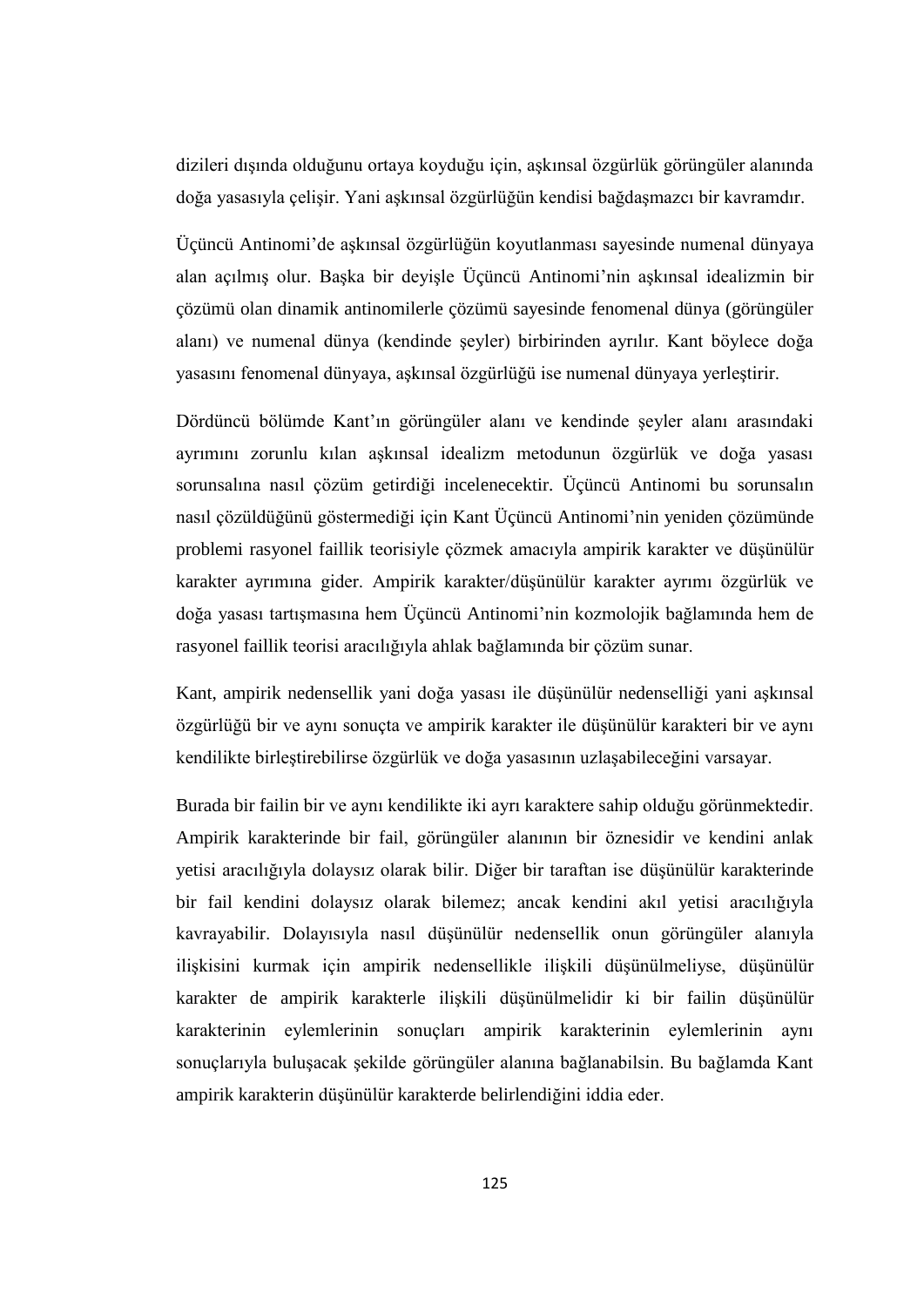Oysa ki Kant'ın metninde görüngüler alanı /kendinde şeyler ve ampirik karakter/ düşünülür karakter arasındaki ilişkinin türü muğlaktır. Özgürlük ve doğa yasasını birleştirmek adına Kant bir taraftan tek bir nesneye (aşkınsal nesne) atfedilmiş iki ayrı nedensellik (ampirik nedensellik ve düşünülür nedensellik) ve tek bir özneye (aşkınsal özne) atfedilmiş iki ayrı karakter (ampirik karakter ve düşünülür karakter) olduğunu iddia eder. Ampirik nedenselliğin yasalarının geçerli olduğu fenomenlerin ve düşünülür nedenselliğin yasalarının geçerli olduğu numenlerin tek bir nesneye ya da dünyaya onun iki-veçhesi (iki-yönü) olarak atfedilmesi ve ampirik karakter/düşünülür karakterin de tek bir özneye onun iki ayrı veçhesi olarak atfedilmesi bu iki nedensellik ve iki karakter arasında hiyerarşik bir ilişkilenme şeklini reddeder.

Kant diğer taraftan bu iki nedensellik ve iki karakter arasında numenlerin fenomenlerin zemini olduğu ve düşünülür karakterin ampirik karakterin zemini olduğu hiyerarşik bir ilişkiyi savunur ki bu da bizi sanki iki ayrı nesne ve iki ayrı özne varmış gibi düşünmeye sevk eder.

Kant'ın metinlerindeki muğlaklık, iki-veçhe ve iki-dünya yorumları olmak üzere aşkınsal idealizmin iki farklı yorumuna yol açar. İki nedensellik ve iki karakter arasındaki hiyerarşik ilişkiyi reddeden yorum, iki-veçhe yorumuna işaret ederken; iki nedensellik ve iki karakter arasındaki hiyerarşik ilişki olduğunu savunan yorum, ikidünya yorumuna işaret eder. Bu mesele Allen W. Wood'un iki-dünya görüşü ve Henry E. Allison'un iki-veçhe görüşü karşılaştırılarak tartışılacaktır.

Wood, özgürlük ve doğa yasasının, ancak ampirik karakter ve düşünülür karakterin birbirinden ontolojik olarak ayrılmış iki ayrı dünyada (görüngüler ve kendinde şeyler) yine birbirinden ontolojik olarak ayrılmış iki ayrı karakter olarak alındığında bağdaşabileceğini iddia eder. Bu ontolojik ayrımda Wood kendinde şeylerin görüngülerin zemini, düşünülür karakterin ise ampirik karakterin zemini olduğunu varsayar. Ancak ampirik karakter ve düşünülür karakter arasında böyle bir nedensel ilişki varsaydığımızda Wood'un iki-dünya görüşü, Kant'ın özgürlük ve doğa yasasını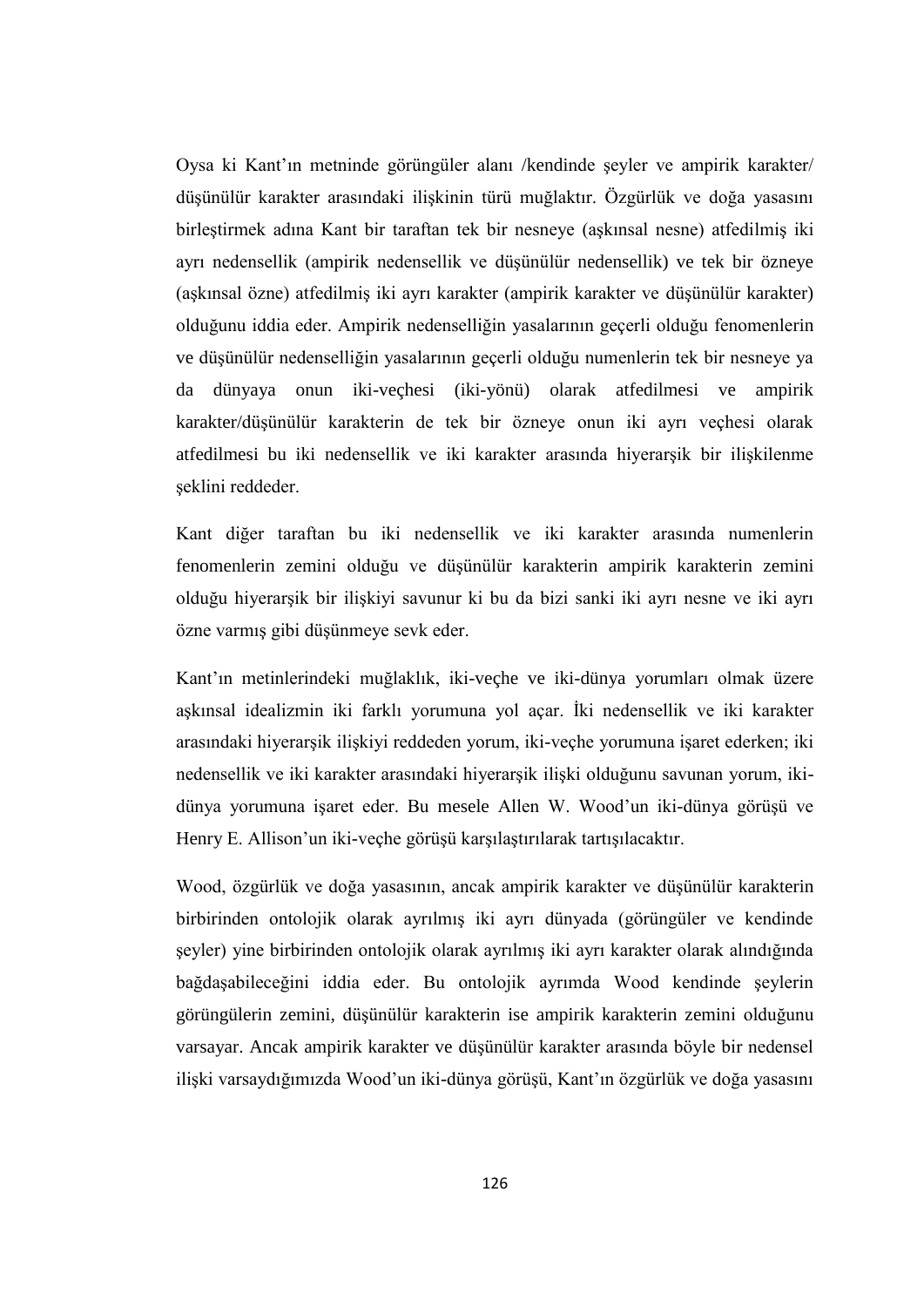birleştirmek için ampirik karakter ve düşünülür karakterin bir ve aynı kendilikte birleştirilmesi gerekliliğini göz ardı eder.

Wood'un aksine Allison, görüngüler/kendinde şeyler ve ampirik karekter/düşünülür karakter ayrımının epistemolojik bir ayrım olduğunu iddia eder. Dolayısıyla Allison iki-veçhe görüşünü aşkınsal nesne ve kendinde şeyler arasındaki farka işaret ederek kurar. Allison şeylerin (görüngüler ve kendinde şeyler olarak değil de) bize göründükleri ve kendilerinde oldukları gibi bir ve aynı nesnenin veya dünyanın iki ayrı veçhesi olarak; ve ampirik karakter ve düşünülür karakterin de bir ve aynı öznenin iki ayrı veçhesi olarak düşünülebileceğini iddia eder. Tek bir aşkınsal nesneye "felsefi düşünmenin meta düzeyinde" atfedilmeleri nedeniyle, şeylerin bize göründüğü şekli ile kendinde oldukları şekli mantıksal olarak özdeştir. Benzer şekilde tek bir aşkınsal özneye atfedilmeleri nedeniyle, ampirik karakter ve düşünülür karakter de mantıksal olarak özdeştir. Başka bir deyişle onların aralarında hiyerarşik bir ilişki yoktur.

Böyle aşkınsal bir düşünme biçimi insan bilgisini, deneyimin evrensel ve zorunlu koşulları aracılığıyla görüngüler dünyasına sınırlayan epistemik koşulları gerektirir. Bu durumda Allison'un iki-veçhe görüşü, şeyleri ancak görüngüler alanında bize göründüğü şekliyle bilebildiğimizi ispatlar. Şeyleri kendilerinde oldukları gibi bilemeyiz çünkü onlar bilgimizin sınırları dışındadır ve bu nedenle biz onları sadece düşünebiliriz.

Buna karşın Wood'un iki-dünya görüşü görüngülere mutlak gerçek şeylermiş gibi davranır (ya da kendinde şeylermiş gibi) ve bu durumda bu görüş bilgiyi zihinsel durumlara indirgediği için empirik bilgiyi imkansız kılar. Bu durumda Wood'un ikidünya görüşü Berkeleyci idealizme yaklaşan bir görüngücülük ya da öznelciliği tasvir eder.

O halde şu sonuca varılabilir, Wood'un iki-dünya görüşü kritik olmayan bir aşkınsal idealizm yorumu sergilerken, Allison'un iki-veçhe görüşü kritik bir aşkınsal idealizm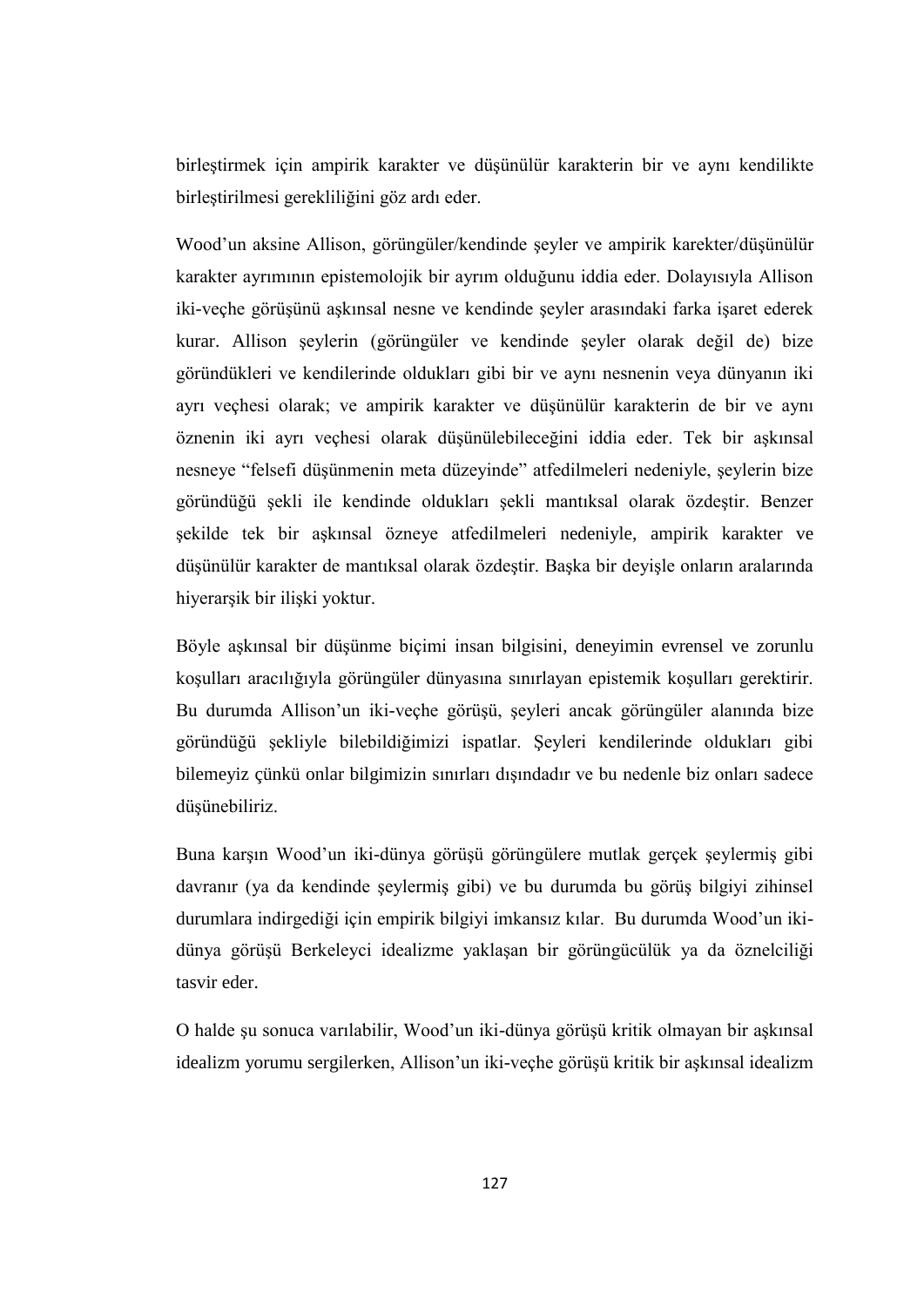yorumu sergiler. Böylece Allison'un Kant okuması Kant'ın özgürlük ve doğa nedenselliğini uzlaştıran sözde niyetini açıklamada daha başarılı görünür.

Özgürlük ve doğa yasası problemini çözmek için Wood, ampirik karakter ve düşünülür karakter arasındaki ayrımı nedensel etkililik teorisine başvurarak Üçüncü Antinomi'nin teorik bağlamında ele alır. Bu durumda Wood sadece kendiliğinden olan düşünülür karakterin sonucunu üretmek ve belirlemekte nedensel olarak etkili olduğunu ancak ampirik karakterin kendiliğindenliktan mahrum olması nedeniyle sonucunu üretmek ve belirlemekte yetersiz olduğunu savunur. Başka bir deyişle, Wood'un iki-dünya görüşü sadece düşünülür karakteri aklın nedenselliğine yani özgür nedenselliğe atfeder. Ampirik karakter nedensel etkililikten mahrum olduğu için düşünülür karaktere bağımlıdır, dolayısıyla ampirik karakter Wood'un modelinde düşünülür karakterin bir ürünü ya da bir sonucu olarak kalır.

Wood'un aksine Allison, ampirik karakter ve düşünülür karakter ayrımını birinci *Kritik*'te rasyonel faillik teorisiyle sınırlanmış olan pratik bağlamda ele alır. Böylece Allison, 'yapmalısın' biçimindeki buyruklar aracılığıyla aklımızın da bir nedenselliği olduğunu düşünebilmemizi mümkün kılan pratik özgürlüğe başvurur.

Allison ampirik karakteri özgürlüğün doğallaştırılmış (bedenselleştirilmiş) tasvirini aklın nedenselliğine atfeder. Böylece Allison'un iki-veçhe görüşünde ampirik karakter Wood'un iki-dünya görüşündeki gibi düşünülür karakterin sadece bir ürünü veya sonucu olmaktan kurtulur. Yani ampirik karakterin de kendi sonucunu belirleyebilecek bir nedensel etkililiği olmuş olur. Böylece, Allison'un iki-veçhe yorumunda düşünülür karakter aklın ya da özgürlüğün doğa yasasıyla uzlaşmayan numenal ifadesiyken, ampirik karakter aklın ya da özgürlüğün doğa yasasıyla uzlaşan fenomenal ifadesidir. Ancak Allison'un iki-veçhe görüşü de özgürlük ve doğa yasasını bağdaştırmak için ampirik karakter ve düşünülür karakterin bir ve aynı kendilikte nasıl birleştirildiğini açıklamakta yetersiz kalır. Bu nedenle Allison 'Geçişim teorisini' ortaya koyar.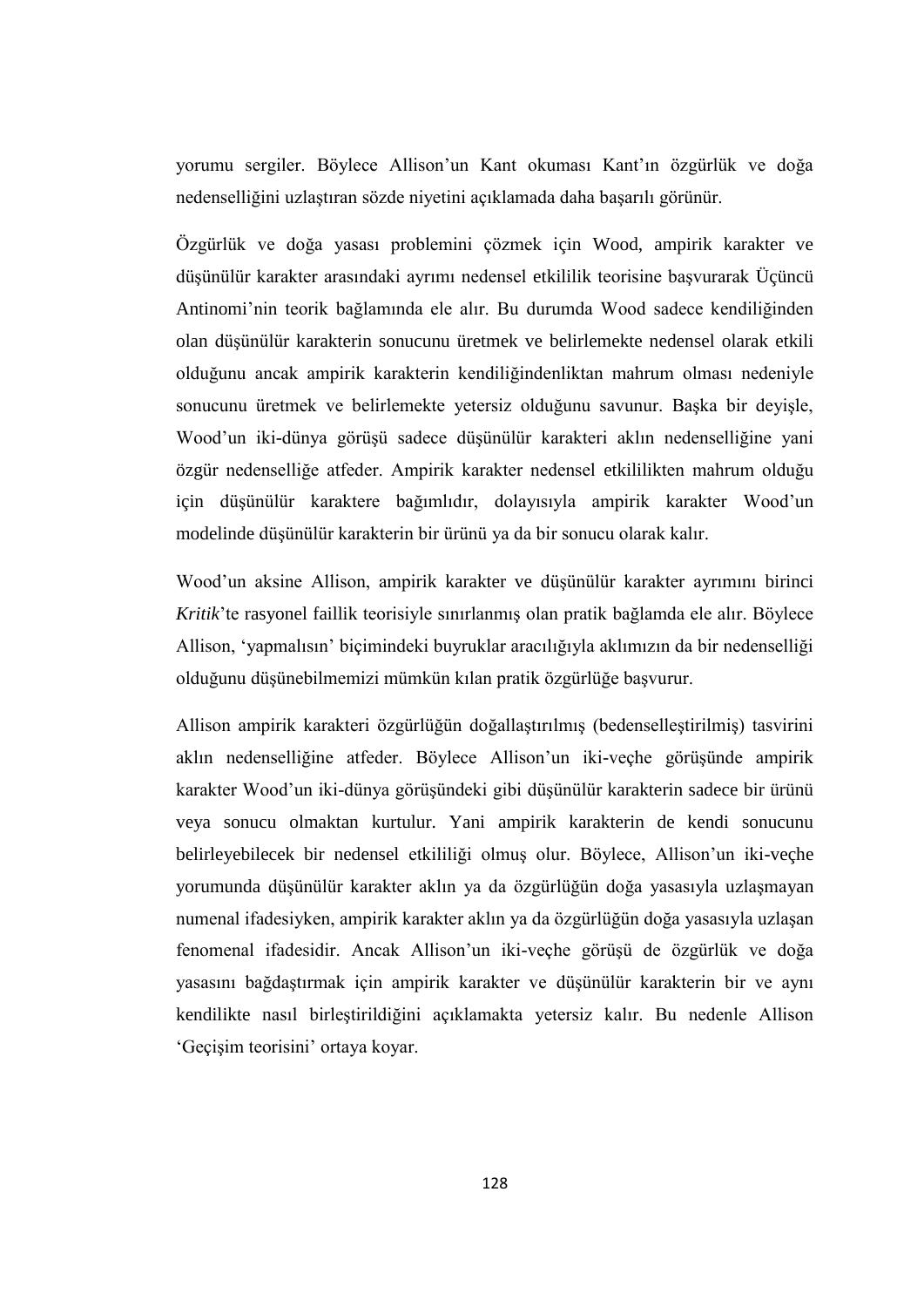Beşinci bölümde ampirik karakter ve düşünülür karakterin bir ve aynı kendilikte birleştirilmesinde önemli olması nedeniyle aşkınsal özgürlük ve pratik özgürlük arasındaki ilişki ortaya konacaktır. Daha sonra Allison'un özgürlük ve doğa yasasını ampirik karakterle düşünülür karakteri birleştirmek suretiyle bağdaştıran (ancak bunu bağdaşmazcı bir özgürlük kavramıyla yapan) 'Geçişim Teorisine' geçilecektir.

Üçüncü Antinomi'nin teorik bağlamında sadece bir ide olan aşkınsal özgürlük, özgürlüğün gerçekliğini kuramaması nedeniyle olumsuz anlamda bir özgürlük kavramını temsil eder. Diğer bir taraftan, pratik özgürlük, ikinci *Kritik*'in ahlaki bağlamında özgürlüğün gerçekliğini kurması nedeniyle olumlu anlamda bir özgürlük kavramıdır. Oysa birinci *Kritik*'te bahsi geçen pratik özgürlük ahlaki bağlamda ele alınmamış, sadece bir rasyonel faillik teorisi olarak tanıştırılmıştır.

Kant, aşkınsal özgürlük ve pratik özgürlük arasında, pratik özgürlüğün aşkınsal özgürlüğü gerektirdiği yakın bir ilişki olduğunu vurgular. Ancak, Kant felsefesinde özgürlük problemi aşkınsal özgürlükten kaynaklanır çünkü gerçek olduğu düşünülen pratik özgürlük, gerçekliği olmayan fakat sadece mantıksal bir imkanlılığı olan aşkınsal özgürlük üzerinde temellenmiştir. Bu nedenle aşkınsal özgürlük pratik özgürlüğe sağlam bir zemin oluşturamaz ve dolayısıyla özgürlük ve doğa yasası tartışması problematik kalır.

İkinci *Kritik* bağlamında pratik özgürlüğün gerçek olması ancak ve ancak aşkınsal özgürlüğün gerçek olması koşuluna bağlı olsa da, birinci *Kritik*'te Kant'ın amacı aşkınsal özgürlüğün ve pratik özgürlüğün gerçekliğini kanıtlamak değil, yalnızca kavranabilir olduklarını göstermektir. Bu durumda hem Beck hem de Allison birinci *Kritik*'te aşkınsal özgürlüğün, pratik özgürlük ile olan ilişkisinde sadece düzenleyici bir ide olarak düşünülmesi gerektiğini iddia ederler.

Aşkınsal özgürlük düzenleyici bir ide olarak düşünüldüğünde, onun deneyim ile hiçbir bağı olmayacağı için, pratik özgürlüğün gerçekliğini kanıtlamak için aşkınsal özgürlüğün gerçekliğini kanıtlamak gerekli değildir. Daha ziyade aşkınsal özgürlük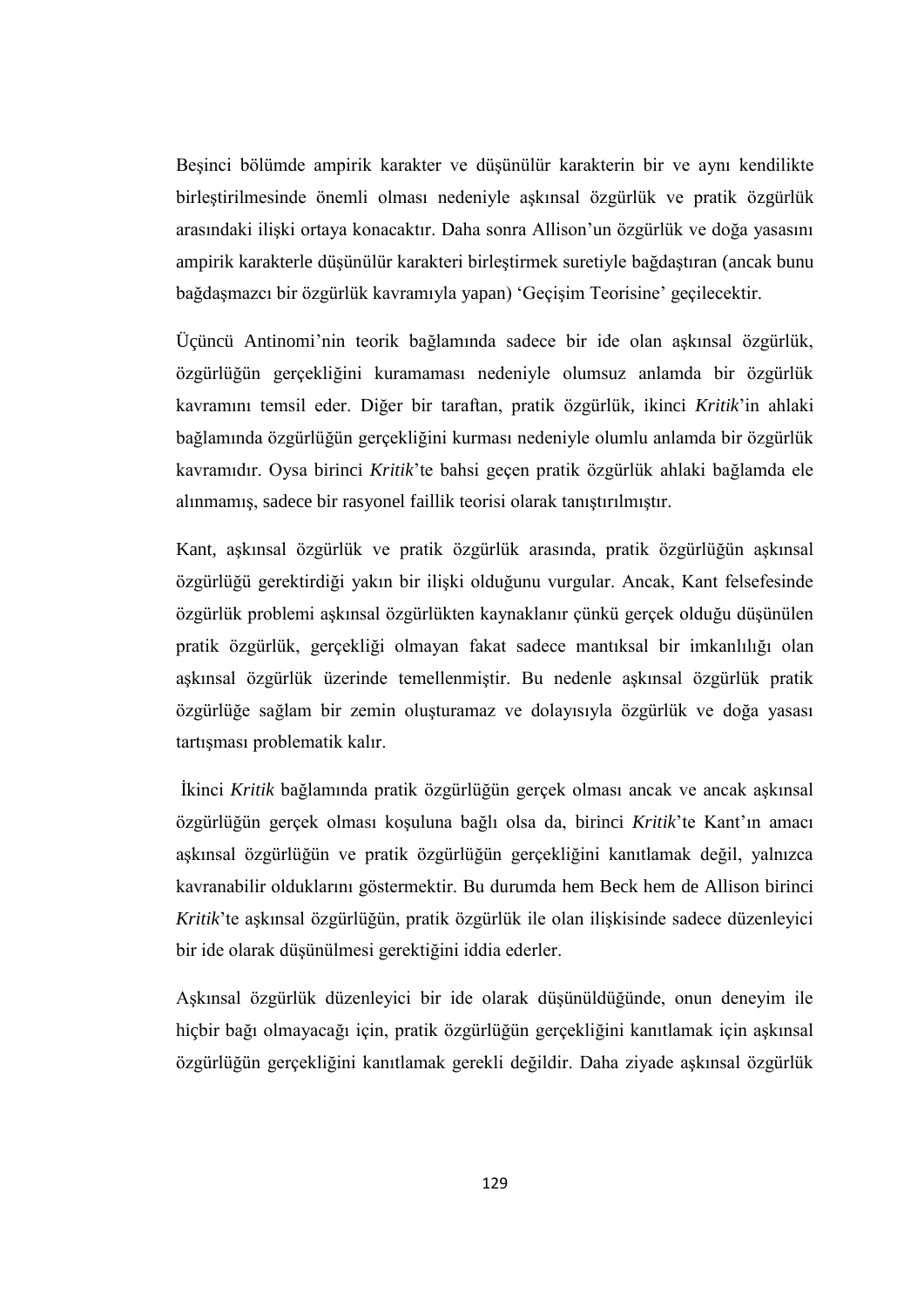insan iradesinin pratik olarak özgür olduğunu kavramamızı imkanlı kılar. Bu imkanlılık Allison'un 'Geçişim Teorisi' için bir zemin sağlar.

Yukarıda bahsedildiği gibi, Allison özgürlük ve doğa yasası problemini, ampirik ve düşünülür karakteri birinci *Kritik*'in pratik bağlamında birleştirerek çözmeye çalışır. Birinci *Kritik* pratik özgürlüğü, 'yapmalısın' biçimindeki buyruklar aracılığıyla kendisine a priori kurallar yükleyen ve buna göre eylemde bulunan insan özgürlüğü/etkinliği olarak ortaya koyar. 'Yapmalısın' ifadeleri kesin buyrukları içerdiği gibi koşullu buyrukları da içerir. Koşullu buyruklar ampirik karaktere yüklenmiş olan pratik ilkeler ya da maksimlerdir. Kesin buyruklar ise düşünülür karaktere yüklenmiş olan ahlak yasasıdır.

Bu durumda, pratik özgürlük olumlu ve olumsuz anlamda olmak üzere iki farklı şekilde tanımlanabilir. Bir fail, olumlu anlamda pratik olarak özgür olduğunda, kesin buyruğa göre davrandığı için eylemleri otonomdur. O halde olumlu anlamdaki pratik özgürlük, bir akıllı failin kendi düşünülür karakterinde ahlak yasasını kurması ve ona uygun davranması yönünde kendi yasasını kurma yetisidir. Düşünülür karakter bu kendi yasasını kurma yetisini kendiliğindenliğine borçludur.

Diğer taraftan olumsuz anlamdaki pratik özgürlük ise bir akıllı failin kendi ampirik karakterinde duyusal güdü ve dürtülerden bağımsız eyleyebilme yetisidir. Bir fail olumsuz anlamda pratik olarak özgür olduğunda, koşullu buyruğa göre eylediği için eylemleri heteronomdur. Allison, heteronom eylemlerimizde bile akıllıca düşünüp taşınma yönünden bir kendiliğindenlik unsuru bulunduğunu iddia eder. Ancak ampirik karakter her ne kadar duyusal dürtüler tarafından belirlenmeye direnerek kendi ilkelerini ya da maksimlerini oluşturma yetisine sahip olsa da, aynı zamanda onun kendiliğindenliği doğa yasası tarafından belirlendiği için sınırlı bir kendiliğindenliktir.

Kendiliğindenlik açısından ele alındığında, mutlak kendiliğindenliğe sahip olan düşünülür karakter, özgürlüğün doğa yasasıyla bağdaşmayan numenal bir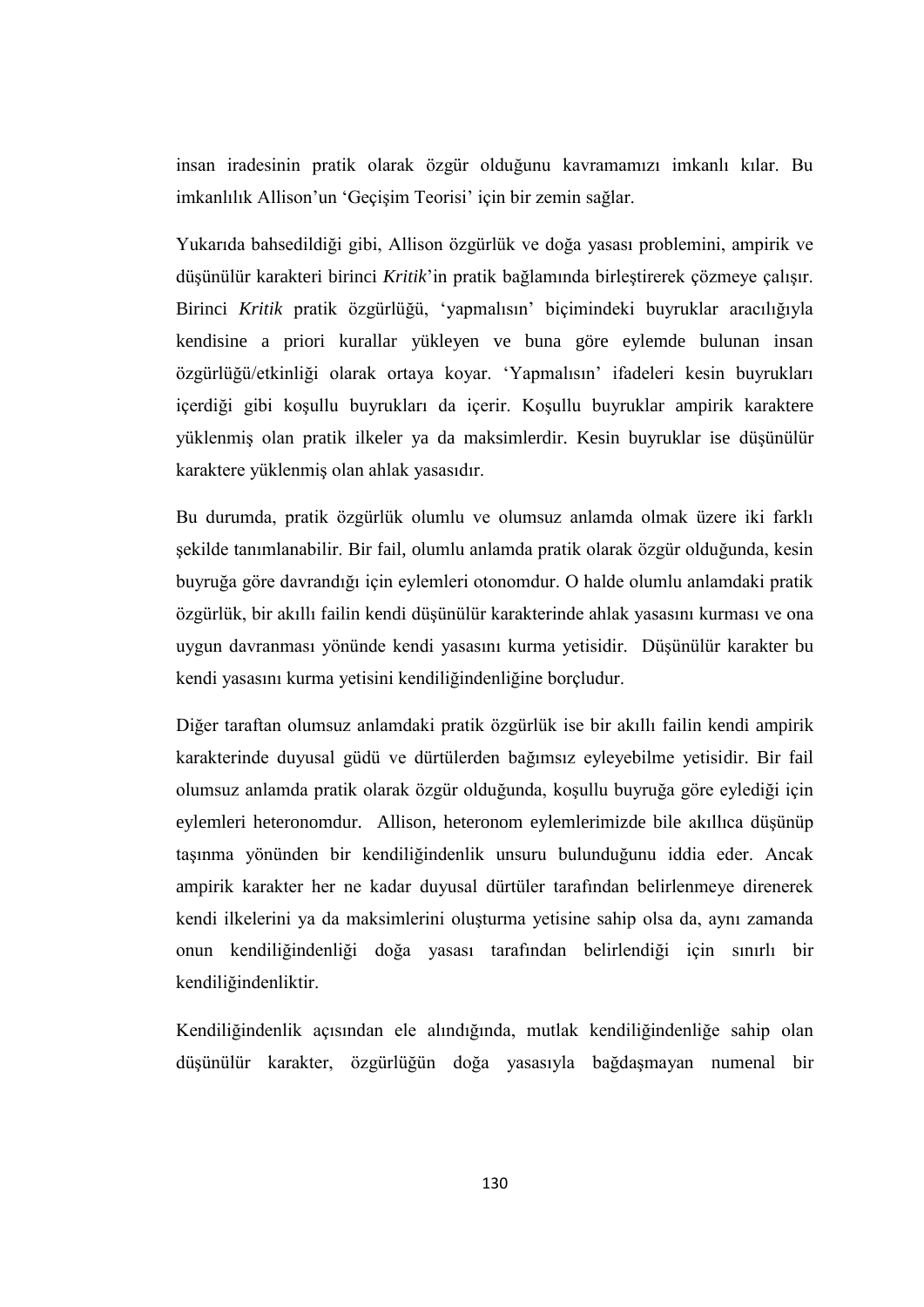dışavurumuyken, sınırlı kendiliğindenliğe sahip olan ampirik karakter onun doğa yasasıyla bağdaşan fenomenal bir dışavurumudur.

Allison, Kant'ın kendi teorisini doğa yasasına bağımlılığından ötürü iradeyi belirlemekte yetersiz olan bağdaşırcı bir özgürlük açıklamasıyla sınırlandırmadığını iddia eder. Kant daha ziyade kendiliğinden zamansal dizileri başlatabilen bağdaşmazcı bir özgürlük açıklamasını kabul eder.

Tam da bu nedenle Allison özgürlük ve doğa yasası arasındaki problemin çözümü için, ampirik karakter ve düşünülür karakteri bir ve aynı kendilikte birleştirebilmek üzere 'Geçişim Teorisini' ileri sürer. 'Geçişim Teorisi' duyusal dürtülerin, eğilimlerin ve arzuların kendi başlarına bir eylem başlatmakta yetersiz olduğunu bu nedenle de onların ampirik karakteri belirleyemeyeceğini öne sürer. Bu yüzden bu duyusal dürtüler, eğilimler ve arzular düşünülür karakterin kendiliğindenliği aracılığıyla bir kuralın veya maksimin altında 'geçiştirilmeli' veya birleştirilmelidir.

Bu kendiliğinden olan 'geçişim eylemi' vesilesiyle düşünülür karakterin ampirik karakterin eylemlerini bir kuralın altında sınıflandırmakta ve düzenlemekte düzenleyici bir işleve sahip olduğu ifade edilebilir. Böylece aklın bu düzenleyici idesi yani aşkınsal özgürlük aracılığıyla, düşünülür karakterin eylemlerinin sonuçları, görüngüler alanında ampirik karakterin eylemlerinin (aynı) sonuçlarıyla birleştirilebilir.

Sonuç olarak; Allison'un 'Geçişim Teorisi' aşkınsal özgürlük ve doğa yasasının bağdaşmazcı bir özgürlük kavramıyla uzlaşabileceğini ortaya koyar. Başka bir deyişle, Kant özgürlük ve doğa yasası meselesinde bağdaşmazcıdır ve onun kendine özgü bağdaşmazcılığı aslında özgürlük ve doğa yasasının uzlaşabilirliğini içerir. Bu nedenle Kant'ın bağdaşmazcılığında aynı zamanda hem özgür olabiliriz hem de doğa yasası tarafından belirleniriz. Görüldüğü üzere Kant'ın özgürlük ve belirlenimcilik problemini ele alışı çağdaş tartışmalardan farklılaşır. Çağdaş felsefede bağdaşırcılık özgürlüğün doğa yasasıyla uzlaşabilmesi, bağdaşmazcılık ise özgürlüğün doğa yasasıyla uzlaşamaması anlamına gelmekteyken, özgürlük ve doğa yasasının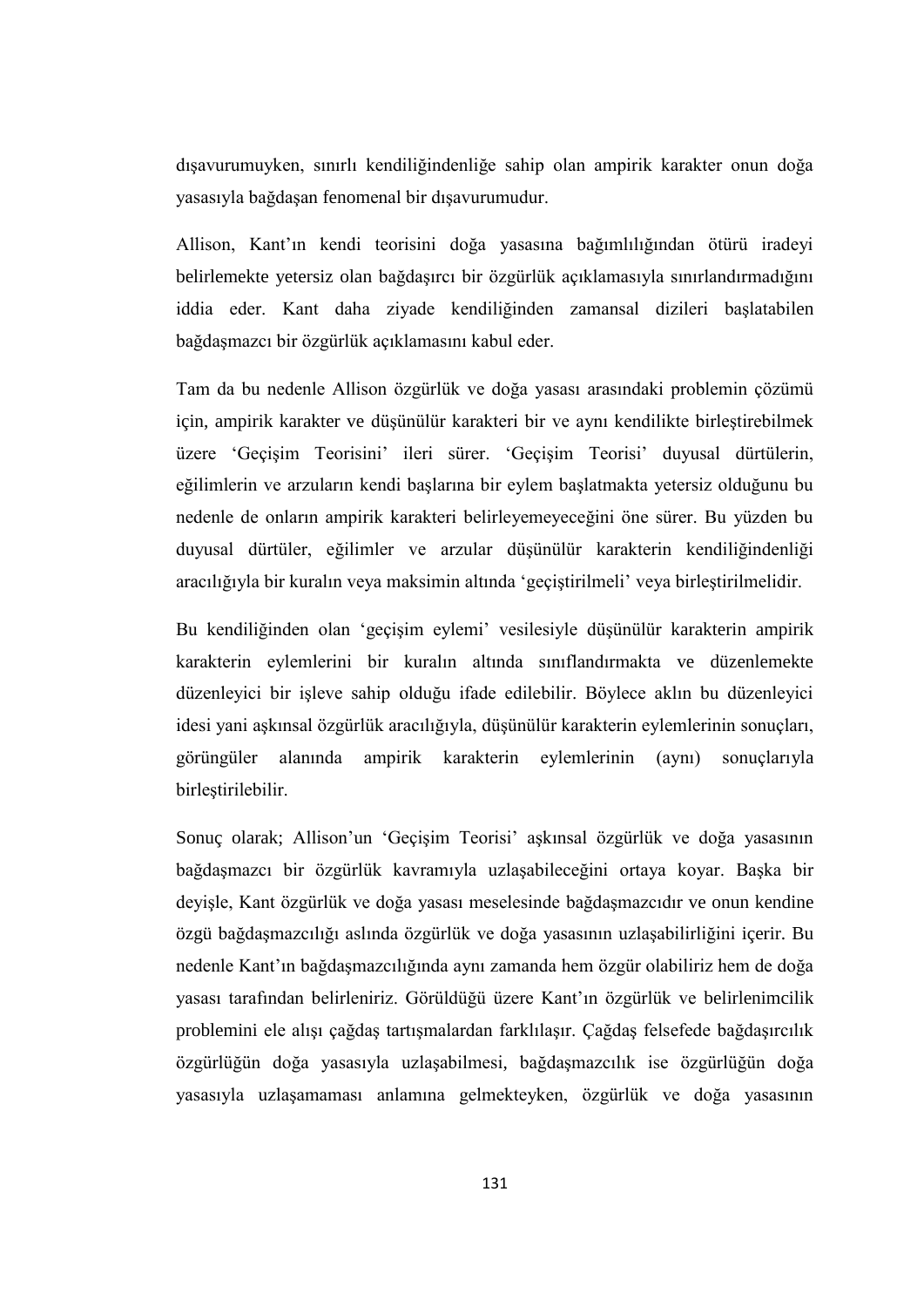uzlaşabilir olduğunu iddia eden Kant tam da özgürlük ve doğa yasasının birbiriyle çelişkili olduğunu ileri sürmesi nedeniyle bir bağdaşırcı değildir. Aksine özgürlüğün doğa yasasıyla çeliştiğini göstermesi nedeniyle bir bağdaşmazcıdır.

O halde Kant bir nedensellik olarak özgürlüğün en azından bağdaşamaz olmadığını göstermekteki sözde varsayımında başarısızlığa uğrar. (A558/B686)

Dinamik antinomilerin çözümünden de anlaşılabileceği üzere aşkınsal özgürlük görüngüler alanında bir nedensellik olarak mümkün değildir; Yalnızca aşkınsal özgürlüğü numenal alanda aklın düzenleyici bir idesi olarak koyutlamak mantıksal olarak mümkündür. Dolayısıyla burada özgürlüğün bağdaşmazcı ve belirlenimsiz bir kavram olması nedeniyle Üçüncü Antinomi'nin antitez iddiasının tez iddiasına üstün olduğu sonucuna varılabilir. Başka bir deyişle Kant ampirik düzeyde katı bir belirlenimcidir ve ampirik dünyada bir nedensellik olarak özgürlüğe yer yoktur. Aklın düzenleyici bir idesi olarak koyutlandığında ise aşkınsal özgürlük, pratik özgürlüğün numenal alandaki düşünülebilirliğini sağlar ve böylece de ahlak alanına yer açmış olur. Dolayısıyla Kant'ın Üçüncü Antinomi!nin tez kısmında bağdaşmazcı bir kavram olan aşkınsal özgürlüğü öne sürmesinin nedeni aslında serilerin tamamlanmışlığına ulaşmaktan ziyade insan özgürlüğüne ve ahlaka alan açmaktır.

Kant'ın bağdaşmazcı özgürlük anlayışında doğa alanı ve ahlak alanı birbirinden keskin bir şekilde ayrılmıştır. Doğa yasasının geçerli olduğu fenomenler dünyası ile ahlak yasası ve özgürlüğün geçerli olduğu numenler dünyası arasındaki uçurum hiçbir zaman kapatılamaz; bu uçurumu kapatma çabası sadece bir ideal olarak kalır. Neticede özgürlük (ahlak) ve doğa yasasının uzlaşabilirliğini tahayyül etmek ancak onları ayrı alanlarda tutmakla mümkündür.